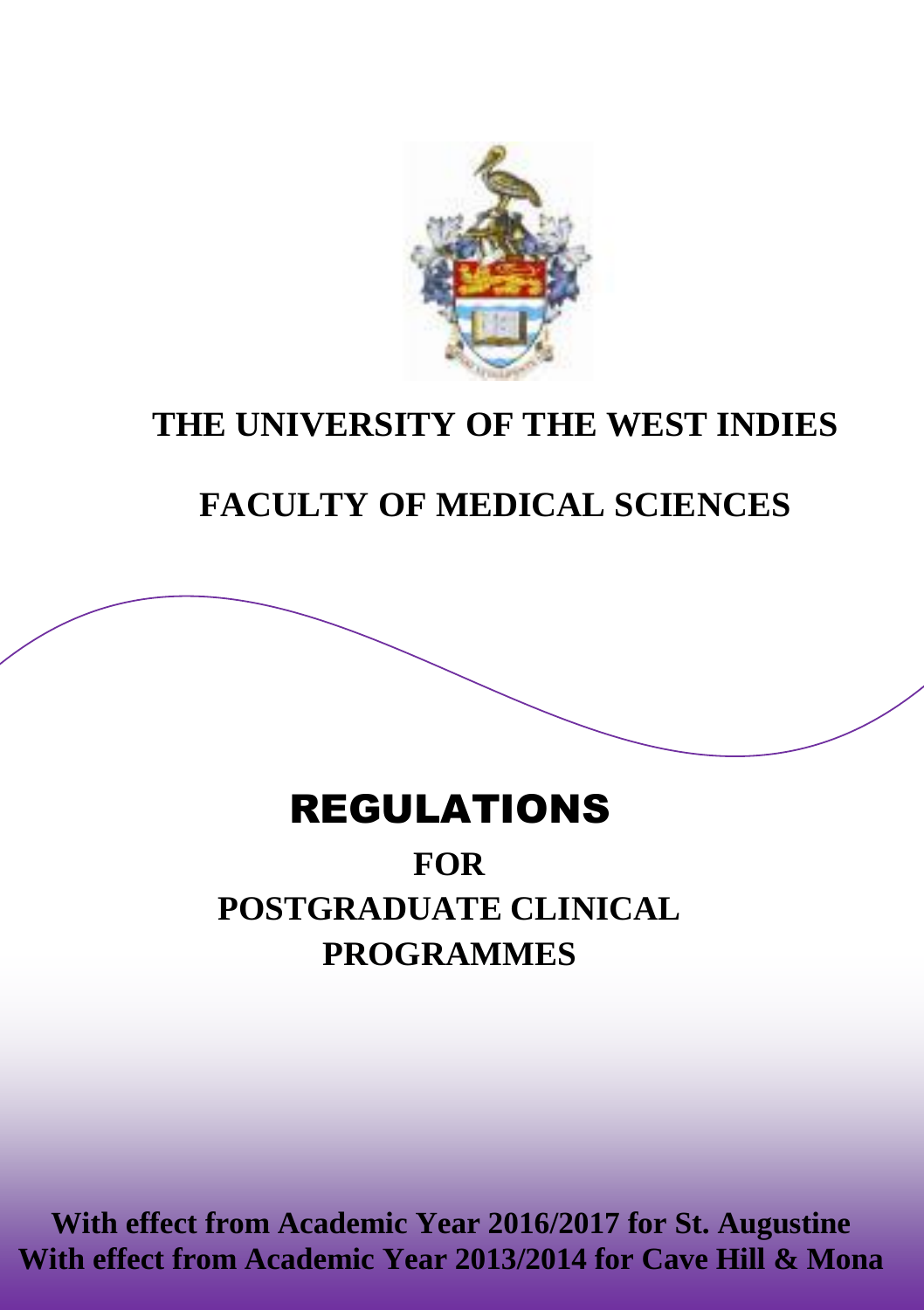

## **THE UNIVERSITY OF THE WEST INDIES**

# **FACULTY OF MEDICAL SCIENCES**

# **REGULATIONS FOR POSTGRADUATE CLINICAL PROGRAMMES**

**With effect from Academic Year 2016/2017 for St. Augustine With effect from Academic Year 2013/2014 for Cave Hill & Mona**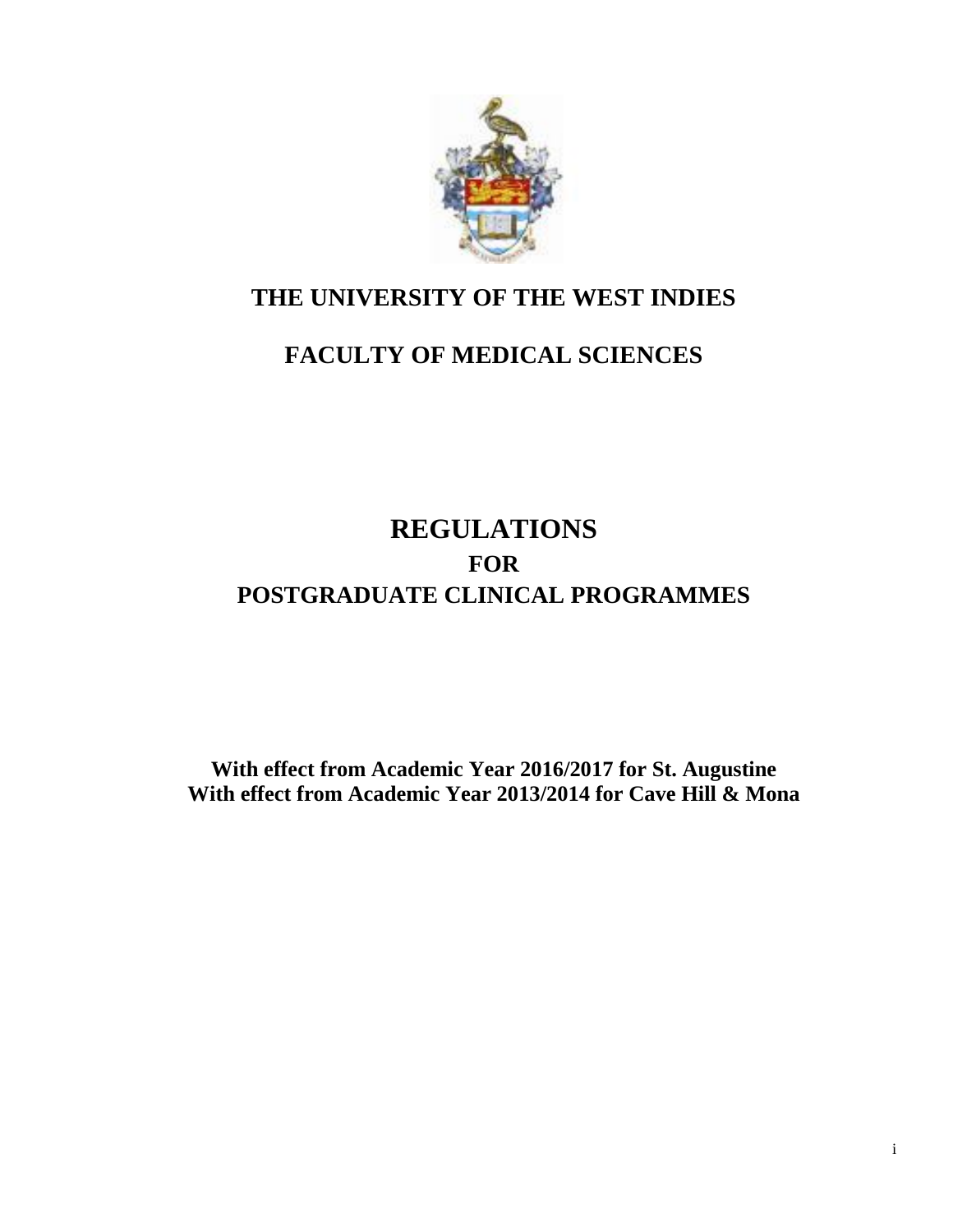# **Table of Contents**

| CLINICAL PROGRAMMES OFFERED IN THE FACULTY OF MEDICAL SCIENCES  5 |  |
|-------------------------------------------------------------------|--|
|                                                                   |  |
|                                                                   |  |
|                                                                   |  |
|                                                                   |  |
|                                                                   |  |
|                                                                   |  |
|                                                                   |  |
|                                                                   |  |
|                                                                   |  |
|                                                                   |  |
|                                                                   |  |
|                                                                   |  |
|                                                                   |  |
|                                                                   |  |
|                                                                   |  |
|                                                                   |  |
|                                                                   |  |
|                                                                   |  |
|                                                                   |  |
|                                                                   |  |
|                                                                   |  |
|                                                                   |  |
|                                                                   |  |
|                                                                   |  |
|                                                                   |  |
|                                                                   |  |
|                                                                   |  |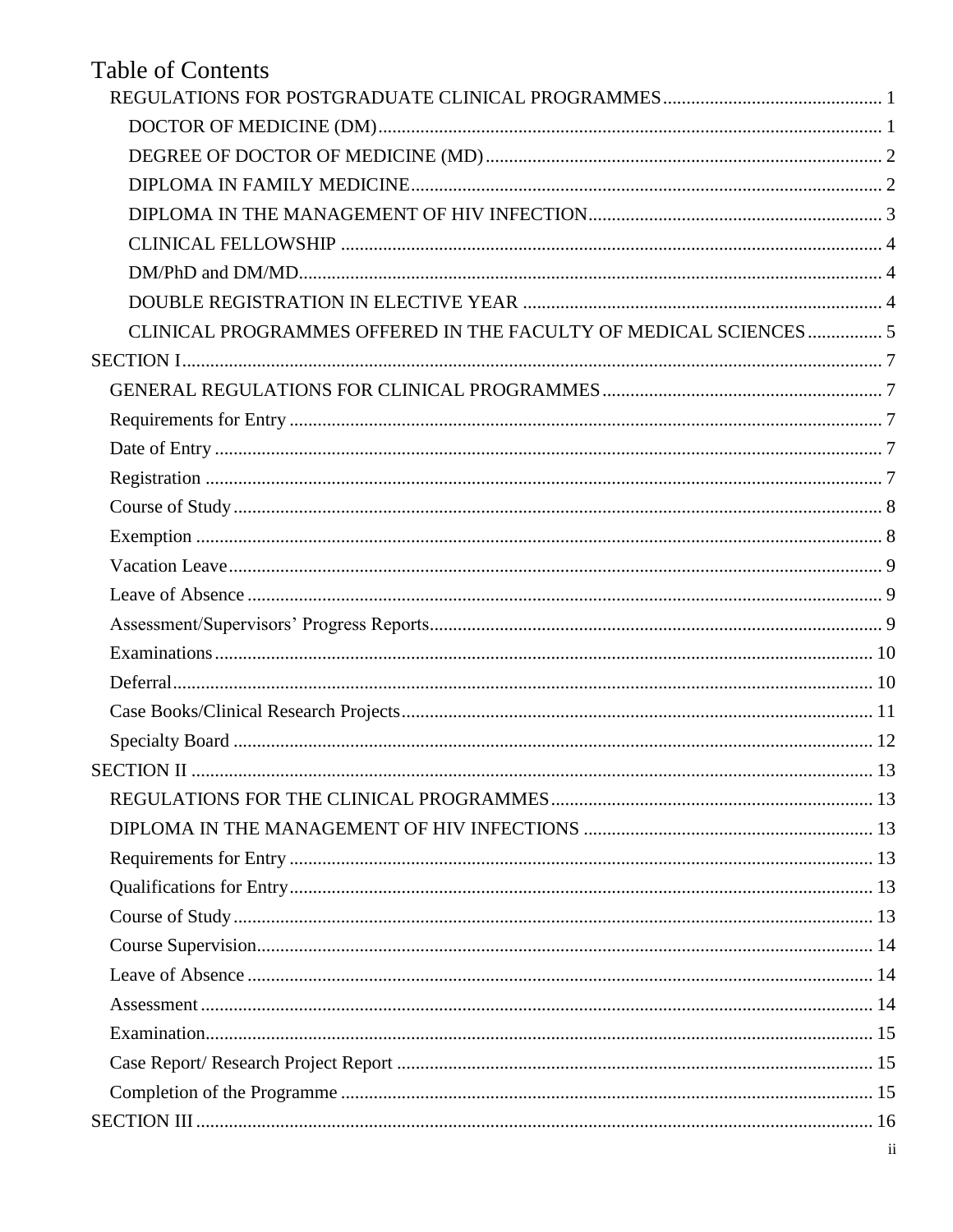| $\mathbf{I}$ .                                                                  |  |
|---------------------------------------------------------------------------------|--|
|                                                                                 |  |
|                                                                                 |  |
|                                                                                 |  |
|                                                                                 |  |
|                                                                                 |  |
|                                                                                 |  |
|                                                                                 |  |
|                                                                                 |  |
| $\Pi$ .                                                                         |  |
| Diploma in Family Medicine and Doctor of Medicine (D.M.) In Family Medicine  22 |  |
|                                                                                 |  |
|                                                                                 |  |
|                                                                                 |  |
|                                                                                 |  |
|                                                                                 |  |
|                                                                                 |  |
|                                                                                 |  |
| III.                                                                            |  |
|                                                                                 |  |
|                                                                                 |  |
|                                                                                 |  |
|                                                                                 |  |
|                                                                                 |  |
|                                                                                 |  |
|                                                                                 |  |
|                                                                                 |  |
| IV.                                                                             |  |
|                                                                                 |  |
|                                                                                 |  |
|                                                                                 |  |
|                                                                                 |  |
|                                                                                 |  |
|                                                                                 |  |
|                                                                                 |  |
|                                                                                 |  |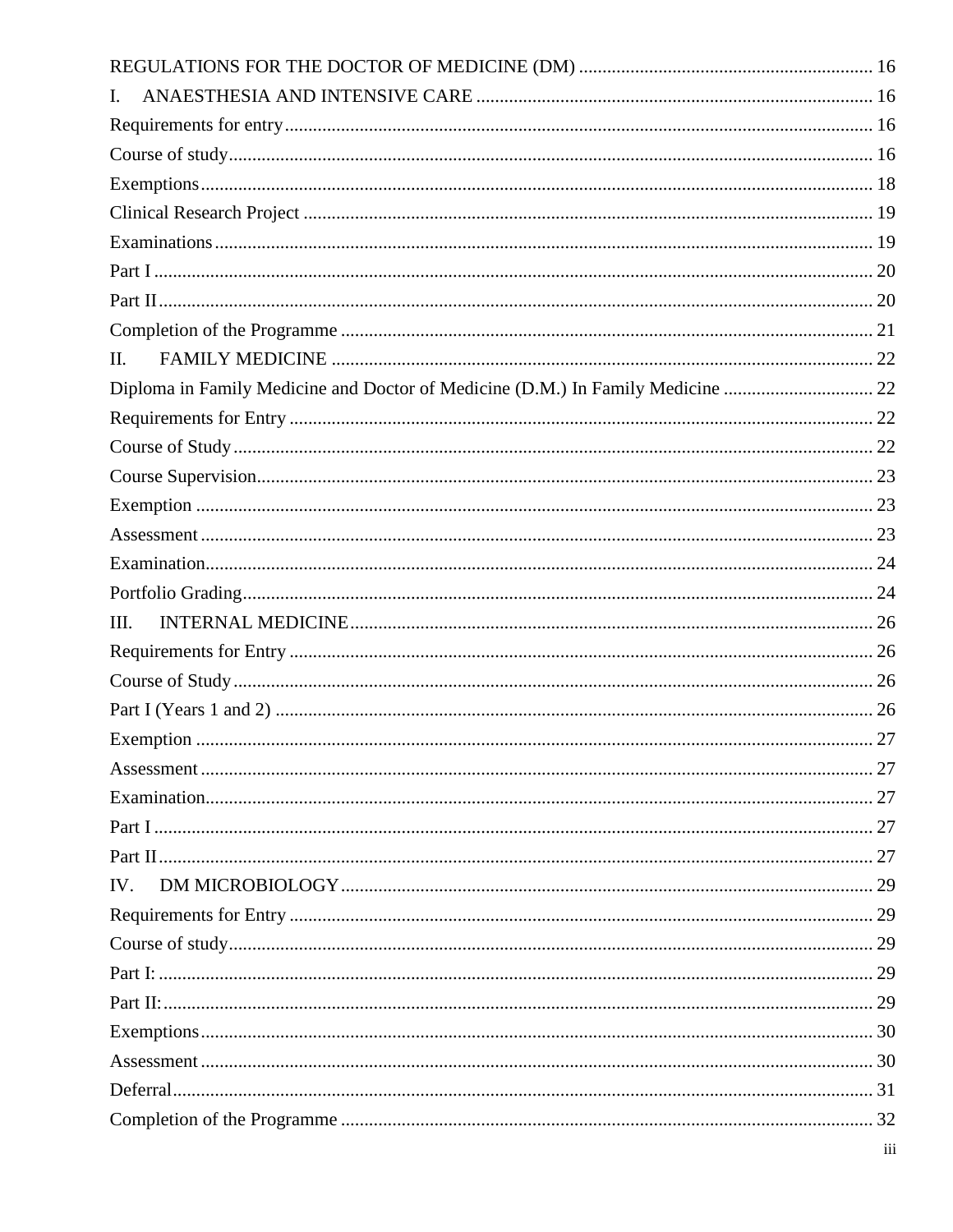| V.             |  |
|----------------|--|
|                |  |
|                |  |
|                |  |
|                |  |
|                |  |
| VI.            |  |
|                |  |
|                |  |
|                |  |
|                |  |
|                |  |
|                |  |
|                |  |
|                |  |
|                |  |
|                |  |
| A <sub>1</sub> |  |
|                |  |
|                |  |
|                |  |
|                |  |
|                |  |
|                |  |
|                |  |
|                |  |
|                |  |
|                |  |
|                |  |
|                |  |
|                |  |
|                |  |
|                |  |
|                |  |
|                |  |
|                |  |
|                |  |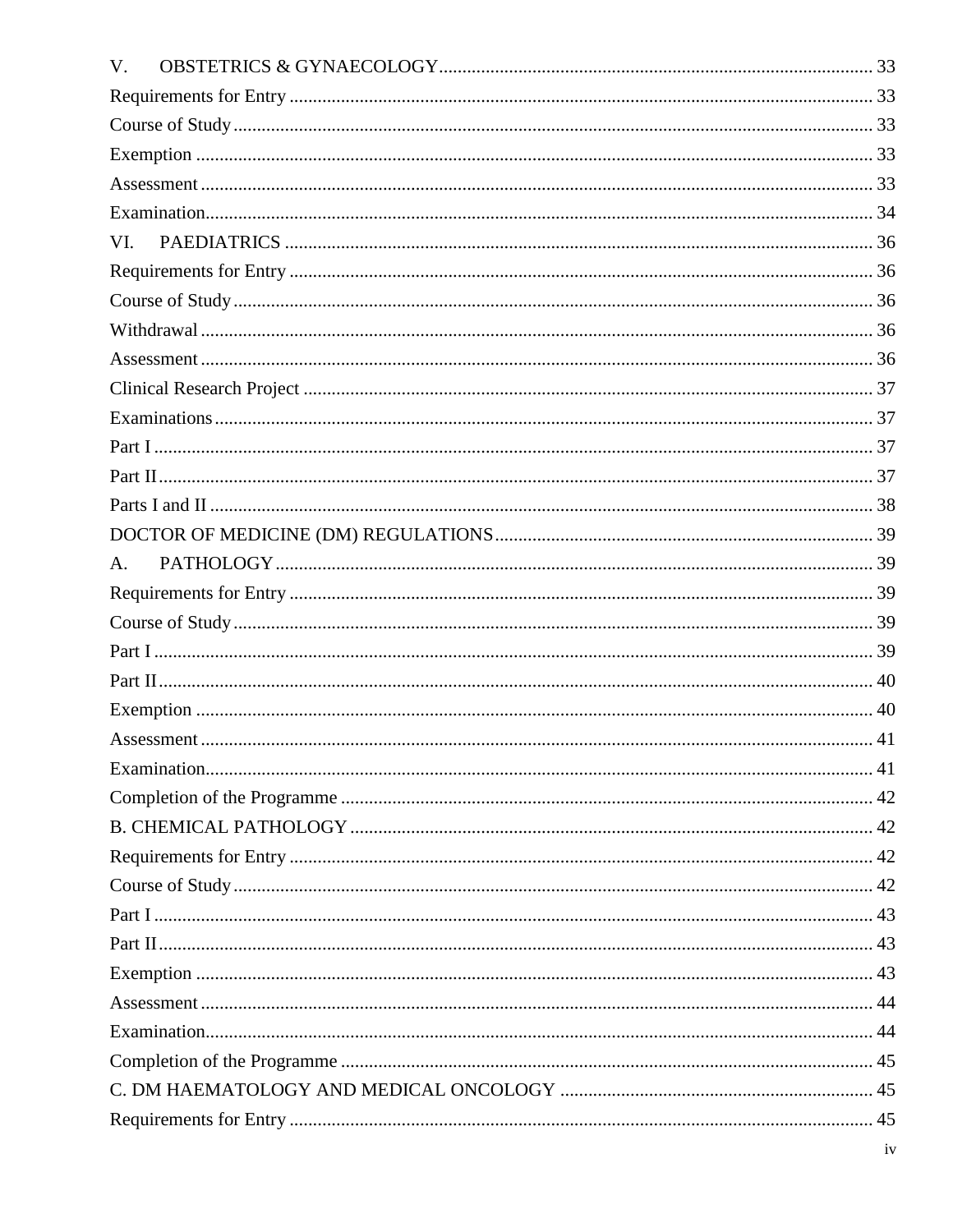| VIII.                                                                                                                                                                                                          |  |
|----------------------------------------------------------------------------------------------------------------------------------------------------------------------------------------------------------------|--|
|                                                                                                                                                                                                                |  |
|                                                                                                                                                                                                                |  |
|                                                                                                                                                                                                                |  |
|                                                                                                                                                                                                                |  |
|                                                                                                                                                                                                                |  |
| IX.                                                                                                                                                                                                            |  |
|                                                                                                                                                                                                                |  |
|                                                                                                                                                                                                                |  |
|                                                                                                                                                                                                                |  |
|                                                                                                                                                                                                                |  |
|                                                                                                                                                                                                                |  |
|                                                                                                                                                                                                                |  |
|                                                                                                                                                                                                                |  |
|                                                                                                                                                                                                                |  |
|                                                                                                                                                                                                                |  |
|                                                                                                                                                                                                                |  |
| Details of the Part I Year 1 examination are provided in item 24. The Part I Year 2 examination is<br>32.<br>held at the end of the second year. In this examination, candidates are assessed in Neurology and |  |
|                                                                                                                                                                                                                |  |
| A) A knowledge based examination in Neurology and Psychiatry consisting of two written papers  52                                                                                                              |  |
|                                                                                                                                                                                                                |  |
| $\mathbf{c})$                                                                                                                                                                                                  |  |
|                                                                                                                                                                                                                |  |
|                                                                                                                                                                                                                |  |
|                                                                                                                                                                                                                |  |
|                                                                                                                                                                                                                |  |
|                                                                                                                                                                                                                |  |
| X.                                                                                                                                                                                                             |  |
|                                                                                                                                                                                                                |  |
|                                                                                                                                                                                                                |  |
|                                                                                                                                                                                                                |  |
|                                                                                                                                                                                                                |  |
|                                                                                                                                                                                                                |  |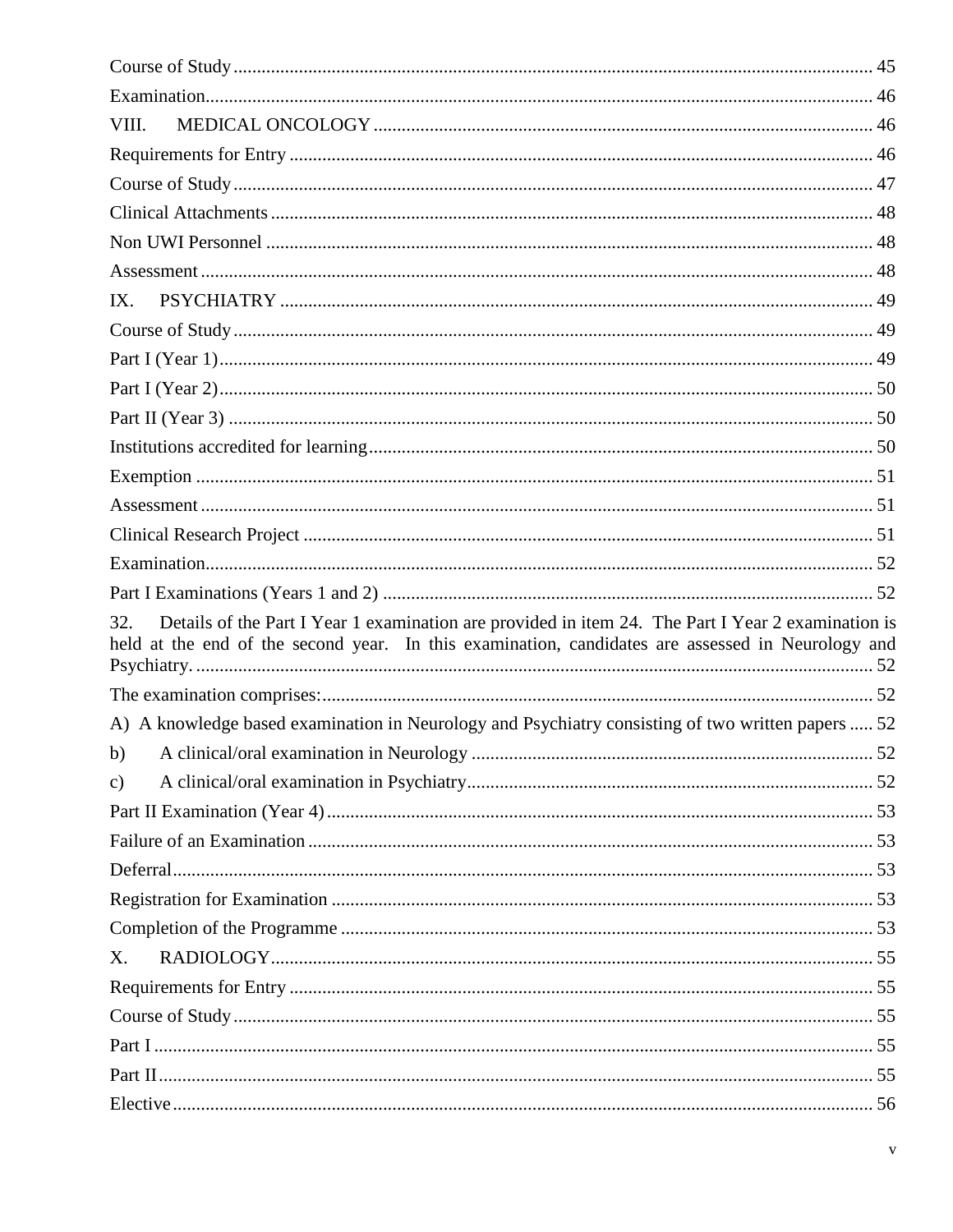| XI.       |  |
|-----------|--|
| A.        |  |
|           |  |
|           |  |
|           |  |
|           |  |
|           |  |
|           |  |
|           |  |
|           |  |
|           |  |
| <b>B.</b> |  |
|           |  |
|           |  |
|           |  |
|           |  |
|           |  |
|           |  |
|           |  |
|           |  |
| D.        |  |
|           |  |
|           |  |
|           |  |
|           |  |
|           |  |
|           |  |
|           |  |
|           |  |
|           |  |
|           |  |
|           |  |
| E.        |  |
|           |  |
|           |  |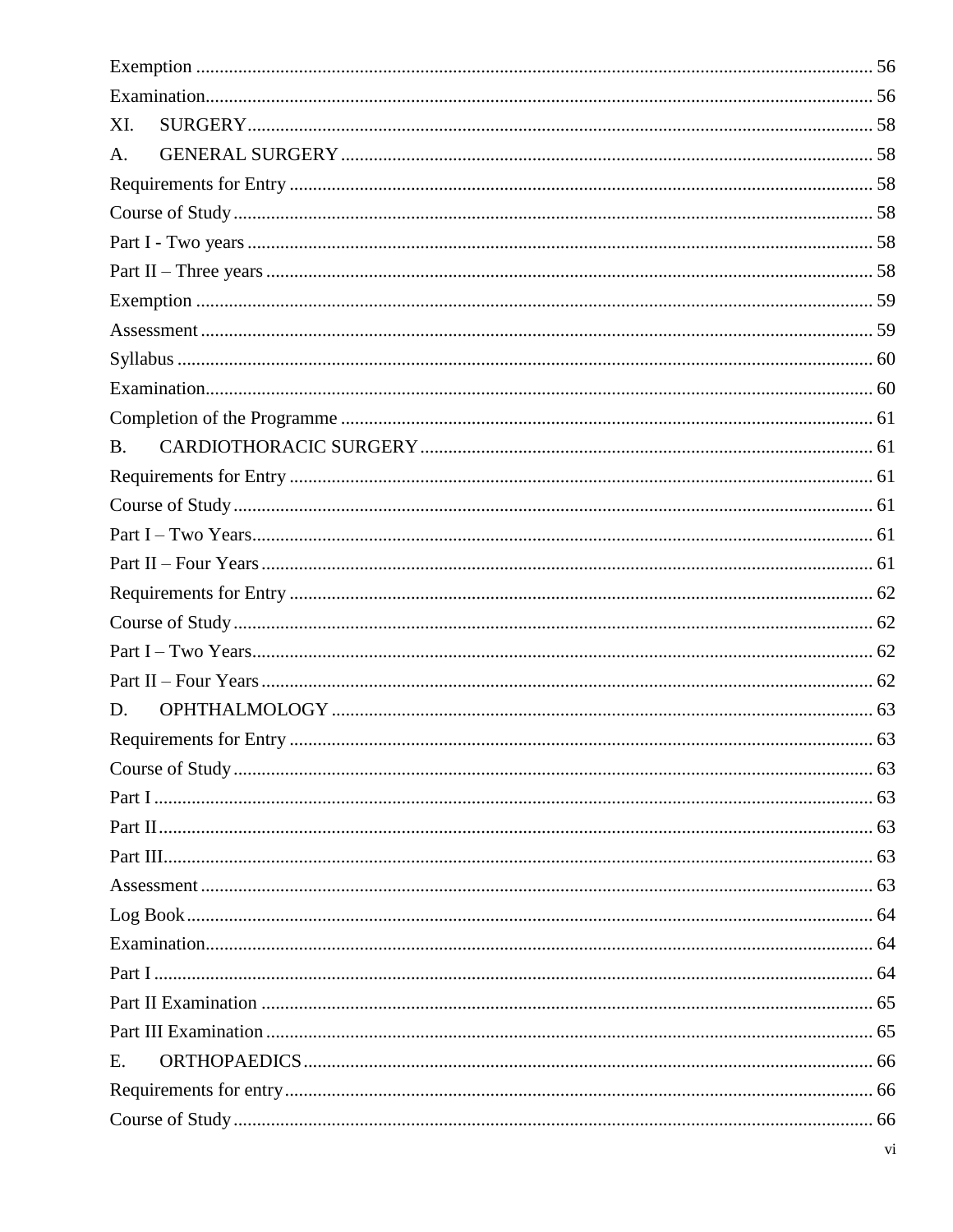| G. |  |
|----|--|
|    |  |
|    |  |
|    |  |
|    |  |
|    |  |
| H. |  |
|    |  |
|    |  |
|    |  |
|    |  |
|    |  |
|    |  |
|    |  |
|    |  |
|    |  |
|    |  |
|    |  |
|    |  |
|    |  |
|    |  |
|    |  |
|    |  |
|    |  |
|    |  |
|    |  |
|    |  |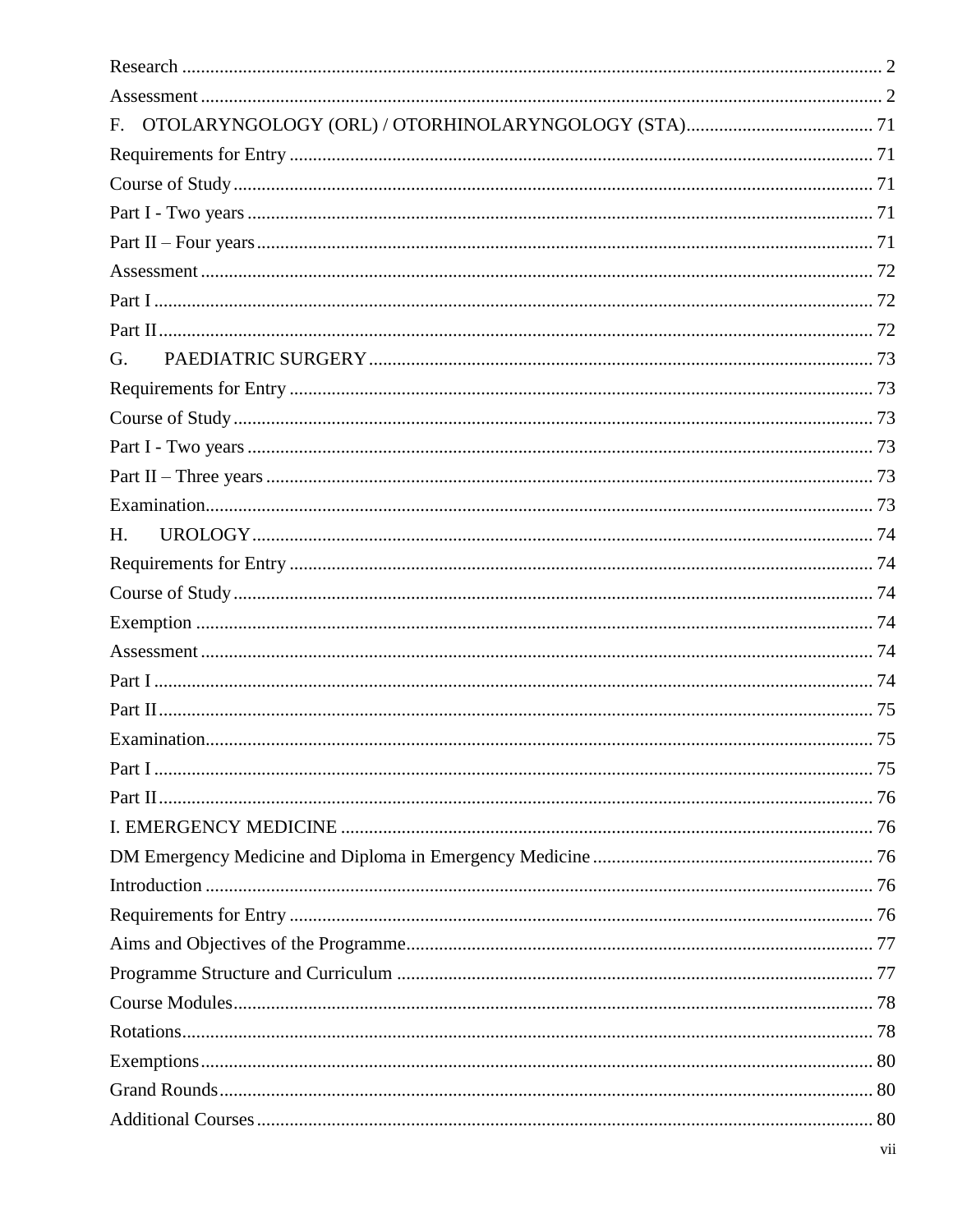| A. |  |
|----|--|
|    |  |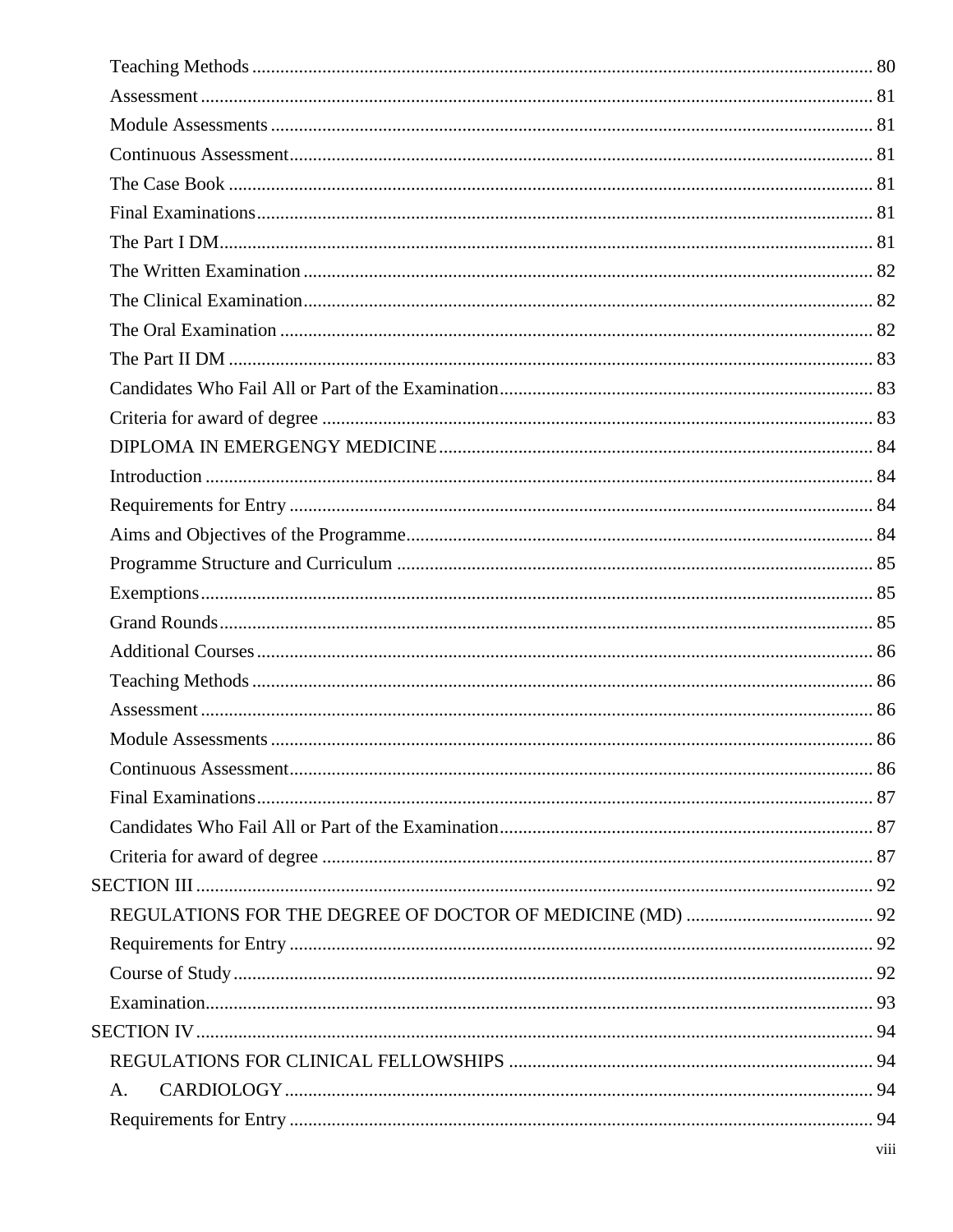| B.                                                                                      |  |
|-----------------------------------------------------------------------------------------|--|
|                                                                                         |  |
|                                                                                         |  |
|                                                                                         |  |
|                                                                                         |  |
|                                                                                         |  |
|                                                                                         |  |
|                                                                                         |  |
|                                                                                         |  |
| Time limits for completion of the (Fellowship in Cardiovascular Medicine) programme  98 |  |
|                                                                                         |  |
|                                                                                         |  |
|                                                                                         |  |
| $\mathbf{C}$ .                                                                          |  |
|                                                                                         |  |
|                                                                                         |  |
|                                                                                         |  |
|                                                                                         |  |
| D.                                                                                      |  |
|                                                                                         |  |
|                                                                                         |  |
|                                                                                         |  |
|                                                                                         |  |
|                                                                                         |  |
|                                                                                         |  |
|                                                                                         |  |
|                                                                                         |  |
|                                                                                         |  |
|                                                                                         |  |
| E.                                                                                      |  |
|                                                                                         |  |
|                                                                                         |  |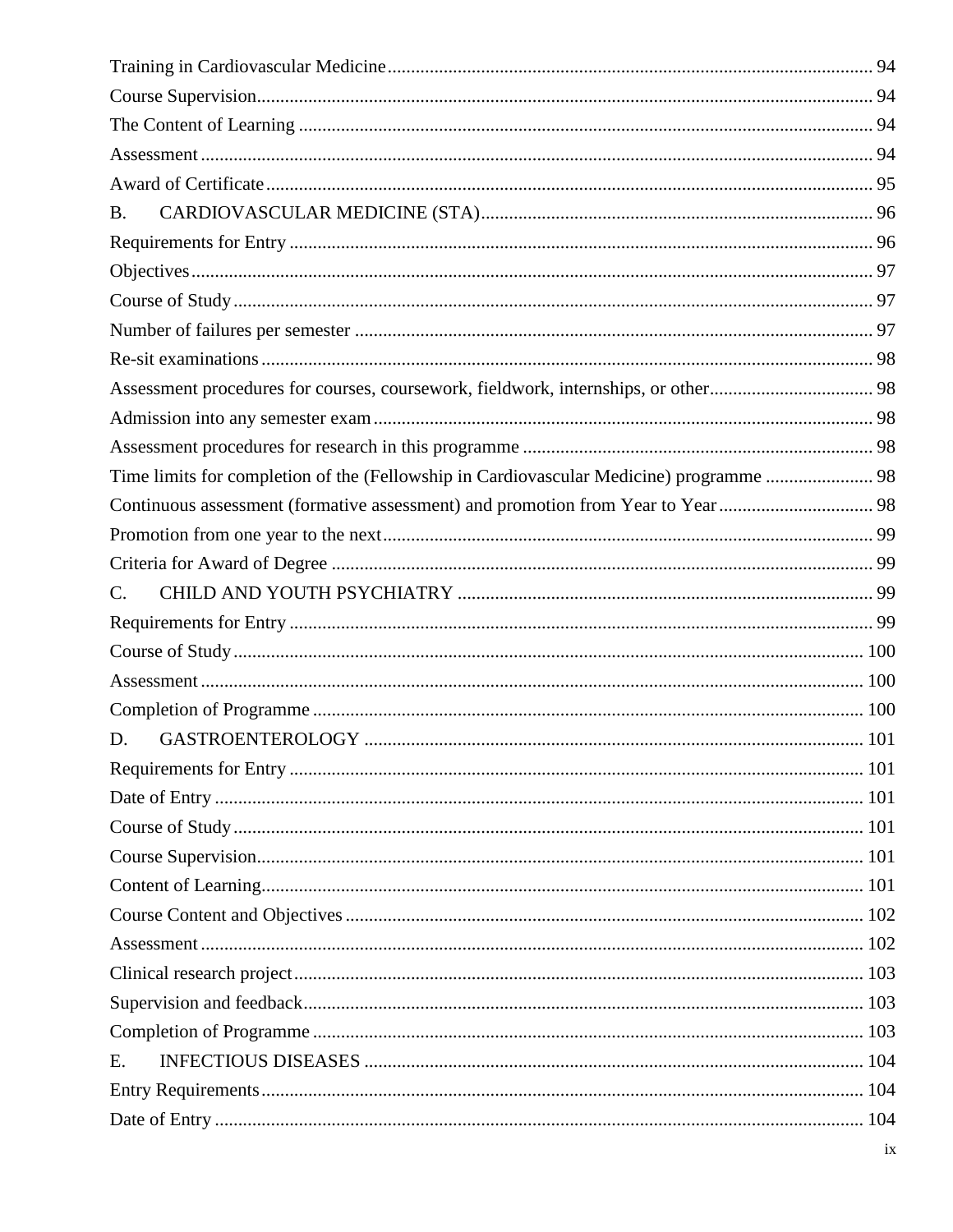| G. |  |  |
|----|--|--|
|    |  |  |
|    |  |  |
|    |  |  |
|    |  |  |
|    |  |  |
|    |  |  |
|    |  |  |
|    |  |  |
|    |  |  |
|    |  |  |
|    |  |  |
|    |  |  |
|    |  |  |
|    |  |  |
|    |  |  |
|    |  |  |
|    |  |  |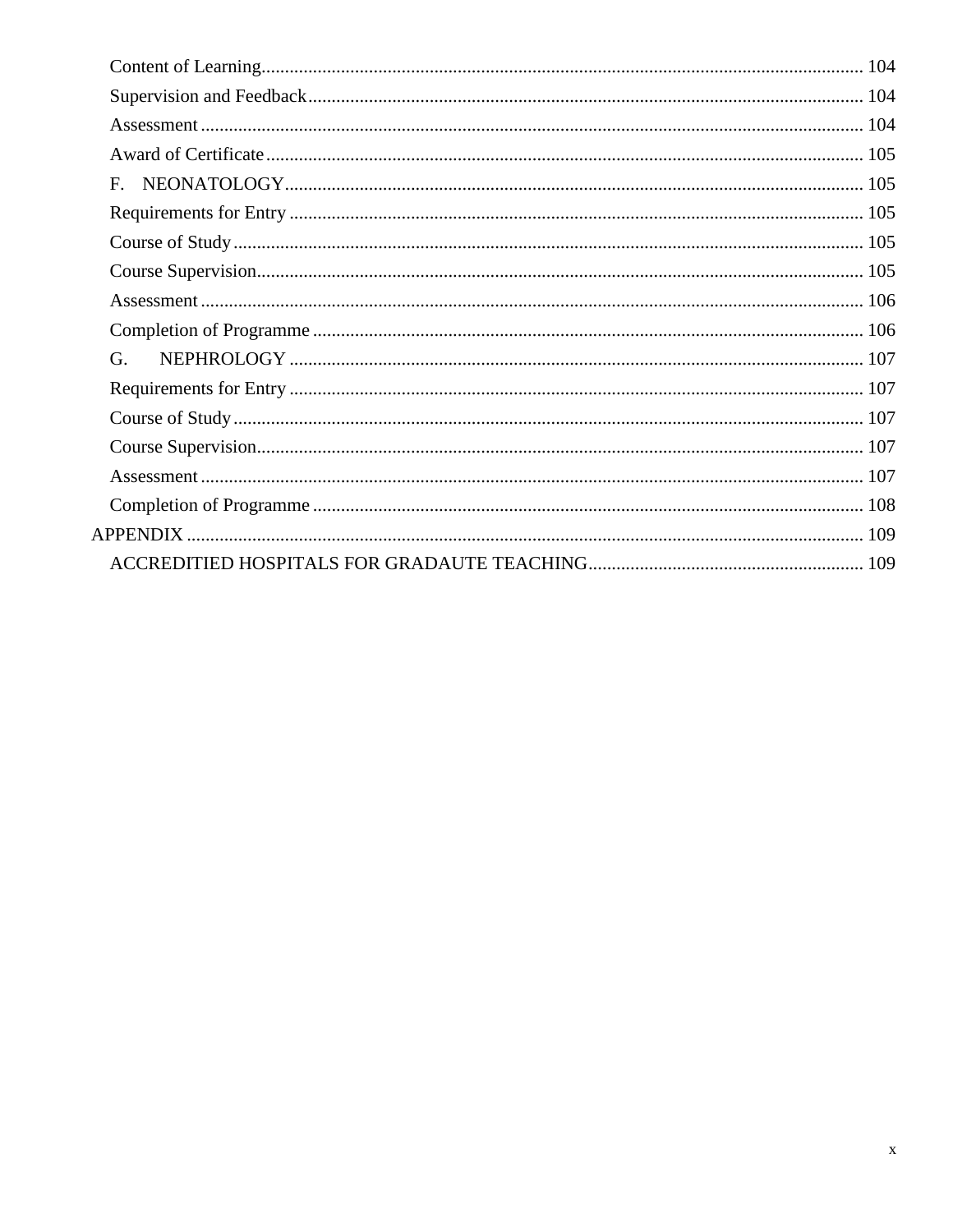## **UNIVERSITYOF THE WEST INDIES Faculty of Medical Sciences**

## **REGULATIONS FOR POSTGRADUATE CLINICAL PROGRAMMES**

<span id="page-11-0"></span>These regulations have been developed in accordance with the Graduate Degree Regulations as follows (from the Manual of Procedures for Higher Degrees):

- 112. University's Regulations for Graduate Diploma and Degrees may be supplemented by Faculty Regulations which have been approved by the Board. Faculty Regulations do not take precedence over the University's Regulations for Graduate Diplomas and Degrees.
- 113. Faculty Regulations govern those aspects of a degree programme which are specific to Departments or Faculties. These may include the mode of assessment by course work, the length of a Clinical Research Project or the deadline date for submission of the Clinical Research Project or Research Paper.
- 114. Candidates should consult the specific Faculty Regulations which the Board has approved for their degree programmes. Faculty Regulations are amended from time to time, and candidates should ensure that they refer to the regulations currently in force by consulting the Head of Department, Faculty Dean or Campus Registrar.

## **DOCTOR OF MEDICINE (DM)**

<span id="page-11-1"></span>The Doctor of Medicine (Specialist) graduate programme is offered by the Faculty of Medical Sciences and is designed to produce doctors with the skills and knowledge in the discipline at the academic level of Lecturer and the professional level of Consultant. It is offered in several specialties and subspecialties. The basic entry requirement is a medical degree with eligibility for registration in the country of study. Candidates will be required to register with the Medical Council prior to beginning the programmes.

The length of the programme ranges from 4 to 7 years depending on the discipline and is pursued through an academic and clinical programme specific to the discipline. For all disciplines it is necessary to be attached to an accredited hospital or service providing patient care. The general regulations of the Graduate School apply, but there are also specific regulations governing the programme in each discipline.

Award of the degree is made after satisfactory completion of the final examination which usually requires the presentation of a clinical research project and/or case book or thesis along with satisfactory performance in written, clinical and oral examinations. Entry into the final examination is dependent on satisfactorily completing the intermediate stages and clinical research project/case book/thesis requirements and is detailed in the individual regulations.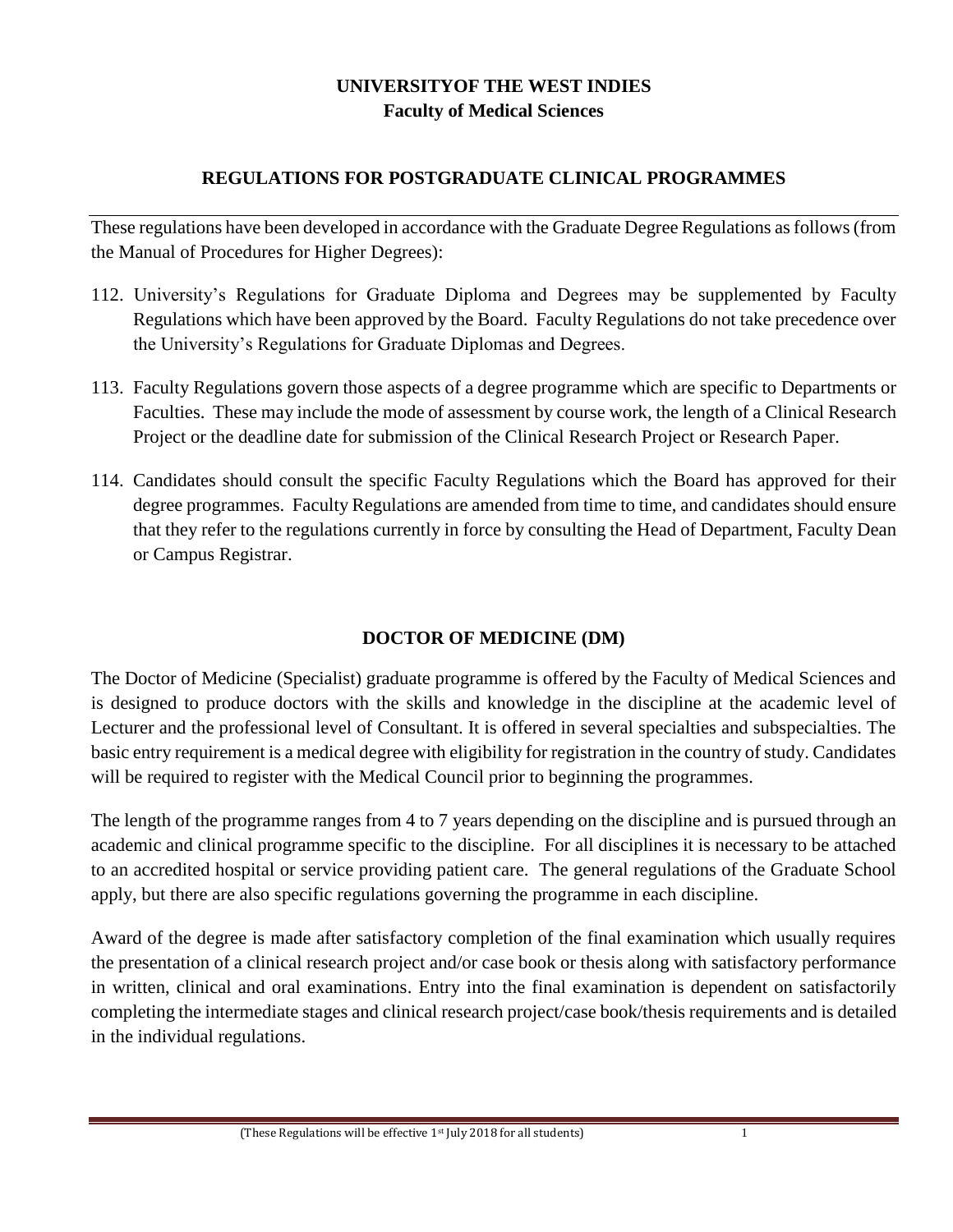The intermediate stages vary by programme. The Part I is devoted to the upgrading of the basic knowledge and skills required to proceed to the more advanced part of the course and the acquiring of more advanced academic and research skills and is of varying duration. Entry to the Part II will be dependent on satisfying the requirements of the Part I, and the requirement of the Part II must be satisfied for entry to Part III (where there is a Part III).

<span id="page-12-0"></span>*See Regulations under Section II.*

## **DEGREE OF DOCTOR OF MEDICINE (MD)**

The MD by Thesis is a research degree in a specialist area to provide academic distinction and is governed by the University's Regulations for PhD degrees.

Candidates may conduct research in the clinical discipline having received approval from the Specialty Board. The programme is expected to last four years.

*See Regulations under Section III.*

## **DIPLOMA IN EMERGENCY MEDICINE**

The Diploma in Emergency Medicine is designed to equip medical practitioners working in emergency situations with the core knowledge required to provide safe and effective emergency medical care in a variety of clinical settings.

*See Regulations under Section 1I*

## **DIPLOMA IN FAMILY MEDICINE**

<span id="page-12-1"></span>The Diploma in Family Medicine is designed for persons who wish to become or those who are practicing medical practitioners. It is aimed at improving the quality of primary health care in the English-speaking Caribbean by producing Family Physicians who deliver high quality comprehensive and continuous personal medical care to individuals and their families within a community context.

*See Regulations under Section II*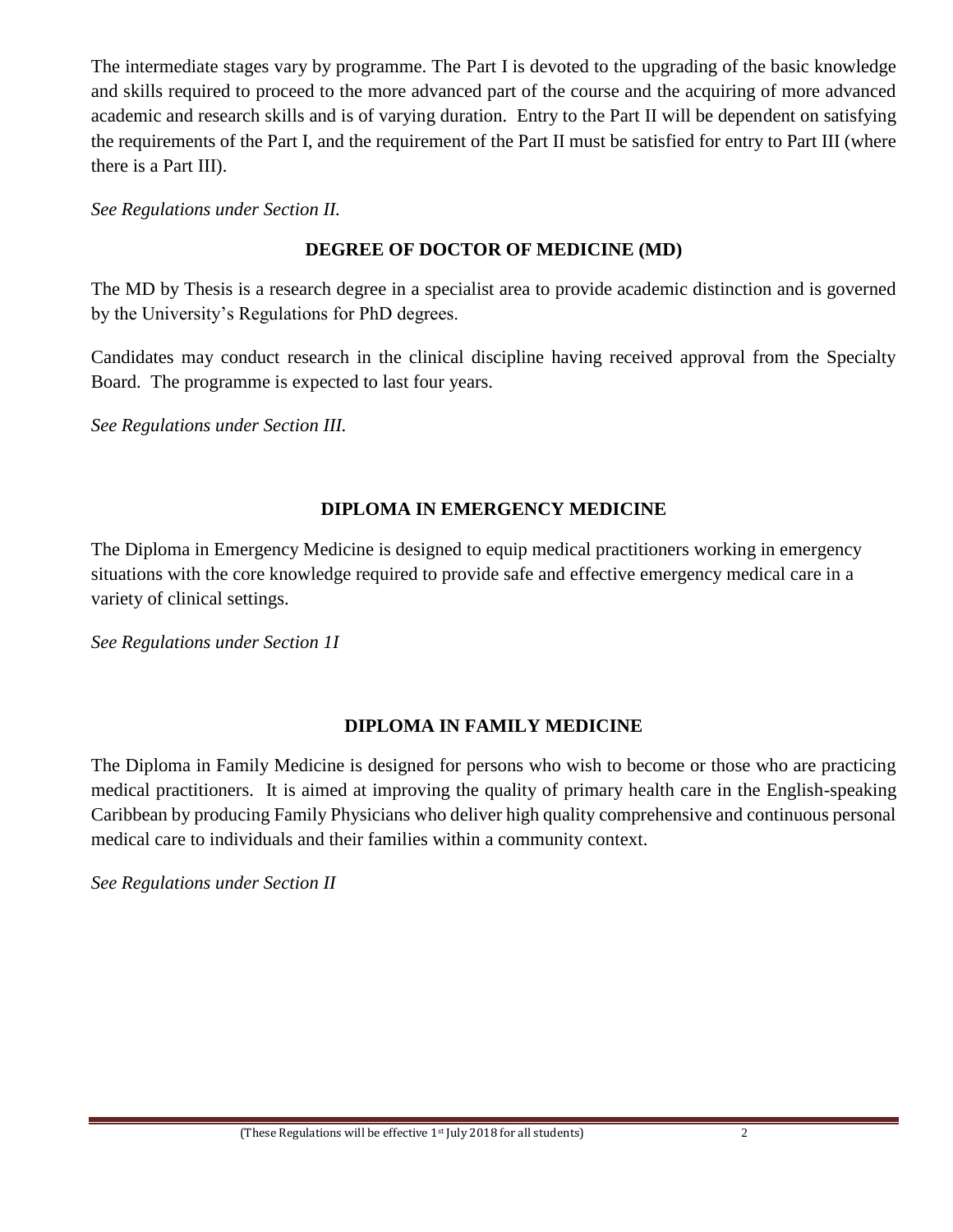## **DIPLOMA IN THE MANAGEMENT OF HIV INFECTION**

<span id="page-13-0"></span>This is a taught part-time course with the instruction provided by local and international professionals with the necessary expertise in treatment, care and support of PLHA. This programme will enable candidates to acquire essential knowledge and skills that will prepare them to provide care services for people living with and affected by HIV and AIDS.

They will also understand the transmission of HIV and strategies that can be used to prevent its spread. They will be able to deliver the knowledge and skills for effective healthcare in relation to HIV infection. The programme also will provide a range of policy perspectives and developments in treatment and care of PLHA.

*See Regulations under Section I*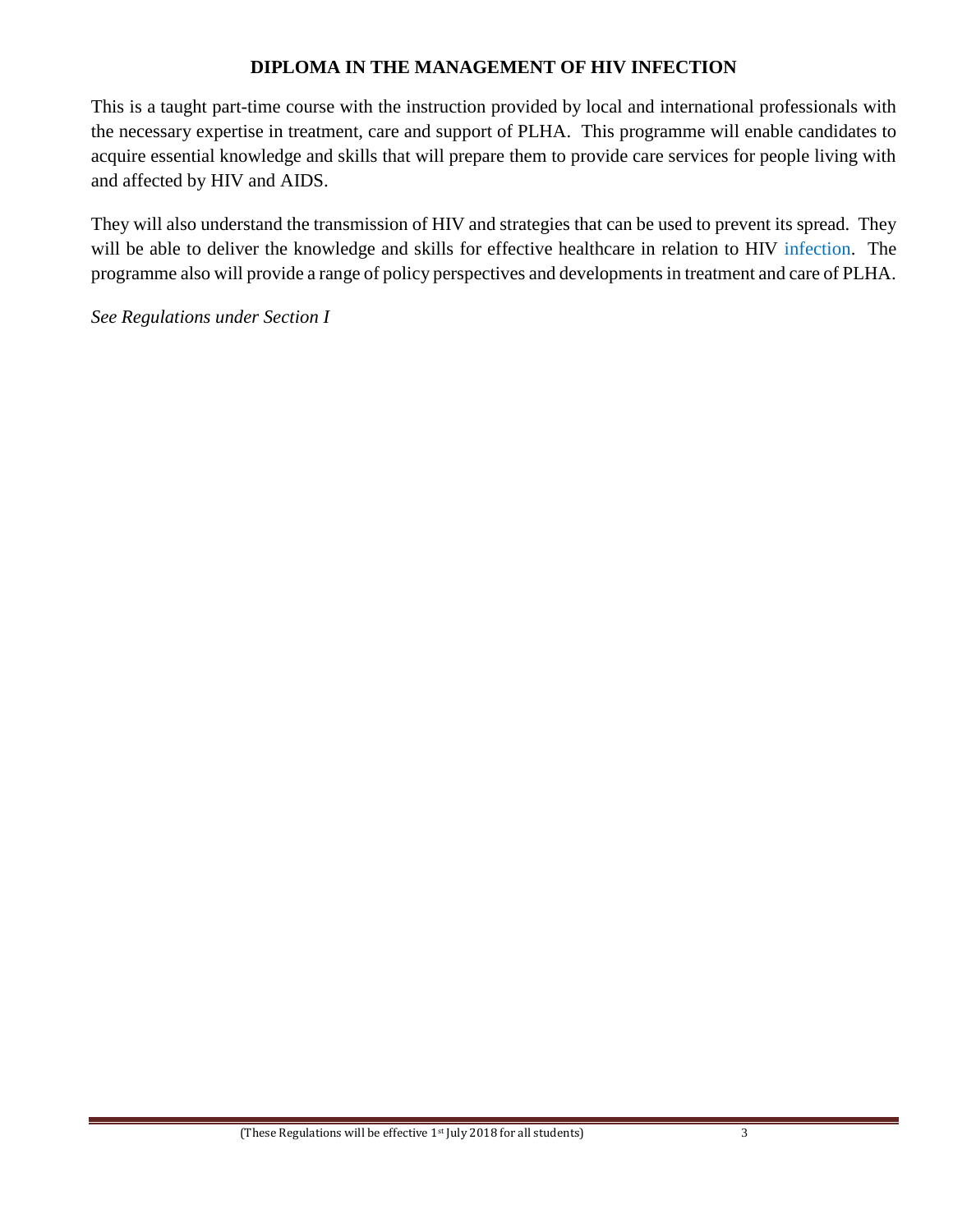## **CLINICAL FELLOWSHIP**

<span id="page-14-0"></span>Post-DM sub-specialization (Clinical Fellowships) are now offered in the Faculty by the Departments of Medicine, Child and Adolescent Health and Community Health and Psychiatry, Section of Psychiatry, Department of Surgery, Radiology, Anaesthesia & Intensive Care, Section Anaesthesia & Intensive Care, and Department of Obstetrics & Gynaecology. It is competency based and is one in which the course content focuses on knowledge, skills training, attitudes and behaviour relating to the subspecialty in a clinical setting.

At the end of the training, the clinician is expected to have a broad grounding in his/her specialty and is able to deliver effective patient-focused care in a variety of settings. Persons who have completed the required training will be awarded a certificate of competency from the University of the West Indies.

<span id="page-14-1"></span>*See Regulations under Section V.* 

## **DM/PhD and DM/MD**

Candidates wishing to pursue research concurrently may, register for the PhD/MD after successful completion of Part I of the DM programmes. Candidates are required to complete the DM and then submit for the PhD, after receiving approval from the Specialty Board.

The PhD/MD is offered as an option to DM candidates and can be undertaken in the same area of study as the DM. This would allow for specialist medical training that provides both the clinical skills necessary and an understanding of the science and research in general. This will be of significant importance to those persons who are interested in having an academic career.

Persons who register for the PhD/MD degree will be guided by the University's Regulations for PhD degrees.

## **DOUBLE REGISTRATION IN ELECTIVE YEAR**

<span id="page-14-2"></span>Candidates pursuing the DM are permitted with the approval of Specialty Boards to register for relevant one year UWI programmes during the elective year provided the course will be completed prior to the start of the final year.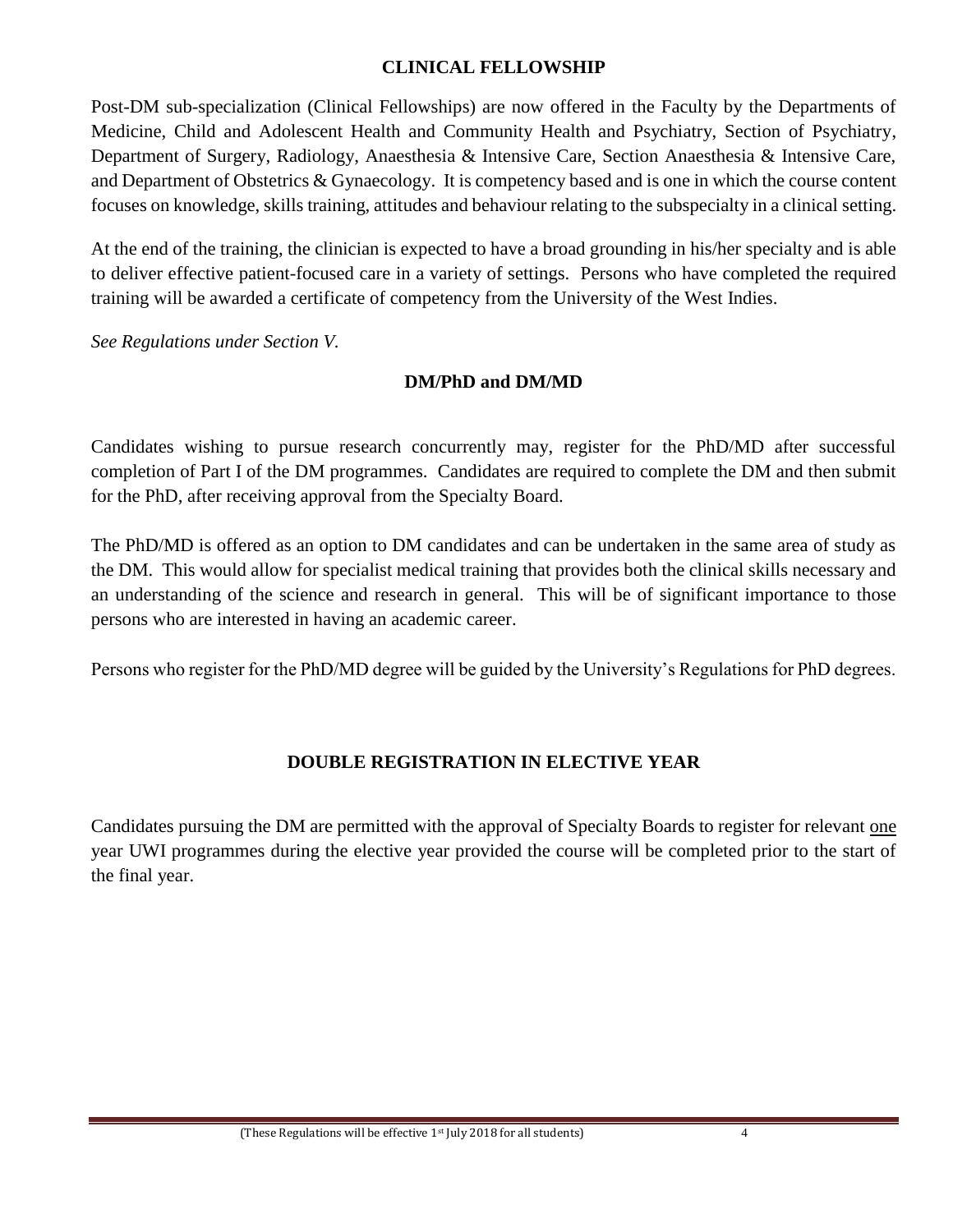## <span id="page-15-0"></span>**CLINICAL PROGRAMMES OFFERED IN THE FACULTY OF MEDICAL SCIENCES**

| <b>Programmes</b>                 | <b>Duration</b><br>(Years) | <b>Commencement Dates</b>        |
|-----------------------------------|----------------------------|----------------------------------|
| Doctor of Medicine (DM)           |                            |                                  |
| Anaesthesia & Intensive Care      | $\overline{4}$             | January (STA) or July            |
| Family Medicine                   | $\overline{4}$             | July                             |
| <b>Internal Medicine</b>          | $\overline{4}$             | January or July                  |
| <b>Medical Microbiology</b>       | $\overline{4}$             | January or July                  |
| <b>Obstetrics and Gynaecology</b> | $4 - 8$                    | January or July, September (STA) |
| Paediatrics                       | $\overline{4}$             | January or July                  |
| Pathology:                        |                            |                                  |
| Anatomical                        | $\overline{4}$             | July                             |
| <b>Chemical Pathology</b>         | 4                          | July                             |
| Haematology & Medical             | 5                          | July                             |
| Oncology                          |                            |                                  |
| <b>Medical Oncology</b>           | 5                          | January                          |
| Psychiatry                        | $\overline{4}$             | July                             |
| Radiology                         | $\overline{4}$             | July                             |
| Surgery:                          |                            |                                  |
| General                           | $5 - 8$                    | January or July                  |
| Neurosurgery                      | $6-9$                      | July                             |
| Cardiothoracic                    | 6                          | July                             |
| <b>Orthopaedic Surgery</b>        | $6 - 8$                    | January or July                  |
| Otorhinolaryngology (ORL)         | $6-9$                      | January or July                  |
| Paediatric Surgery                | 6                          | July                             |
| Urology                           | $6 - 8$                    | January or July                  |
| Ophthalmology                     | $6-9$                      | January or July                  |
| <b>Emergency Medicine</b>         | $4 - 8$                    | January (STA) or July            |
| Degree of Doctor of Medicine (MD) | $5 - 7$                    | September or January             |
| Diploma in Family Medicine        | $\overline{2}$             | July                             |
| Diploma Emergency Medicine        | $1\frac{1}{2} - 3$         | January                          |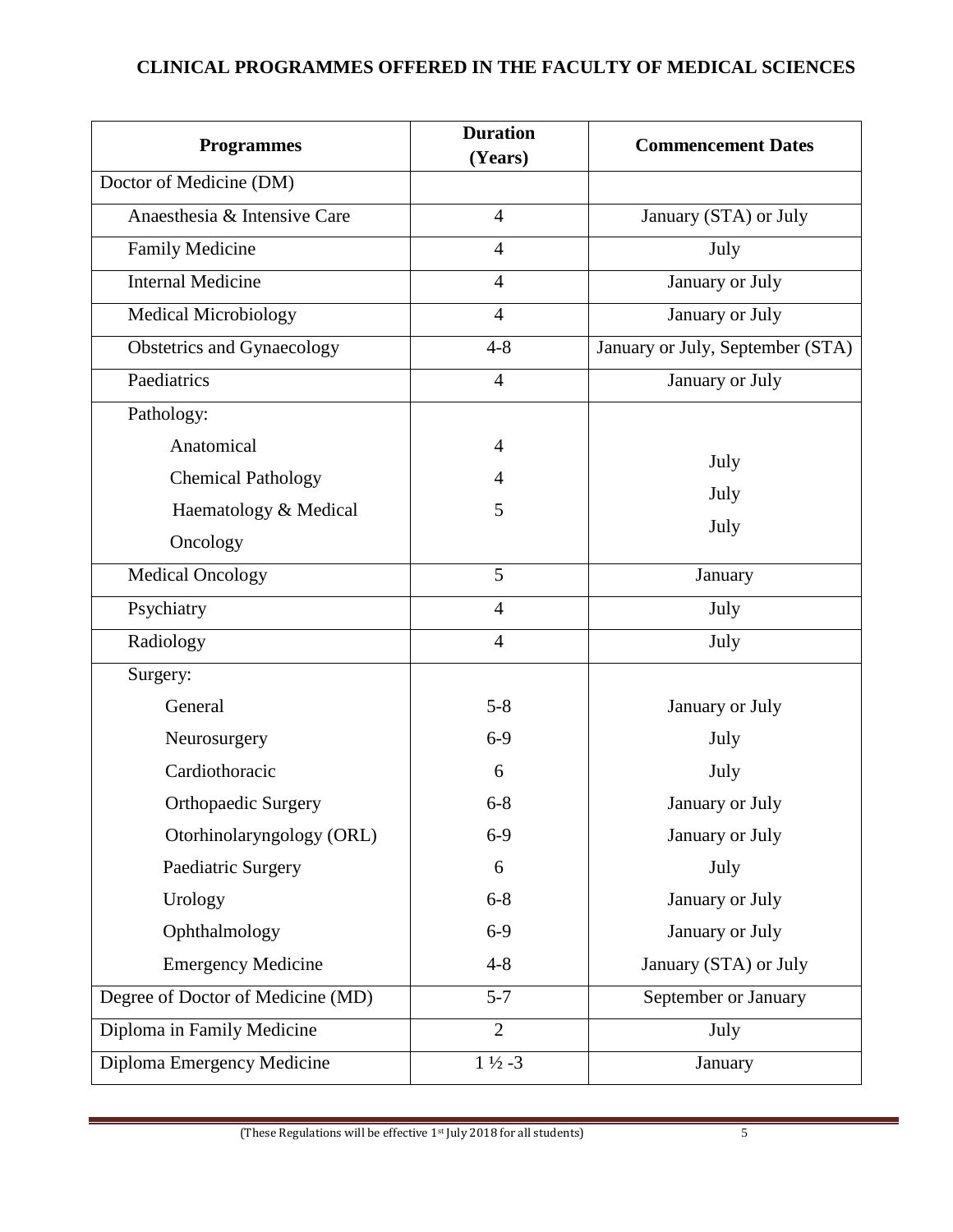| Diploma Management of HIV<br>Infections | September        |
|-----------------------------------------|------------------|
| <b>Clinical Fellowships</b>             | July and January |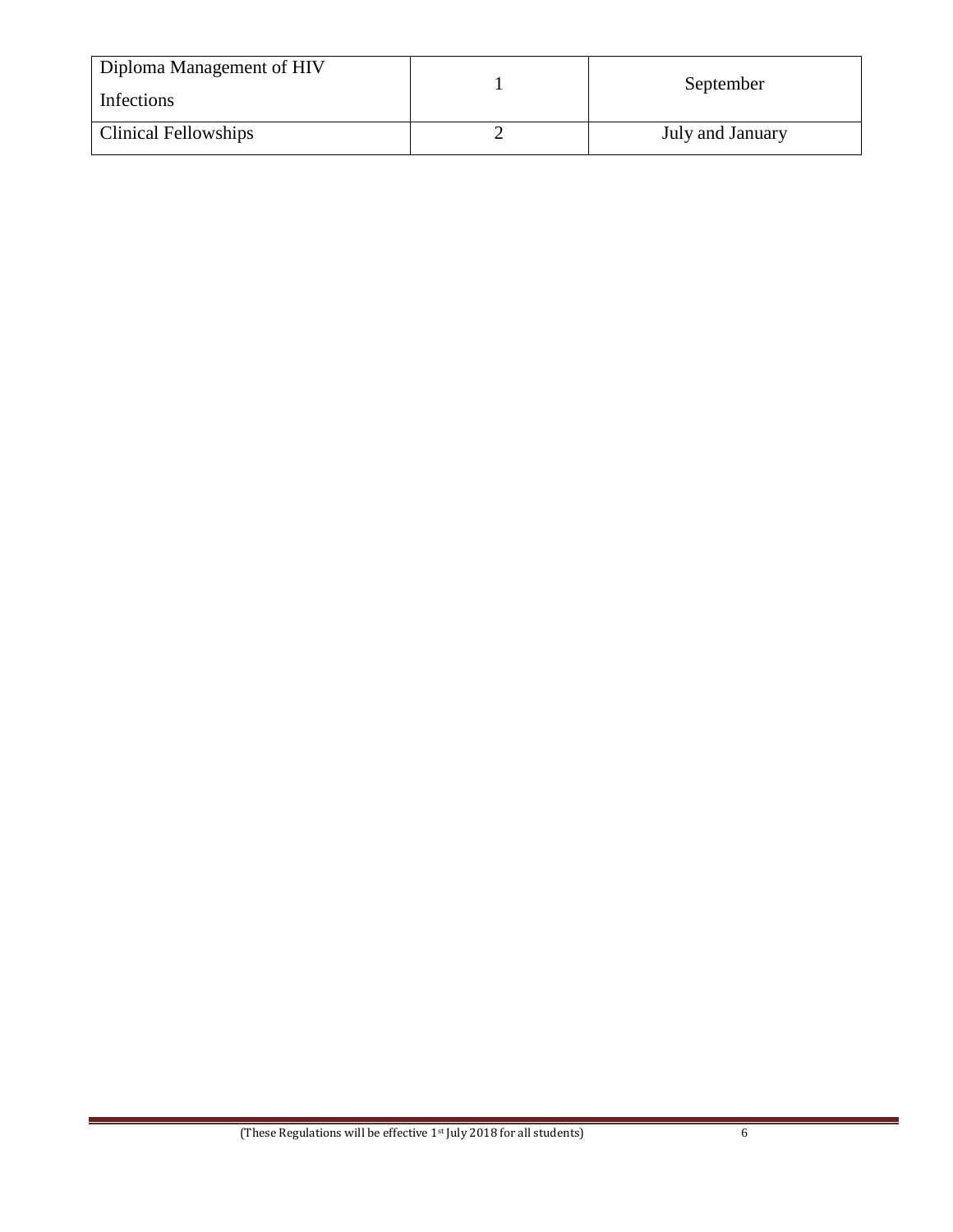## <span id="page-17-0"></span>**SECTION I GENERAL REGULATIONS FOR CLINICAL PROGRAMMES**

## <span id="page-17-2"></span><span id="page-17-1"></span>**Requirements for Entry**

- 1. The applicant to the Clinical programmes should be:
	- a) A graduate in medicine of a University or Medical School recognized by the University of the West Indies.
	- b) Registrable in the territory or territories in which the programme will be done. Criteria for registration should be obtained from the relevant medical council.
- 2. Applicants will be eligible for entry after completing their internship, and for some programmes relevant work experiences. Applicants are also required to complete the Senior House Officer programme where required by the Government.
- 3. Candidates will be required to submit a written application and relevant documentation (transcript, 2 current medical references, birth & marriage certificate, CV) and may be required to attend an interview to be eligible for selection to the programme.

## <span id="page-17-3"></span>**Date of Entry**

- 4. The date of entry will normally be January/July depending on the campus. Where applicable, it is determined by the date when the candidate begins to work in a recognized post in an accredited hospital. Application to enter the programme may be made before securing such a post. The applicant may then receive from the Office of Graduate Studies and Research, on the recommendation of the Faculty Committee for Graduate Studies, provisional acceptance for entry to the programme contingent on obtaining an accredited post. After the successful applicant has secured an accredited post, the date of entry will be fixed by the Office of Graduate Studies and Research and the applicant notified accordingly.
- 5. For the purpose of the above the successful applicant must furnish evidence of being in a recognized post.

#### <span id="page-17-4"></span>**Registration**

6**.** Students are required to register for each year of the course of study. Registration involves two components: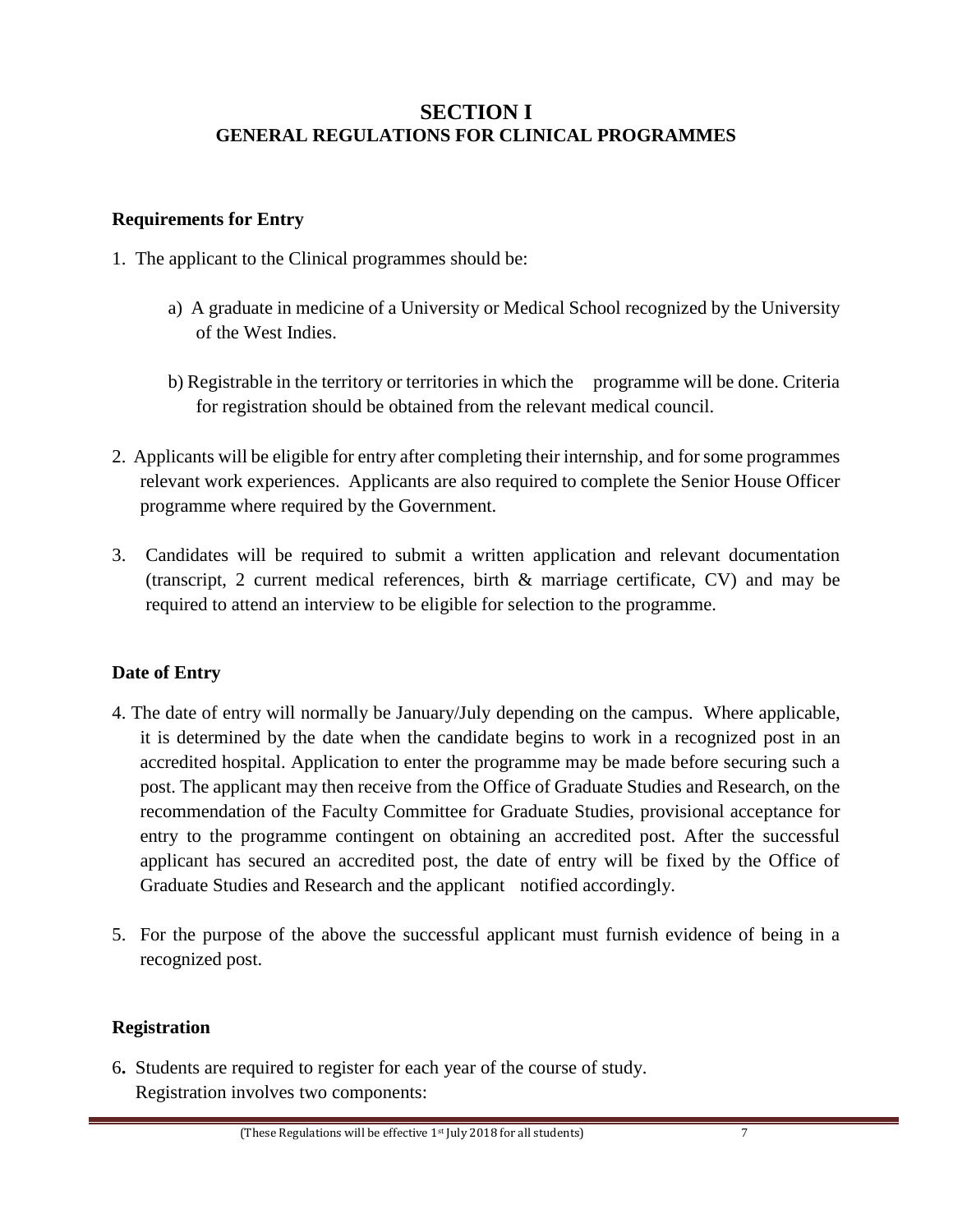- Online selection of course(s) and approval of academic programme; and
- Financial clearance.
- 7. Registration is every semester at STA and once per year for Semesters I and II at the other Campuses.

 Students can complete the on-line registration process by accessing the Students Administration System (SAS) on the UWI's Website.

8. After completing the process students are advised to check for financial clearance and to ensure the registration process is complete.

## <span id="page-18-0"></span>**Course of Study**

- 9. The programme will normally take place at institutions accredited by the University for this purpose. Institutions may be accredited for all or part of the programme.
- 10. Up to one year's elective period may be spent at institutions in or out of the Caribbean approved by the appropriate Specialty Boards. Students on electives are required to register during their elective year.
- 11. The duration of all the **DM programmes** varies from a minimum of four years to a maximum of seven years – see individual regulations.
- 12. The duration of the **MD programme** is 5-7 years. This degree is research based and as such the regulations included in this book should be read in conjunction with the Regulations for Graduate Diplomas and Degrees.
- 13. The MSc, Diploma and Clinical Fellowships are offered over a period of two years by modules via distance mode, didactic sessions, workshops and clinical rotations, where applicable.

## <span id="page-18-1"></span>**Exemption**

14. Students who have completed studies in recognized hospitals or institutions and who want exemptions from a part of the course must apply to the appropriate Specialty Board (See Special Regulations). In general, exemptions from examinations are not considered.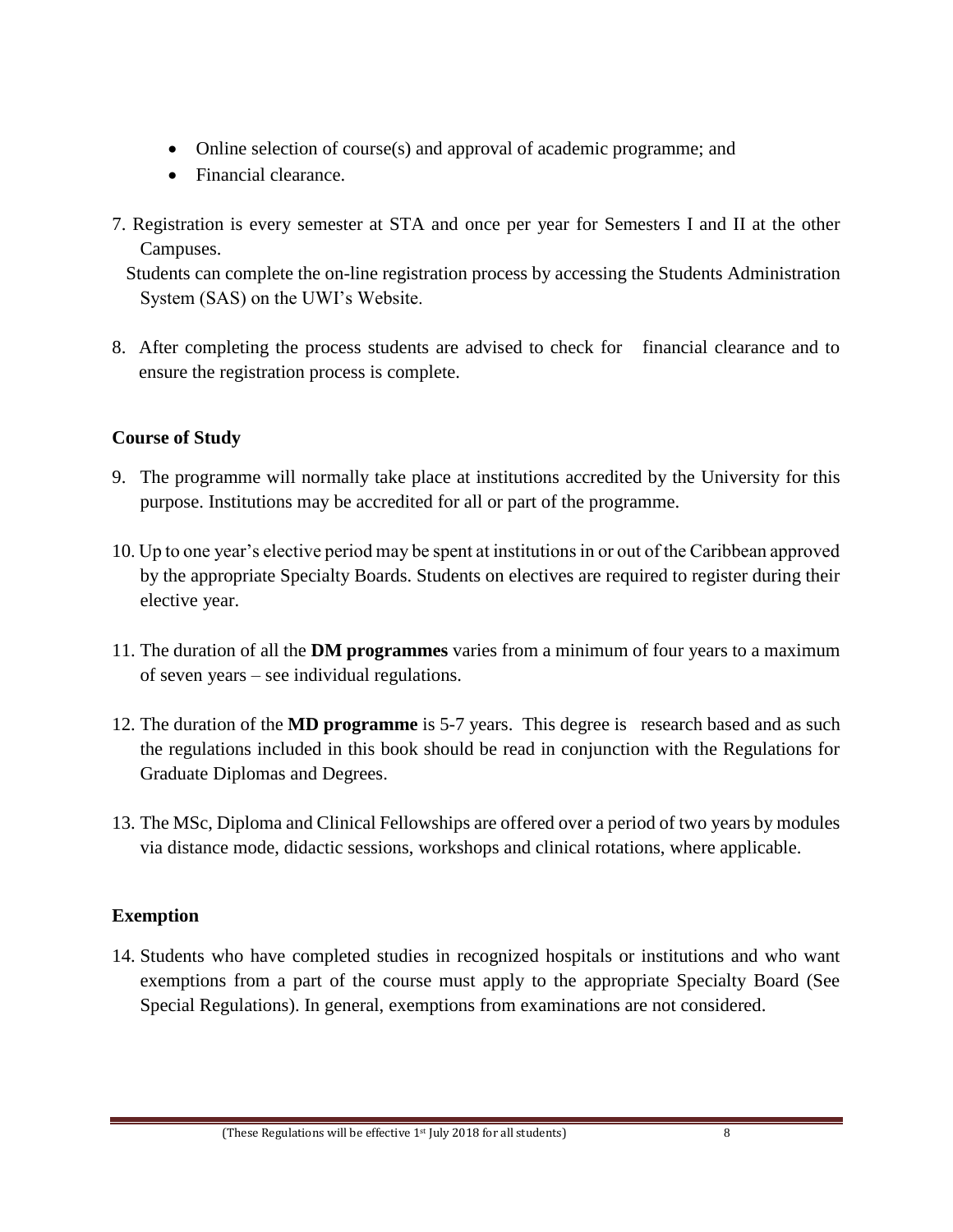## <span id="page-19-0"></span>**Vacation Leave**

15. Each DM student must spend 46 weeks each year in the programme. Students can have a total of six weeks leave per annum. Where the leave requested **exceeds six weeks**, students should apply for leave of absence for that semester.

## <span id="page-19-1"></span>**Leave of Absence**

## **(See Manual of Procedures for Graduate Diplomas and Degrees)**

- 16. A student may apply for leave of absence from the programme for academic or personal reasons. Applications should be submitted through the Specialty Board and the FMS Committee for Graduate Studies to the Campus Committee for Graduate Studies and Research. The application must be accompanied by a statement of the reason for the application. Appropriate recommendations will be made by the Specialty Boards through the Faculty Committee for Graduate Studies, to the Campus Office.
- 17. Leave of absence shall not be granted for more than one academic year in the first instance. A candidate may apply to the Campus Committee for leave of absence for a second year through the Specialty Boards and the Faculty Committee for Graduate Studies, but further extensions will be at the discretion of the Specialty Board.
- 18. Candidates requesting Leave of Absence should submit their application **no later than the third week** of the semester.
- 19. Students who absent themselves without permission may have their names removed from the register of graduate students.
- 20. A student who has been absent from the programme for more than six weeks in any one year will be considered as NOT having fulfilled the programme's requirements for that year and will have to repeat six months...

#### <span id="page-19-2"></span>**Assessment/Supervisors' Progress Reports**

- 21. In-course assessments of the student's performance will be carried out by his/her supervisor(s) or module leader at the end of each module and submitted every six (6) months. These results must be transmitted through the Head of the Department and the Faculty Committee for Graduate Studies to the Campus Committee for Graduate Studies, no later than January 31and June 30 respectively.
- 22. The Supervisor shall supply the student with a copy of the report and the student shall be invited to verify that the report was seen.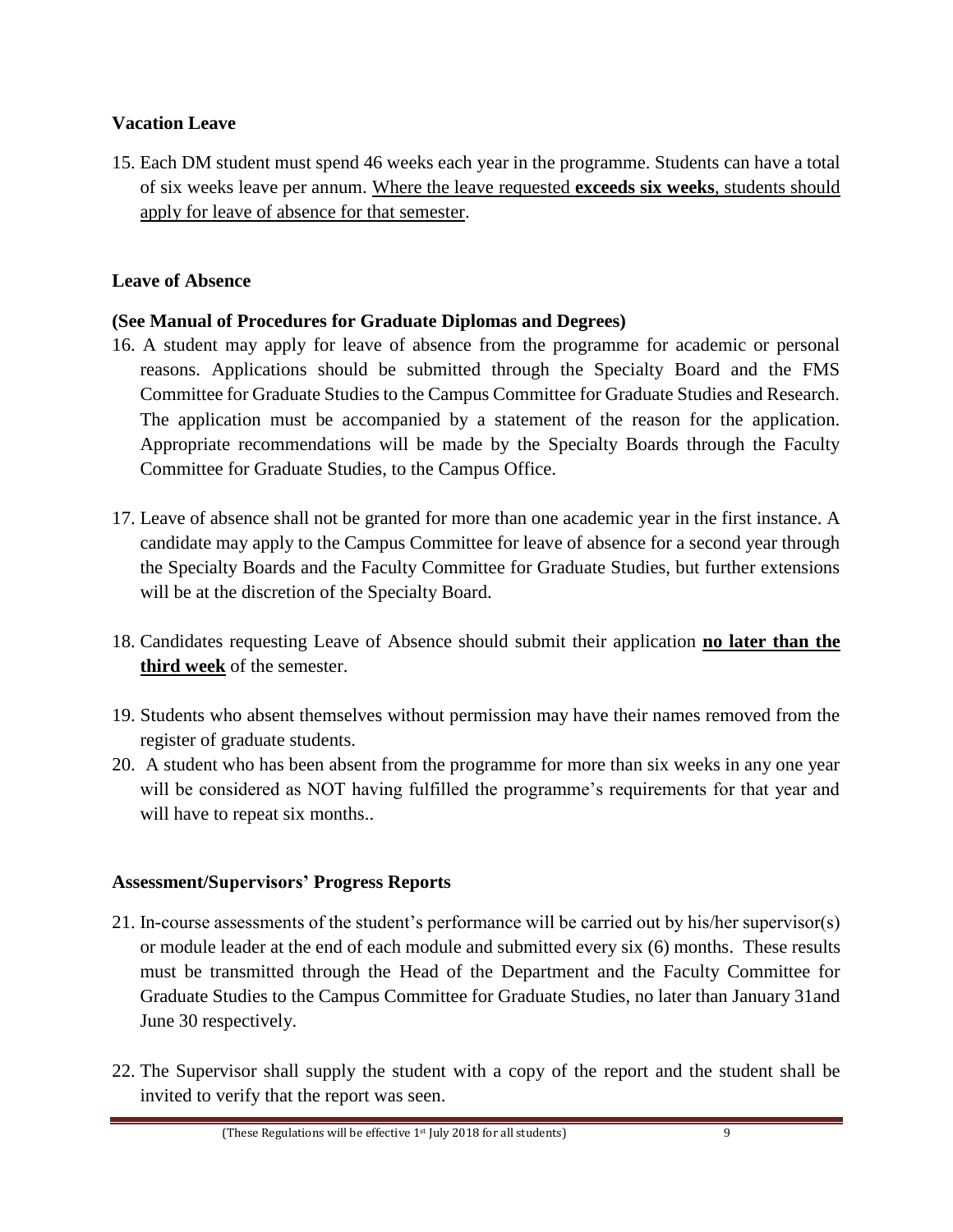23. The supervisor(s) will be a member(s) of the Specialty Board in each discipline.

24. The report should indicate the candidate's performance for the academic year. Students with unsatisfactory records will be encouraged to improve. If poor performance persists (i.e. three successive unsatisfactory reports) students will be asked to withdraw from the programme

25. If the assessments are found to be unsatisfactory, the Specialty Board may recommend one or more of the following:

- a) Counseling and remedial work with the first failure
- b) Repeat of the unsatisfactory rotation(s) and academic warning in writing with a second failure
- c) Withdrawal from the programme, after a third failure

#### <span id="page-20-0"></span>**Examinations**

26. Candidates shall be examined by means of one or more of the following:

- (a) Written examinations
- (b) Coursework/rotations as set out in the individual regulations
- (c) Oral examinations
- (d) Clinical examinations
- 27. Before admission to any examination, candidates must be certified by their supervisors as having completed the relevant sections of the programme.

28.Each component of the examination must be passed in order to pass the whole examination.

- 29. Each part of the examination must be completed within one calendar year of the first attempt.
- 30. No candidate will be allowed more than two attempts at any one examination. Failure at the second attempt requires the candidate to withdraw.

## <span id="page-20-1"></span>**Deferral**

31. Deferral should be requested at least 6 weeks before the examination. Students who have deferred an examination must sit same within one year of the deferral being approved.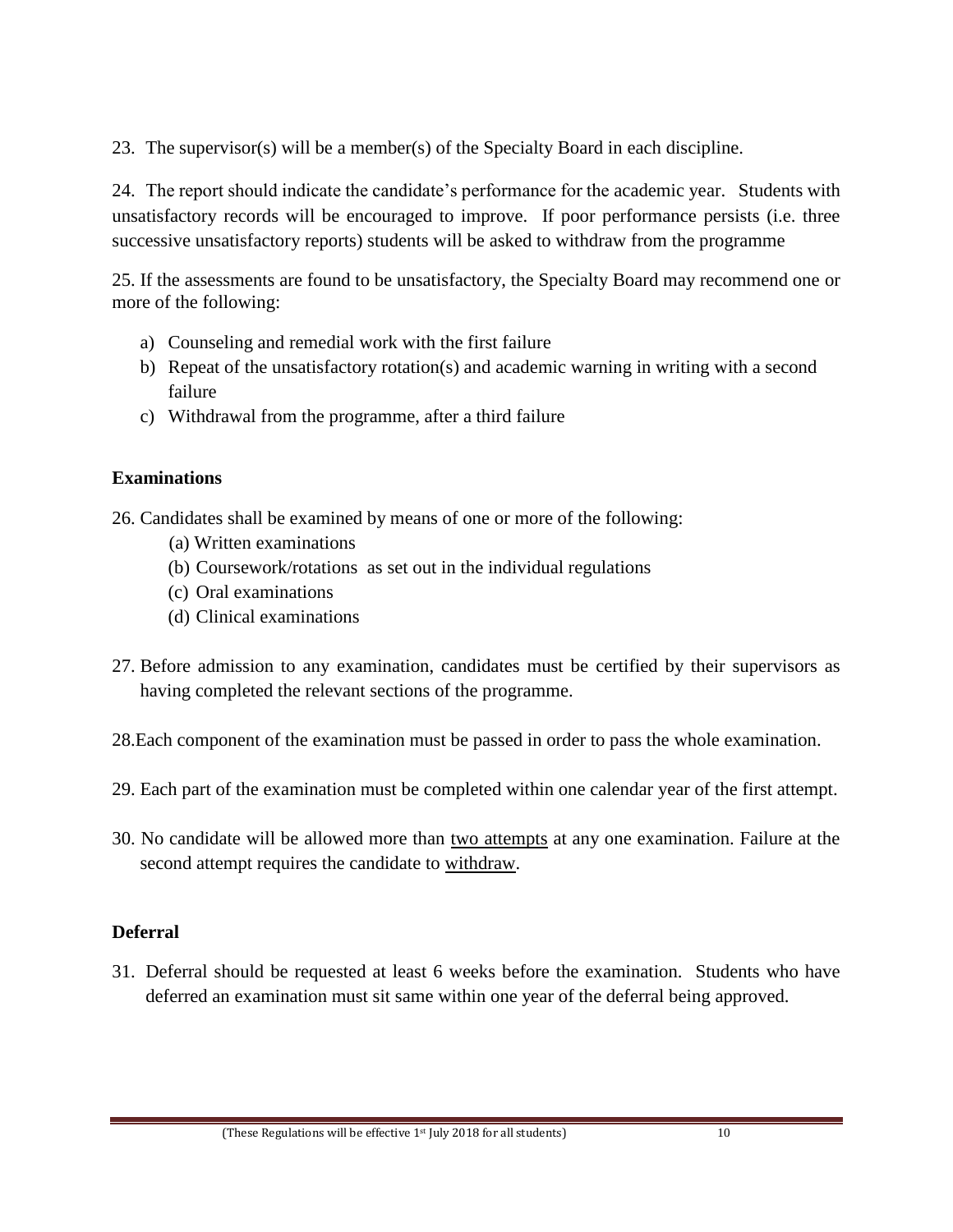## <span id="page-21-0"></span>**Case Books/Clinical Research Projects**

32. Case books/Clinical Research Projects/theses are to be submitted to the Coordinator of the respective programme six months before the written examination as the acceptance of the project is a **prerequisite** to proceed to the final examinations. The case books/ Clinical Research Projects will be submitted to the FMS Committee for Graduate Studies, with the name of the external examiner, for distribution. The case books/Clinical Research Projects (soft and hardcopy) should be accompanied with the Certificate of Completion and the Turnitin report.

**The work must be checked using the Turnitin software by both the student and the supervisor before it is submitted and must be signed as being accepted by the supervisor before it is submitted.** 

33. The regulations for their presentation will be those of the University which govern the preparations of these reports and those specified in the specialty regulations. It should be carried out under the guidance of a supervisor appointed by the Campus Committee for Graduate Studies on the recommendation of the Specialty Board

- a) should form a distinct contribution to the knowledge of the subject presented
- b) must be of satisfactory literary standard and should attain standards suitable for publication in a peer reviewed journal
- c) should not exceed 20,000 words but must not be less than 8,000 words and the review of literature should not comprise more than 25% of the report
- d) must follow the University's Guide for the Preparation of Theses, Research Papers and Project Reports
- e) must be typewritten and printed on one side only of good quality white bond paper (usually of 20lb. weight) 8½" 11" (Standard Letter Size), with left hand margin of 2". The top, bottom and right hand margins should not be less than 1". The same grade of paper should be used throughout the report
- 34. The submission dates are as follows:
	- For Residents sitting the May/June examinations December 15
	- For Residents sitting the November/December examinations June 15
	- *Please note the exception to this in the Family Medicine regulations - Item 27 c.*
- 35. Following the submission of the Clinical Research Project, the examiners may:
	- a) Accept the project and the student proceed to the examinations, or
	- b) Accept the project with modification, which must be carried out in the time specified and resubmitted to Graduate Studies, or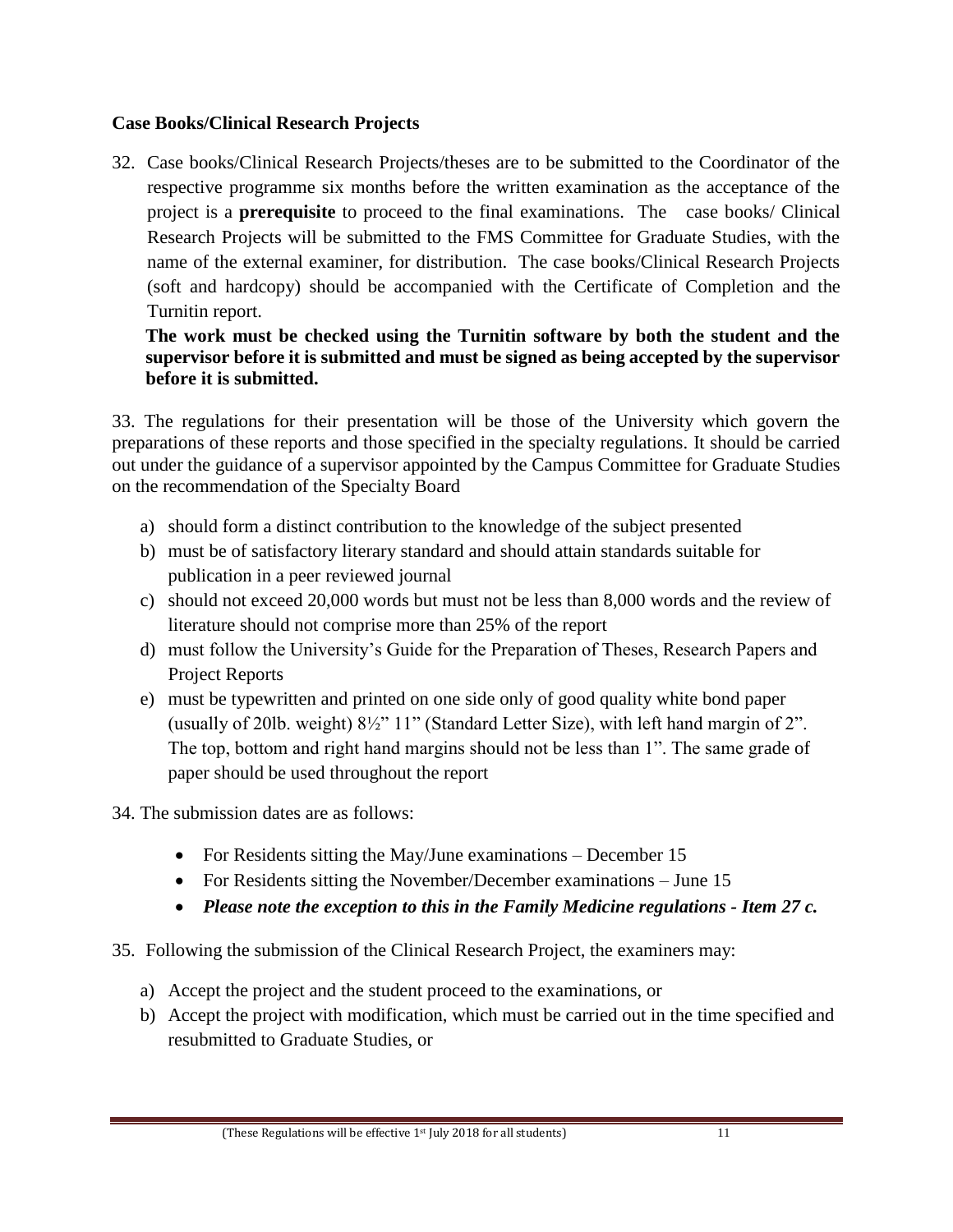c) Reject the project with recommendations regarding changes, additions, or revisions necessary for acceptance. A date for resubmission will be determined by the examination board.

36. If the work is found to be unsatisfactory and requires major changes, the student will NOT be allowed to sit the final examination and will be deferred until the next sitting provided the resubmission is accepted.

- 37. The case books/ Clinical Research Projects /theses will be returned to the candidates prior to the examinations with the recommendations for corrections, where applicable. Candidates are required to make all corrections and submit the final document, both as hard copies and on CDs, to the Coordinator of the programme. They will be verified and submitted to the FMS Committee for Graduate Studies for processing along with certification from supervisors, in order to be eligible for the award of the degree.
- 38. Residents will be informed by their HODs at least 6 weeks before the examination if they are eligible to sit same.

#### <span id="page-22-0"></span>**Specialty Board**

39. The course will be under the general supervision of a Programme Director, nominated by the Head of each Department. The Programme Director will normally be the Chairperson of the Specialty Board. Each student will be assigned to a supervisor, who is a member of the Specialty Board. The supervisor will provide academic guidance as to the choice/assignment of rotations, placement during the elective period, the conduct of their research and mentorship.

- 40. The Specialty Board is in overall charge of the programme. The sole and final authority on all matters concerning the programme is the Board for Graduate Studies and Research and the University Senate.
- 41. The External Examiner for the final exit examination in the DM programmes must be a full Professor, unless agreed otherwise by the Board for Graduate Studies & Research

## **N.B. The Regulations for each Specialty must be read in conjunction with these General Regulations.**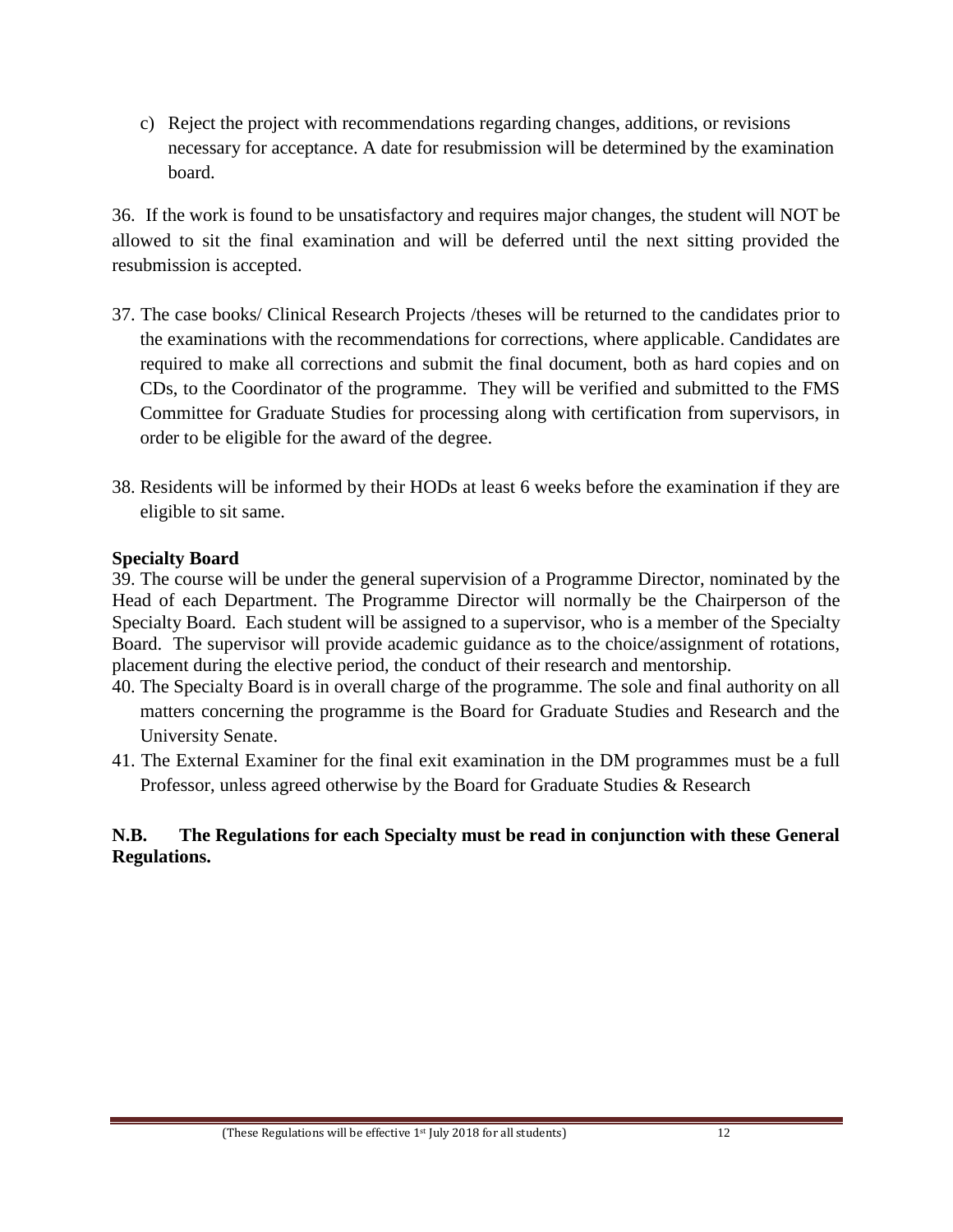## **SECTION II REGULATIONS FOR THE CLINICAL PROGRAMMES**

## **DIPLOMA IN THE MANAGEMENT OF HIV INFECTIONS**

## <span id="page-23-3"></span><span id="page-23-2"></span><span id="page-23-1"></span><span id="page-23-0"></span>**Requirements for Entry**

- 1. (See General Regulations)
- 2. Applicants must possess a bachelor's degree in the health related sciences or appropriate social science from an approved university, or equivalent qualification and work experience.
- 3. Applicants who may not have a first degree must demonstrate a body of relevant professional experience. In these instances where qualification and experience other than approved degree
- 4. Are being considered, a decision on enrolment will be based on a completed application form, recommendation from employer, a personal letter indicating interest in the field of study, CV information and interview with the potential candidate.

## <span id="page-23-4"></span>**Qualifications for Entry**

- 5. This programme is relevant for the following categories of individuals:
	- a) Medical doctors, pharmacists and dentists
	- b) Nurses with bachelor degrees from any recognized university
	- c) Registered Nurses with a minimum of three (3) years' experience
	- d) Social workers
	- e) Mid-level management staff from government ministries, private sector and NGOs, e.g. individuals working for at least three (3) years as managers of HIV/AIDS related NGOs, counsellors with training or experience in assisting PLHA
	- f) Tutors and lecturers in training institutions

## <span id="page-23-5"></span>**Course of Study**

- 6. This is a taught part-time course with the instruction provided by local and international professionals with the necessary expertise in treatment, care and support of PLHA. Teaching methods is through blended learning and shall include face-to-face, distance learning, debates and team presentations.
- 7. Candidates are expected to complete the programme in one year and are required to participate on a part-time basis in training for eight (8) hours per week for thirty (30) weeks. The candidates must complete six (6) core courses in addition to one (1) of the two (2) elective courses.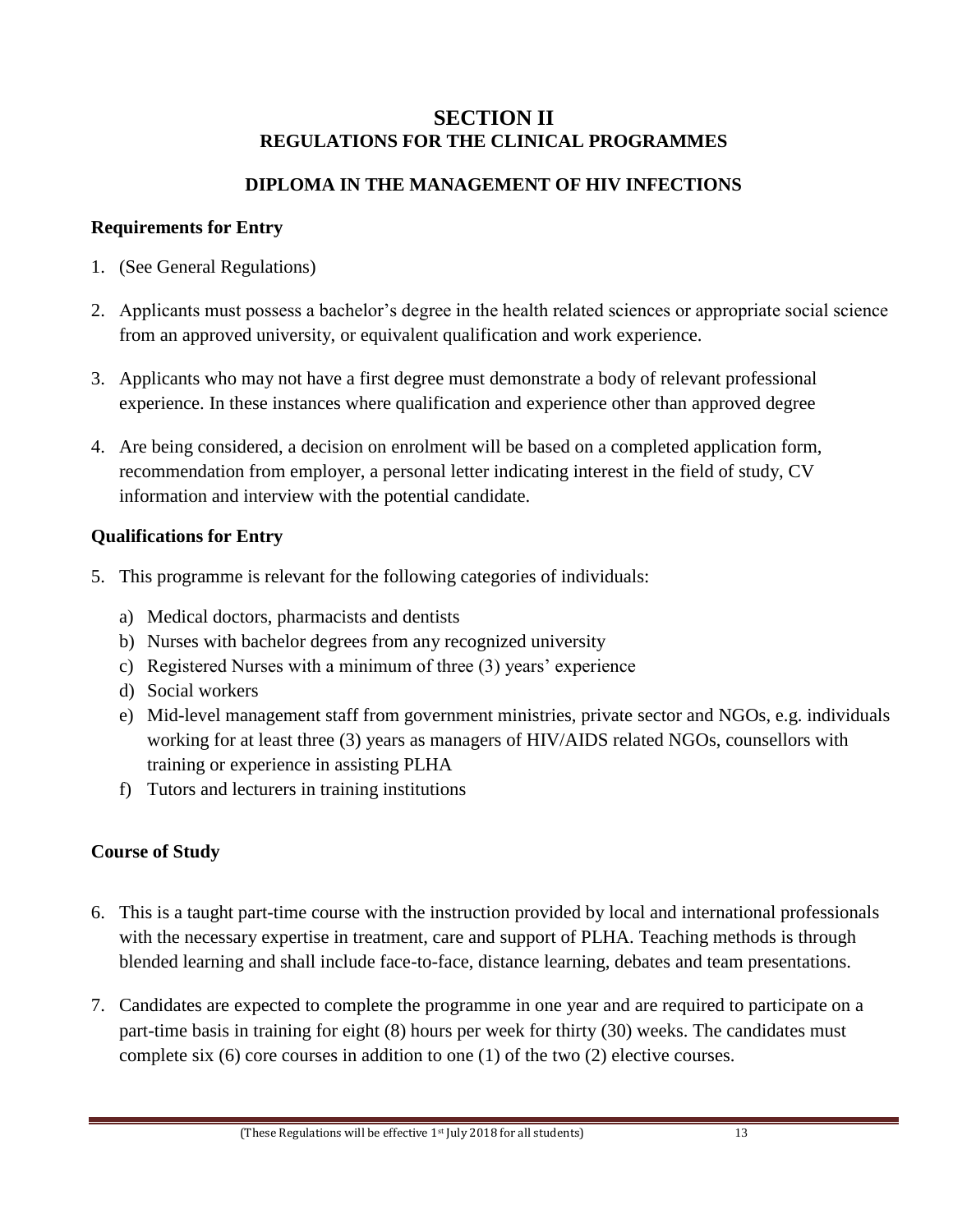- 8. The six (6) core courses are as follows:
	- a) Research Methods and Designs
	- b) HIV Epidemiology, Pathogenesis Laboratory Support
	- c) General Management of HIV/AIDS
	- d) HIV Co-infections and Other Related Issues
	- e) HIV and Health Systems
	- f) Sexual and Reproductive Health
- 9. Candidates with medical, social work, pharmacy, dietetics and nursing background will be expected to complete the elective practicum on Treatment and Care, and submit a casebook OR complete a research project and submit a dissertation (see below). The practicum will be assessed on submission of a Case Report, together with a log of clinic attendance and cases treated.
- 10. Candidates without a medical/ clinical background will be expected to complete four (4) practicum rotations, a Research Project and submit a report/dissertation. A pre-requisite is the completion of the course on Research Methods and Designs. This will be assessed on submission of a research project report.
- 11. A detailed syllabus for the course is available from the Programme Coordinator.

## <span id="page-24-0"></span>**Course Supervision**

12. The programme will be under the general supervision of a Programme Coordinator, nominated by the Head of Department and appointed by the Specialty Board.

## <span id="page-24-1"></span>**Leave of Absence**

13. Being a distance learning programme, there is no scope for leave of absence. Deferment of a semester will only be considered in exceptional circumstances, subject to approval of the Specialty Board. Courses must be completed within the scheduled semester of the module/course.

## <span id="page-24-2"></span>**Assessment**

- 14. In-course assessments of the student's performance are built within the content of each unit of the courses and are marked by the lecturer supervising the unit and entered in the grade book on myelearning.
- 15. Students who fail the continuous assessment of any course (30% of the total final mark for the course) shall be allowed to repeat that course once. Students passing the continuous assessment but failing any end of course examinations (70% of the total final mark for the course) shall be eligible for one re-sit at the next available sitting of the examination.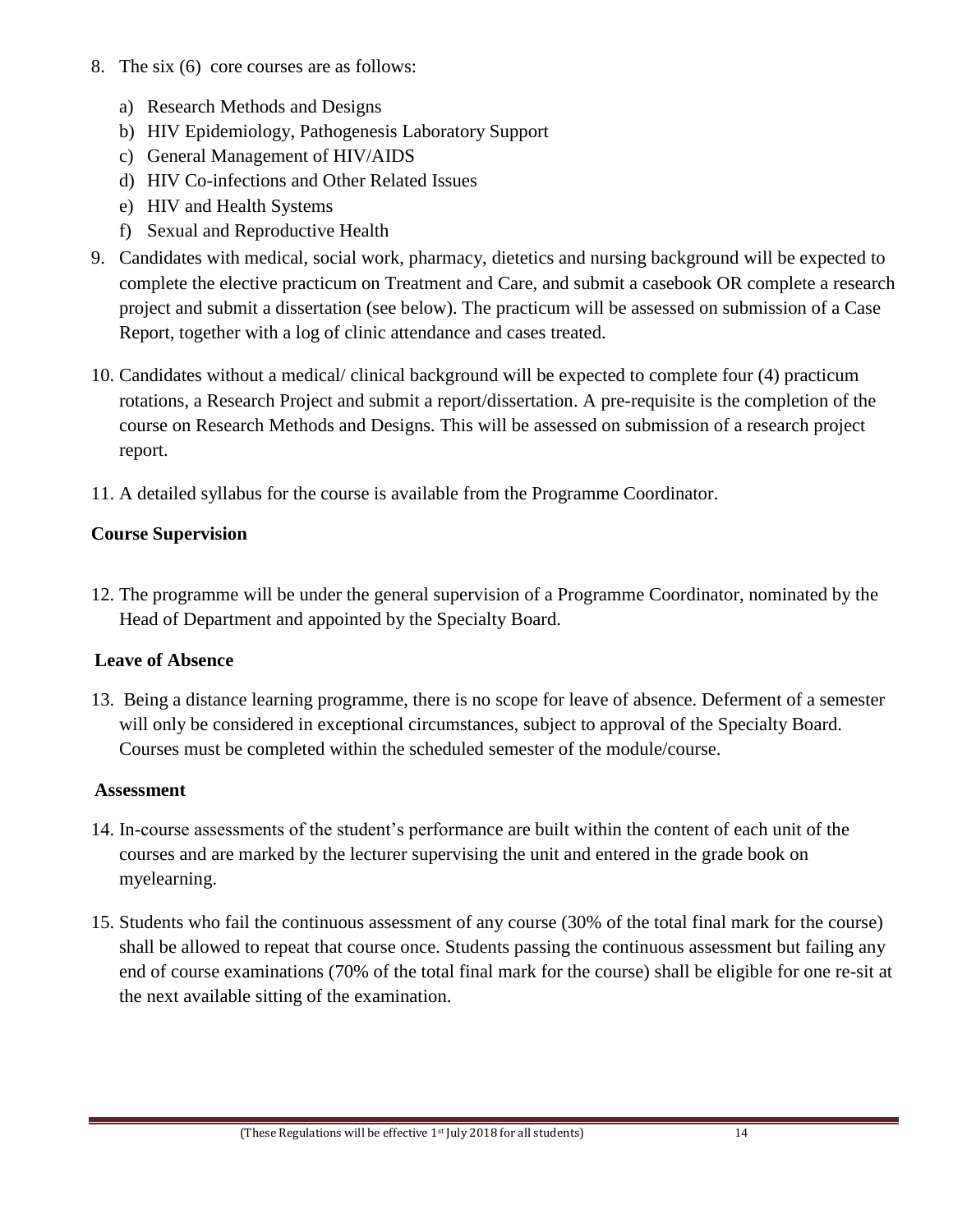## <span id="page-25-0"></span>**Examination**

- 16. Candidates must complete all the courses of the programme.
- 17. Each component of the examination must be passed in order to pass the whole examination
- 18. No candidate will be allowed more than two attempts at any one examination.
- 19. Failure at the second attempt requires the candidate to withdraw.
- 20. There are three (3) courses within the programme which require a final exit MCQ examination. This will be delivered online and will be held at the end of the programme. This examination will account for 70% of the total final mark for the programme.
- 21. No candidate will be allowed more than two attempts at the examination.

## <span id="page-25-1"></span>**Case Report/ Research Project Report**

- 22. Case report/ research project report must be submitted on or before the date specified to the Coordinator. The report (soft and hardcopy) should be accompanied with the Certificate of Completion and the Turnitin report.
- 23. The work must be checked using the Turnitin software by both the student and the supervisor before it is submitted and must be signed as being accepted by the supervisor before it is submitted.
- 24. Following the submission of the report, the examiners may:
	- a) Accept the project with modification, which must be carried out in the time specified and resubmitted , or
	- b) Reject the project with recommendations regarding changes, additions, or revisions necessary for acceptance. A date for resubmission will be determined by the examination board.

## <span id="page-25-2"></span>**Completion of the Programme**

- 25. Students will be considered as having completed the programme and eligible for the award of the Postgraduate Diploma degree when the following requirements have been met:
	- a) A pass in both continuous assessment and final exit examination in each course
	- b) Submission of an acceptable final case report or a report on the research project
	- c) Log of clinic attendance and cases seen and discussed with supervisor (s). SECTION II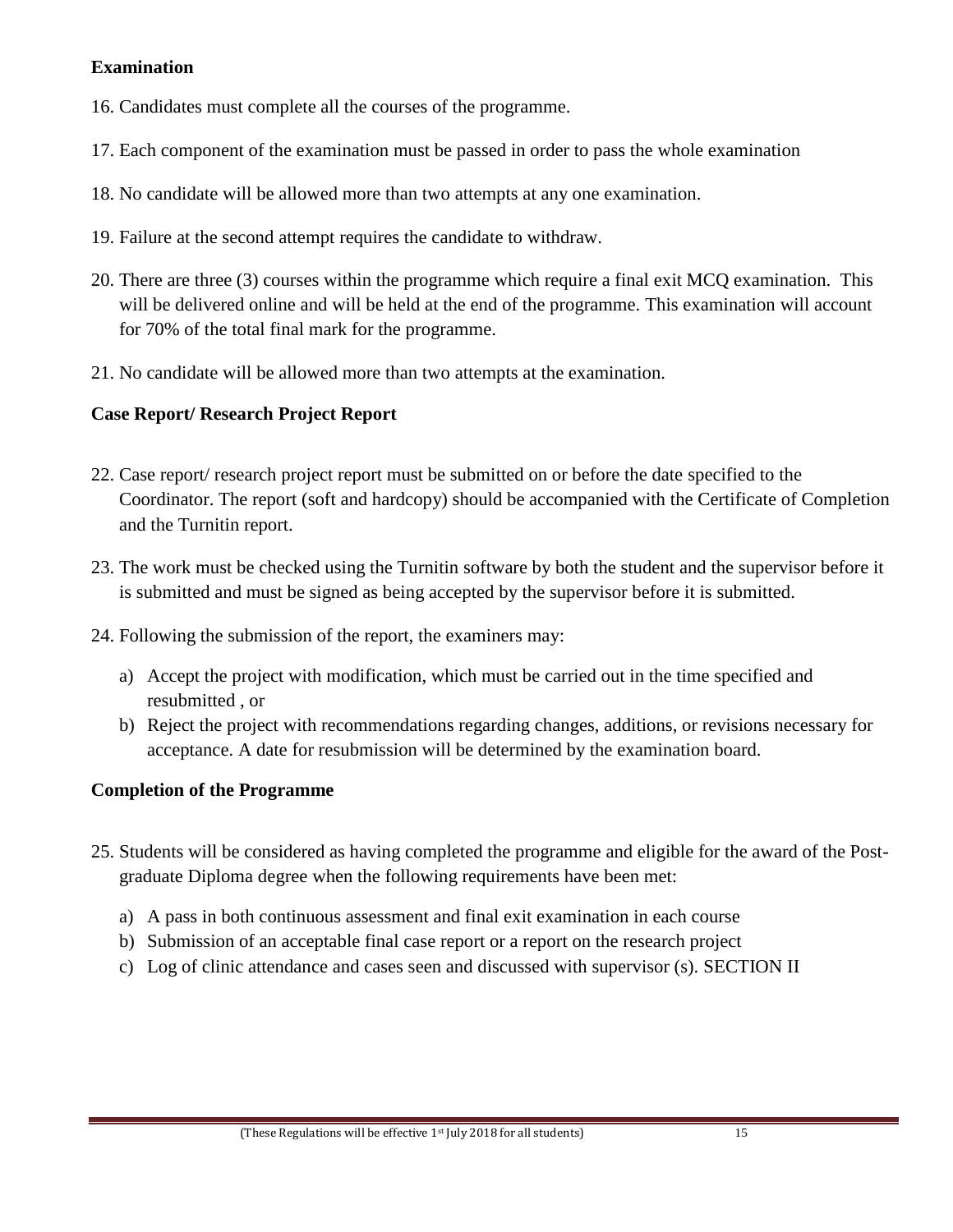### **SECTION III REGULATIONS FOR THE DOCTOR OF MEDICINE (DM) I. ANAESTHESIA AND INTENSIVE CARE SPECIAL REGULATIONS**

#### <span id="page-26-3"></span><span id="page-26-2"></span><span id="page-26-1"></span><span id="page-26-0"></span>**Requirements for entry**

1. (See General Regulations)

#### <span id="page-26-4"></span>**Course of study**

- 2. This section should be read in conjunction with the General Regulations Doctor of Medicine.
- 3. The DM Anaesthesia and Intensive Care programme is a four year graduate course which aims to provide the graduate with the knowledge and clinical competency to function as a specialist anaesthetist and intensivist, equipped for independent practice in hospital-based and stand-alone facilities.
- 4. The programme will be a minimum of four years except under special circumstances (see Exemptions) from the date of entry. At least three years of the programme must be spent in the Commonwealth Caribbean. Throughout the programme, candidates must hold recognized posts in accredited hospitals or be on an 'elective' approved by the Board for Graduate Studies and Research through the Specialty Board in Anaesthesia and Intensive Care. A list of accredited hospitals may be obtained from the Office of Graduate Studies and Research. Some hospitals are accredited only for the Part I of the course; others are accredited to provide training during the Part II of the course for a specified time. A minimum of three  $(3)$  months in the first two  $(2)$  and three  $(6)$  months in the last two  $(2)$  years MUST be spent at the University-affiliated hospital of the campus territories.
- 5. During the first year, in those accredited hospitals where only adults are treated, students must spend no less than three months in an accredited paediatric hospital. Conversely, for students working in a hospital where only paediatric patients are treated, no less than six months must be spent in an accredited adult multi-disciplinary hospital. There must also be a minimum of three months exposure to obstetric anaesthesia and exposure to intensive care.
- 6. On acceptance into the programme there will be a six month probation period during which the student's clinical and academic performance, and professional attributes, will be assessed. A candidate who fails this assessment will be requested to withdraw from the programme.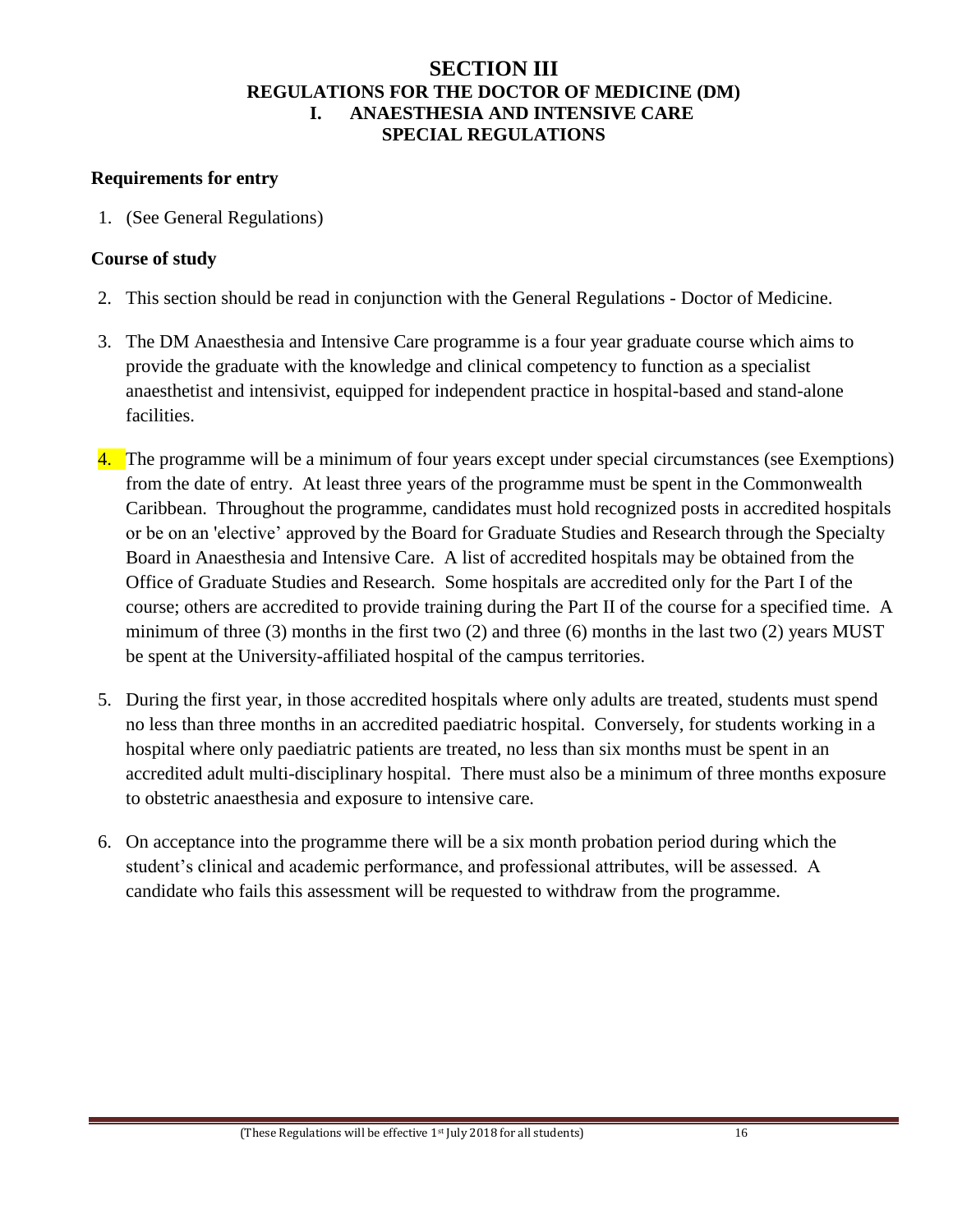## **The programme consists of two parts -**

## **DM Part I:**

- 7. The Part I is of two (2) year's duration. It aims to ground the postgraduate student in the essentials and basic sciences that underpin the practice of anaesthesia and intensive care. It includes extensive basic and applied physiology and pharmacology, physics and relevant anatomy. Also there is an introduction to research methodology that informs the student of evidence-based medicine and its application to everyday clinical practice.
- 8. The subject areas will be taught in modules. There will be in-course assessments at the end of each module. Students who fail an assessment will be counseled and allowed to proceed to the next module. However they will have to repeat the assessment of the failed module before the next modular assessment becomes due. A second failure will require that the student NOT advance but have to repeat the entire module when this is next offered. This may be 6-12 months later. A third failure will result in the candidate being required to withdraw from the programme.
- 9. A cross-campus Internal Examination will be undertaken at the end of the first year (DM Part I, Year 1 examination). A satisfactory performance in this assessment is required before the student can advance to the second year of the programme. If a candidate fails this Internal Examination, depending on the degree of failure, he or she may be required to:
	- a) undergo remedial study and repeat the examination in 6 months
	- b) repeat the entire first year and then re-sit the examination
- 10. In either scenario, if the candidate is unsuccessful for the second time, he or she is required to withdraw from the course.
- 11. Provided that clinical competency, professionalism and in-course assessments are satisfactory, the DM Part I examination is taken at the end of the second year.

## **DM Part II:**

12. Admission to the second part of the programme depends on a Pass performance in DM Part I Examination and satisfactory assessments of clinical competency and professionalism. The DM Part II is of two years duration. It may include a period not exceeding one year, in the penultimate year, spent as an elective. Approval must be obtained from the Board for Graduate Studies and Research, through the Specialty Board and the Faculty Committee for Graduate Studies, at least six months prior to the commencement of the elective period. The elective year may be spent in a hospital, which can provide the candidate with experience not readily available in the hospital to which he/she is employed. To gain credit for such an elective the candidate must submit a satisfactory assessment report from their named supervisor at the elective hospital.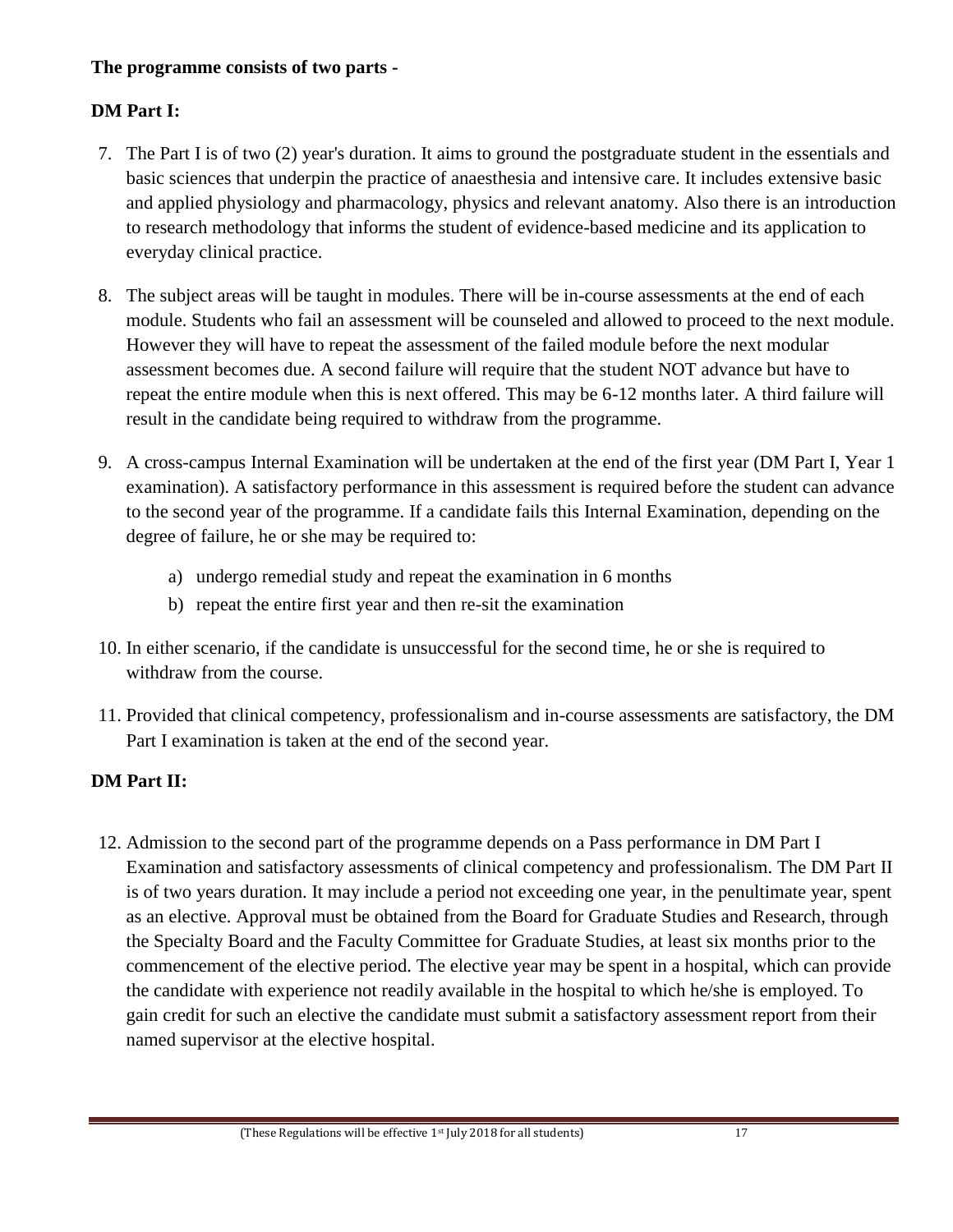- 13. A maximum of three (3) months may be spent in a course of study in an affiliated area e.g. research methodology, epidemiology, teaching methods or medical administration.
- 14. During the Part II, rotations through all anaesthesia subspecialties, Intensive Care and Acute and Chronic pain services must be undertaken. The anaesthesia subspecialties will include cardiothoracic, paediatric, obstetric, otorhinolarngology/faciomaxillary and neuroanaesthesia. Training in teaching methods and research methodology are integral components of the programme. Emphasis will also be placed on the responsibilities of professional practice, medical ethics and the law, health care management, information technology and independent practice.
- 15. A steady progression of specialty skills, judgment, professional and ethical responsibility and clinical independence is expected over the four years of training. Students are required to keep a record (log book) of all anaesthesia and procedures performed. In addition they are required to satisfactorily complete a list of minimal competency in cognitive and procedural skills felt to be fundamental to the training of specialists in anaesthesia and intensive care. Students will be expected to develop and maintain a system of continuous learning in order to keep abreast of major clinical and research developments.
- 16. All students should appreciate the need for on-going research in the field of Anaesthesia and Intensive Care and are required to complete an original Clinical Research Project to be submitted in partial fulfillment of the requirements for the Degree of Doctorate in Anaesthesia and Intensive Care of the University of the West Indies. Students will also be encouraged to become involved with research efforts of department/section members.
	- a) Satisfactory in-course assessments as per Part I must be achieved during the Part II for continued progress in the programme.

## <span id="page-28-0"></span>**Exemptions**

- 17. Candidates who have completed periods of study or work experience in recognized hospitals or institutions in non-Commonwealth Caribbean territories may apply to the Campus Committee for Graduate Studies through the Specialty Board and the Faculty Committee for Graduate Studies for exemption from an appropriate part of the course. Exemptions in the programme can be recommended by the Specialty Board in Anaesthesia and Intensive Care only after a period of review and assessment of the student's performance within the programme. Candidates must have achieved the level at which proposed exemptions will put them.
- 18. Exemptions from Part I may be allowed to those who hold the Fellowship in Anaesthesia of the British, Irish or Australian colleges, or the certificate of the American Board of Anaesthesiology or the Fellowship in Anaesthesia of the Royal College of Physicians in Canada or such other degrees or diplomas as the University (the Faculty Committee for Graduate Studies) may accept.
- 19. In order for such students to be eligible to sit the DM Part II examination, they are required to spend a minimum of two (2) years in the programme and fulfill all the requisite aspects of the Part II of the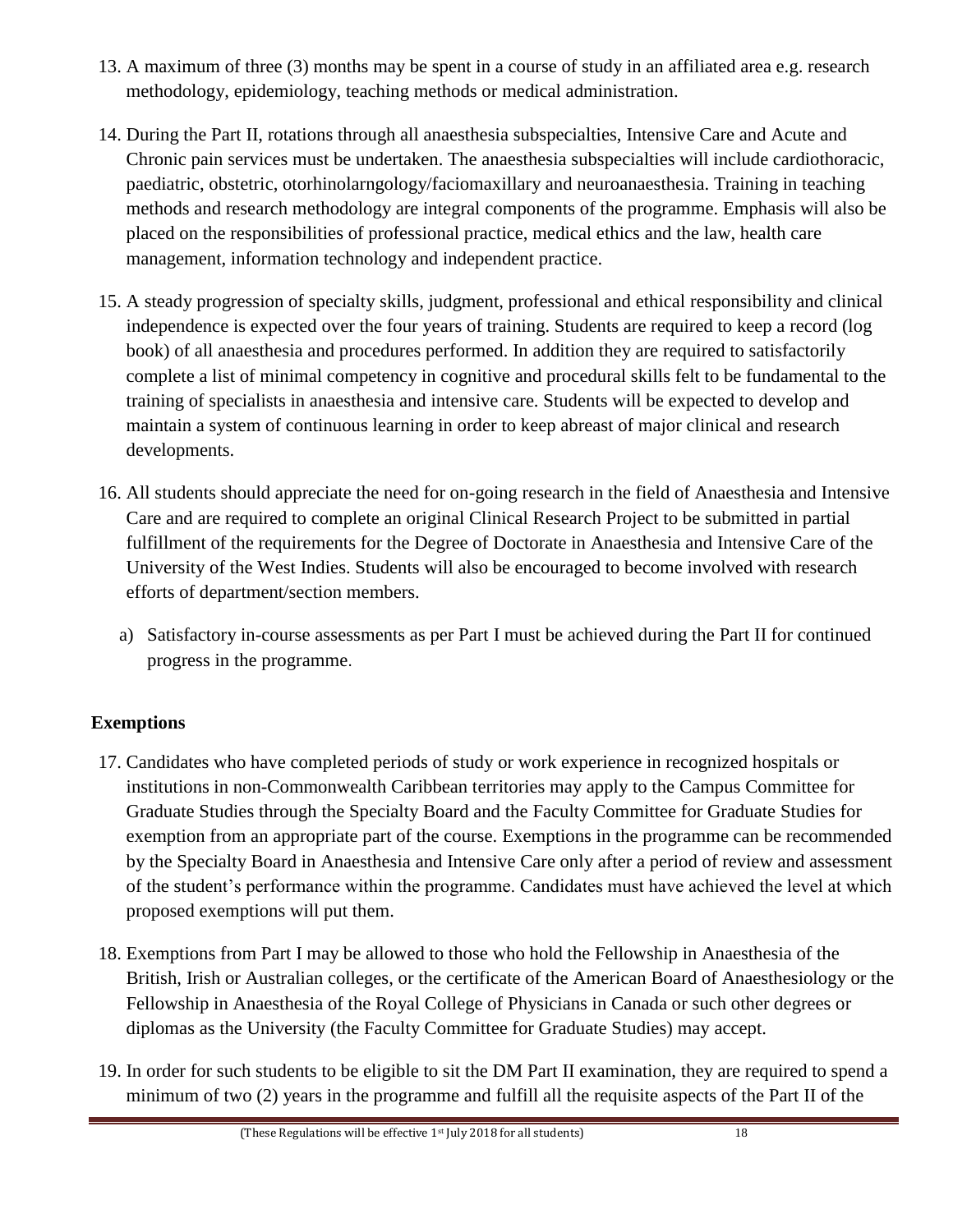programme i.e. an acceptable Clinical Research Project submitted six (6) months prior to the final examination, an acceptable case log/minimal competencies and satisfactory assessments.

20. All requests for exemptions should be made in writing to the Specialty Board and appropriate recommendation(s) will then be made through the Faculty Committee for Graduate Studies to the Campus Committee for Graduate Studies and Research.

## <span id="page-29-0"></span>**Clinical Research Project**

- 21. Students are advised to discuss the preparation of Clinical Research Project with their Supervisor(s) while the book is in preparation and should not wait until it is completed. Every student will be required to pose relevant research question(s), formulate hypothesis (es), design an achievable Clinical Research Project, understand the statistical evaluation to be used and know how to draw valid conclusions. The project offers the students the opportunity to study in detail, an area of interest of their own choice and to express views based on personal investigation and on review of the literature which could be later developed for publication. From the project, the examiners will assess the critical faculties, powers of observation and the level of evaluation in the area of anaesthesia  $\&$ /or intensive care chosen by the student.
- 22. Case log and minimal competencies
- 23. Students are required to keep a record of all anaesthesia procedures performed. In addition they are required to complete a predetermined list of minimal competency in cognitive and procedural skills felt to be fundamental to the training of specialists in anaesthesia and intensive care.
- 24. The following three (3) requirements MUST be completed before the student will be allowed to sit the DM Part II examination:
	- a) A satisfactory standard of clinical competency, professionalism and in-course assessments
	- b) Case log & minimal competencies
	- c) Clinical Research Project

## <span id="page-29-1"></span>**Examinations**

- 25. Students are normally expected to present themselves for the first examination being held for which they are eligible. In exceptional circumstances (such as ill health), a student may request permission from the Campus Committee for Graduate Studies through the Specialty Board and the Faculty Committee for Graduate Studies and Research to defer the date of the first sitting.
- 26. Candidates must register for the examination at the appropriate time.
- 27. Should any candidate fail the examination of any Part at the first attempt, completion of that part must be within one calendar year of the first attempt.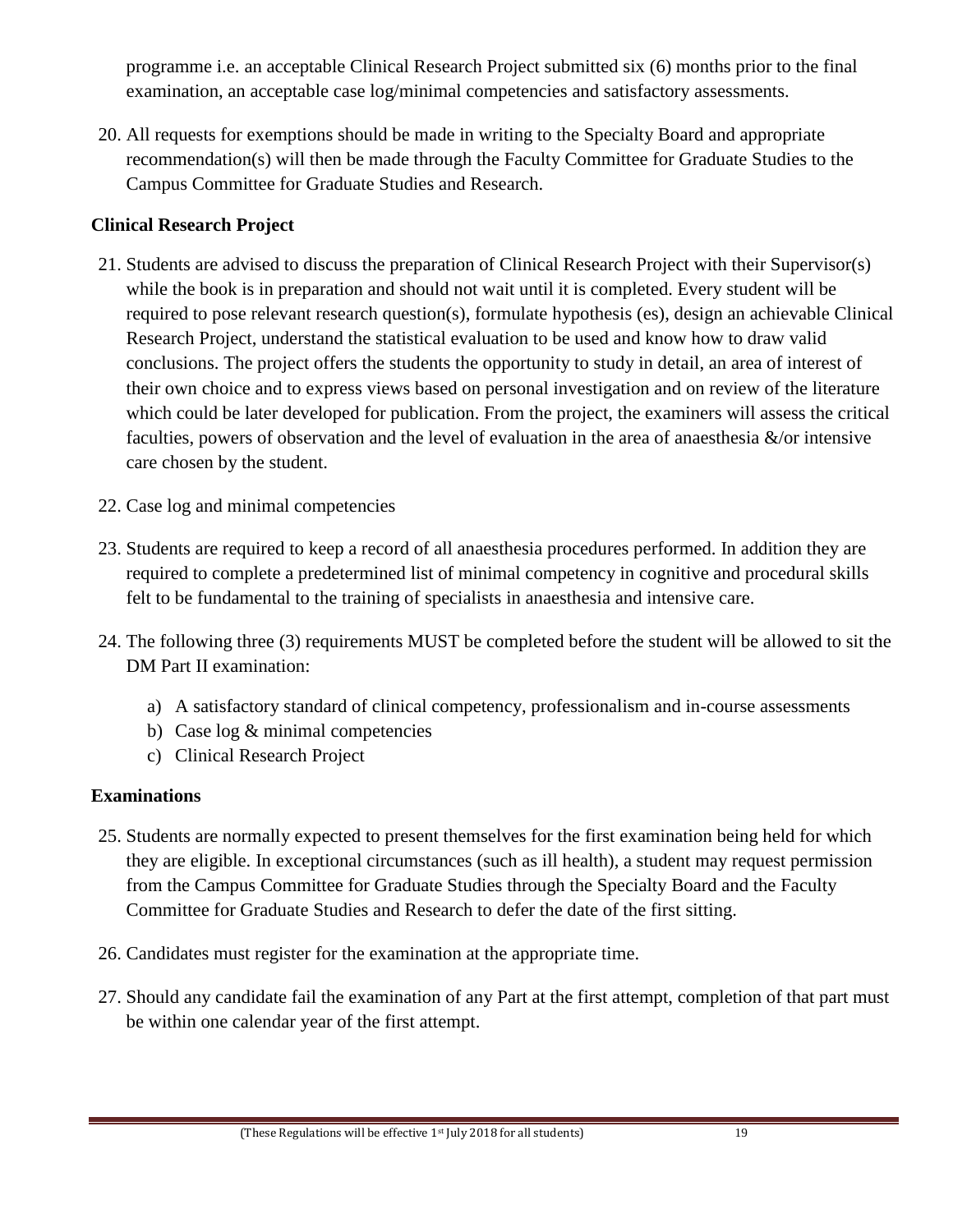- 28. No student will be allowed more than two attempts at any one examination. Failure after the second attempt necessitates withdrawal from the programme. Re-admission of candidates will be in accordance with the University regulations for Graduate Diplomas and Degrees.
- 29. Candidates must comply with the University Regulations regarding Examinations for Higher Degrees.
- 30. A detailed syllabus for the course is available from the Faculty Office or the Director of the programme.
- 31. Before admission to any examination, candidates must be certified by their supervisors as having completed the relevant parts of the programme.
- 32. Examinations are in two parts, Part I and Part II (DM Anaesthesia & Intensive Care). They are normally held twice per year in May/June and November/December and rotate amongst the three university campuses.

## <span id="page-30-0"></span>**Part I**

- 33. The Part I examination is held at the end of the Year 2 and comprises:
	- a) a written paper and a multiple choice question paper
	- b) an oral examination
- 34. Candidates will be invited to an oral examination depending on their performance on the multiple choice questions papers. Candidates receiving less than 48% on the multiple choice question papers will not be invited for the orals as this represents an irretrievable situation. On successful completion of Part I, continuation in the training programme will be dependent on the recommendation of the Specialty Board based on its continuous assessment and the results of the Part I examination.

## <span id="page-30-1"></span>**Part II**

- 35. Part II examination must be attempted for the first time within one year of acceptance of the Clinical Research Project.
- 36. The Part II examination comprises:
	- a) two written papers
	- b) a clinical examination
	- c) an oral examination
- 37. Candidates MUST pass ALL papers/components of the examination to be deemed an overall pass, regardless of the cumulative score. However a score 47.5% or more but less than 50% in one component (except in the clinical) is redeemable provided the performance in the other 2 components is above average.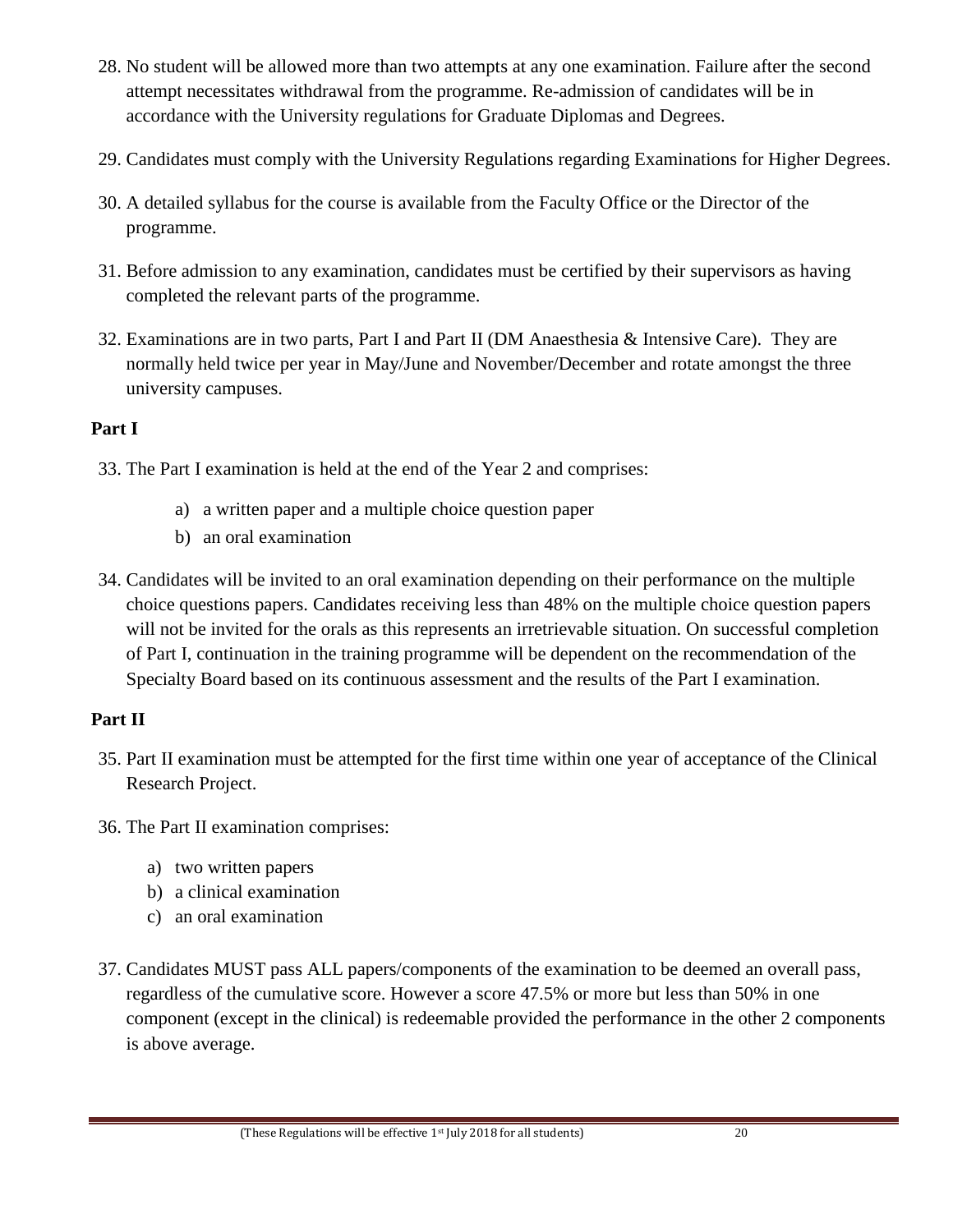#### <span id="page-31-0"></span>**Completion of the Programme**

- 38. Students will be considered as having successfully completed the programme when the following FOUR requirements have been met:
	- a) Satisfactory performance of all rotations.
	- b) Acceptance of their certified case log/minimal competencies.
	- c) Acceptance of the Clinical Research Project and submission of completed book
	- d) Satisfactory performance in the Part I and II examinations
- 39. Failure to complete the programme in the prescribed times will require withdrawal from the programme.
- 40. Appeals by students against decisions taken by the Specialty Board in Anaesthesia and Intensive Care may be made as per general regulations – Doctor of Medicine.

*Revised March 2013*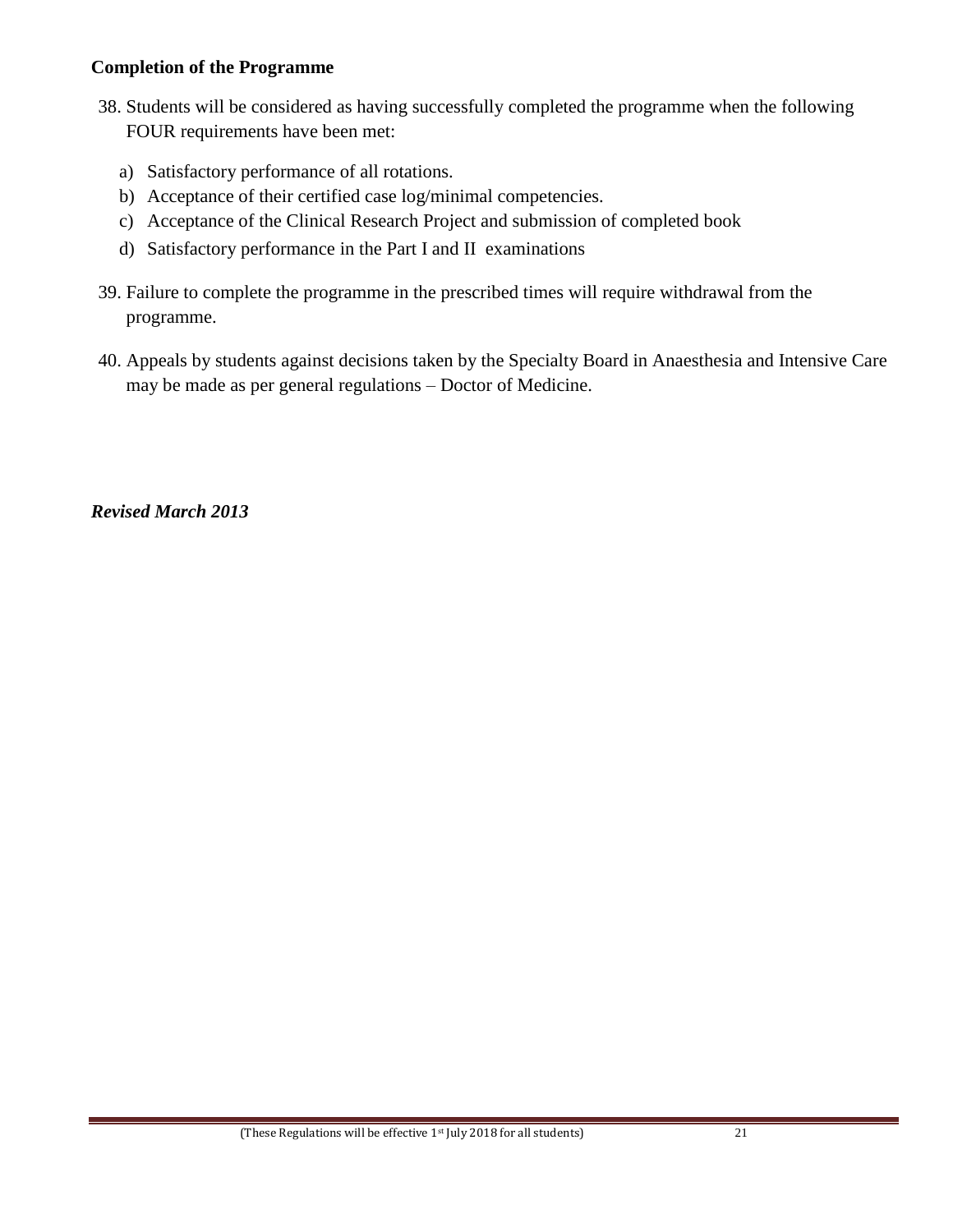## **II. FAMILY MEDICINE**

## **Diploma in Family Medicine and Doctor of Medicine (D.M.) In Family Medicine**

## <span id="page-32-2"></span><span id="page-32-1"></span><span id="page-32-0"></span>**Requirements for Entry**

- 1. (See General Regulations)
- 2. Candidates will be eligible for entry to the Diploma after completing their internship and Senior House Officer Years.
- 3. Candidates are eligible to proceed to complete the D.M. on successful completion of the Diploma subject to Specialty Board approval.
- 4. Persons who have obtained the Master of Science in Family Medicine Degree from the University of the West Indies would be considered for entry by the Specialty Board.
- 5. Candidates must be employed in primary care (public or private) for the duration of the Programme and be able to be released from duties on a regular basis to attend prescribed clinical sessions and at intervals for workshops and block teaching.
- 6. Candidates must be computer literate and have access to an internet-linked computer.

## <span id="page-32-3"></span>**Course of Study**

- 7. The minimum period of registration for the Diploma is two calendar years from the effective date of registration. The maximum period of registration is four calendar years.
- 8. The minimum period of registration for the D.M. programme is four years including the two Diploma years (Specialty Board may approve exemption to this for persons who had previously done MSc in Family Medicine).
- 9. The maximum period of registration for the D.M. programme is eight years including the Diploma years.
- 10. The modes of delivery of the programme will be a mix of online/distance education and face-to face teaching.
- 11. The Residents will receive modular courses relevant to Family Medicine delivered via web conference sessions and/or block face-to-face sessions. Residents will complete the study guide, readings, exercises and assignments included therein. They are required to also attend regular online clinical presentations, a total of two weeks of face-to face workshops and a set number of faceto-face clinical sessions at accredited Family Medicine Centres and hospitals.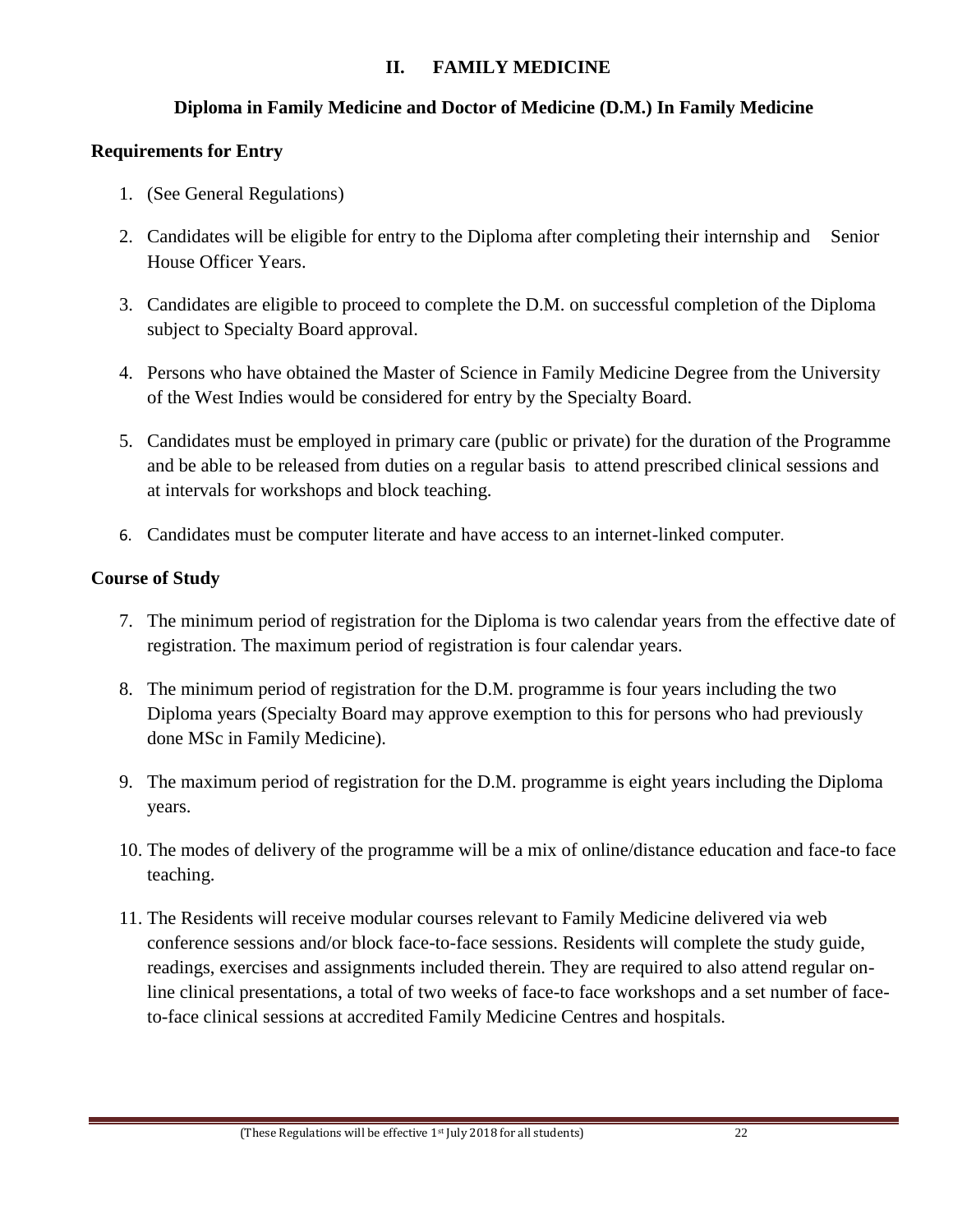#### <span id="page-33-0"></span>**Course Supervision**

12. Each Resident will be assigned to a Family Medicine clinical tutor who will evaluate and guide the acquisition of clinical knowledge and skills relevant to Family Medicine.

## <span id="page-33-1"></span>**Exemption**

13. Students who have completed periods of study in Family Medicine in approved hospitals or institutions may apply through the Specialty Board and the Faculty Committee for Graduate Studies for exemption from the appropriate section of the programme.

## <span id="page-33-2"></span>**Assessment**

- 14. In order to sit the final examination the Resident must have passed all modules and clinical rotations.
- 15. Modules are graded based on assignments completed. Upon completion of a module, if a Resident does not achieve a passing grade he/she may be allowed to repeat the assignments at the discretion of the Course Tutor. If the Resident still does not achieve a passing grade, he/she would be deemed to have failed the module and will have to repeat the module at the next available offering.
- 16. Clinical Rotations will be assessed on attendance and performance as well as by assignments done.
- 17. Residents will be permitted only one repeat of each module and one repeat of each clinical rotation.
- 18. Residents who come to the end of year 2 and have modules or clinical rotations to repeat will have to defer the taking of Diploma examinations to the following year.
- 19. Residents in the D.M. Programme who come to the end of year 4 and have not completed the required modules and clinical rotations will have to defer the taking of examinations to the following year.
- 20. Residents are required to pass all modules, clinical rotations and examinations within the stipulated time period to be awarded the Diploma.
- 21. Residents are required to pass all modules, clinical rotations, examinations and presentation of a Clinical Research Project within the stipulated time period to be awarded the D.M.
- 22. Residents who have failed three components of the Diploma Programme (modules and/or clinical rotations) in one year will normally be required to withdraw from the Programme.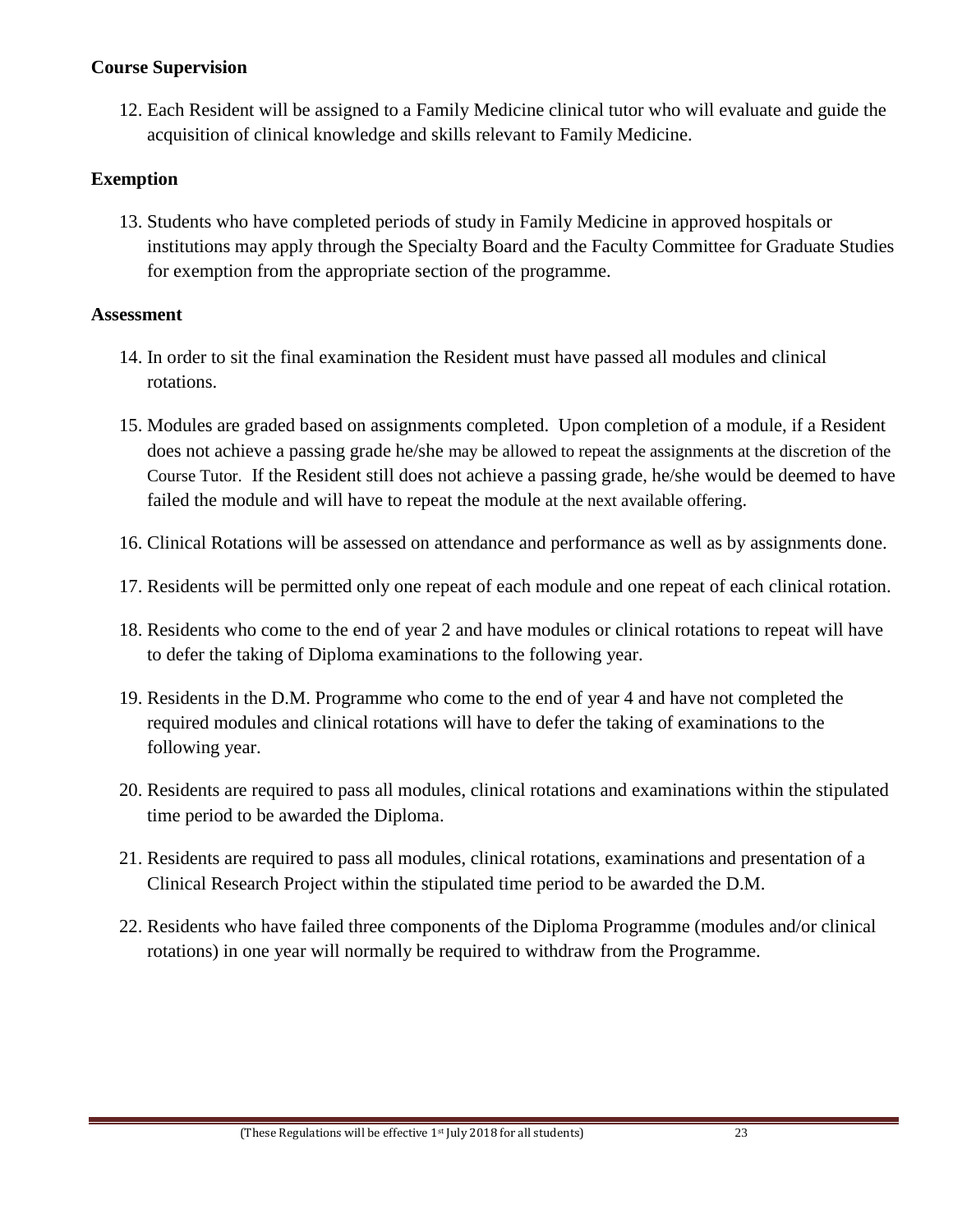## <span id="page-34-0"></span>**Examination**

23. Students are assessed by examination for the Diploma at the end of two years. There is a three-hour written paper and an Objective Structured Clinical Examination. The student is also required to hand in a portfolio of his/her work for grading and may be required to attend an oral examination.

Each section needs to be passed and carries the following weighting:

- a) Portfolio/Oral 30%
- b) Examination (Clinical) 40%
- c) Examination (Written) 30%
- d) Total 100%

## <span id="page-34-1"></span>**Portfolio Grading**

## **i. Module Assignments**

a. Each module will be given a mark. This will be determined by averaging the marks given for the assignments for that module.

## **ii. Clinical Sessions**

a. This will be assessed by means of an evaluation form that will record attendance and performance at clinical sessions as well as by assignments done. The marking scheme for clinical sessions will be pass or fail. Residents must pass all clinical rotations.

## **iii. Reflections**

- a. Evidence that the student reflects on his/her learning, trying to relate learning to previous knowledge and experience, and evidence that the Resident is using reflective pieces as an instrument for growth.
- b. Evidence that the Resident has experienced positive change because of this course the Resident demonstrates a change in attitude towards medicine, learning, patients, and the health care system.

#### **iv. Oral Examination (at the discretion of the examiners)**

- a. The Resident may be questioned on any aspect of the Portfolio.
- b. Residents must pass all modules, clinical rotations, and the clinical and written examination to obtain the Diploma.
- 24. Diploma with distinction will be granted to students who obtain 70% or better on each of the Portfolio, clinical and written examination and have not failed a course.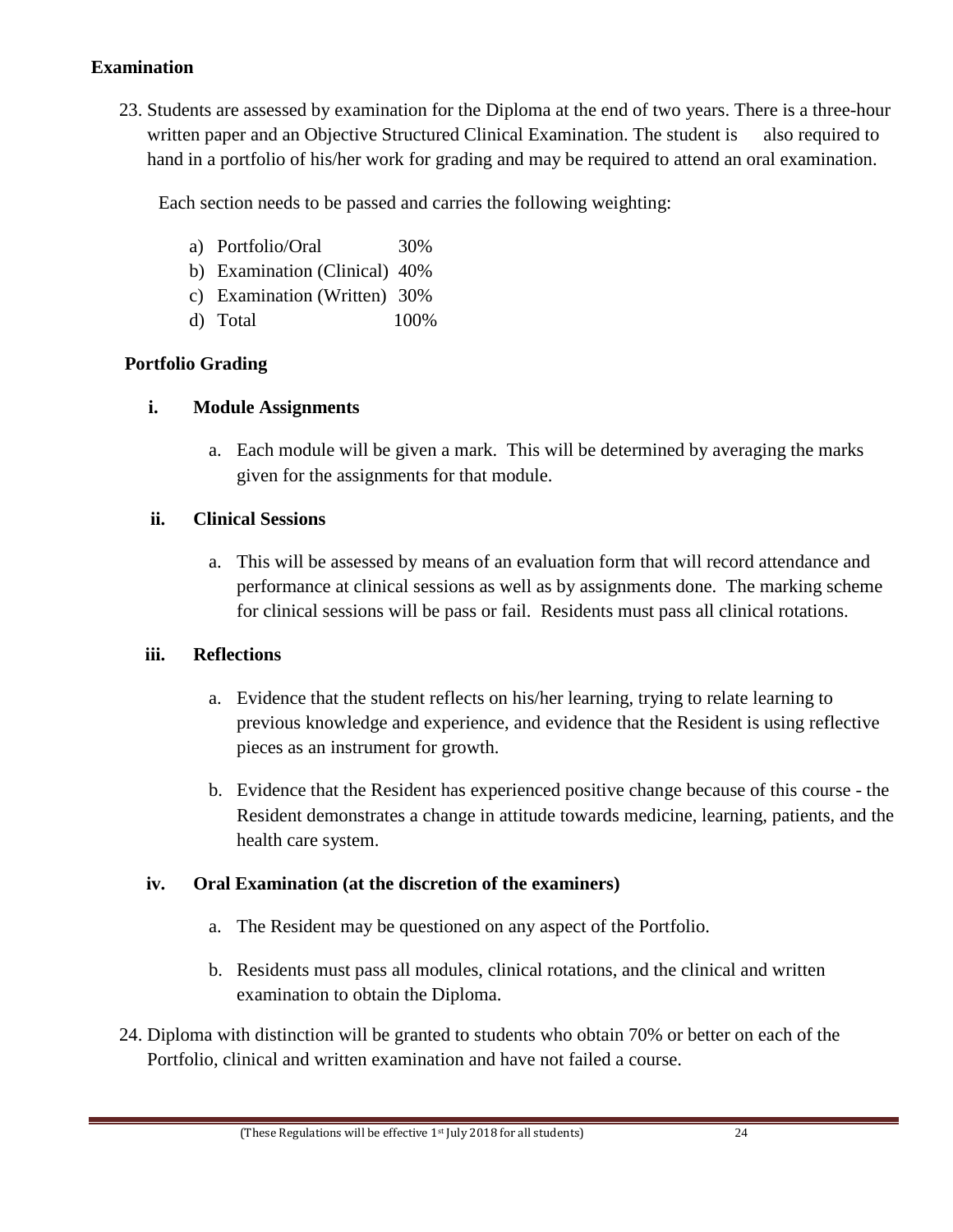- 25. If a Resident fails the written or clinical examinations he/she would be required to re-sit the part failed within 12 months.
- 26. Candidates will be permitted only one re-sit of the clinical and written examinations.
- 27. Students will not normally be allowed to continue the Diploma Course beyond four years.
- 28. For the D.M., the following must be successfully completed:
	- a) Two written papers taken at the end of Year 3
	- b) Clinical Examination taken at the end of Year 4
	- c) Clinical Research Project presented at the end of Year 4 (Written submission must be received at least three months before date of the examination).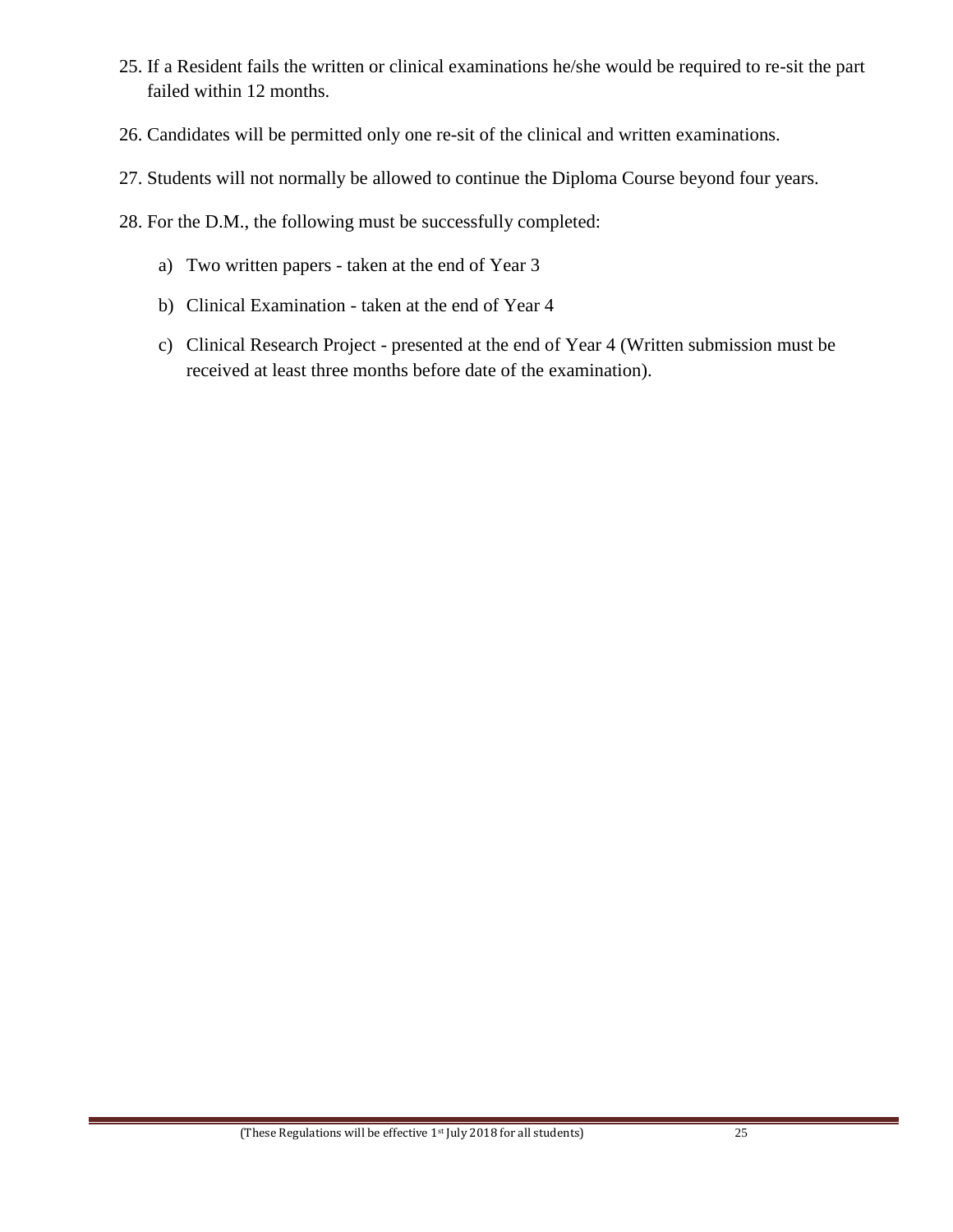# **Requirements for Entry**

- 1. (See General Regulations)
- 2. Applicants for entry to the DM Internal Medicine programme should, in addition to the general requirements, have 9-12 months experience post internship in General Internal Medicine and should have completed six months in general internal medicine in an approved institution/hospital working under the supervision of an internist with specialty training in internal medicine. Candidates will not normally be eligible for entry until 18-24 months from the start of their internship.

# **Course of Study**

3. The DM programme in Internal Medicine is a four-year programme and consists of two parts as follows:

# **Part I (Years 1 and 2)**

- i. A duration of two years and includes one year in General Internal Medicine in approved institutions where the students will be working in both in-patient and out-patient settings under the supervision of senior residents and consultants.
- ii. During Year 2, the resident is assigned to a rotation in sub-specialties at approved hospitals or institutions. The residents pursue  $8 - 12$  week rotations in the following subspecialties: Cardiology, Neurology, Nephrology, Gastroenterology, Endocrinology and Pulmonology. The residents should have exposure to all six subspecialties before the end of the second year.

## **Part II (Years 3 and 4)**

- **i.** A duration of two years of which in Year 3 (the elective year) students will be substantially engaged in acquiring research skills while continuing clinical work. Students will be required to do their Clinical Research Project during this year.
- **ii.** This elective year allows the resident the choice of spending it either at the teaching hospital or at any other approved Institution within the Caribbean region or outside. The residents are allowed to select the clinical or laboratory area they would like to work in. Specialty Board approval of the elective is required.
- **iii.** During Year 4, the residents return to the teaching hospital where they will acquire further intensive training in General Internal Medicine.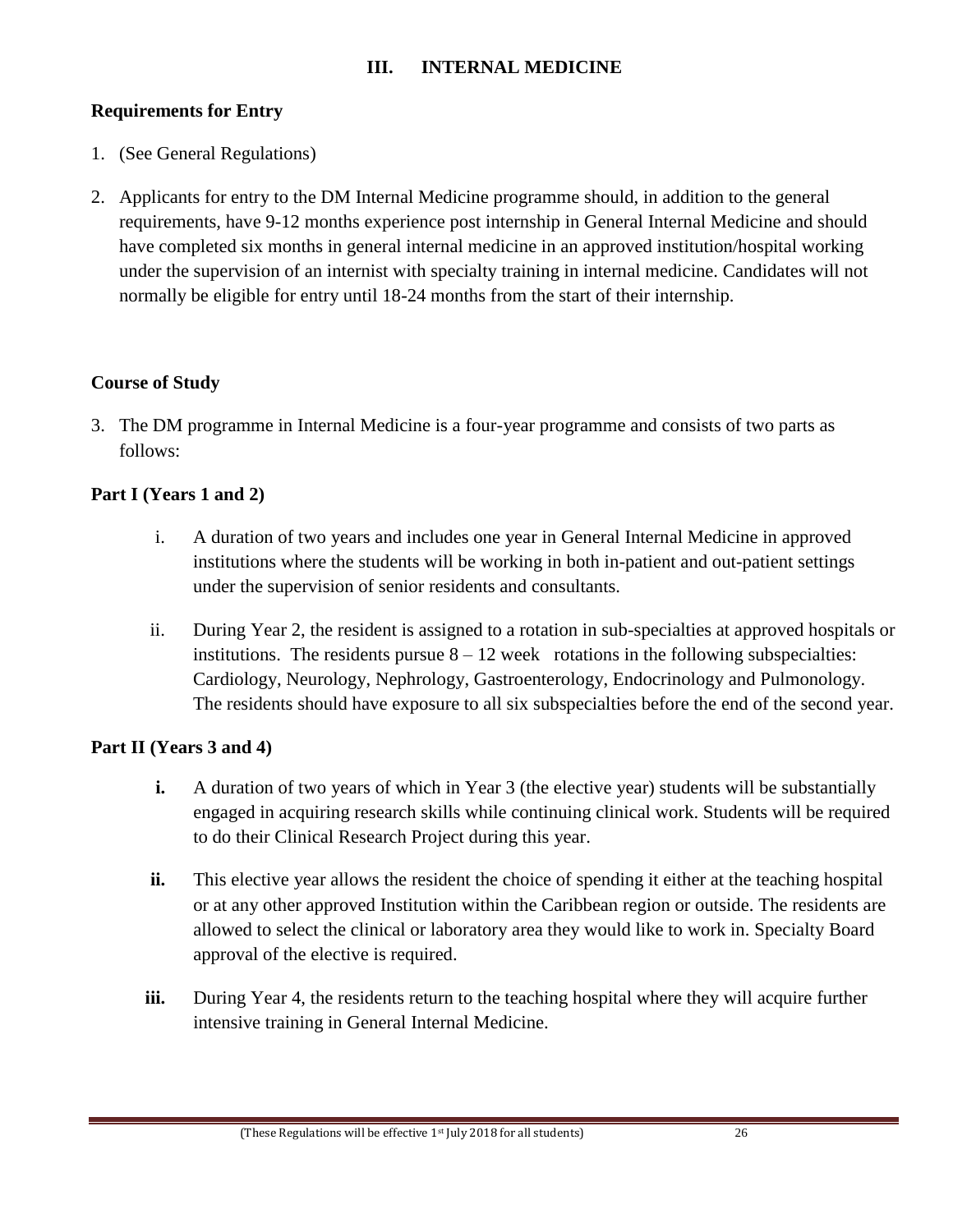# **Exemption**

4. Students who have completed periods of study in Internal Medicine in approved hospitals or institutions may apply through the Specialty Board and the Faculty Committee for Graduate Studies for exemption from the appropriate section of the programme.

### **Assessment**

- 5. Each student will be assessed by a written and clinical examination every six months. During years one, two and four, the students will be assessed at the end of each month by the consultant with whom they have worked during that month.
- 6. During the elective year (year three) if the student is working in one of the subspecialty services, then the student will have monthly assessments by the consultants with whom they have worked during that month

## **Examination**

7. The DM Medicine examination consists of two parts: Part I and Part II.

## **Part I**

- i. The Part I examination is taken at the end of two years. Once the candidates have progressed satisfactorily through the first two years of the training programme (including satisfactory examinations and assessments) they are allowed to take the Part I DM examination. This consists of:
	- a. Written papers (Paper I multiple choice questions, and
	- b. Paper II essay)
	- c. A clinical examination (objective structured format)
- ii. The candidate must pass all parts of the examination that is Paper I, Paper II and the clinical examination. Students will not be allowed to proceed to Year 3 of the programme until they have passed the Part I examination. Students are allowed two attempts at the Part I examination.

### **Part II**

- i. The Part II examination will be taken at the end of Year 4 of the programme. Having passed the Part I examination and then satisfactorily completed Years 3 and 4 in a similar manner to years 1 and 2 above, the candidate progresses to Part II of the examination. This examination consists of:
	- a. Written papers (Paper I multiple choice questions, and Paper II essay)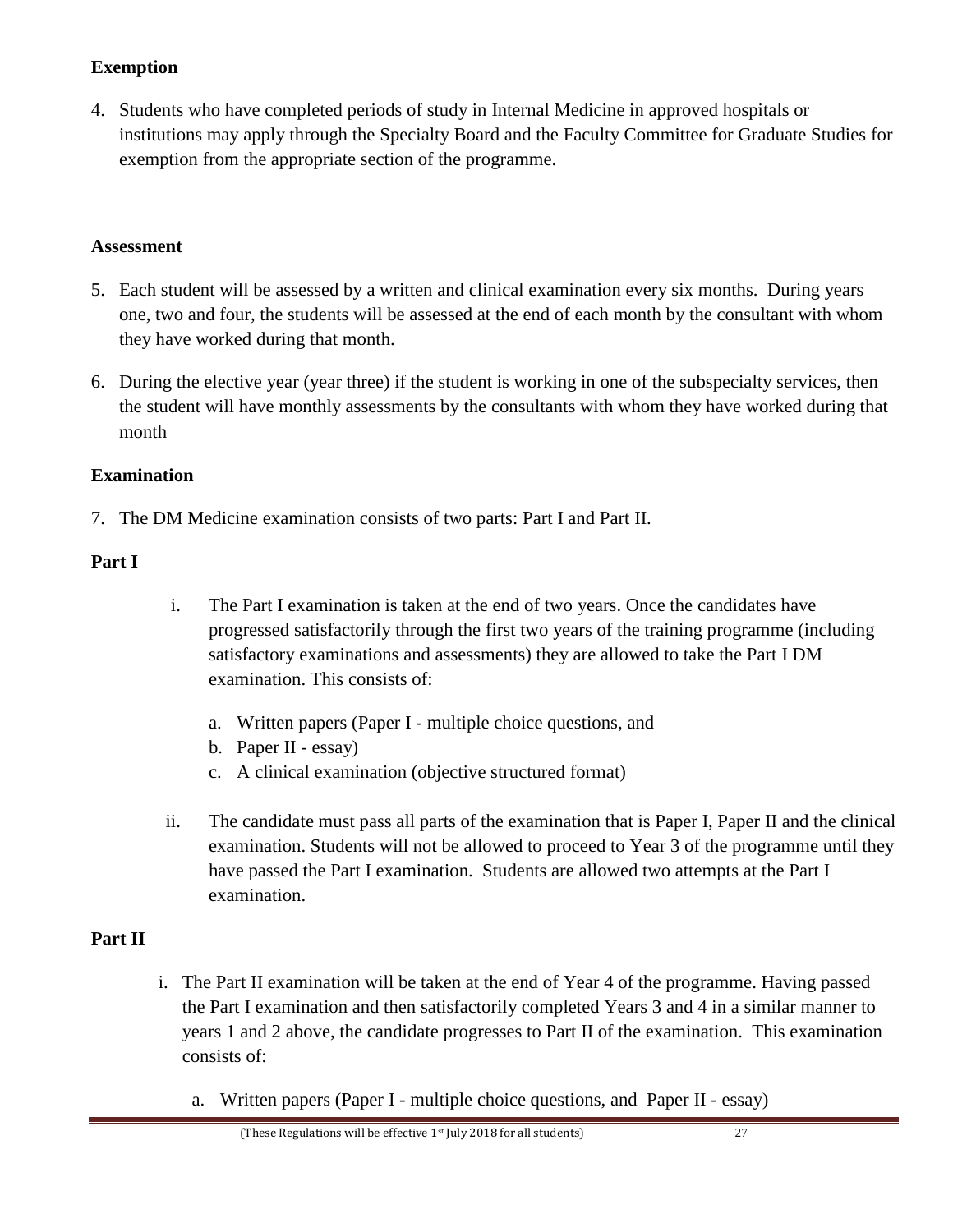- b. A clinical examination (objective structured format)
- c. An oral examination.
- ii. Candidates must pass all parts of the examination, that is, Paper I, Paper II, clinical and oral examinations. Candidates who fail to satisfy the examiners in Part II of the examination at the first attempt will be required to make one further attempt within one year and if unsuccessful will be required to withdraw.

*The candidate must not defer either Part 1 or Part 2 examinations without permission from the specialty board and normally the examinations should not be deferred for more than six months*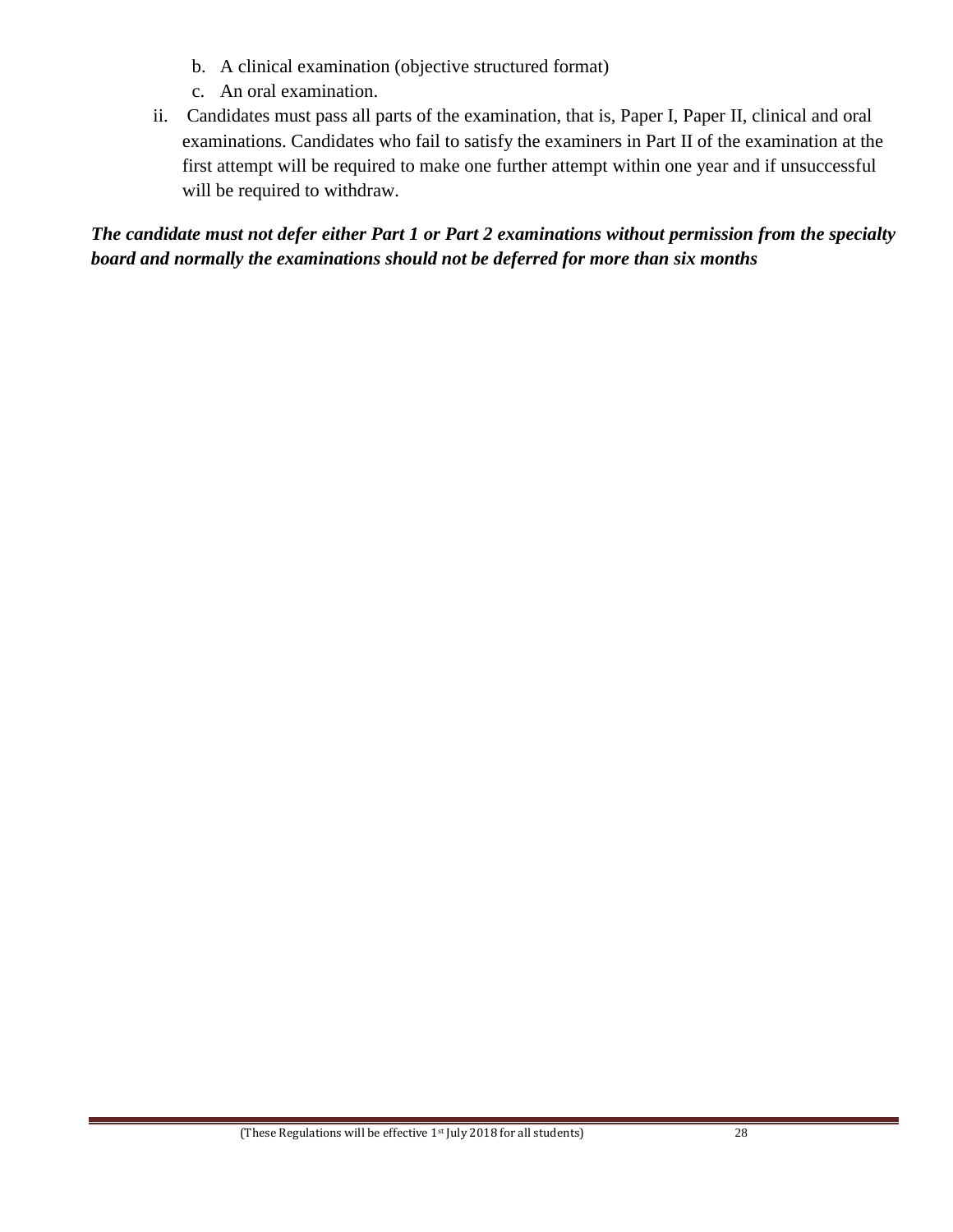### **Requirements for Entry**

1. (See General Regulations)

### **Course of study**

- 2. This should be read in conjunction with the General Regulations for the Doctor of Medicine. The four year course of training involves graduate training in clinical laboratories approved for this purpose, but must include at least three years at the University of the West Indies. The DM Medical Microbiology programme is a four year graduate course which aims to provide the graduate with the knowledge and skills to function as a consultant Medical Microbiologist, equipped for independent practice in hospital-based and stand-alone facilities.
- 3. The programme will be a minimum of four years (see Exemptions) from the date of entry. Throughout the programme, candidates must hold recognized posts in accredited hospitals or be on an elective approved by the Board for Graduate Studies and Research through the Faculty Committee for Graduate Studies and the Specialty Board.
- 4. The programme consists of two parts:

### **Part I:**

- i. Part I is of two years duration, the focus of which is the understanding of the microbiological basis of infectious diseases. It includes systematic studies of the groups of organism causing diseases in human including virus, bacteria, fungi and parasites. In addition, it seeks to provide students with an understanding of the immunological mechanisms of the host response to infection and to autoimmune disease. A large portion of the training is dedicated to the laboratory diagnosis of microbial infections.
- ii. The Part I examination is taken at the end of the second year. Admission to the Part II depends on satisfactory assessments and performance in Part I Examination.

## **Part II:**

- 1. Part II is of two years duration. At the end of this period, provided that the candidate has performed satisfactorily, the Part II Examination will be taken.
- 2. The focus of Part II is the clinical application of the knowledge gained in Part I and the conduct of a research project. The DM makes the doctor eligible for consultant status in Medical Microbiology and Part II of the course involves clinical consultation in addition to strong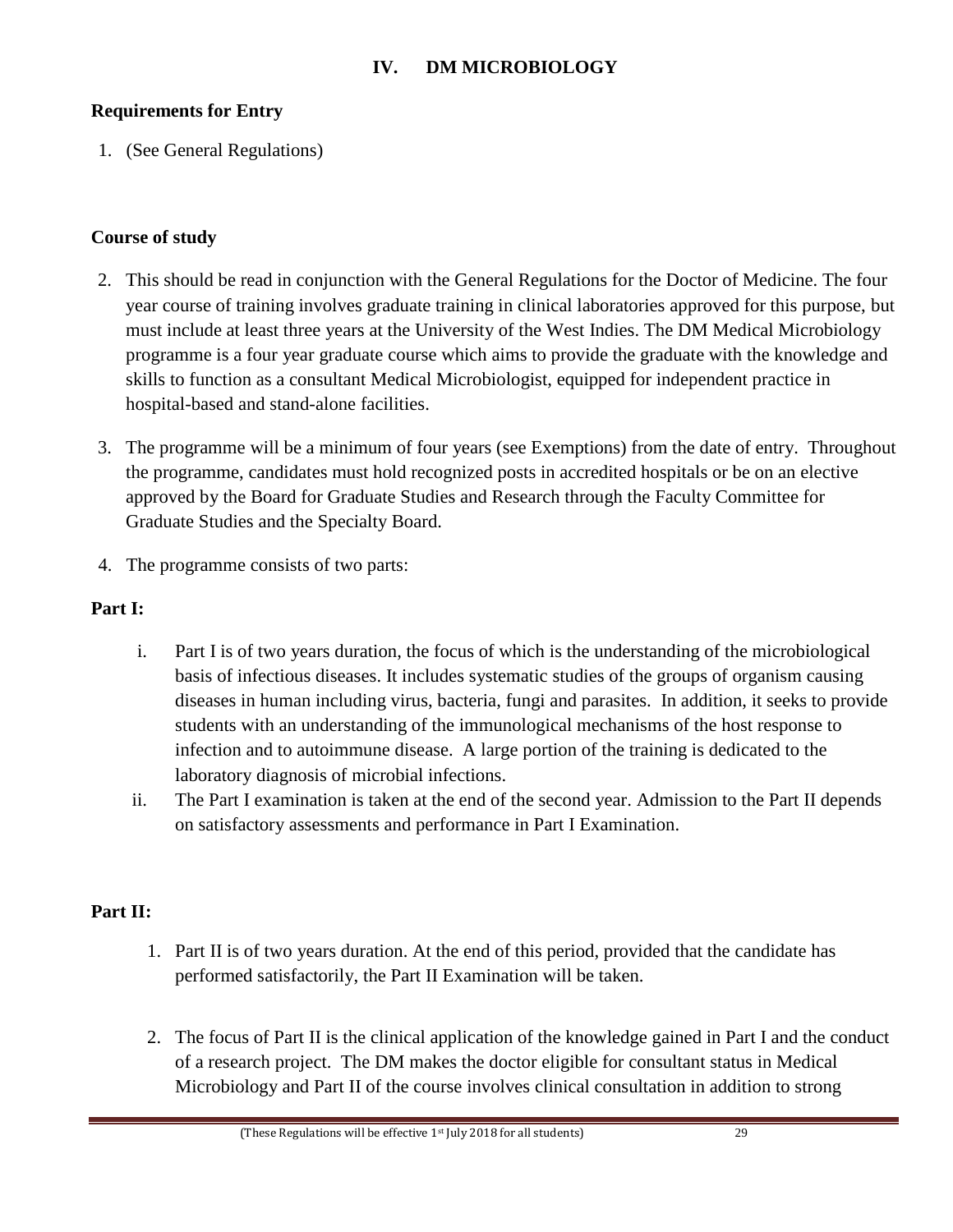laboratory training in management and quality assurance. Clinical training through lectures, laboratory work and consultations will involve among other things, appropriate use of antimicrobial agents, resistance monitoring and antimicrobial policy and guidelines, nosocomial infections and control of hospital infections. The graduate will also have the skills required to conduct independent research.

- 3. A maximum of one year may be spent in a course of study in an affiliated discipline such as Anaesthetics and Intensive Care, Internal Medicine, Surgery, Research Methodology, Epidemiology, Teaching Methods, and Medical administration provided that prior approval has been obtained from the Specialty Board in Microbiology.
- 4. During Part II, rotations through all microbiology subspecialties must be undertaken. These include bacteriology, virology, mycology, immunology, molecular biology and parasitology. Teaching and training in teaching and research methods are integral components of the programme. All trainees should participate in research efforts of department members.
- 5. A list of accredited laboratories at which the elective year may be spent is available in the Department. To gain credit for such a period the candidate must submit a satisfactory assessment report from their supervisor.

# **Exemptions**

- 5. Medically qualified applicants who hold the MSc (Medical Microbiology) of this university or similar qualifications may apply to the Campus Committee for Graduate Studies through the Specialty Board and the FMS Committee for Graduate Studies for exemption from an appropriate part of the course. Exemptions in the programme can be recommended by the Specialty Board in Microbiology only after a period of review and assessment of the student's performance within the programme. Candidates must have achieved the level at which proposed exemptions will put them.
- 6. No exemptions will be granted from the Part I or Part II examinations.
- 7. All requests for exemptions should be made in writing by the student to the University Registrar through the Chairman of the Faculty Committee for Graduate Studies through the Specialty Board in Microbiology. This request will then be forwarded to the Board of Graduate Studies and Research through the Campus committee.

# **Assessment**

- 8. Continuous assessment of the candidate's performance is carried out by his/her supervisor and recorded and reported every semester.
- 9. If the assessments are found to be unsatisfactory, the Specialty Board may recommend one or more of the following: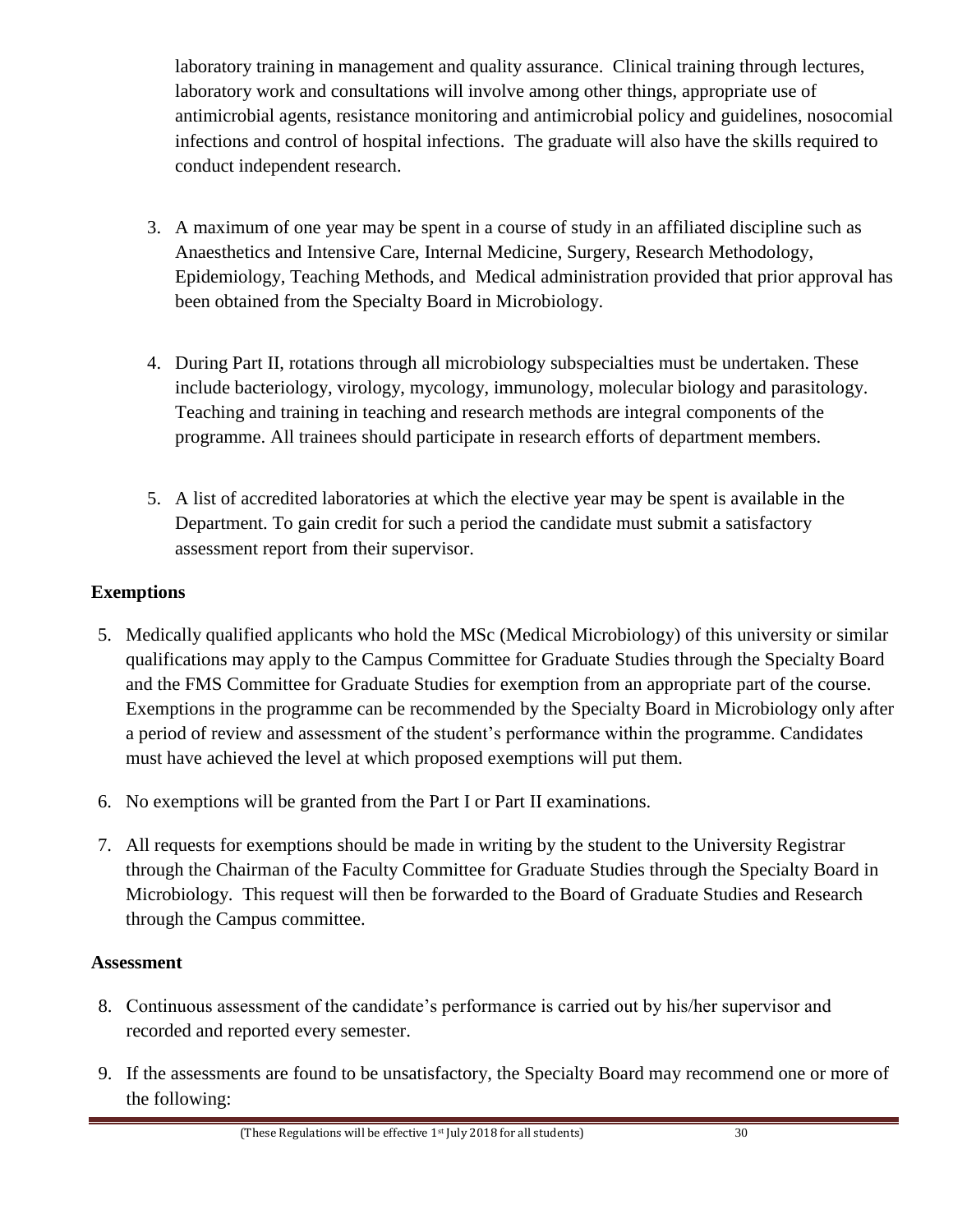- a) Counselling/academic warning in writing
- b) Remedial work
- c) Repeating the unsatisfactory rotations
- d) Withdrawal from the programme, if poor performance persists.

### **E**xamination

- 10. Before admission to any examination, candidates must be certified by their supervisors as having completed the relevant parts of the programme.
- 11. Examinations are in two parts, Part I and Part II (DM Medical Microbiology). They are normally held twice per year in May/June and November/December.
- 12. The Part I examination is held at the end of the second year and comprises:
	- a) Written papers
	- b) A practical examination
	- c) An oral examination
- 13. The candidate must pass all components of the examination, that is, *the Written papers, the Practical and the Oral* to have passed the examination.
- 14. The Part II examination is held at the end of the fourth year and consists of:
	- a) Written papers
	- b) A practical examination
	- c) An oral examination
- 15. The candidate must pass all components of the examination, that is, the *written papers, the Practical*  and *the Oral* to have passed the examination
- 16. Should any candidate fail the Part I or Part II examination at the first attempt, completion of this part must be within one calendar year of the first attempt.
- 17. No student will be allowed more than two attempts at any one examination. Failure after the second attempt will necessitate withdrawal from the programme. Re-admission of candidates will be in accordance with the University regulations for Graduate Diplomas and Degrees.
- 18. Candidates must conform to the University Regulations on Examinations for Higher Degrees.

## **Deferral**

19. Students are normally expected to present themselves for the first examination being held following completion of the various Parts. In exceptional circumstances (such as ill health), a student may request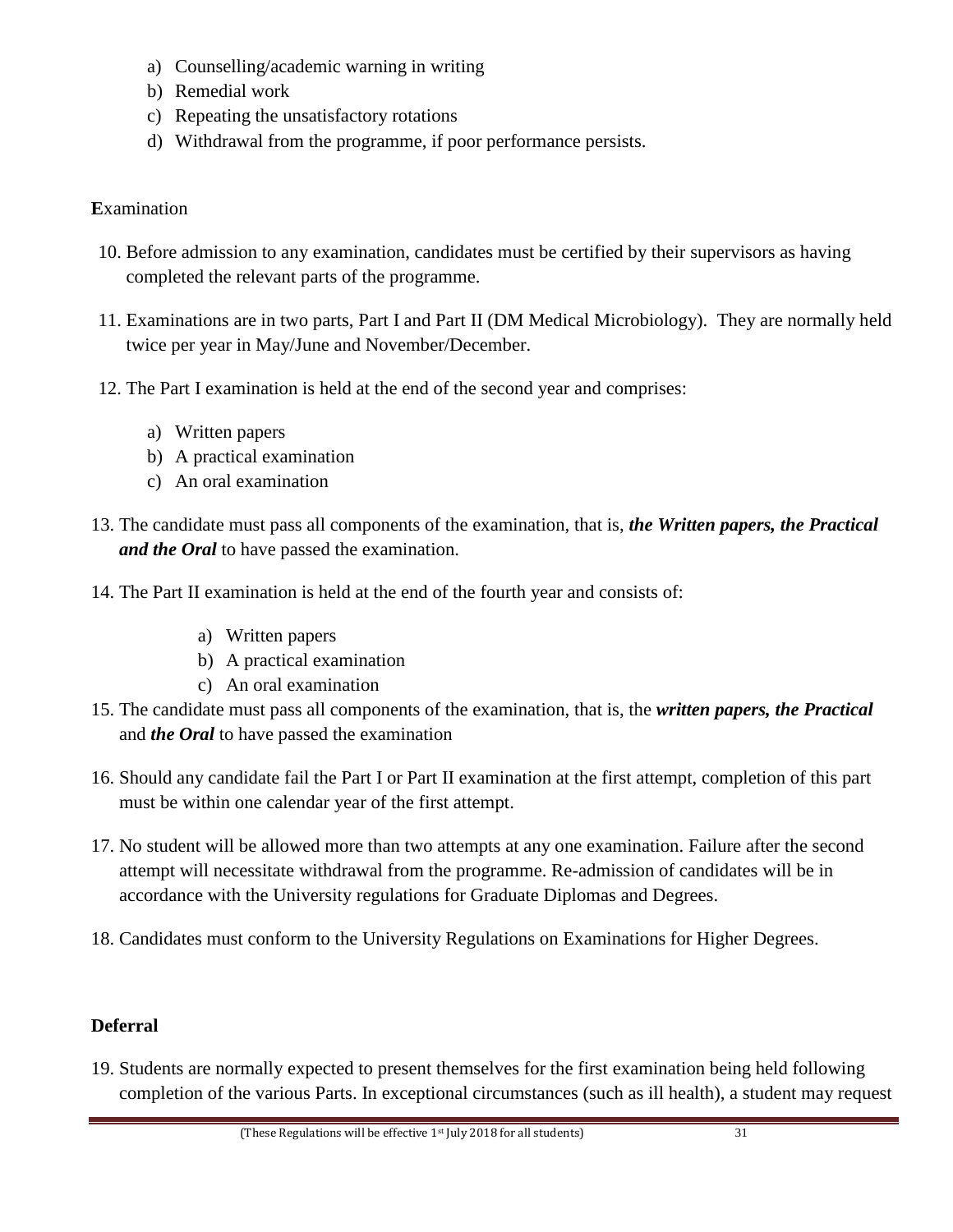permission from the Campus Committee for Graduate Studies and Research through the Faculty Committee to defer the date of the first sitting.

### **Completion of the Programme**

- 20. Students will be considered as having successfully completed the programme when the following **THREE** requirements have been met:
	- a) Satisfactory performance of all rotations.
	- b) Acceptance of the Clinical Research Project Report.
	- c) Satisfactory performance in the Part I and II examinations.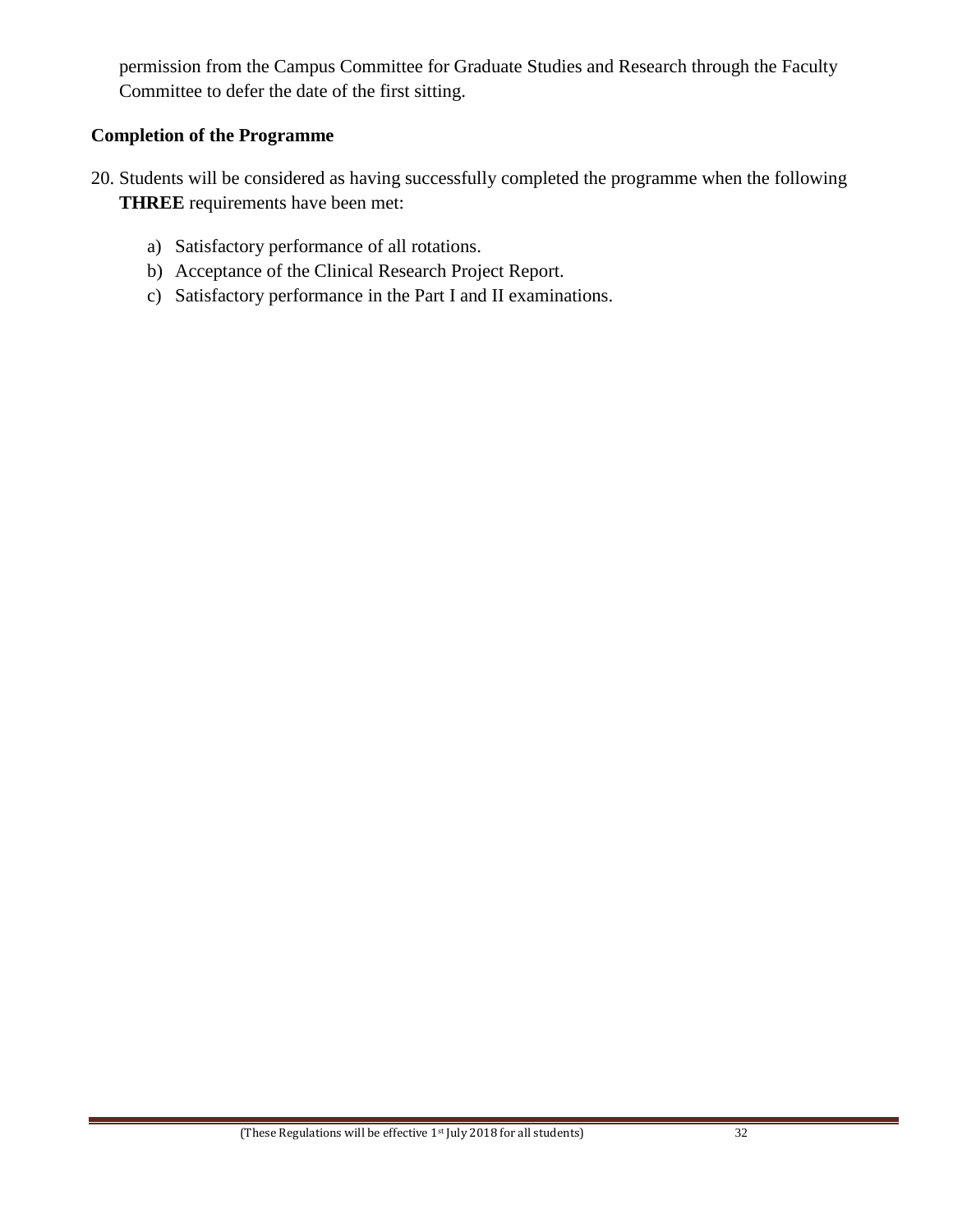### **V. OBSTETRICS & GYNAECOLOGY**

### **Requirements for Entry**

- 1. (See General Regulations)
- 2. In addition to the general regulations, candidates will not be eligible for entry until at least one full year after completing their internship and must have had at least six months post-internship experience in general surgery and general medicine or child health in an approved hospital. Six months experience in Obstetrics and Gynaecology (post- internship) will count for up to three months' experience in general surgery. Experience in Accident/Emergency/Casualty (post internship) will count for up to three months' experience in general medicine or surgery.

### **Course of Study**

- 3. The course of study will be a minimum of four years from the date of entry and is divided into two parts.
- 4. The first part (Part I) is of one year's duration and admission to the second part depends upon satisfactory performance in the Part I examination at the end of this period.
- 5. The second part (Part II) is of three years duration and may include a period of six months in a related discipline or in an approved hospital or institution provided that approval has been obtained from the Specialty Board beforehand.
- 6. At least three years of the course must be spent in the Commonwealth Caribbean. Throughout the course, the student must hold recognized posts in accredited hospitals or be on an "Elective" approved by the Specialty Board.

### **Exemption**

7. No exemption will be given for training in the DM Obstetrics and Gynacology programme.

### **Assessment**

- 8. Students will be assessed (by observation, orally or in writing) at the end of each rotation and the assessment will be recorded on prescribed forms. A satisfactory standard of in-course assessments is mandatory prior to taking the Part I and Part II examinations.
- 9. Entry to Part II is dependent on satisfactory completion of the Part I.

### **Portfolio/Clinical Research Project**

10. All students must submit to the Specialty Board or Director of the Postgraduate programme at least six months before the final (Part II) Examination: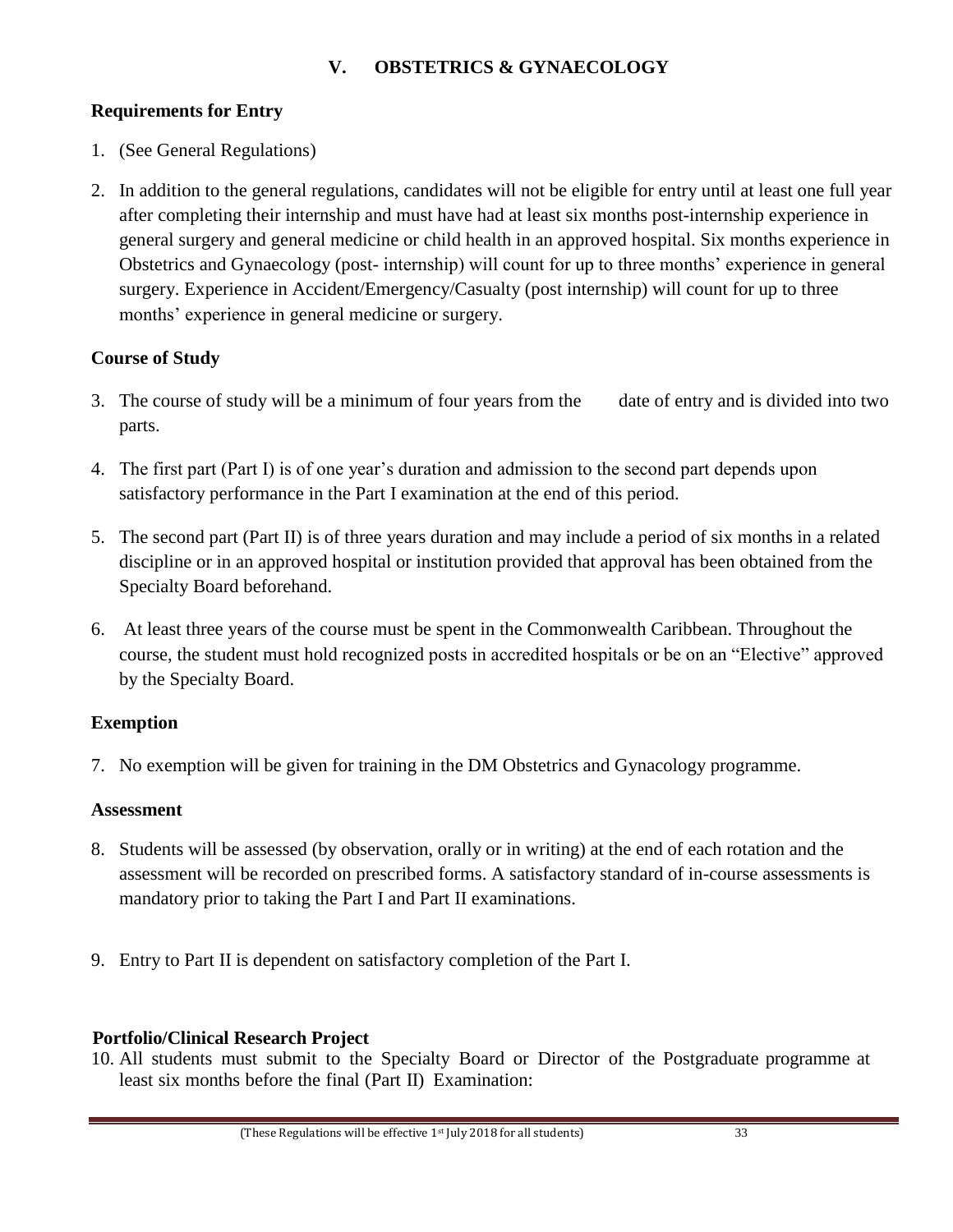a) A Portfolio consisting of at least twenty cases (ten Obstetrical and ten G ynaecological). Students are advised to discuss the preparation of case records and commentaries with their consultant or supervisor, while the portfolio is in preparation. The portfolio should also contain but is not limited to, critical reflections, Workplace based Assessments and all evaluations received during the course of the postgraduate programme. From these records, the examiners will assess the critical faculties of candidates, their powers of observation and their evaluation of various methods of treatment.

### AND

b) A Book consisting of Two major Clinical Research Projects limited to 5,000 words each. The Clinical Research Projects should be based on a Clinical Research approved by the student's supervisor and must include references to the literature. Students are advised to discuss the preparation of the Clinical Research Project with their consultant or supervisor, while the book is in preparation and not wait until it is complete. The Clinical Research Projects offer students the opportunity to study in detail, conditions of their own choice and to express views formed from personal investigation and on a study of the literature. The Clinical Research Projects allow for work on clinical material within the department to be later developed into a publication.

#### OR

c) A research thesis. The alternative must have been previously agreed on by the Specialty Board and the work carried out under the guidance of a supervisor appointed by the Board.

Following the submission of the work, the examiners may

d) accept the work, and the candidate proceed to the examination

#### **or**

e) reject the work, and they will then outline what additional or new work is required and when the work should be resubmitted.

### **Examination**

- 11. Examinations are in two parts: Part I and Part II (Final). No candidate will be allowed more than two attempts at either examination.
- 12. The Part I Examination is held after completing one year in the DM programme but no later than having completed two years in the programme and comprises:
	- a) Two written papers in Obstetrics and Gynaecology and related disciplines in the Basic Sciences.

### **b) Candidates must pass both written papers to be awarded a Pass.**

13. The Part II Examination consists of: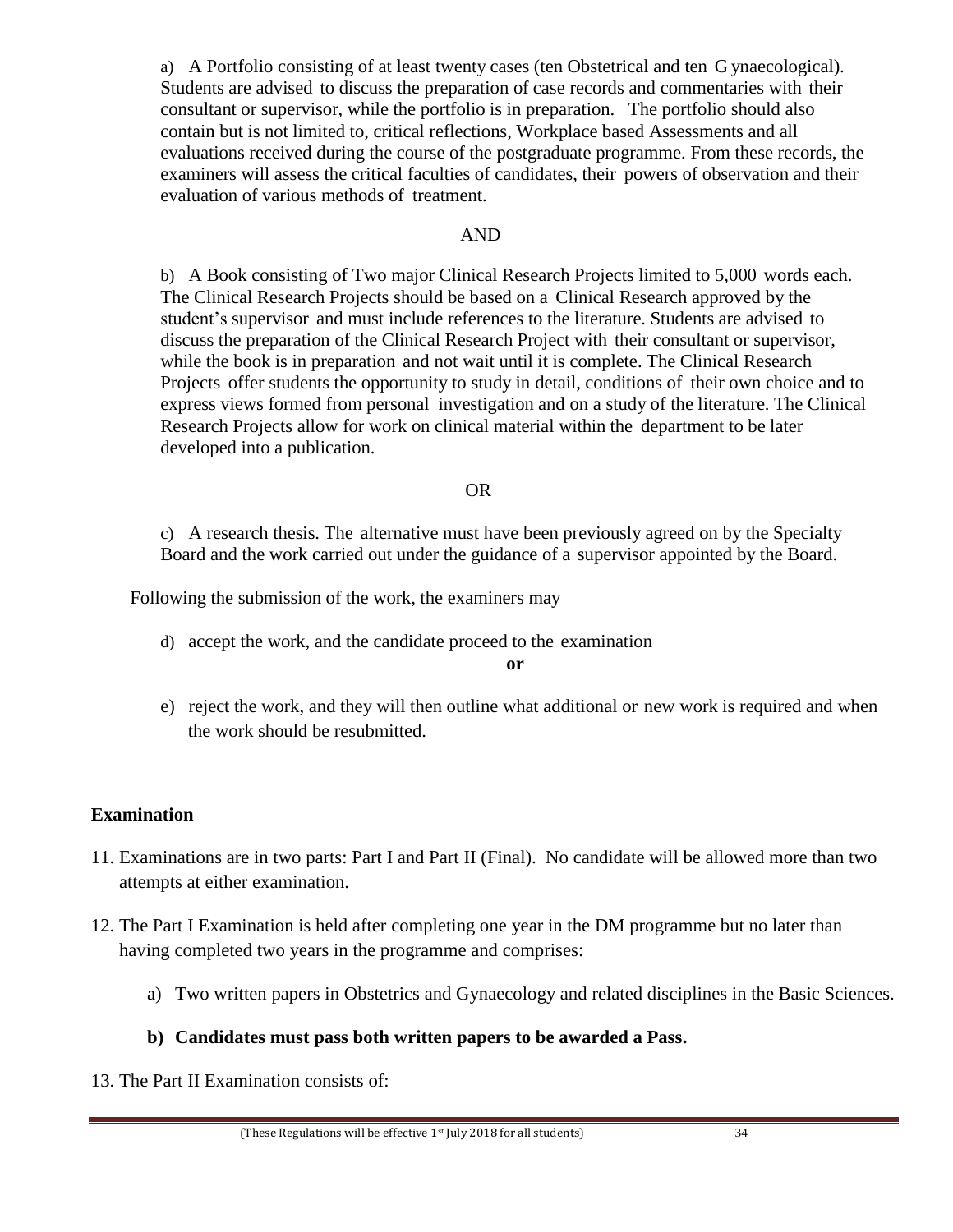Two written papers and a Structured Extended Oral Examination (SEOE) consisting of: -

- a) A Section for Obstetrics & a Section for Gynaecology
- **b) Candidates must pass both written papers and both sections of the SEOE examination to be awarded a Pass.**
- 14. The Part II examination must be attempted for the first time, three (3) years after successfully completing the Part 1 examination but no later than four (4) years after successfully completing the Part 1 examination.
- 15. The Part II Examination must be taken within one year of the submission of the Clinical Research Project or case book.
- 16. The Part II examination must be completed within 12 months of the first attempt.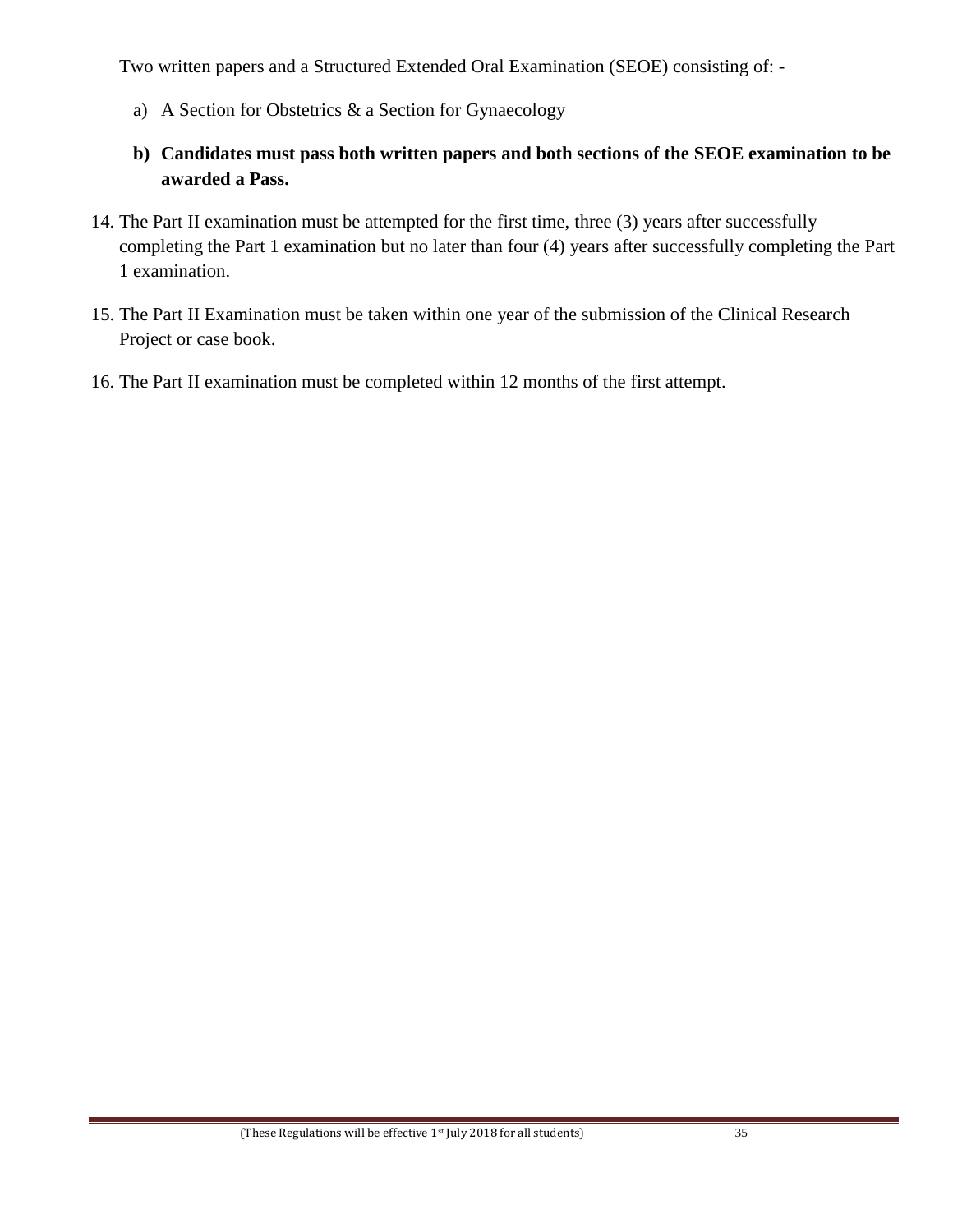### **VI. PAEDIATRICS**

### **Requirements for Entry**

- 1. (See General Regulations)
- 2. Applicants should have completed their internship programme with post internship experience in paediatrics under supervision. The duration of post internship paediatric experience is specific to each campus.

### **Course of Study**

- 3. The DM Paediatrics programme is a four year graduate course which aims to provide the graduate with the knowledge and skills to function as a consultant paediatrician, equipped for independent practice in the community and hospital based settings.
- 4. There are two parts to the course Part I (Years 1 and 2) and Part II (years 3 and 4).
- 5. For Mona, a minimum of six months of the four years must be spent in the Department of Child and Adolescent Health at the University Hospital of the West Indies, Mona. The remaining time must be spent at a site accredited for training of students of the DM Paediatrics programme.
- 6. Trainees are required to participate in daily seminars and teaching rounds.
- 7. An elective period of six months is to be taken during Years 3 to 4 after successfully completing the Part I examination. This elective period must be approved by the Specialty Board prior to commencement. Application to proceed on this elective period must be made in writing to the Specialty Board of the campus at least two months before the beginning of the scheduled electives. The objectives of this elective period, a schedule of activities and the named supervisors during this period must be detailed in this application.

### **Withdrawal**

- 8. Students obtaining three successive unsatisfactory Supervisors' Progress Reports will be asked to withdraw from the programme.
- 9. On acceptance to the programme there will be a probation period during the first six months of Year 1. During this period the candidate's performance will be assessed at two or three monthly intervals and be reviewed by the Specialty Board. . Any candidate who fails this overall assessment or who demonstrates professional misconduct, during this period of probation will be required to withdraw from the programme.

### **Assessment**

10. Continuous assessment of the candidate's academic, clinical and professional performance is carried out by his/her supervisors, who are members of the Specialty Board in Child and Adolescent Health.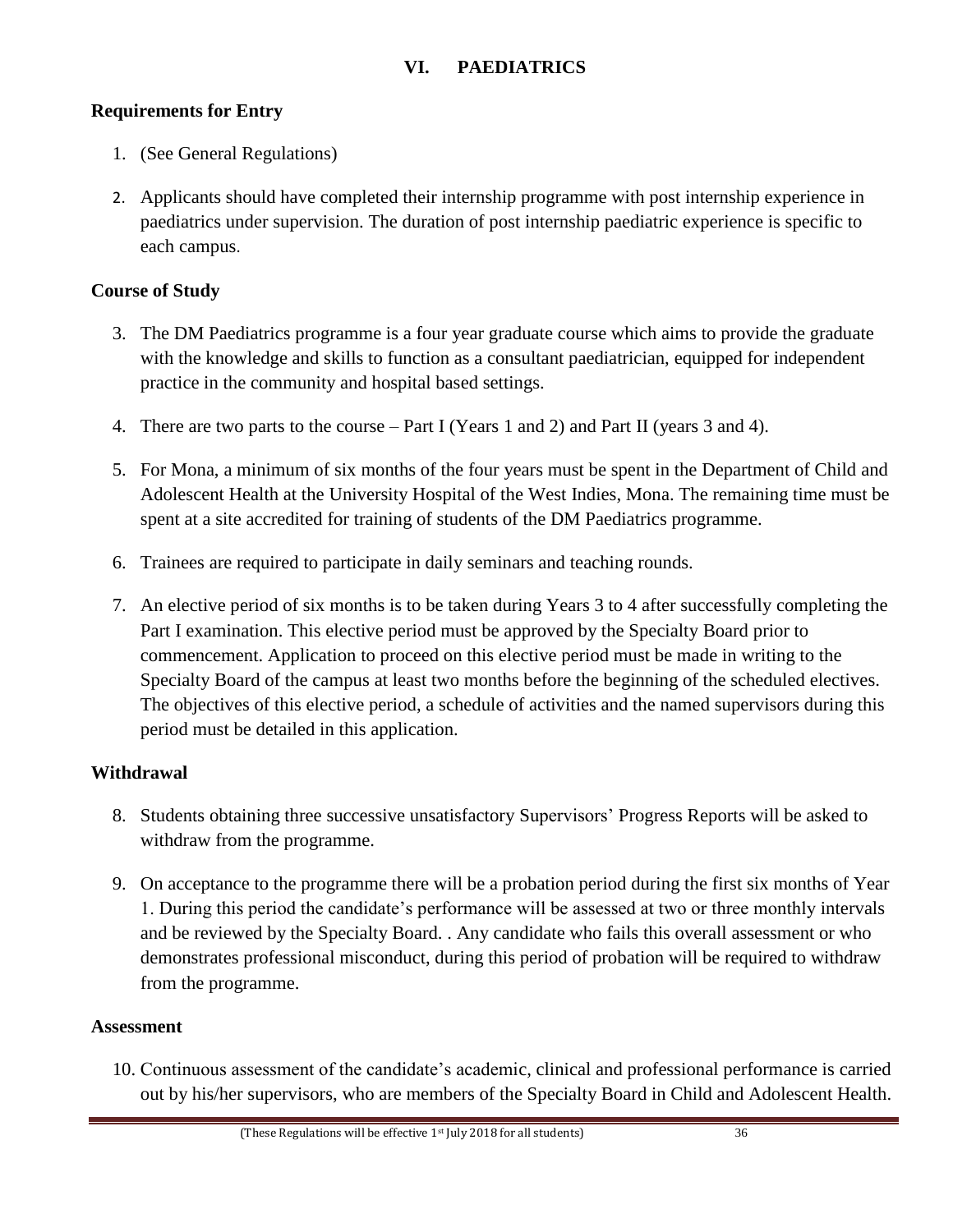Continuous assessment in their penultimate and final years will include long case assessments which will contribute to the final mark of their clinical examination.

### **Clinical Research Project**

- 11. The candidate must submit a Clinical Research Project on Child and/or Adolescent Health or a related area six months prior to the written DM 2 Examination
- 12. The Clinical Research Project should form a distinct contribution to the knowledge of the subject presented. It must be of satisfactory literary standard and should attain standards suitable for publication in a peer reviewed journal.
- 13. The Clinical Research Project must be checked by the candidate and his/her supervisor, using the method currently recommended by the University, to ensure that no plagiarism, intentional or unintentional, is evident in the Clinical Research Project. A report that provides evidence that the Clinical Research Project is free of plagiarism must be attached to the Clinical Research Project on final submission.
- 14. The acceptance of the Clinical Research Project by the Specialty Board is a requirement for eligibility to sit the Part II examination.

### **Examinations**

### **Part I**

- 15. The Part I examination consists of:
	- a) One multiple choice question paper
	- b) A clinical examination
	- c) An oral examination.
- 16. The candidate must pass all components of the examination, that is, the Paper, the Clinical and oral examination to have passed the examination
- 17. Trainees will be eligible to sit the Part I examination, at the end of Year 2 but no later than three years after commencing the programme AND having had satisfactory assessments for that period.

## **Part II**

- 18. The Part II examination consists of:
	- a) Two written papers, which may include multiple choice questions
	- b) A clinical examination
	- c) An oral examination.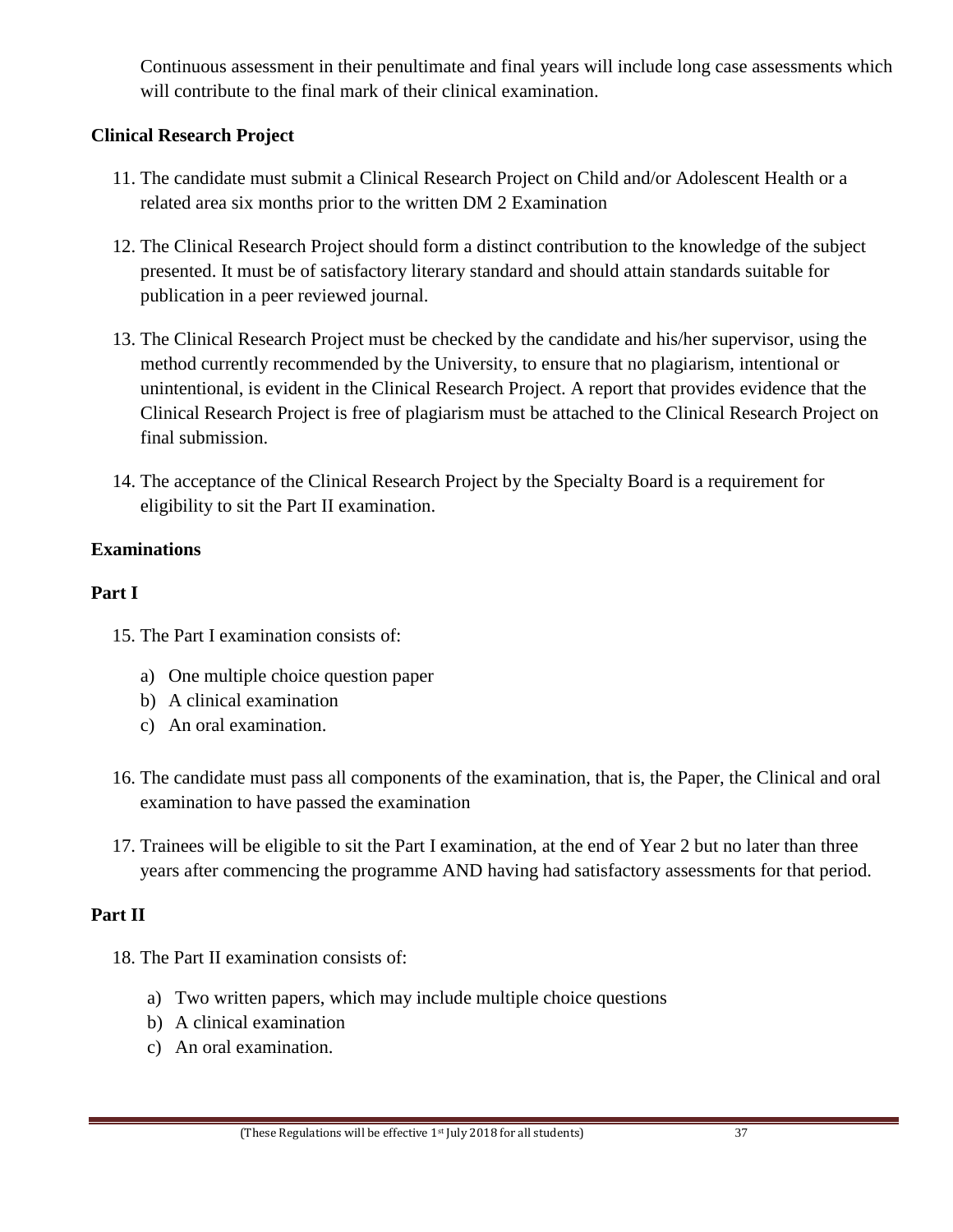- 19. The candidate **must pass all** components of the examination, that is, **the written papers, the clinical and oral examination** to have passed the examination
- 20. Candidates will be eligible to sit the Part II examination,
	- a) two years after successful completion of the Part I examination, but not greater than three years after successful completion of the Part 1 examination

### **AND**

b) having satisfactorily completed the four years of the DM programme.

Failure to meet either of these two requirements will require the candidate to withdraw from the programme.

- 21. The Part II examination must be attempted for the first time within one year of the acceptance of the Clinical Research Project.
- 22. The second attempt of the Part II examination must be completed within 12 months of the first attempt.

### **Parts I and II**

- 23. Candidates may be allowed two attempts at the Parts I and II examinations respectively. Failure after the second attempt in either part necessitates withdrawal from the programme. The student cannot reapply to the programme after they withdraw.
- 24. Candidates are required to complete the programme (including the DM Part II examination) within 7 years of commencing the programme. Failure to do so will require withdrawal from the programme.
- 25. The student will be considered to have completed training in the DM Paediatrics programme after meeting the eligibility criteria to sit the Part II examination. If the student is in a training post, this post is only normally guaranteed until the first attempt of the DM Part 11 Examination.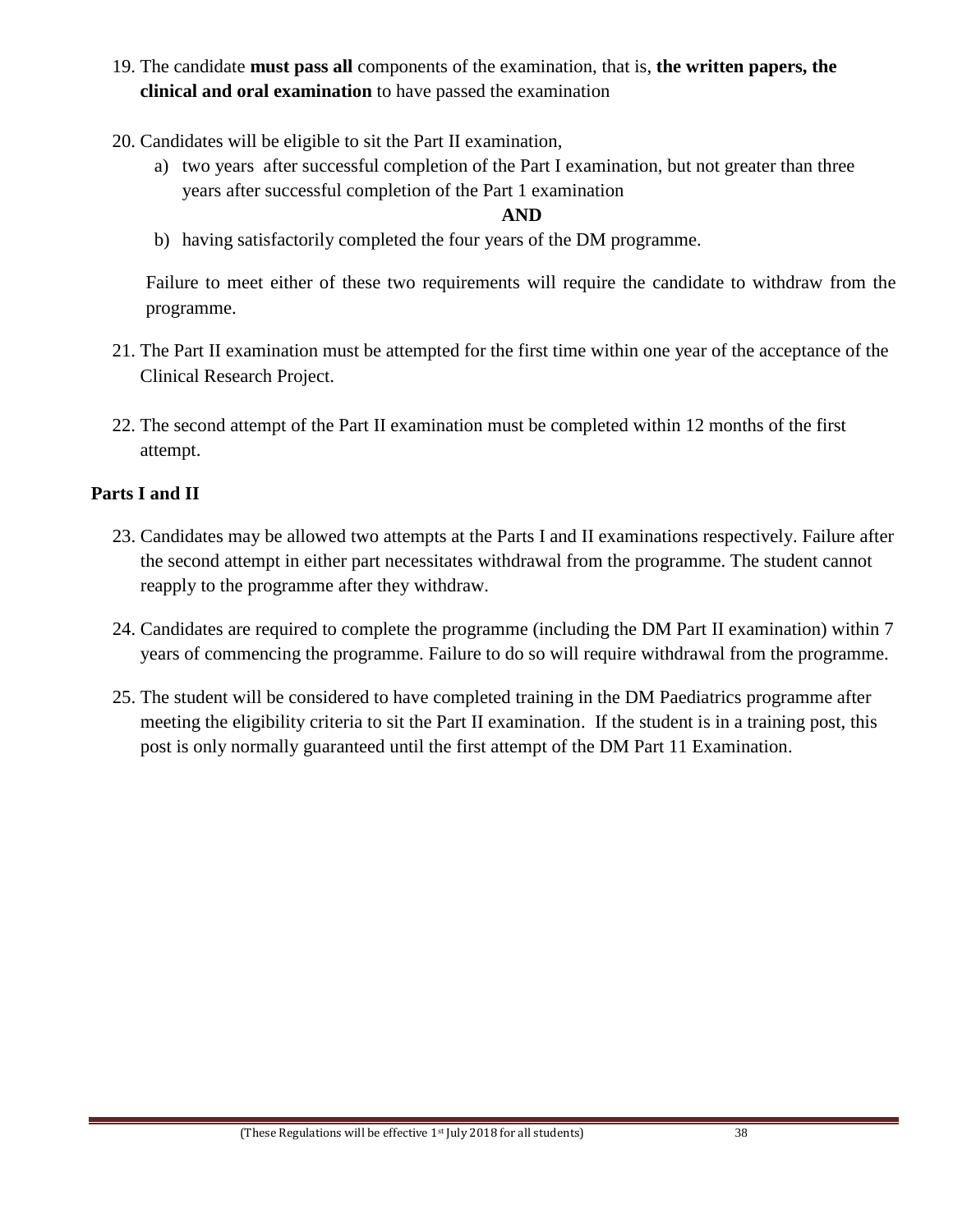### **VII. PATHOLOGY**

### **DOCTOR OF MEDICINE (DM) REGULATIONS**

The Department of Pathology offers three DM degrees: DM Pathology, DM Chemical Pathology and DM Haematology & Medical Oncology.

### **A. PATHOLOGY**

### **Requirements for Entry**

1. (See General Regulations)

### **Course of Study**

- 2. This should be read in conjunction with the general regulations Doctor of Medicine. The DM Pathology programme is a five year graduate course which aims to provide the graduate with the knowledge and skills to function as a consultant Anatomical Pathologist equipped for independent practice in hospital-based and stand-alone clinical laboratories.
- 3. On acceptance to the programme there will be a six month probation period during which the candidate's performance will be assessed at regular intervals. Any candidate who fails the overall assessment during this period of probation will be required to withdraw from the programme.
- 4. The programme will be a minimum of five years (see Exemptions) from the date of entry. The course of study will normally take place at the University Hospital of the West Indies or at institutions in the contributing territories recognized by the University for this purpose; but up to one year's elective period may be spent at an approved institution in or out of the Caribbean provided prior approval is obtained from the Board for Graduate Studies and Research through the Faculty Committee for Graduate Studies. Throughout the programme, candidates must hold recognized posts in accredited hospitals or be on the elective period approved by the Board for Graduate Studies and Research.
- 5. The programme is divided into two parts: Part I and Part II

### **Part I**

- i. The first part is of a minimum of ninety-two (92) weeks duration, excluding leave and must include training in:
	- a) Anatomical Pathology (including Cytology) 68 weeks
	- b) Haematology/ Oncology 12 weeks
	- c) Chemical Pathology 12 weeks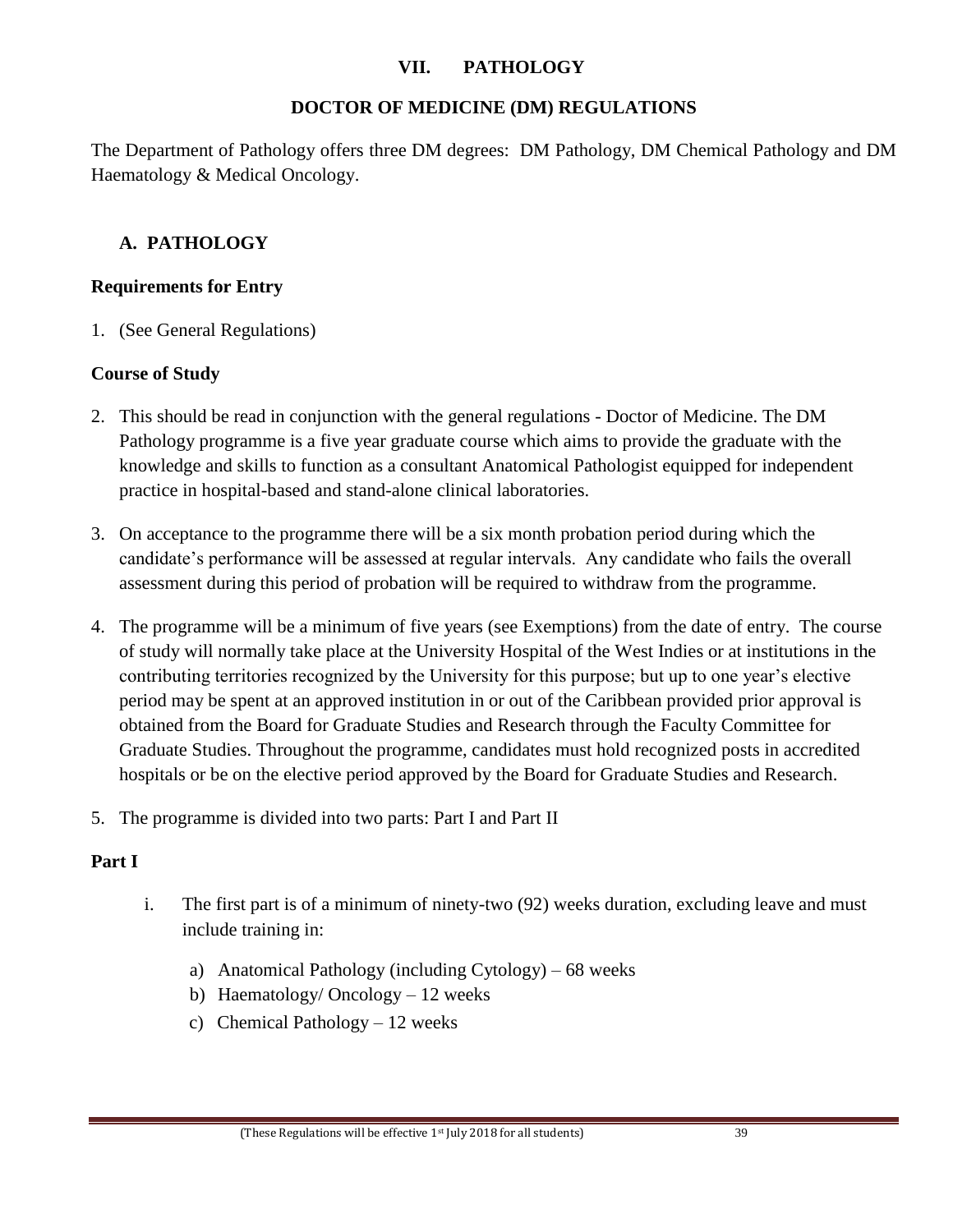ii. Provided the in-course assessments are satisfactory, the Part I examination is taken at the end of the 92 weeks. Admission to the second part depends on satisfactory assessments and performance in the Part I Examination.

### **Part II**

- i. The second part is of a minimum of one hundred and thirty eight (138) weeks duration, excluding leave. It may include a period not exceeding one year, in the penultimate year only, spent as an elective, providing that approval has been obtained from the Faculty Committee for Graduate Studies and the Board for Graduate Studies and Research beforehand. Such approval must be obtained at least six months prior to the commencement of the elective period. The elective period may be spent in a hospital-based or stand-alone clinical laboratory, which can provide the student with experience not readily available at the hospital at which he/she is employed. Teaching and training in teaching methods, research methodology and laboratory quality assurance and management are also integral components of the programme. All students should appreciate the need for ongoing research in the field and are encouraged to cooperate with research efforts of department/division members.
- ii. During the second part in Anatomical Pathology, rotations through the various subspecialties must be undertaken. These include but are not limited to cardiovascular, gastrointestinal, neuropathology, paediatric, and renal pathology.

## **Exemption**

- 6. Students who have completed a period of study in recognized hospitals or institutions may apply to the Campus Committee for Graduate Studies through the Specialty Board in Pathology for exemption from an appropriate part of the programme. Such exemptions can be recommended by the Specialty Board in Pathology only after a period of review and assessment of the student's performance within the programme. Candidates for such exemption must have achieved the level at which proposed exemptions will put them.
- 7. Students holding a suitable qualification from an institution recognized by the UWI may apply and be granted exemption from the Part I examination.
- 8. All requests for exemptions should be made in writing by the student to the University Registrar through the Chairman of the Faculty Committee for Graduate Studies. This request will then be forwarded to the Board for Graduate Studies and Research through the Campus committee.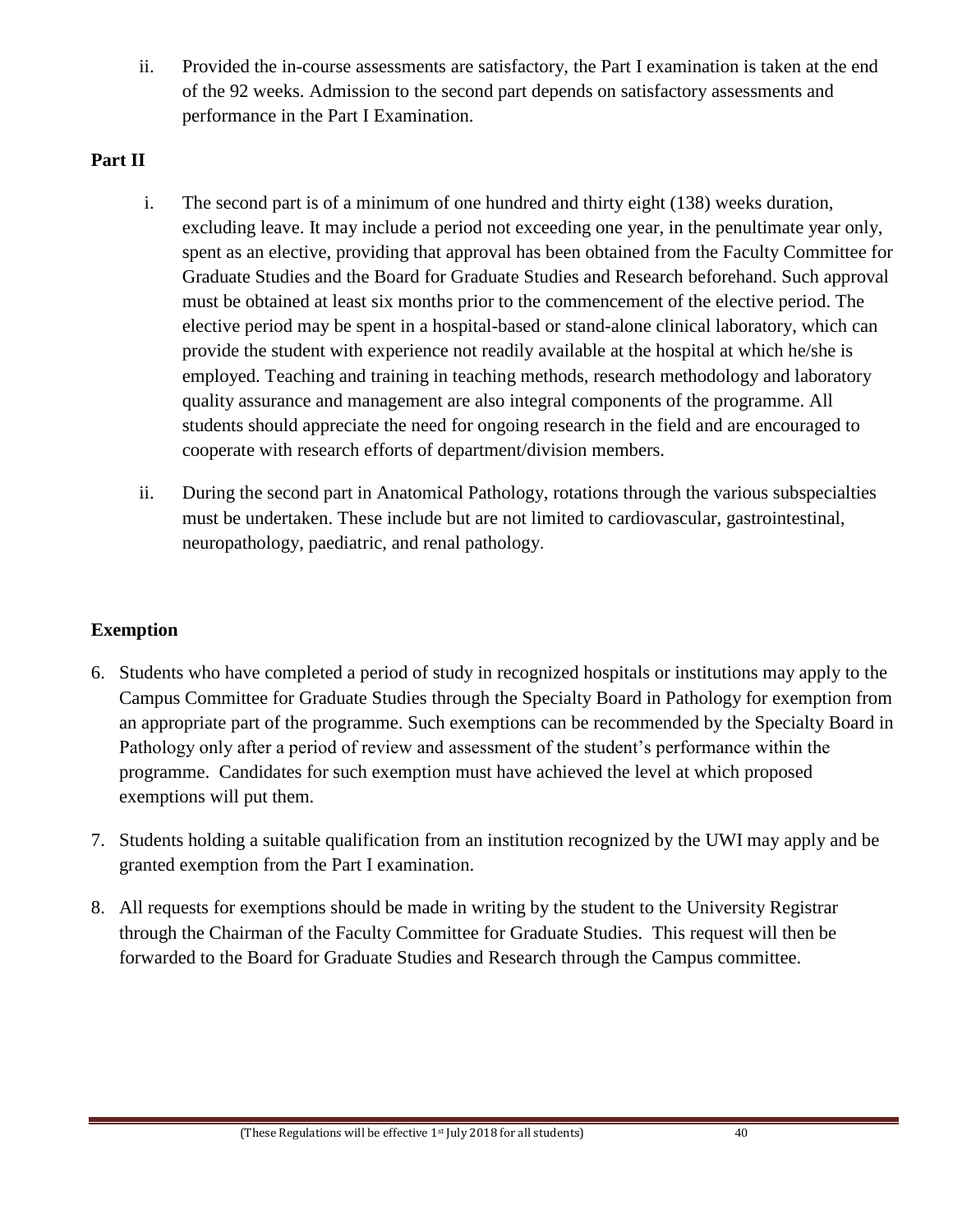### **Assessment**

- 9. The following requirements must be completed before the Part II examination:
	- i. A satisfactory standard of in-course assessments
	- ii. A satisfactory Clinical Research Project

# **Examination**

- 10. Before admission to any examination, candidates must be certified by their supervisor as having completed the relevant parts of the programme.
- 11. The examination consists of two parts: Part I and Part II. They will normally be held once per year in either May/June or November/December.
- 12. Candidates are eligible for the Part I examination after completion of 24 months (including leave) of appropriate training and it is intended to test the student's knowledge of the basic sciences as applied to all subspecialties of Pathology.
	- i. Part I consist of:
		- a) Two written papers which may include multiple choice questions
		- b) A practical examination
		- c) An oral examination
- 13. On successful completion of Part I, continuation in the training programme will be dependent on the recommendation of the Specialty Board based on its continuous assessment and the results of the Part I examination.
	- i. Part II examination consists of:
		- a) Two written papers which may include multiple choice questions;
		- b) A practical examination
		- c) An oral examination
- 14. Students are normally expected to present themselves for the first examination being held following completion of the various Parts. In exceptional circumstances (such as ill health), a student may request permission from the Board for Graduate Studies and Research to defer the date of the first sitting. Candidates must register for the examination at the appropriate time.
- 15. Candidates must pass all components of the examinations to be deemed to have passed the examination. Should any candidate fail the examination at the first attempt, completion of this part must be within one calendar year of the first attempt.
- 16. No student will be allowed more than two attempts at any one examination. Failure after the second attempt will necessitate withdrawal from the programme. Re-admission of candidates will be in accordance with the University regulations for Graduate Diplomas and Degrees.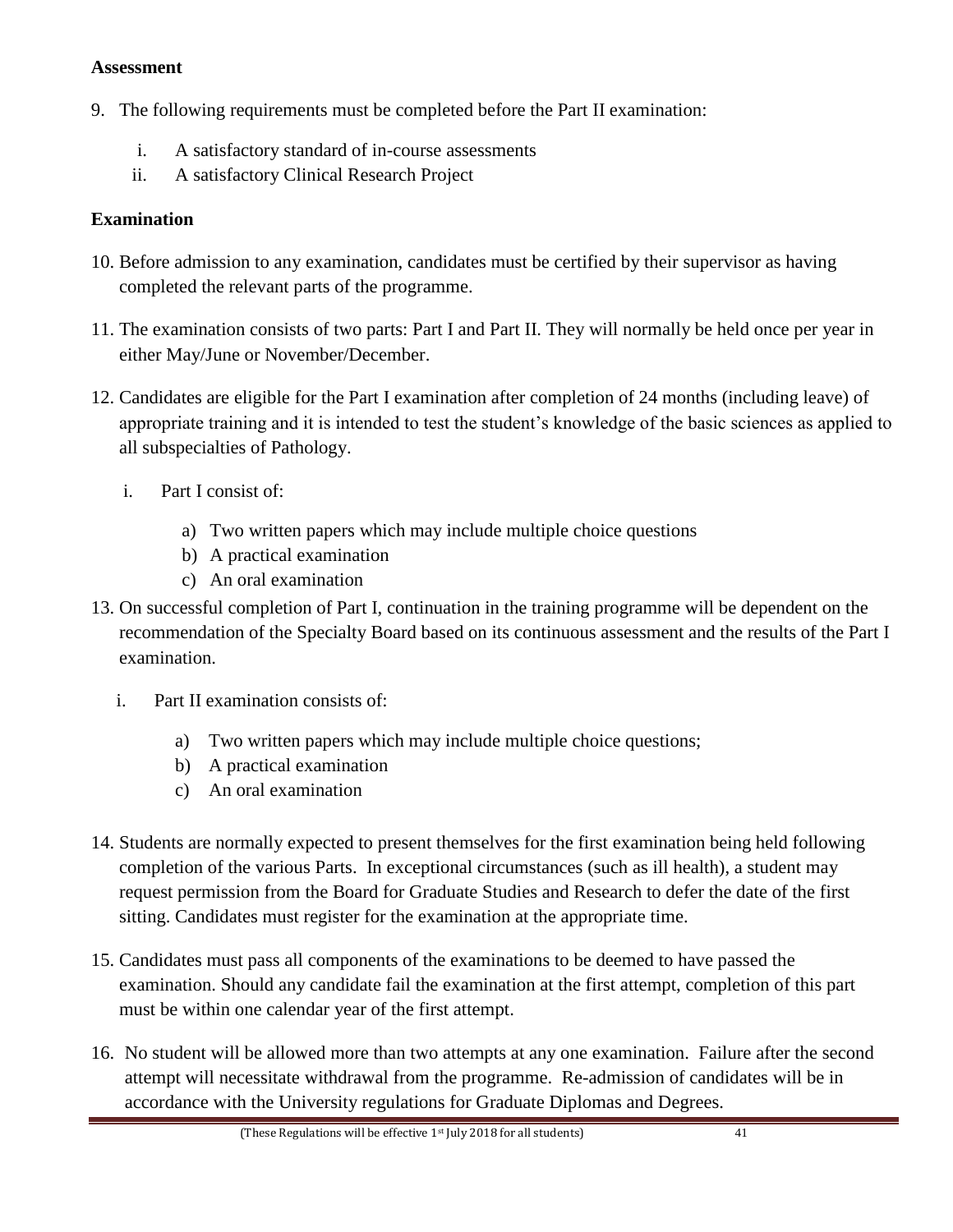17. Candidates must conform to the University Regulations on Examinations for Higher Degrees

## **Completion of the Programme**

- 18. Students will be considered as having successfully completed the programme when the following requirements have been met:
	- a) Satisfactory performance of all rotations
	- b) Completion of the Clinical Research Project
	- c) Satisfactory performance in the Part I and II examinations
- 19. Failure to complete the programme in the prescribed time will require withdrawal from the programme.

## **B. CHEMICAL PATHOLOGY**

### **Requirements for Entry**

1.(See General Regulations)

### **Course of Study**

- 2.This should be read in conjunction with the general regulations Doctor of Medicine. The DM Chemical Pathology programme is a four year graduate course which aims to provide the graduate with the knowledge and skills to function as a consultant Chemical Pathologist equipped for independent practice in hospital-based and stand-alone clinical laboratories.
- 3.On acceptance to the programme there will be a six month probation period during which the candidate's performance will be assessed at regular intervals. Any candidate who fails the overall assessment during this period of probation will be required to withdraw from the programme.
- 4.The programme will be a minimum of four years (see Exemptions) from the date of entry. The course of study will normally take place at the University Hospital of the West Indies or at institutions in the contributing territories recognized by the University for this purpose; but up to one year's elective period may be spent at an approved institution in or out of the Caribbean provided prior approval is obtained from the Board for Graduate Studies and Research through the Faculty Committee for Graduate Studies. Throughout the programme, candidates must hold recognized posts in accredited hospitals or be on the elective period approved by the Board for Graduate Studies and Research.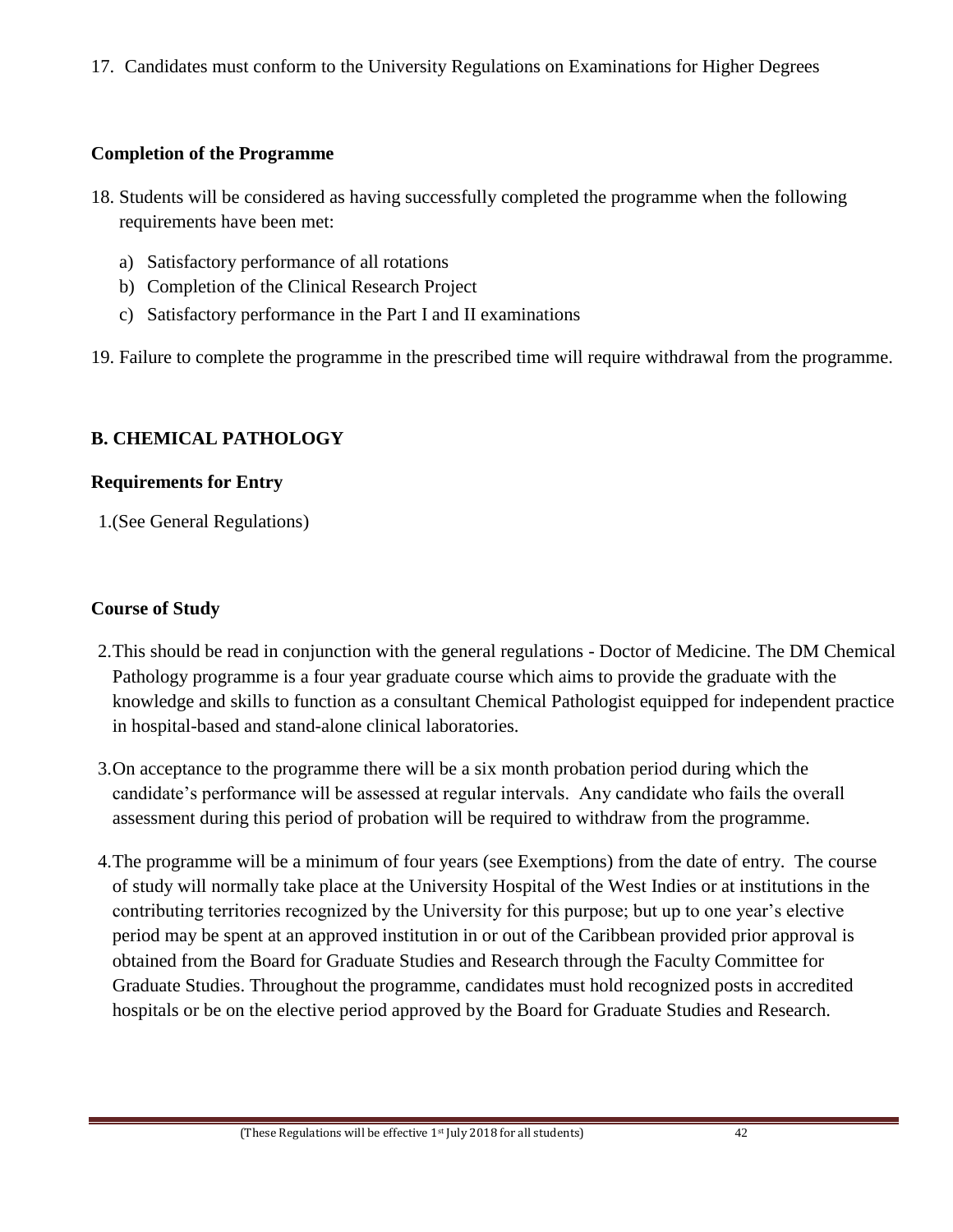# **Part I**

The first part is of a minimum of ninety-two (92) weeks duration, excluding leave and must include training in:

- a) Chemical Pathology 46 weeks
- b) Anatomical Pathology 23 weeks
- c) Haematology Oncology 23 weeks

Provided the in-course assessments are satisfactory, the Part I examination is taken at the end of the 92 weeks. Admission to the second part depends on satisfactory assessments and performance in the Part I Examination.

# **Part II**

- a) The second part is of a minimum of ninety-two (92) weeks duration, excluding leave. In the penultimate year only, it will include a six (6) month period in Internal Medicine at the University Hospital of the West Indies or at institutions in the contributing territories recognized by the University for this purpose and may include a period not exceeding six (6) months spent as an elective, providing that approval has been obtained from the Faculty Committee for Graduate Studies and the Board for Graduate Studies and Research beforehand. Such approval must be obtained at least six months prior to the commencement of the elective period. The elective period may be spent in a hospital-based or stand-alone clinical laboratory, which can provide the student with experience not readily available at the hospital at which he/she is employed. Teaching and training in teaching methods, research methodology and laboratory quality assurance and management are also integral components of the programme. All students should appreciate the need for ongoing research in the field and are encouraged to cooperate with research efforts of department/division members.
- b) During the second part in Chemical Pathology, specialist training in clinical chemistry and Laboratory management must be undertaken.

## **Exemption**

6.Students who have completed a period of study in recognized hospitals or institutions may apply to the Campus Committee for Graduate Studies through the Specialty Board in Pathology for exemption from an appropriate part of the programme. Such exemptions can be recommended by the Specialty Board in Pathology only after a period of review and assessment of the student's performance within the programme. Candidates for such exemption must have achieved the level at which proposed exemptions will put them.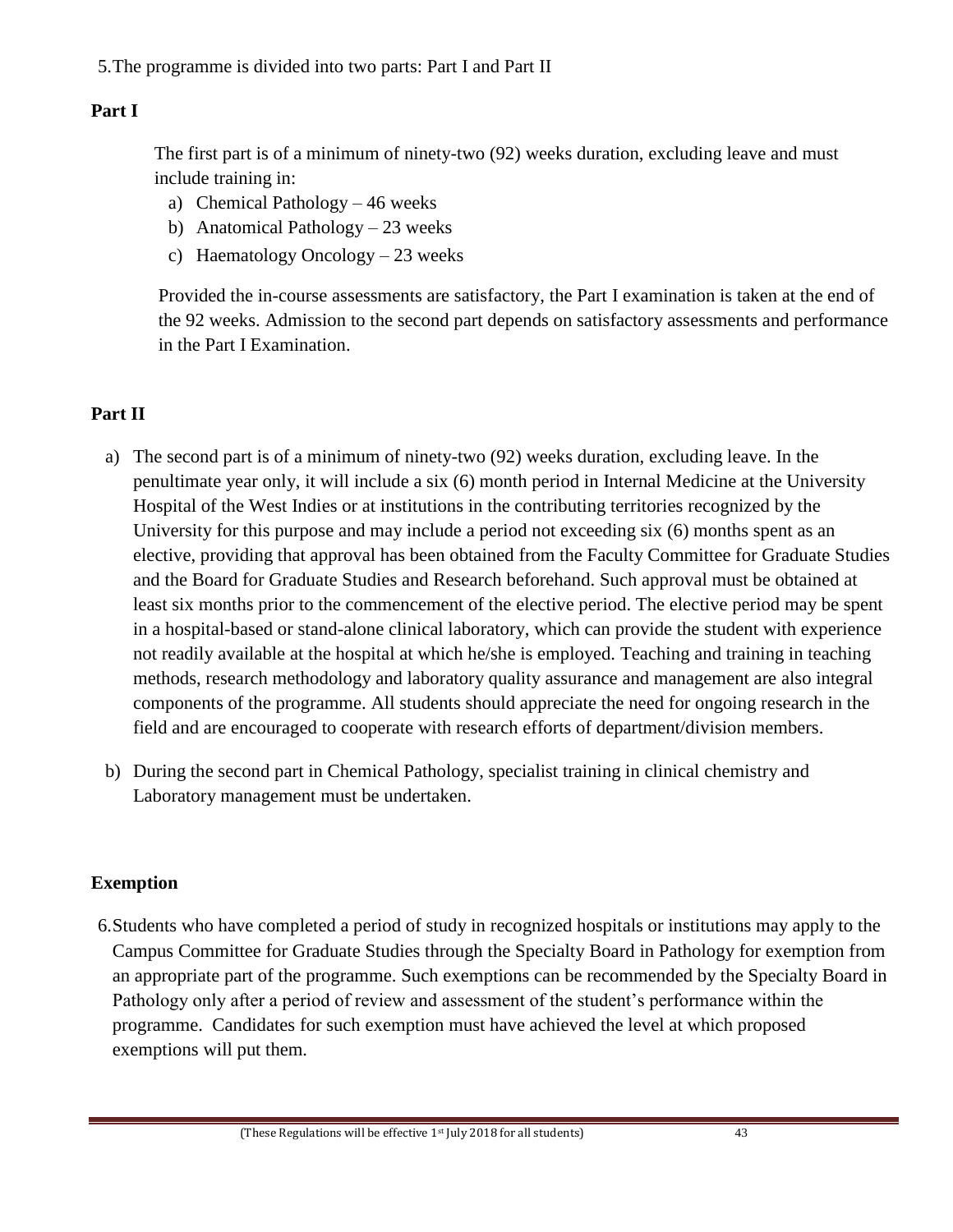- 7.Students holding a suitable qualification from an institution recognized by the UWI may apply and be granted exemption from the Part I examination.
- 8. All requests for exemptions should be made in writing by the student to the University Registrar through the Chairman of the Faculty Committee for Graduate Studies. This request will then be forwarded to the Board for Graduate Studies and Research through the Campus committee.

### **Assessment**

9.Continuous assessment of the candidate's performance is carried out by his/her supervisor and recorded every 6 months.

## **Examination**

- 10. Before admission to any examination, candidates must be certified by their supervisor as having completed the relevant parts of the programme.
- 11. The examination consists of two parts: Part I and Part II.
- 12. They are normally held once per year in May/June or November/December. Candidates are eligible for the Part I examination after completion of 24 months (including leave) of appropriate training and it is intended to test the student's knowledge of the basic sciences as applied to all subspecialties of Pathology. It consists of:
	- a) Two written papers which may include multiple choice questions
	- b) A practical examination
	- c) An oral examination
- 13. On successful completion of Part I, continuation in the training programme will be dependent on the recommendation of the Specialty Board based on its continuous assessment and the results of the Part I examination.
- 14. The Part II examination consists of:
	- a) Two written papers which may include multiple choice questions;
	- b) A practical examination
	- c) An oral examination.
- 15. Students are normally expected to present themselves for the first examination being held following completion of the various Parts. In exceptional circumstances (such as ill health), a student may request permission from the Board for Graduate Studies and Research to defer the date of the first sitting. Candidates must register for the examination at the appropriate time.
- 16. Candidates must pass all components of the examinations to be deemed to have passed the examination. Should any candidate fail the examination at the first attempt, completion of this part must be within one calendar year of the first attempt.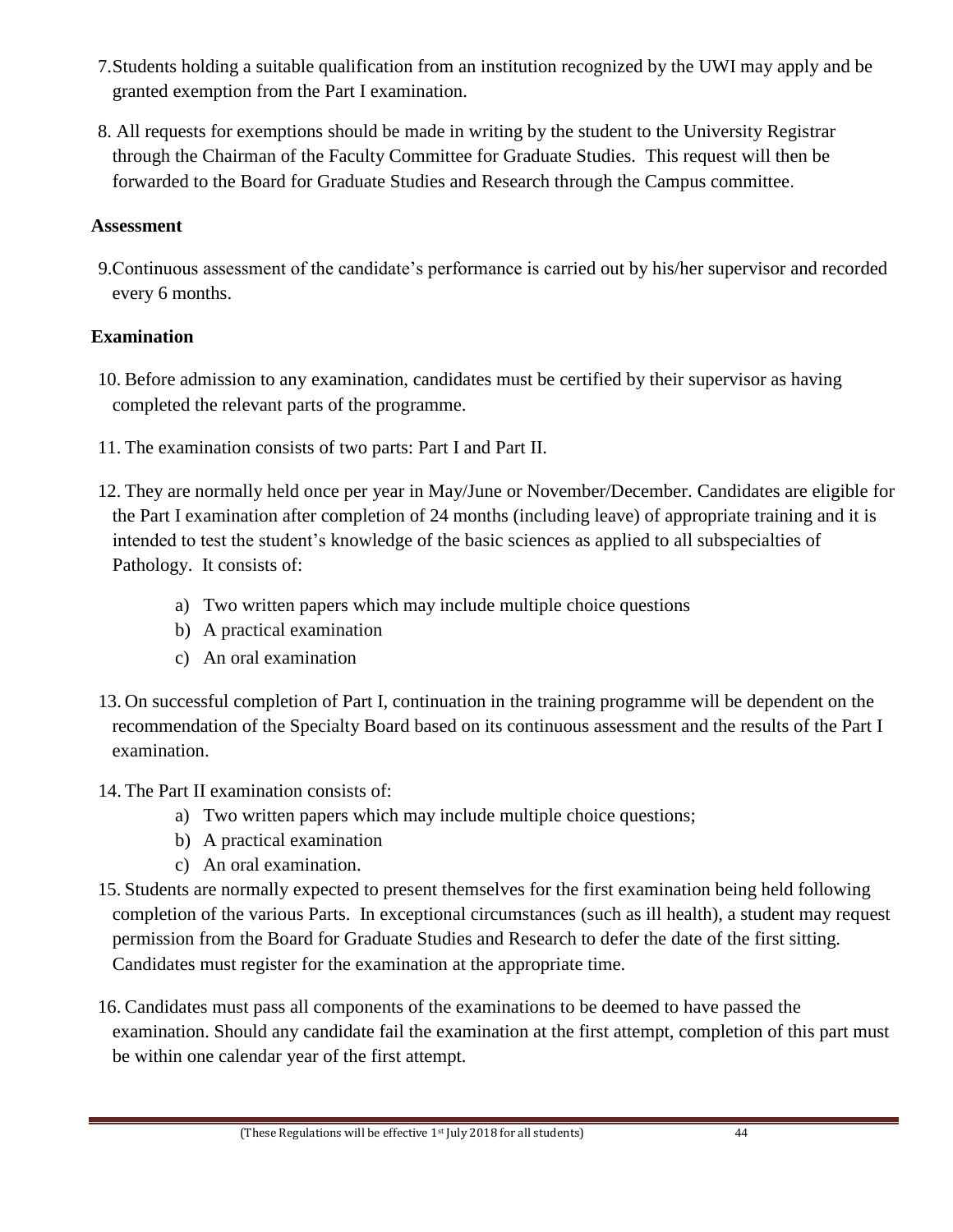- 17. No student will be allowed more than two attempts at any one examination. Failure after the second attempt will necessitate withdrawal from the programme. Re-admission of candidates will be in accordance with the University regulations for Graduate Diplomas and Degrees.
- 18. Candidates must conform to the University Regulations on Examinations for Higher Degrees

# **Completion of the Programme**

- 19. Students will be considered as having successfully completed the programme when the following requirements have been met:
	- a) Satisfactory performance of all rotations
	- b) Completion of the Clinical Research Project
	- c) Satisfactory performance in the Part I and II examinations
- 20. Failure to complete the programme in the prescribed times will require withdrawal from the programme.

# **C. DM HAEMATOLOGY AND MEDICAL ONCOLOGY**

# **Requirements for Entry**

- 1. (See General Regulations)
- 2. Candidates must have completed six months in each of the disciplines of adult and paediatric medicine either prior to or after full registration.

# **Course of Study**

- 3. The Programme will be offered over a period of 5 years, beginning with training in Internal Medicine for at least 2 years, followed by a training programme in Haematology and Medical Oncology for 3 to 5 years. Two of the 3 to 5 years must include full time clinical training in the diagnosis and management of a broad spectrum of neoplastic diseases. The programme will be divided into two parts: Part 1 and Part 11.
- 4. Part I (minimum 115 weeks) consists of an introductory period of 23 weeks in an approved course of study in basic general Haematology and Oncology, followed by a period of 92 weeks in which the candidate will complete the prescribed course of study in adult medicine.
- 5. Part II includes a minimum period of 92 weeks spent in an approved course of study in clinical and laboratory Haematology, 12 weeks of which must be spent in Haematopathology. Additionally, there is a mandatory 23-week elective period in which the candidate must undertake a Clinical Research Project in any area related to Haematology or medical Oncology. The Clinical Research Project should be approved by the candidate's supervisor prior to commencement of the research.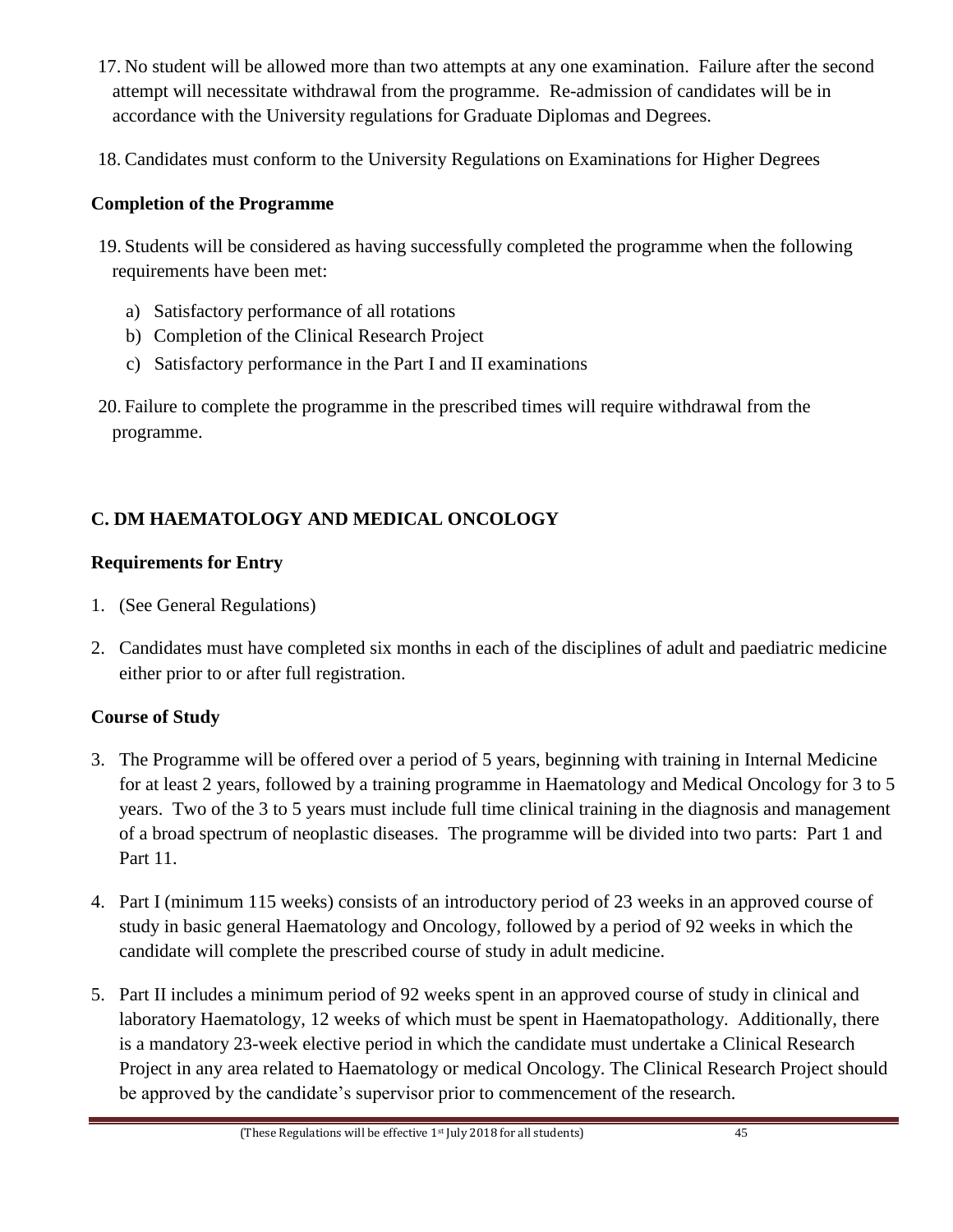## **Examination**

- 6. Before admission to any examination, the candidates must be certified by their supervisors as having satisfactorily completed the relevant part(s) of the training programme.
- 7. The Part I examination is the DM (Internal Medicine) Part I examination at the end of year 2.
- 8. This will consist of continuous assessment from Year 3 to 5 with quizzes after each module. The final examination at the end of the training programme can only be attempted after submission and approval of the completed Clinical Research Project and will include:
	- a) MCQ paper (inclusive of Haematology, Oncology and
	- b) Internal Medicine
	- c) Essay papers (Paper 1 Haematology; Paper 11 Oncology)
	- d) Practical (Haematology only) data and slides only
	- e) Oral examinations
- 9. The Part II examination must be completed within 12 months of the first attempt.
- 10. Successful candidates must achieve a passing grade in each of the written papers, practical and oral examinations.
- 11. No candidate will be allowed more than two attempts at any one examination.

# **VIII. MEDICAL ONCOLOGY**

## **Requirements for Entry**

- 1. (See General Regulations)
- 2. The Doctor of Medicine in Medical Oncology programme is a proposed three (3) year professional and research programme that seeks to train and educate physicians in the practice of medical oncology to the specialist level. The trainee, on completion of the prescribed courses and passing the specified University examinations, will be awarded the degree of Doctor of Medicine in Medical Oncology and will be able to practice as a consultant in Medical Oncology competently and independently.
- 3. The candidate should be a graduate from a recognized medical school (by this is meant a medical school recognized by The University of The West Indies AND the Medical Board of Trinidad and Tobago)
- 4. The candidate must have completed the two year training programme in general internal medicine within the DM Internal Medicine Programme and have been so certified i.e. the DM Medicine (Part 1).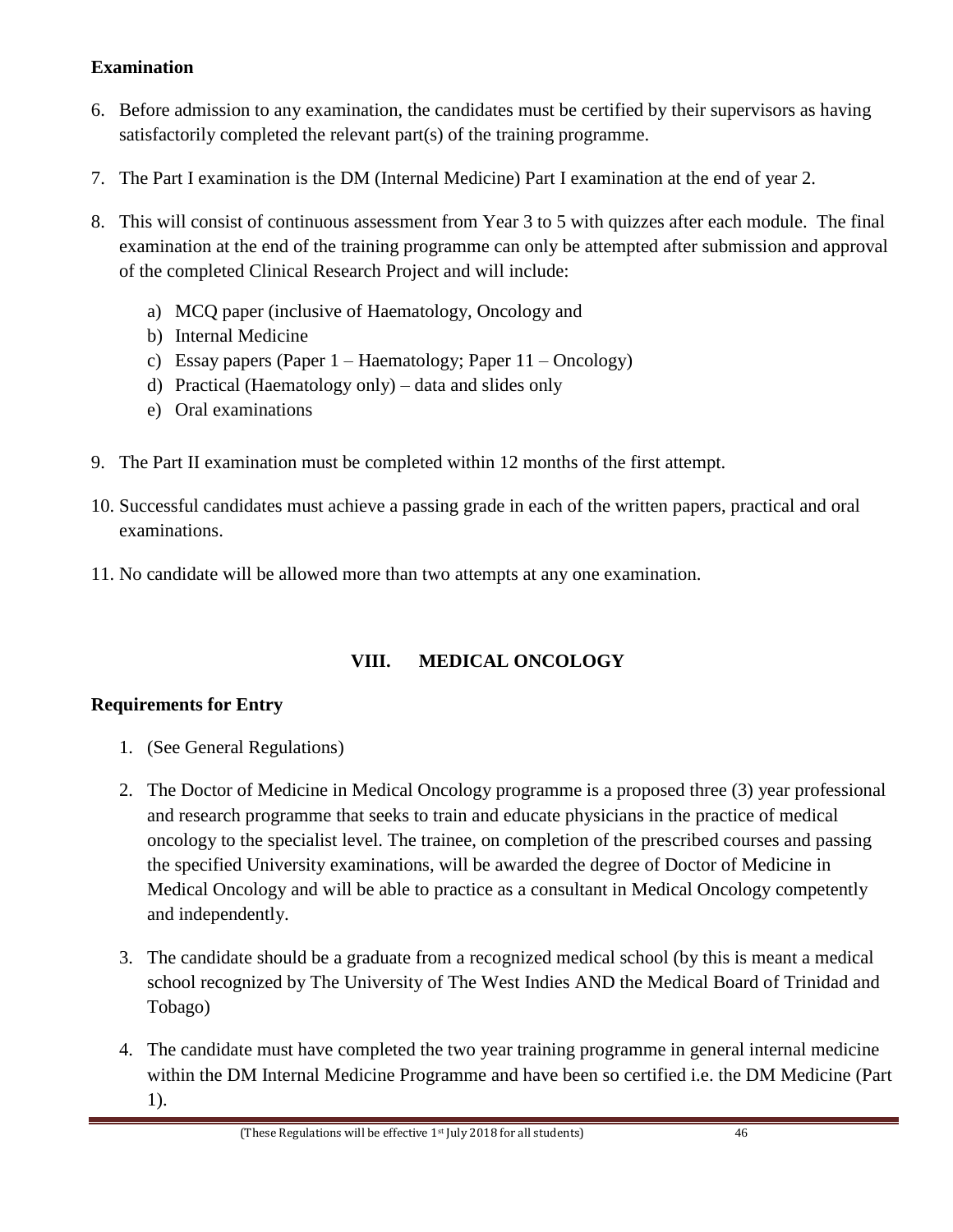- 5. Candidates who have other qualifications in clinical medicine at a level equivalent to the MRCP (Part II) or American Board of Internal Medicine will be required to sit a qualifying exam prior to consideration for admission.
- 6. When assessing the above reports, special attention shall be paid to the candidate's clinical aptitude as well as his/her suitability to pursue a further period of subspecialty professional and academic training.

# **Course of Study**

**Overview** 

- 7. The DM programme in Medical Oncology is intended to produce graduates who are competent to practice as specialists in Medical Oncology. The DM in Medical Oncology degree is awarded upon satisfactory completion of the programme in accordance with the requirements of the Specialty Board, including passing the exit examination (Part 2).
- 8. Linkage to ASCO/ESMO Global Curriculum

Curriculum Log Book will be used to document trainee progress through the competencies outlined by the curriculum.

- 9. Syllabus (Programme Content)
	- i. Scientific Principles of Oncology
	- ii. Principles of Cancer Diagnosis and Management
- iii. Clinical Research
- iv. Cancer types and sites
- v. Emergencies and complications
- vi. Geriatric oncology and related issues
- vii. Supportive care
- viii. Survivorship and follow-up including surveillance, second cancers, psychosocial and economic issues
- ix. Psychosocial aspects of cancer including psychosocial support, cultural and spiritual issues, coping mechanisms, and integration of care including family members, pastoral care, nursing support, counseling, social work, mental health professionals, hospice, and cancer support groups.
- x. Bioethical, legal and economic issues including informed consent, research ethics, end-of-life and life-support legal issues, cost effectiveness, conflict of interest, and professionalism.
- xi. Issues affecting fertility and sexuality including risks of infertility or sterility, prevention and treatment strategies, indications for referral to specialist fertility services, physical and psychological impact of cancer and its therapy on sexuality, ability to counsel patients regarding these issues.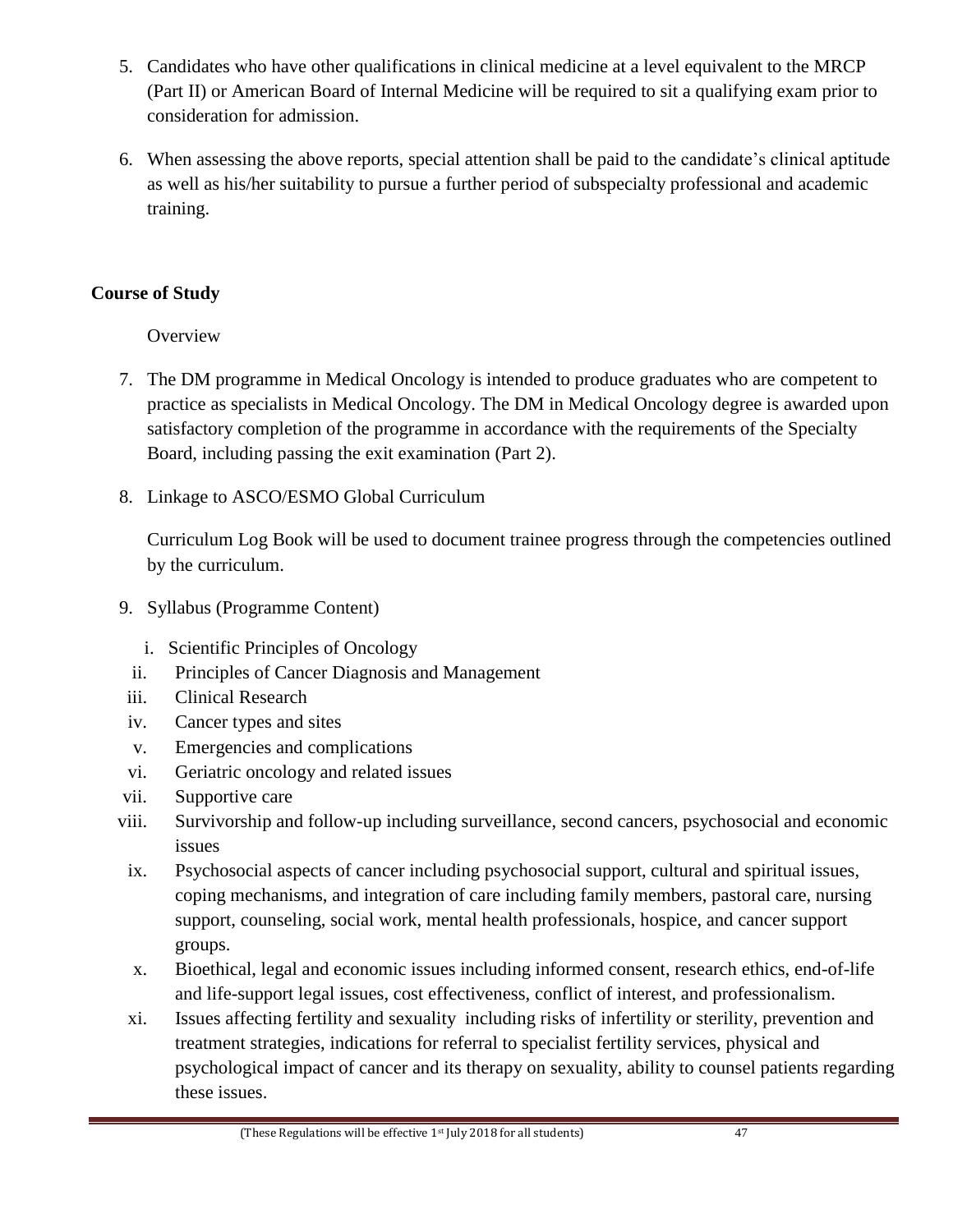- xii. Communication skills including communication of prognosis, options, goals of care, delivery of bad news.
- xiii. Practical procedures including chemotherapy administration, use of vascular access devices, bone marrow aspiration and biopsy, lumbar puncture and Ommaya reservoir, tumor assessment, thoracentesis and paracentesis.
- xiv. Use of information systems including electronic medical records, patient resources, health care professional resources.
- 10. Research Project

The candidate is expected to complete an original research project or audit in an area relevant to cancer and/or its treatment in Trinidad, Tobago or the Caribbean. A minimum length of 2000 words is required, and the project is to be suitable for publication in a local or international peer-reviewed journal. This project is to be completed by the beginning of year 4. A supervisor is to be appointed, and must be a faculty member. The project topic and supervisor are to be approved by the programme director.

## **Clinical Attachments**

- 11. All rotations must be undertaken at facilities affiliated to UWI or designated and approved by the Programme Coordinator, which have been deemed to have adequate standards of clinical practice.
- 12. The primary sites must have adequate pathology services, modern diagnostic radiology services, access to nuclear imaging, blood banking and blood therapy facilities, facilities for clinical pharmacology and tumor immunology, access to surgical and radiotherapy services, and multidisciplinary tumor conferences.

# **Non UWI Personnel**

13. Rotations, or elective rotations, through designated specialty areas, if not supervised by a UWI faculty member, must be supervised by a physician qualified in the relevant specialty, subject to the approval of the Programme Coordinator.

## **Assessment**

- 14. The programme will be assessed as follows:
	- a) By the external examiner yearly and through the recommendations of the Board of examiners
	- b) The Board of examiners will be appointed in accordance with the UWI regulations for taught masters programs
	- c) The programme will also be assessed during the periodic quality assurance reviews of the roles and functions of the Department of Clinical Medical Sciences by the Campus Quality Assurance Unit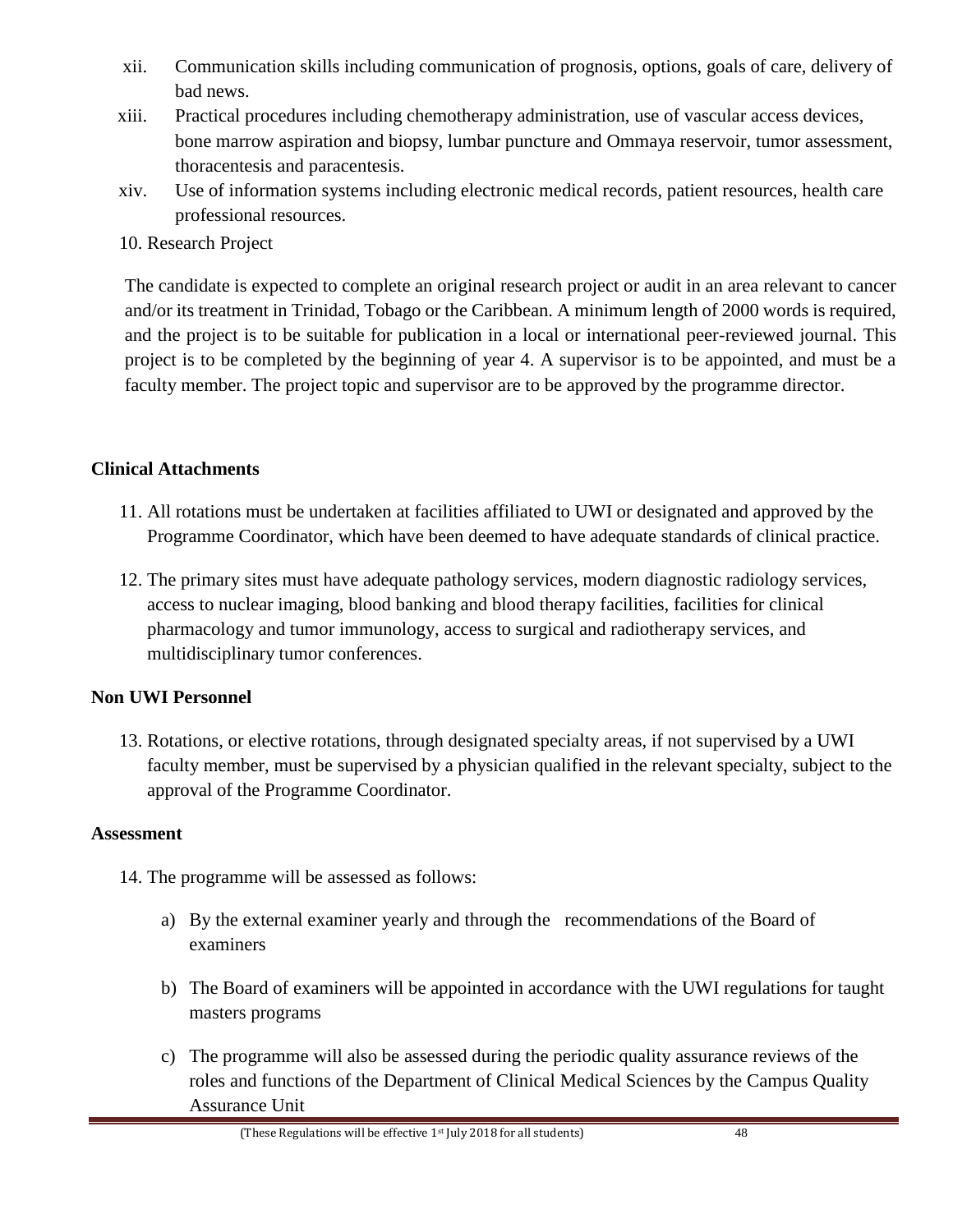## **IX. PSYCHIATRY**

### **Requirements** for Entry

- 1. (See General Regulations)
- 2. Applicants will be eligible for entry after completing their internship and Senior House Officer rotations. Following submission of their applications, applicants may be required to attend an interview to be eligible for selection to the programme.

### **Date of Entry**

3. (See General Regulations)

## **Course of Study**

- 4. This should be read in conjunction with the General Regulations Doctor of Medicine.
- 5. The DM Psychiatry is a four year graduate course which aims to provide the graduate with the knowledge and skills to function as a consultant equipped for independent practice in hospital-based stand-alone facilities and community mental health.
- 6. On acceptance to the programme there will be a six month probation period during which the student's performance will be assessed at regular intervals. Any student who fails the overall assessment during this period of probation will be required to withdraw from the programme
- 7. The programme will be a minimum of four years (see exemptions) from the date of entry. Throughout the programme, students must hold recognized posts in accredited hospitals or be on an 'elective' approved by the Specialty Board in Psychiatry.
- 8. The course will be under the general supervision of the Director, nominated by the Head of the Department/ Section. Each student will be assigned to a supervisor, who is a member of the Specialty Board. The supervisor will provide academic guidance as to the choice or assignment of rotations and direction in the conduct of their research and all other relevant matters
- 9. The Specialty Board is in overall charge of the programme. The Head of Department/ Section or nominee chairs the Specialty Board. The sole and final authority on all matters concerning the programme is the Board for Graduate Studies and Research, and the University Senate.
- 10. The programme consists of two parts, over four years.

## **Part I (Year 1)**

11. During this period, the students will be given instructions in the Basic Medical Sciences (Neuroanatomy, Neurophysiology Psychology)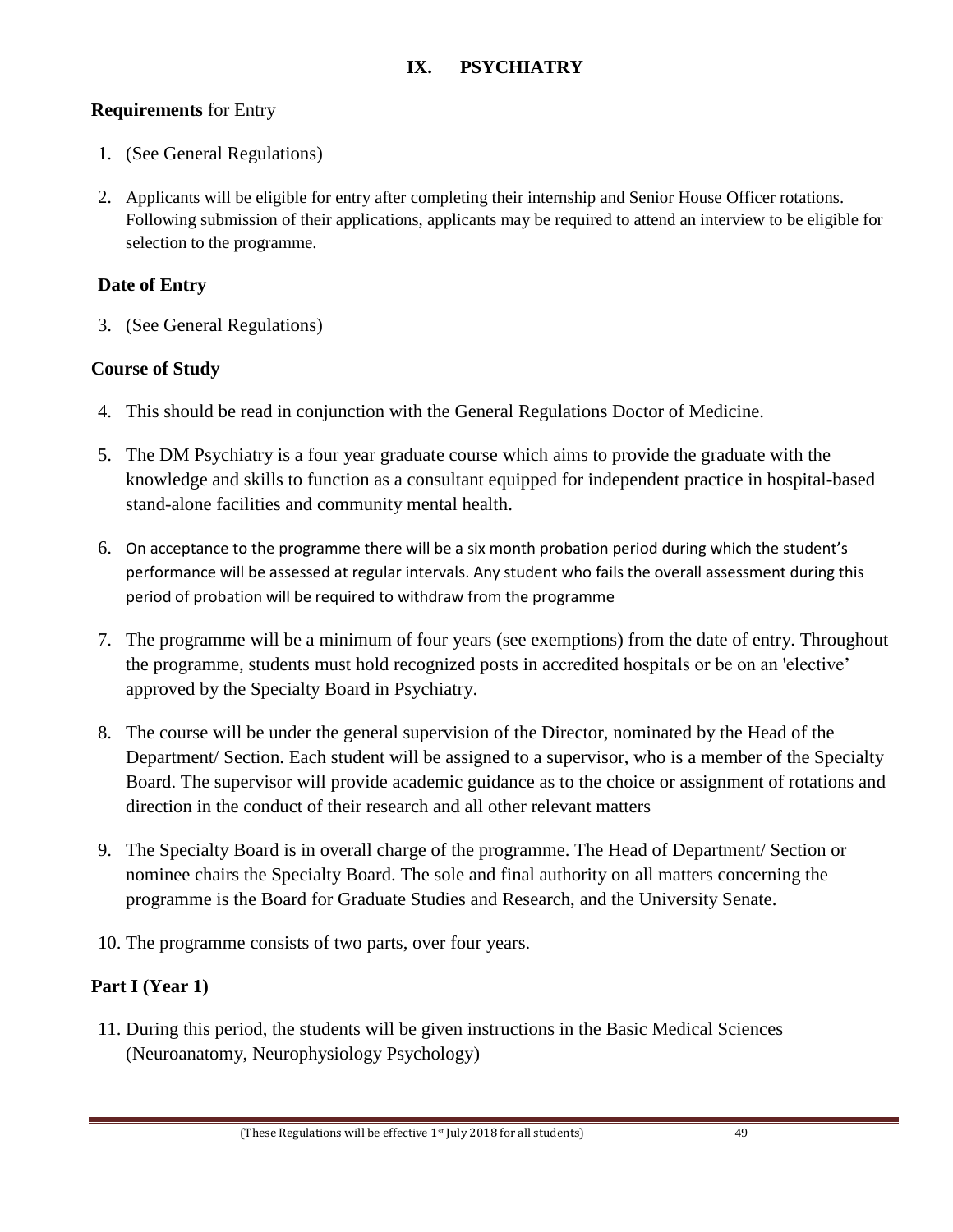## **Part I (Year 2)**

- 12. Entry to the second year of the programme will depend on the recommendation of the Specialty Board based on the continuous assessments and the results of the Year 1 Part I (Basic Sciences) examinations.
- 13. During this period, students will be given instructions in Neurology and Psychiatry.
- 14. By the end of the first semester of Year 2 of the programme, the student will submit to the Specialty Board through his/her supervisor, a project proposal for a Clinical Research Project to be undertaken during Year 3 of the programme.

## **Part II (Year 3)**

- 15. Admission to Part II of the programme depends upon the student's satisfactory performance in the Part I examination at the end of Year 2 (see below under examinations).
- 16. During this period, students can undertake an elective of their choice, provided that prior approval is obtained from the Specialty Board. Students are required to carry out their Clinical Research Project during this year.

# **Part II (Year 4)**

- 17. During this period, the students continue working as psychiatric residents at an approved hospital, under supervision. By the end of the first semester of Year 4, the student will submit to the Faculty Committee for Graduate Studies, through the Director of the programme, a final report on his/her Clinical Research Project.
- 18. Students will only be allowed to sit the final examination at the end of Year 4, after submission and acceptance of the Clinical Research Project.

## **Institutions accredited for learning**

- 19. A list of accredited hospitals may be obtained from the Graduate Studies Section in of the Dean's Office. Some are accredited only for the first part of the course; others are accredited to provide training in the second part of the course for a specified time.
- 20. To gain credit for such a period the student must submit a satisfactory assessment report from their supervisor.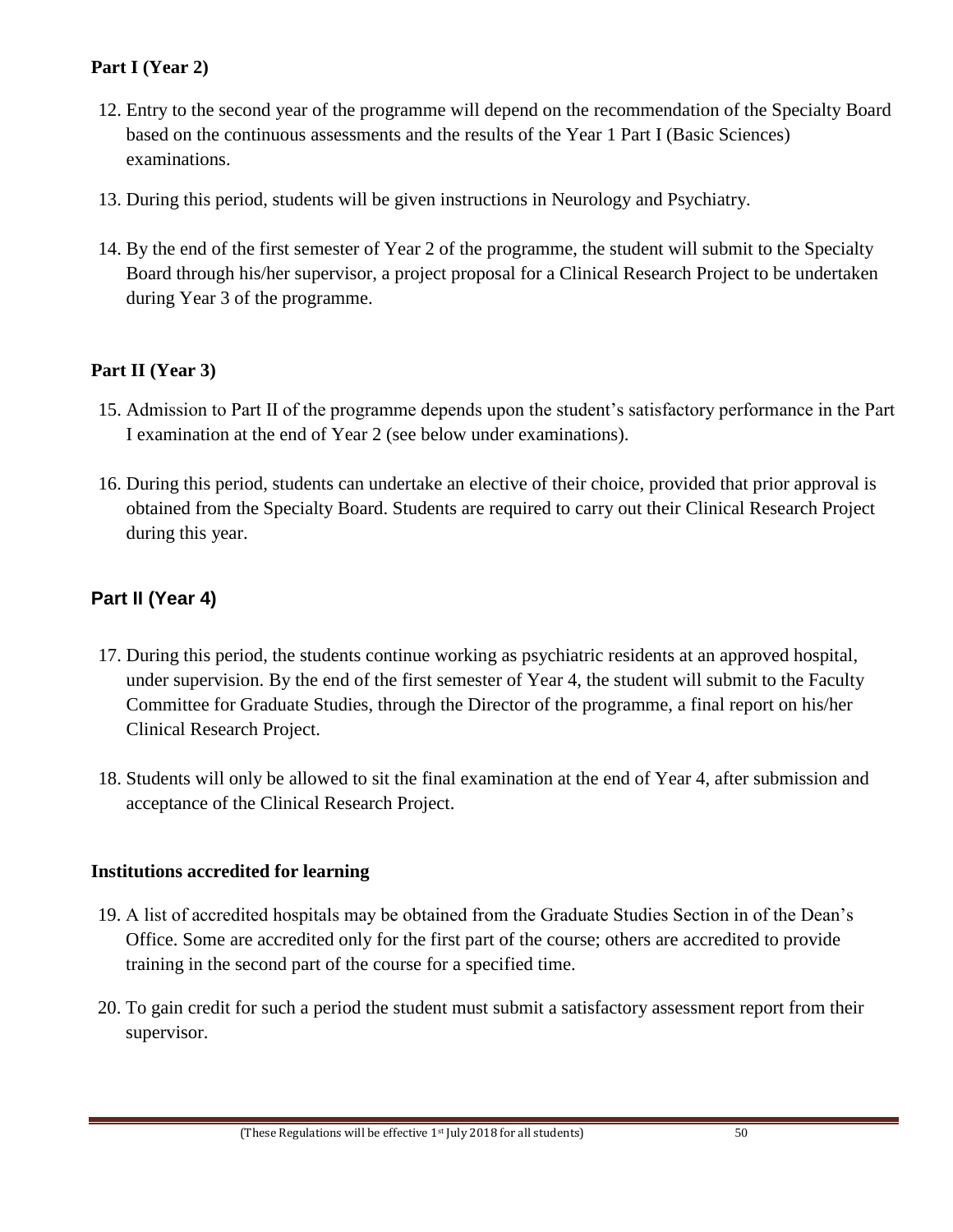## **Exemption**

21. All requests for exemptions should be made in writing by the student to the Specialty Board, and appropriate recommendations will be made to the Campus Committee for Graduate Studies and Research through the Faculty Committee for Graduate Studies. Each case will be considered on its own merit.

### **Assessment**

- 22. Continuous assessment of the candidate's performance is carried out by his/her supervisors who are members of the Specialty Board in Psychiatry.
- 23. If the assessments are found to be unsatisfactory, the Specialty Board may recommend one or more of the following:
	- a) Counseling/academic warning in writing
	- b) Remedial work
	- c) Repeating the unsatisfactory rotations
	- d) Withdrawal from the programme, if poor performance persists
- 24. The Year 1 Part I (Basic Sciences) examination will be held at the end of Year 1 and candidates will be evaluated in the Basic Sciences (Neuroanatomy, Neurophysiology and Psychology).

## **Clinical Research Project**

- 25. All students must submit a completed Clinical Research Project to the Specialty Board through the Director of the programme, by the end of the first semester of Year 4.
- 26. The Clinical Research Project must be of a satisfactory literary standard and should attain standards suitable for publication in a peer reviewed journal. It should not be less than 8,000 words and should not exceed 20,000 words; a typical report has about 12,000 words. The Report must follow the University's Guide for the Preparation of Theses, Research Papers and Project Reports
- 27. Following the submission of the Clinical Research Project, the examiners may:
	- a) Award a passing grade. In this case the student may be allowed to sit the final Part II examination or
	- b) Award a failing grade. In this case the student will not be allowed to sit the final Part II examination.
- 28. Students who are awarded passing grades may be required to carry out minor modifications which must be completed and resubmitted in the time specified by the cross-campus Board of Examiners.
- 29. Students who are awarded failing grades may be required to carry out the following: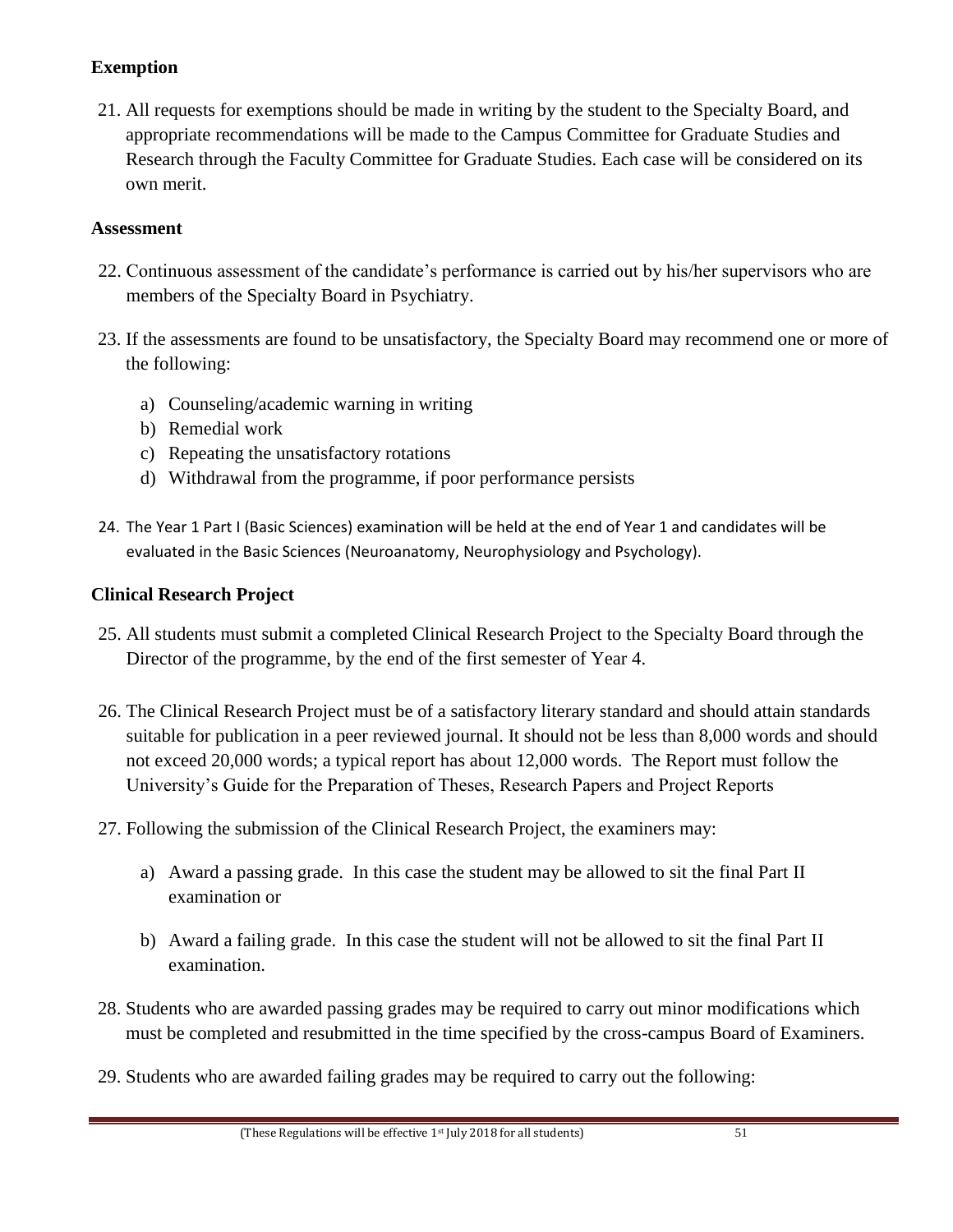- a) Major modifications which must be and resubmitted in the time specified by the cross-campus Board of Examiners or
- b) new Clinical Research Project which must be completed and resubmitted in the time specified by the cross-campus Board of Examiners.

Under these circumstances, candidates will not be allowed to sit the part II examination that immediately follows the awarding of the grade of the Clinical Research Projects, but will be considered for eligibility for the next sitting.

### **Examination**

- 30. Before admission to any examination, candidates must be certified by their supervisors as having completed the relevant parts of the programme.
- 31. Examinations are in two parts, Part I and Part II, and are normally held once per year in May/June.

### **Part I Examinations (Years 1 and 2)**

32. Details of the Part I Year 1 examination are provided in item 24. The Part I Year 2 examination is held at the end of the second year. In this examination, candidates are assessed in Neurology and Psychiatry.

The examination comprises:

- A) A knowledge based examination in Neurology and Psychiatry consisting of two written papers
- b) A clinical/oral examination in Neurology
- c) A clinical/oral examination in Psychiatry
- 33. Candidates must pass each paper and each clinical/oral examination in the same sitting in order to proceed to Part II except as provided for in item 34.
- 34. Candidates who satisfy all of the requirements in item 33 with the exception of passing the Neurology clinical/oral may be permitted to proceed to Part II on the condition that a second attempt at the Neurology clinical/oral must be made at the next sitting of the examination. These candidates would be exempted from all other components of the Part I (Year 2) examination.
- 35. Candidates who at their first attempt of the Part I (Year 2) examination are successful at the Neurology clinical/ oral, but are unsuccessful at any of the other components must repeat Part I (Year 2). However, they will be exempted from the Neurology clinical/ oral at their next sitting of the Part I (Year 2) examination.
- 36. Candidates who fail in their second attempt at any component of the Part I (Year 2) examination will be required to withdraw from the programme and will only be eligible for exemption from Part I (Year 1) should re-admission be considered.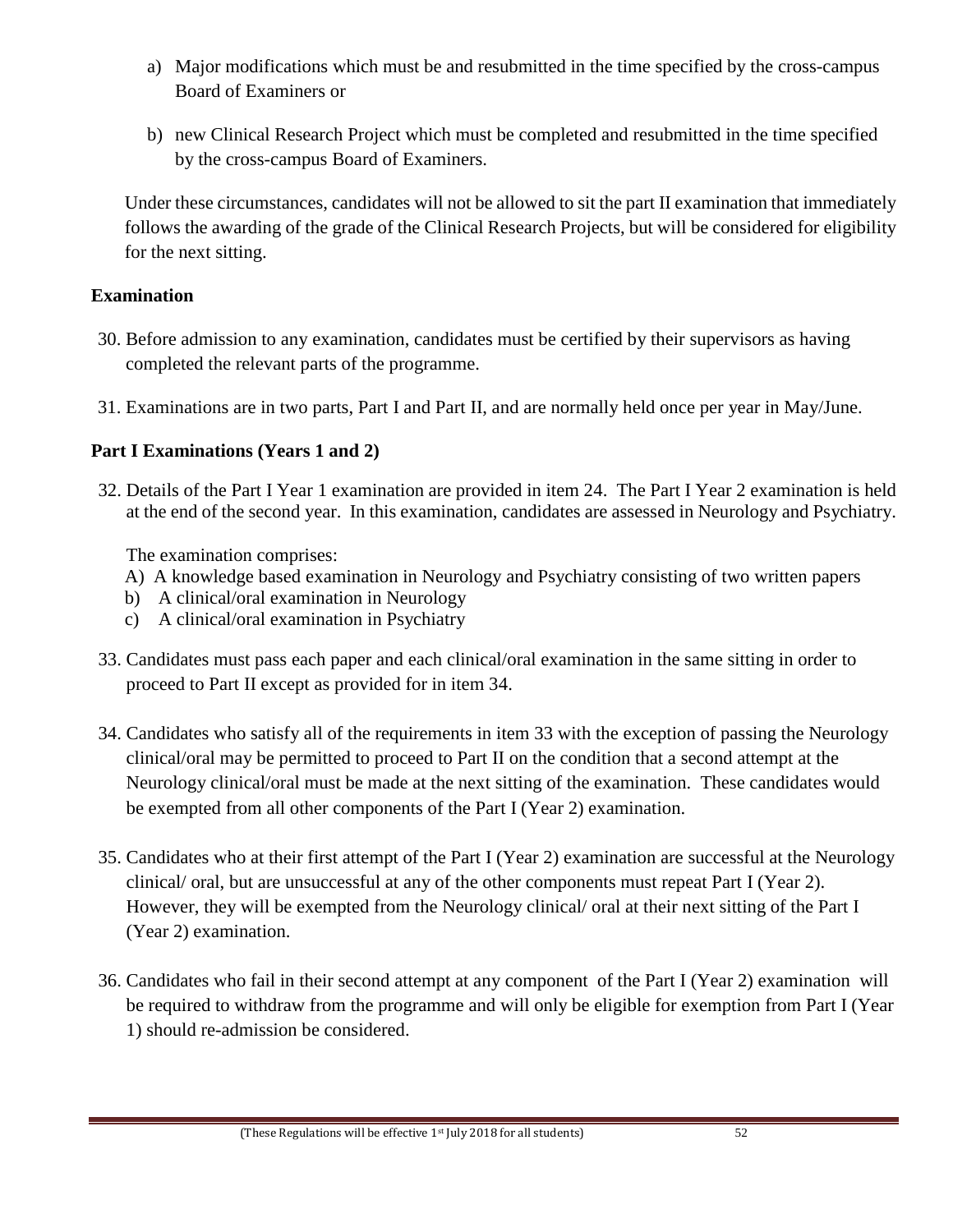#### **Part II Examination (Year 4)**

- 37. Candidates must have completed the following three (3) requirements before being allowed to sit the Part II examination:
	- a) Satisfactory continuous in-course assessments
	- b) Satisfactory completion of the Part I assessment
	- c) Accepted Clinical Research Projects
- 38. The Part II examination is held at the end of the fourth year and candidates are evaluated in Psychiatry. This exam consists of:
	- a) Two written papers
	- b) Clinical and oral examinations
	- c) An oral examination

### **Failure of an Examination**

- 39. Should any candidate fail any examination at the first attempt, a second attempt must be made within one calendar year of the first attempt. The same applies to the Clinical Research Project.
- 40. **No student will be allowed more than two attempts at any one examination or more than two attempts at submitting the Clinical Research Project.** Failure after the second attempt will necessitate withdrawal from the programme. Re-admission of students will be in accordance with the University Regulations for Graduate Diplomas and Degrees. This also applies to the Clinical Research Project.

## **Deferral**

41. Students are normally expected to present themselves for the first examination being held following completion of the various Parts. In exceptional circumstances (such as ill health), a student may request permission from the Campus Committee for Graduate Studies and Research through the Faculty Committee to defer the date of the first sitting.

### **Registration for Examination**

42. Candidates must register for the examination at the appropriate time. Barring medical grounds or other legitimate reasons, candidates must register at the beginning of each academic year, including the third year. Candidates who fail to register will be required to withdraw from the programme. All candidates must conform to the University Regulations on Examinations for Higher Degrees.

### **Completion of the Programme**

- 43. A student is deemed to complete the programme if they have met the following requirements:
	- a) Year 1 satisfactory performance in the Part I Year 1 examination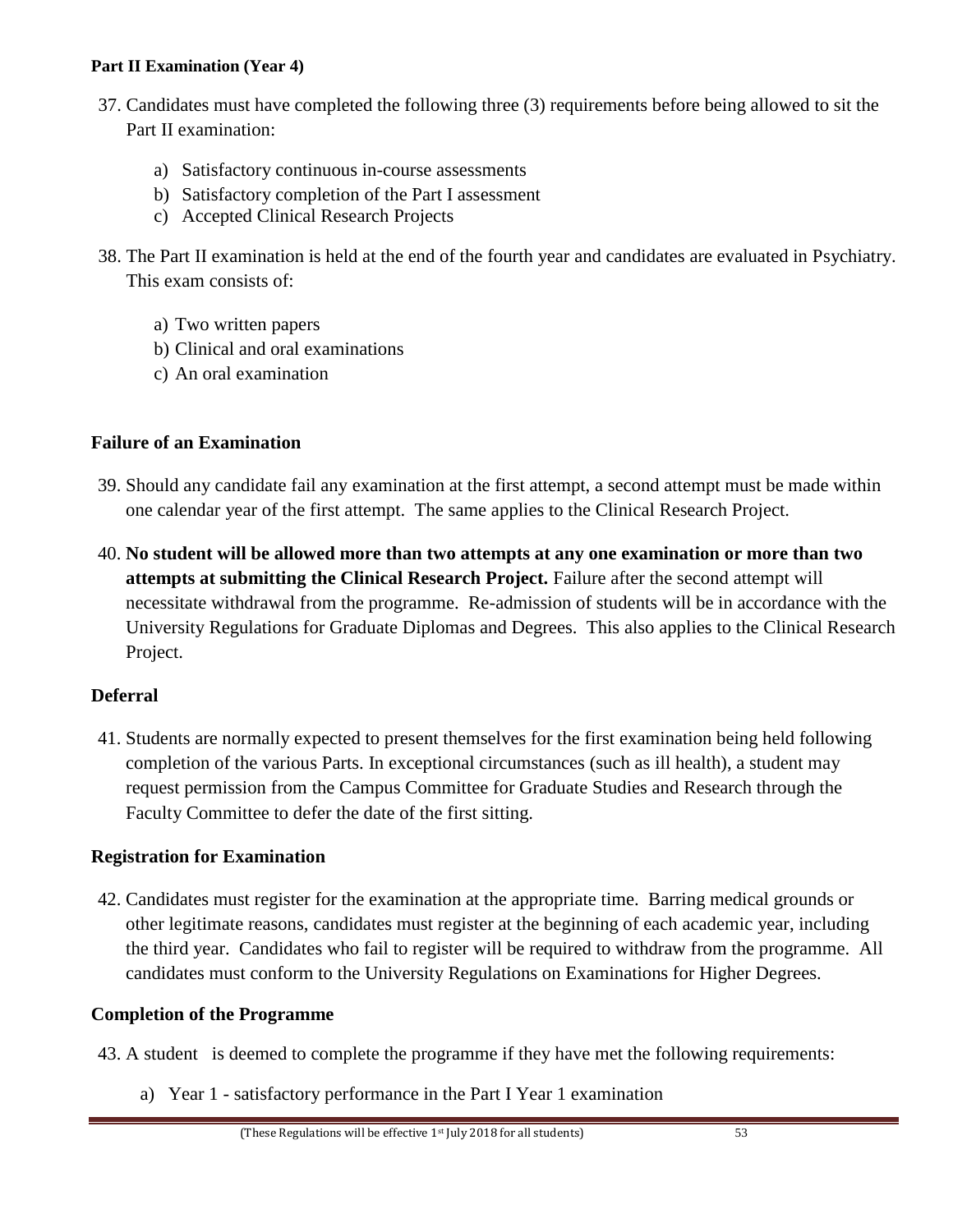- b) Year 2- Pass all parts of the Part I Year 2 examination in the same sitting
- c) Clinical Research Project- acceptance and submission of corrected project
- d) Part II- Pass each written paper, pass the clinical examination and pass the oral examination in the same sitting.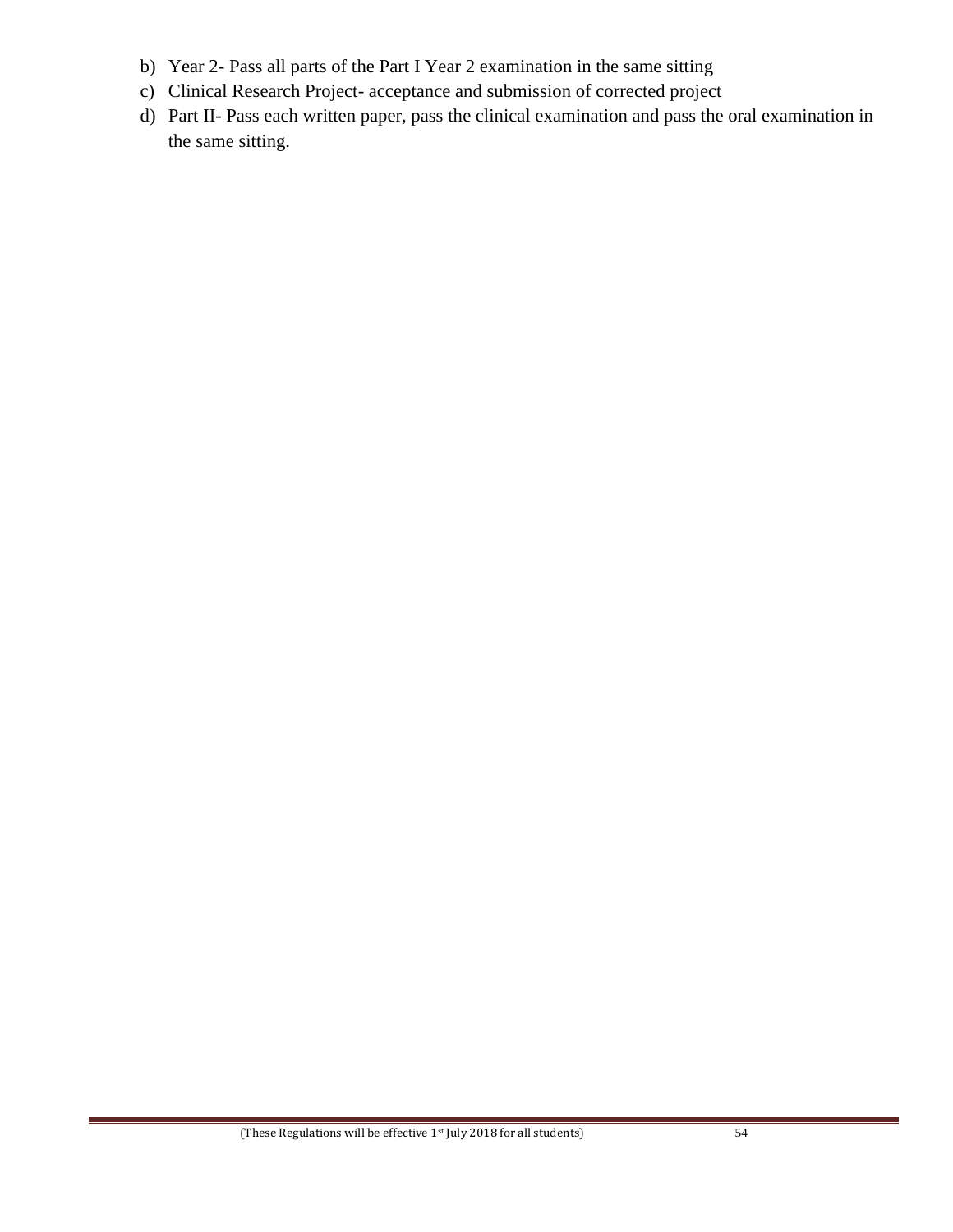# **X. RADIOLOGY**

### **Requirements for Entry**

- 1. (See General Regulations)
- 2. Candidates with a poor academic record will not be considered for the programme. A poor academic record is defined as failure of any two or more final examinations during the entire undergraduate programme.
- 3. Candidates are required to have at least one year of clinical experience post internship including a minimum of six months in accident and emergency.
- 4. Special consideration would be given to candidates with prior radiology experience. Applicants who are deemed acceptable may be required to have an interview.

### **Course of Study**

5. The DM Radiology programme consists of 4 years, which is divided into two parts: Part I and Part II.

### **Part I**

6. This consists of and includes radiologic physics, basic radiography, radiology procedures and anatomy.

### **Part II**

- 7. This part of the programme consists of a minimum of 144 weeks in Diagnostic Radiology.
- 8. Trainees will also be given instructions in:
	- a) Basic research methods
	- b) Presentation of scientific papers
	- c) Medical and research ethics
	- d) Quality assurance
- 9. The candidate's responsibility in discussion with their supervisor includes preparation of a Clinical Research Project, to be decided upon at the beginning of Year 2. By the end of year 2, their research protocol should have been submitted for approval. The report should be suitable for submission for publication in a peer reviewed scientific journal.
- 10. Candidates will be required to submit said scientific paper within a maximum of 18 months after commencing the project. This will allow ample time for review and corrections. Unless said project/paper is deemed satisfactory by the end of Year 3, the candidate will not be allowed to sit DM Part II examinations.
- 11. Trainees will also be expected to chair interdepartmental review meetings as part of their training, as well as to participate in the training of medical students.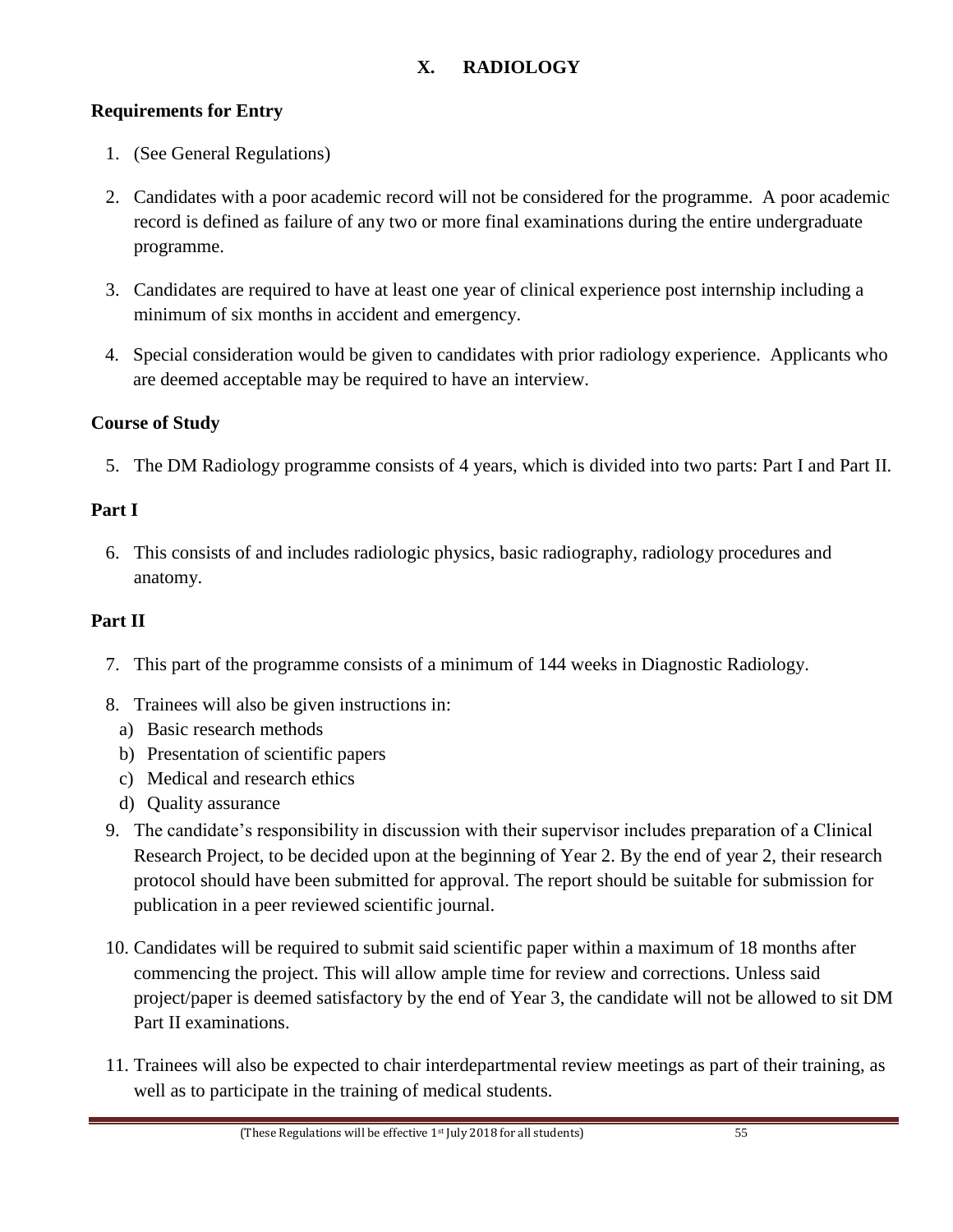# **Elective**

12. Candidates are encouraged to spend up to one year in a specialist department overseas approved by the Specialty Board. This can be from Year 2 through Year 4, the candidate being required to return to the Radiology department at the UWI, no later than 3 months prior to final DM examinations. GMC registration would be an asset in this regard as there are opportunities for hands on experience in the United Kingdom.

## **Exemption**

13. Candidates who have completed periods of study in recognized hospitals or institutions may apply to the Specialty Board for exemption from the appropriate section of the Programme.

# **Examination**

- 14. The DM examinations in Radiology are held once per year, in early to mid-May.
- 15. **Repeat examinations** may be held six months (in November of the same year) after the candidate's initial attempt, at the discretion of the Coordinator, in consultation with the Head of the Department. Please note that November examinations are for the express purpose of facilitating repeat candidates. Said exams will not be held if there are no candidates repeating examinations.
- 16. The **Part I examination** assesses knowledge and diagnostic skills covered in the curriculum for the Part I Programme. The examination is held at the end of the first year. The examination consists of four parts, divided into two sections as follows:
	- a) Section A: Two written papers.
	- b) Section B: The clinical session, consisting of:
		- i. Film viewing spotter
		- ii. An oral examination
- 17. All candidates will sit Section A in their territory. Candidates successful in Section A will be invited to sit Section B, the Clinical examination. The venue for this part of the exam will be announced to the candidates at least six (6) months prior to the examination date.
- 18. Candidates unsuccessful in Section A will be deemed to have failed the examination and will not be invited to the Clinical Examination.
- 19. A candidate will be considered as successful in the Part I Examination if they have successfully passed Sections A and B of the examination.
- 20. The **Part II Examination** is held at the end of the fourth year and covers the candidate's knowledge of the full range of diagnostic investigations and intervention procedures. The examination consists of four parts, divided into two sections as follows: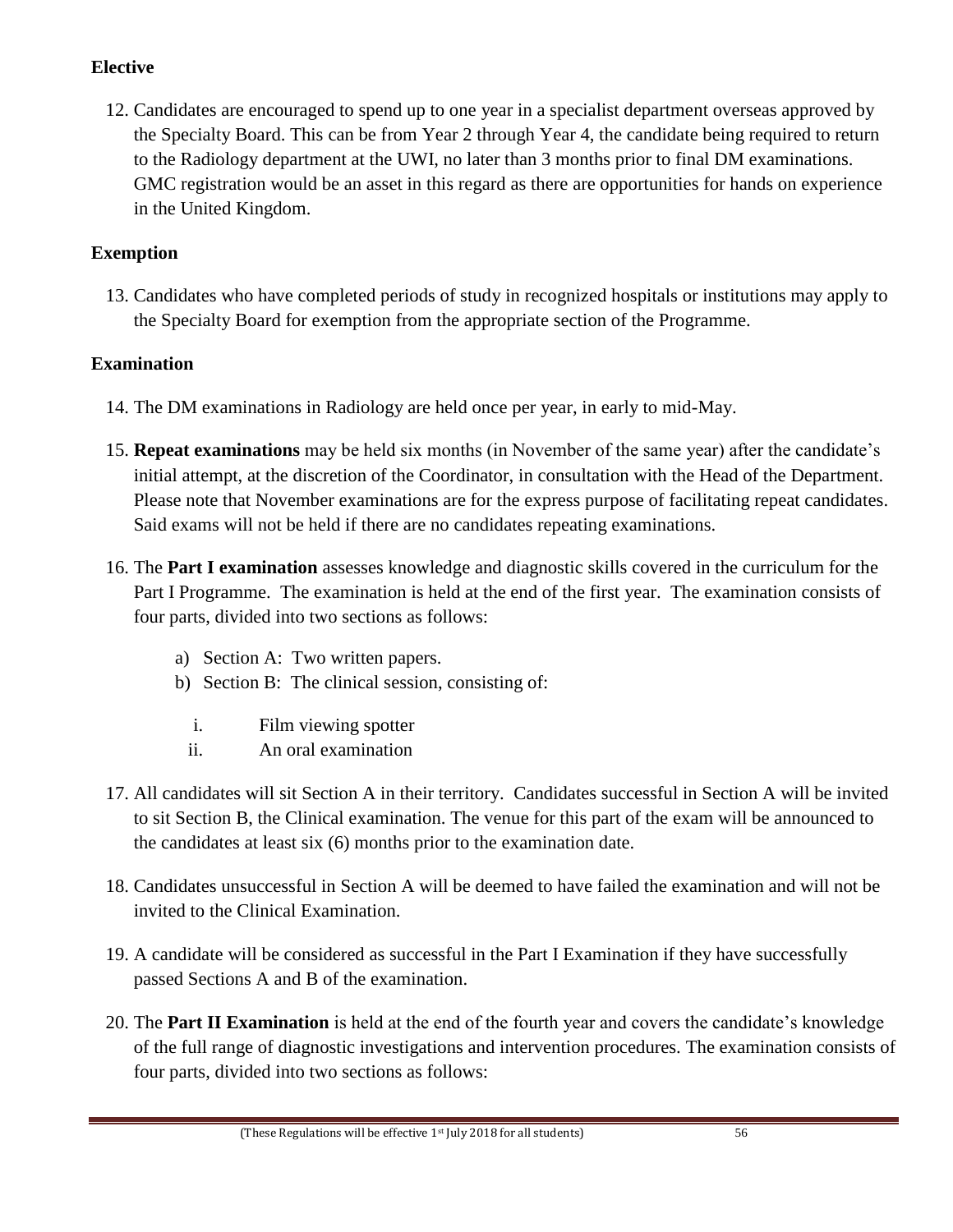- a) Section A: Two written papers.
- b) Section B: The clinical session, consisting of:
	- i. Film viewing spotter
	- ii. An oral examination
- 21. Candidates are allowed only two (2) attempts at each examination. Candidates who are unsuccessful in their Part I examinations in the first instance but successful on the second attempt, will be allowed to sit Part II examinations in Year 4 provided they have fulfilled all other stipulated requirements.
- 22. The course should be completed within a maximum of 6 years, after which the candidate will be required to withdraw unconditionally.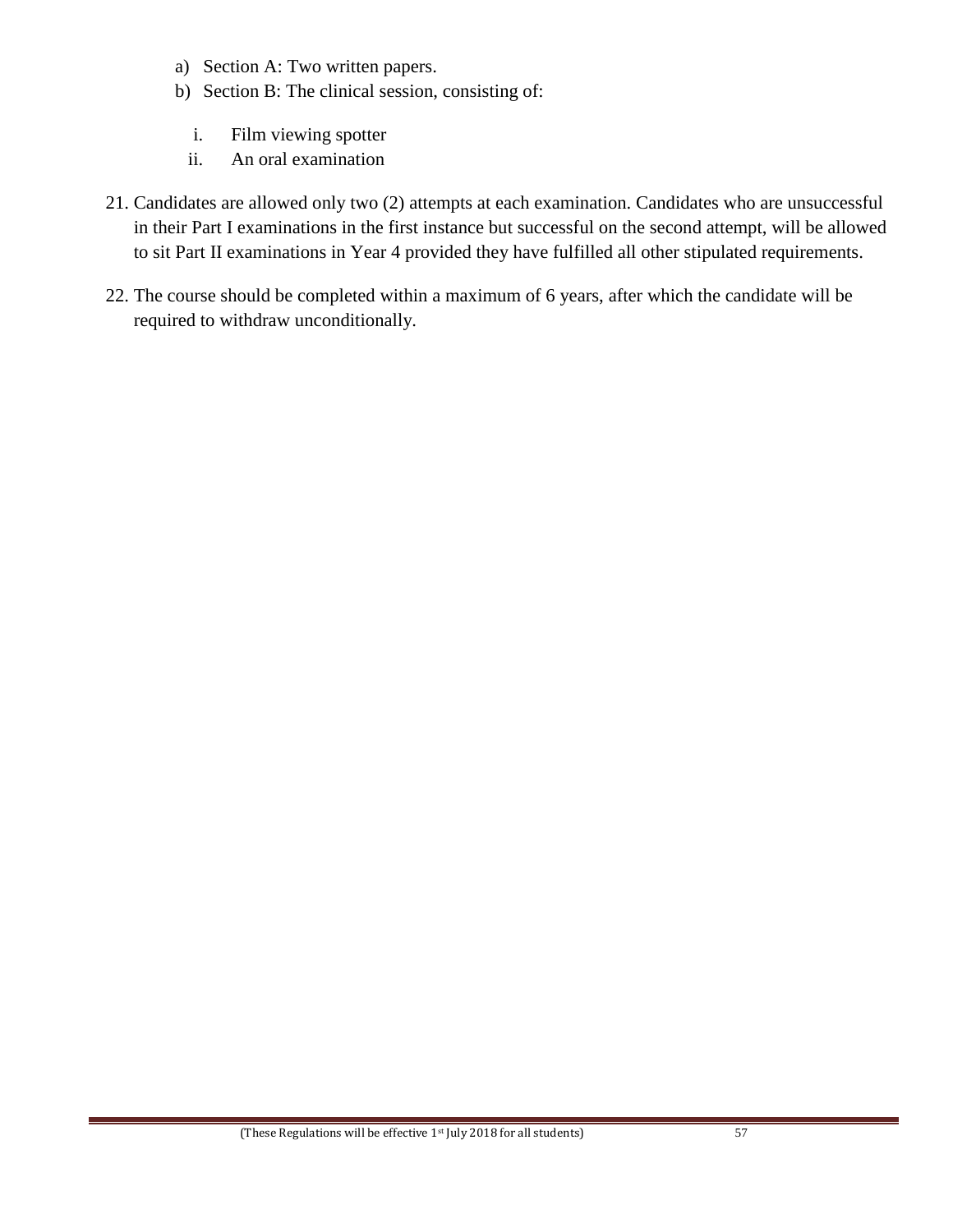### **A. GENERAL SURGERY**

### **Requirements for Entry**

1. (See General Regulations)

### **Course of Study**

- 2. The programme consists of two parts and the course of study is a minimum of five years Part I maximum of three and a half (3.5) years inclusive of deferrals and Part II maximum of four and a half (4.5) years inclusive of deferral. The programme takes place either at the University Hospital of the West Indies or at institutions in the contributing territories recognized by the University for this purpose.
- 3. Teaching and training in teaching methods and research methodology/epidemiology are integral components of the programme

### **Part I - Two years**

- 4. During this period, students will be assigned to three-monthly rotations in General Surgery and the surgical subspecialties. A rotation in critical care medicine may be taken through the Section of Anaesthesia & Intensive Care.
- 5. A maximum of three months may be spent in the Basic Medical Sciences Department (Sections of Anatomy, Biochemistry or Physiology), the Department of Pathology.
- 6. Provided that the in-course assessments are satisfactory, the Part I examination is taken at the end of two years.

### **Part II – Three years**

- 7. During this period, students are assigned to general surgery rotations with increasing levels of responsibility.
- 8. Up to one year's elective may be spent at institutions in or outside of the Caribbean provided that prior approval is obtained from the Specialty Board in Surgery. Such approval must be obtained at least six months prior to the commencement of the elective period. The elective period is limited to the penultimate year only.
- 9. The penultimate year of the programme can be undertaken at an approved institution by the Specialty Board.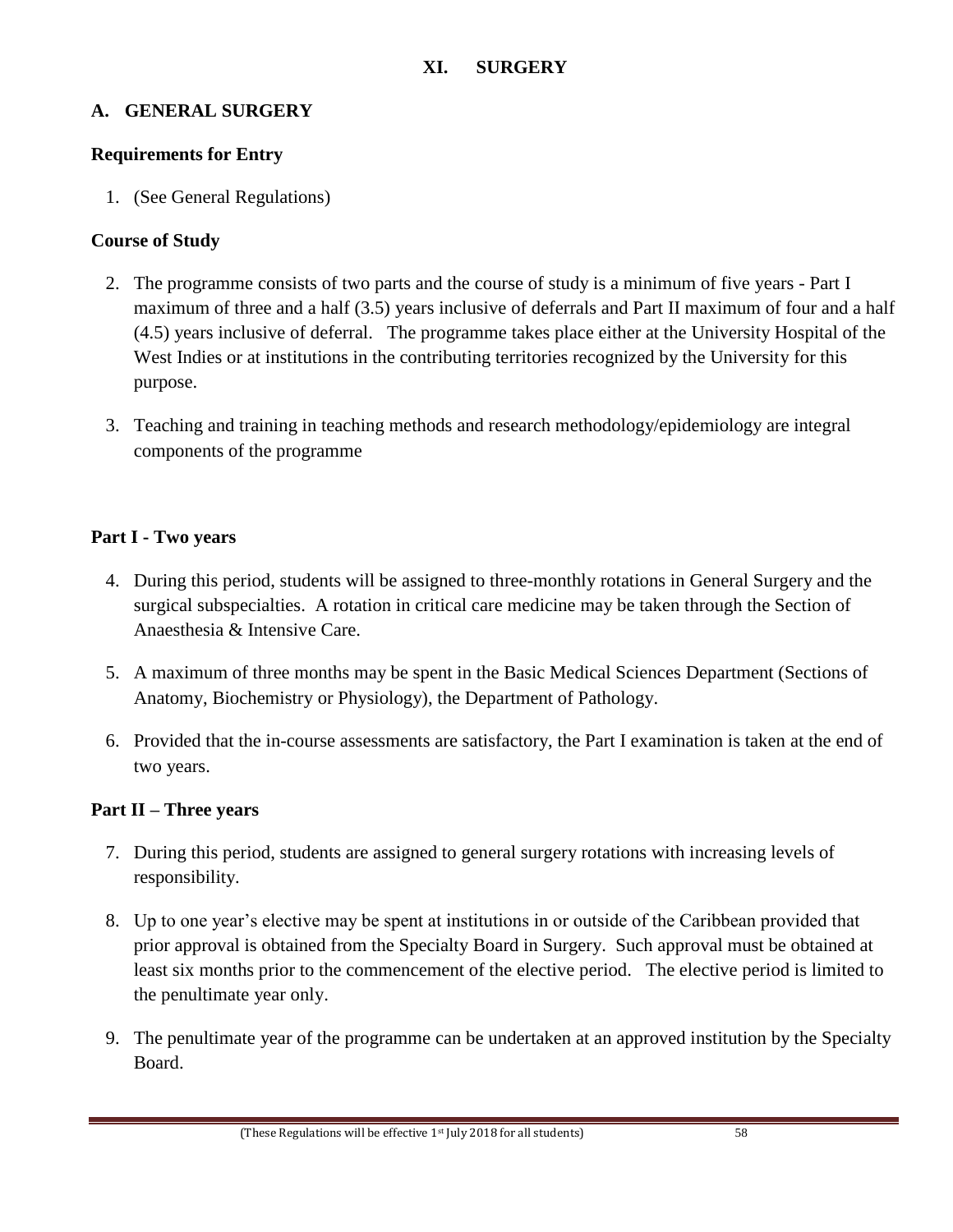# **Exemption**

- 10. This section should be read in conjunction with the general regulations.
- 11. Students who have obtained by examination, the MRCS, or Full Fellowship of any one of the Royal Colleges of Surgeons may apply for exemptions from rotations only, from all or parts of the Part I programme. Such exemption may be granted at the discretion of the Specialty Board in Surgery, after assessment of the curricula for the programmes undertaken in comparison to those of the DM. In some instances, the student's performance in the DM programme may also be considered.

### **Assessment**

- 12. Student performance will be assessed (by observation, orally and in writing) at the end of each rotation and will be recorded on prescribed forms. A satisfactory standard of in-course assessments is mandatory prior to taking the Part I and Part II examination.
- 13. Entry to Part II is dependent on satisfactory completion of the Part I.
- 14. The following **three** requirements must be met before the Part II examination:
	- a) Reach a satisfactory standard in on-going assessments.
	- b) Submit a list of all operations where the candidate was the primary surgeon or assistant surgeon as certified by their supervisors.
	- c) Case book or Clinical Research Project
- 15. All DM Surgery candidates must submit to the Specialty Board or the Coordinator of the programme, at least six months before the final (Part II) Examination, ONE of the following:
	- a) A Clinical Research Project or research thesis. This option should have been previously agreed on at the commencement of the Part II programme by the Specialty Board and the project carried out under the guidance of a supervisor appointed by the Campus Committee for Graduate Studies and Research on the recommendation of the Specialty Board in Surgery or
	- b) A casebook of ten cases and a Clinical Research Project eg. a pilot project not exceeding 8,000 words. The latter could provide the basis to conduct a Clinical Research Project on clinical material to be later developed into a publication.
- 16. Students are required to discuss the preparation of the casebook/project report with their Consultant(s) and/or Supervisor(s) during the preparation of the book. Each should be entered in a log and signed as satisfactorily completed by the supervisor. The writing of the casebook offers the student the opportunity of choosing cases of clinical relevance and to express an opinion, based on careful evaluation of the current literature. The case reports should be of high quality suitable for publication in a peer reviewed journal.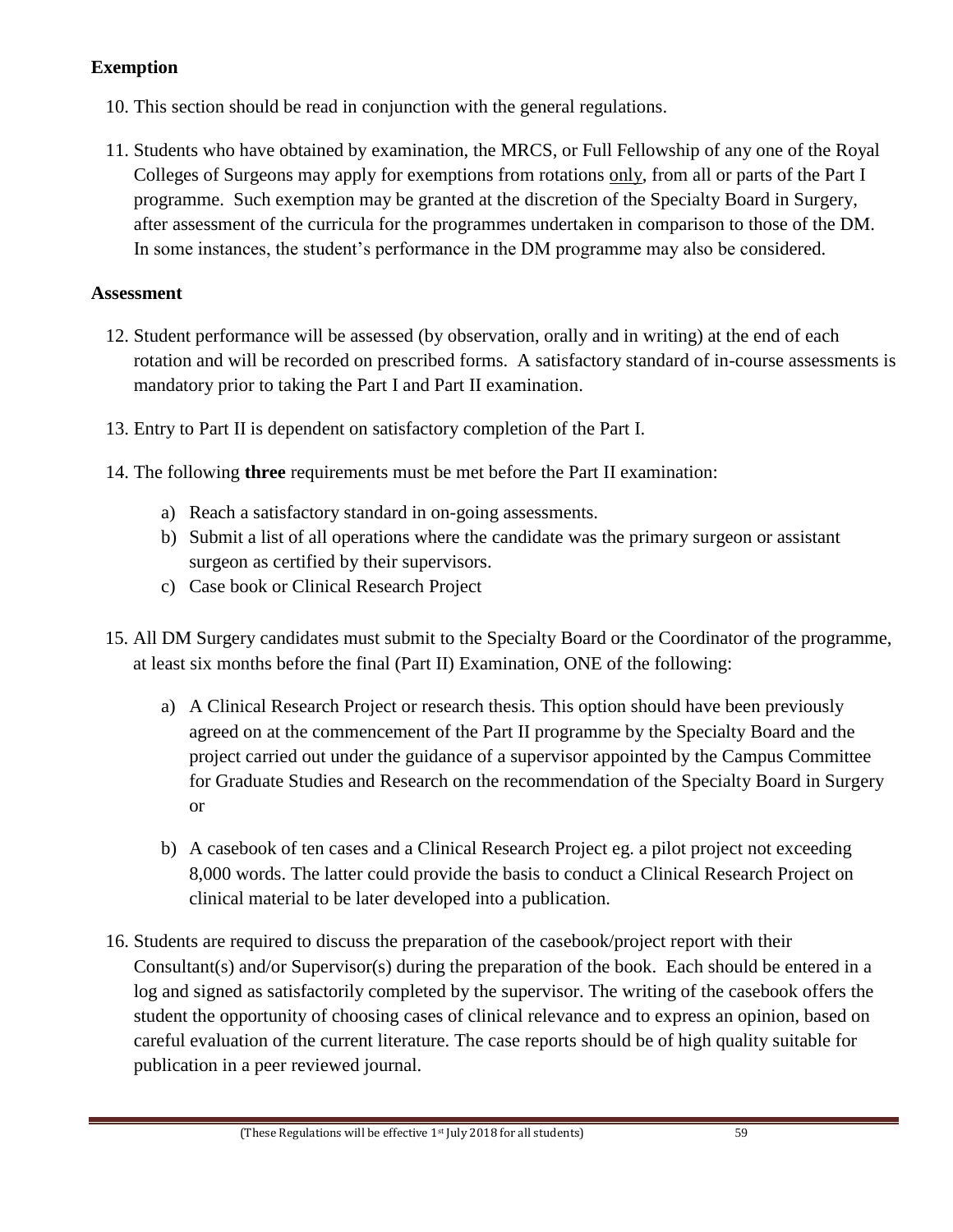## **Syllabus**

17. A detailed syllabus for the course is available from the Department of Surgery.

### **Examination**

- 18. Before admission to any examination, candidates must be certified by their supervisors as having completed all relevant parts of the programme.
- 19. There are two examinations, one each at the end of the Part I and Part II and only 2 attempts are allowed per examination.
- 20. Candidates will be eligible to sit the Part I examination two years but not greater than three years after entry into the programme.
- 21. The **Part I examination** consists of two sections:
	- a) Section A Principles of Surgery
	- b) Section B Basic Pathology, Anatomy, Physiology (including Biochemistry)
- 22. The examination must be completed within one calendar year of the first attempt.
- 23. There will be a written paper, which may include multiple choice questions and an oral examination in each subject.
- 24. The candidate must pass Section A and at least two parts of Section B to qualify for entry to Part II of the programme. Candidates who are repeating Part I must remain in the programme. Candidates who score 40 or less on the written paper should not progress to the orals.
- 25. Continuation in the training programme will be dependent on the recommendation of the Specialty Board based on its continuous assessment and the results of the Part I examination. Candidates will be eligible to sit the Part II examination at the end of the three years in Part II (i.e. at the end of year V), but not greater than four years (at the end of year 6) after successful completion of the Part I examination.

### 26. The **Part II examination** consists of:

- a) Written papers which may include multiple choice questions.
- b) an oral examination which may include clinical material and must be taken within one calendar year of the acceptance of the project or casebook.
- 27. No student will be allowed more than two attempts at any one examination. Failure after the second attempt will necessitate withdrawal from the programme. The student may not reapply to the programme after withdrawal.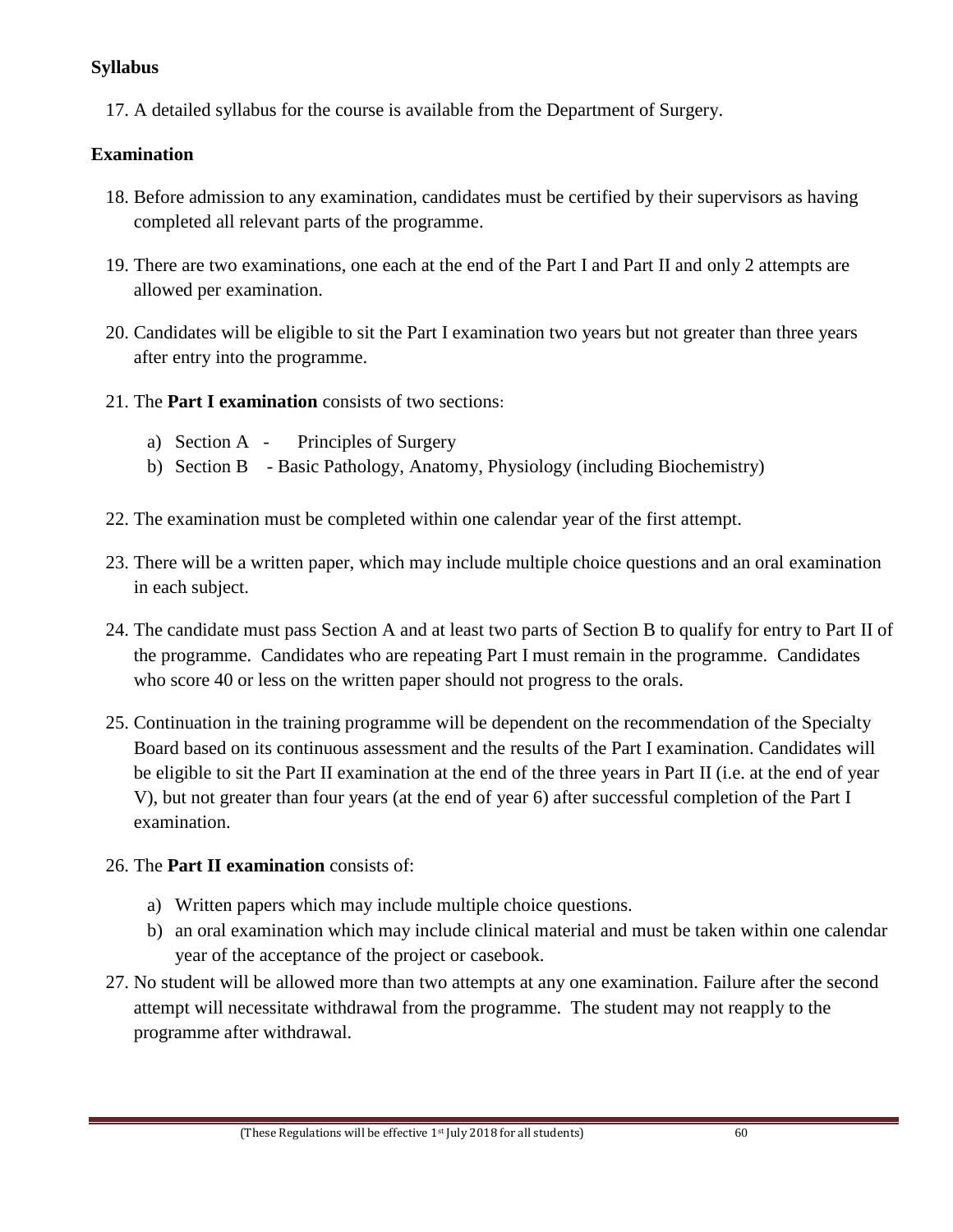### **Completion of the Programme**

- 28. Students will be considered as having completed the programme and eligible for the award of the DM degree when the following FOUR requirements have been met:
	- a) Satisfactory performance of all rotations
	- b) Acceptance of the certified list of operative procedures
	- c) Acceptance of the case book or Clinical Research Project and submission of corrected book.
	- d) Satisfactory performance in the Part I and II examinations

# **B. CARDIOTHORACIC SURGERY**

## **Requirements for Entry**

1. (See General Regulations)

## **Course of Study**

2. The program consists of two parts and the course of study is a minimum of six years – Part I is two years and Part II is four years. The program takes place either at the University Hospital of the West Indies or at institutions in the contributing territories recognized by the University for this purpose.

## **Part I – Two Years**

- 3. During this period, residents will be assigned to rotations in General Surgery and the surgical subspecialties, including six months rotation through Cardiothoracic Surgery. One rotation may also be taken through the Section of Anaesthesia and Intensive Care.
- 4. A maximum of six months may be spent in the Basic Medical Sciences Department (Sections of Anatomy, Physiology, or Biochemistry), the Department of Pathology, or in an approved Clinical Research Project provided that prior approval has been obtained from the Specialty Board in Surgery.
- 5. Provided the in-course assessments are satisfactory, the Part I examination is taken at the end of the first two years.

## **Part II – Four Years**

- 6. An elective period of (usually) no longer than two (2) years may be spent at institutions in or out of the West Indies provided prior approval is obtained from the Specialty Board in Surgery. Such approval must be obtained at least six months before the commencement of the elective period. The elective period must be concluded before the final  $(6<sup>th</sup>)$  year of the program.
- 7. The final year of the program must be spent at the University Hospital of the West Indies, in the role of Senior Resident in Cardiothoracic Surgery.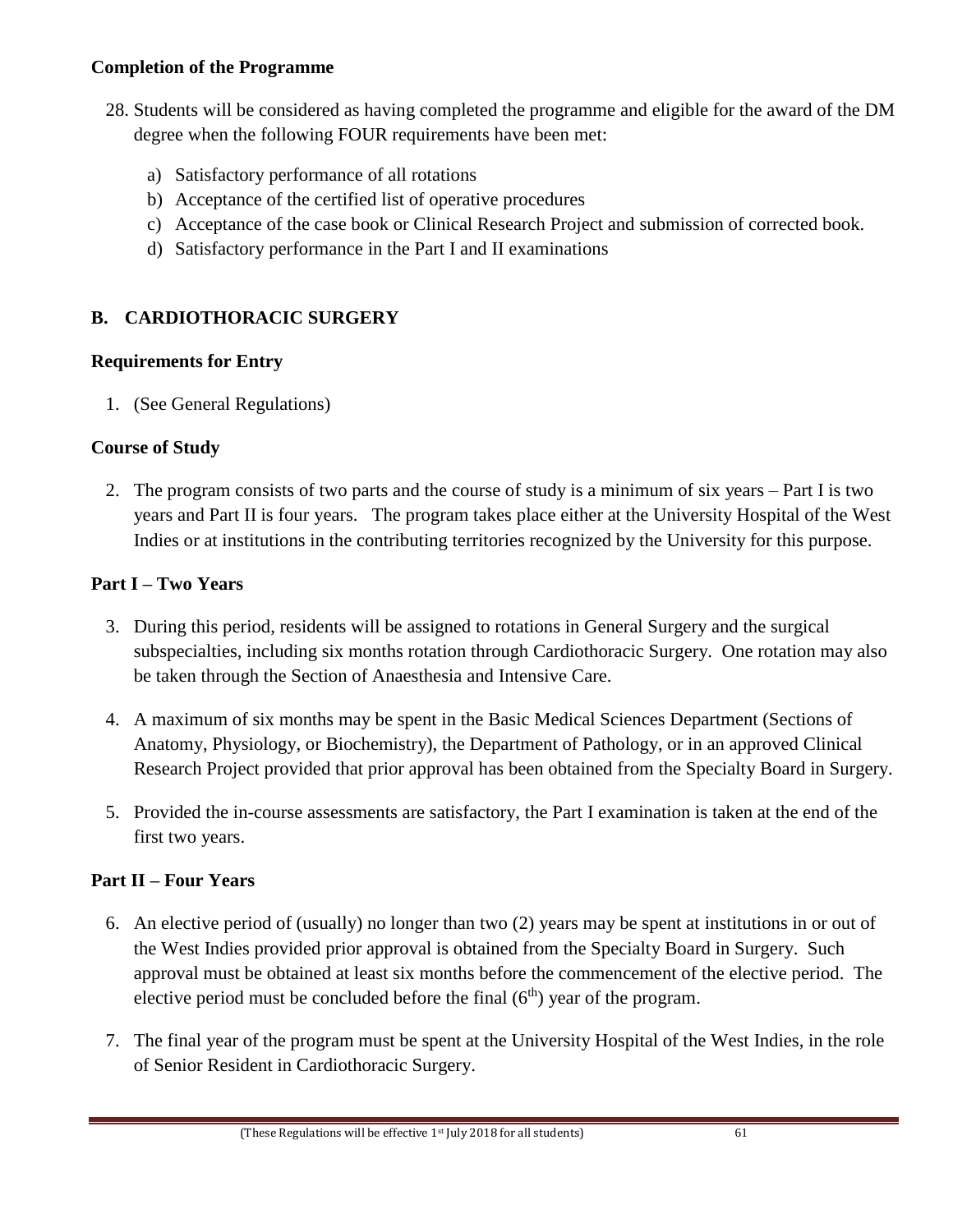#### **C. NEUROSURGERY**

## **Requirements for Entry**

1. (See General Regulations)

## **Course of Study**

2. The programme consists of two parts and the course of study is a minimum of six years - Part I is two years and Part II is four years. The programme takes place either at the University Hospital of the West Indies or at institutions in the contributing territories recognized by the University for this purpose.

## **Part I – Two Years**

3. During this period, students will be assigned to rotations in General Surgery and the surgical subspecialties. Six months must be spent as a resident in Neurological Surgery. A rotation in critical care medicine may be taken through the Section of Anaesthesia and Intensive Care. A maximum of six months may be spent in the Department of Basic Medical Sciences (Sections of Anatomy, Biochemistry or Physiology), the Department of Pathology, or in an approved Clinical Research Project provided that prior approval has been obtained from the Specialty Board in Surgery.

#### **Part II – Four Years**

- 4. During this period, students are assigned to neurosurgery rotations with increasing levels of responsibility.
- 5. An elective period of two years may be spent at institutions in or out of the Caribbean provided prior approval is obtained from the Specialty Board in Surgery. Such approval must be obtained at least six months prior to the commencement of the elective period. The elective period must be concluded before the final year of the programme.

#### E**xamination**

6. Students will be eligible to sit the Part II examination four years but not greater than six years after successful completion of the Part I examination.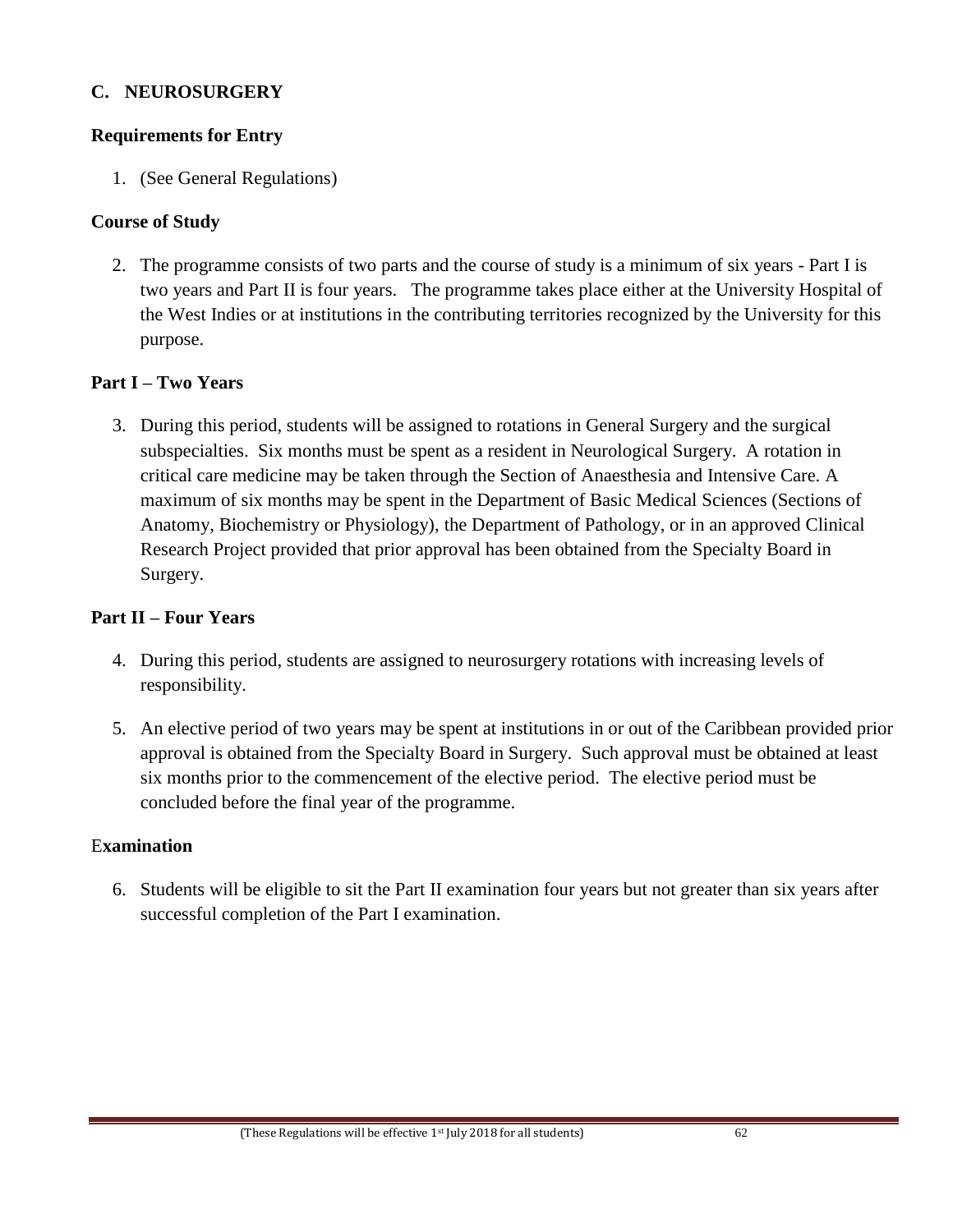### **D. OPHTHALMOLOGY Requirements for Entry**

1. (See General Regulations)

# **Course of Study**

- 2. The programme consists of three parts (Part I, Part II, Part III) over a minimum of six years Part I involves basic sciences and is done in the 2<sup>nd</sup> year. Part II involves Optics and Refraction and is done in the 3<sup>rd</sup> year and the Final Part III covers year 4-6 and the examination is sat after the overseas elective is completed. This programme takes place at a UWI recognized hospital. The final year of the programme should be undertaken as an elective at an institution outside of the Caribbean.
- 3. Research will be an integral part of the programme.

# **Part I**

- 4. This will involve basic sciences studies with an emphasis on the eye.
- 5. Part I lasts two years leading to an examination in which an adequate standard of performance is required before the candidate can proceed to the second Part II of the programme.

# **Part II**

- 6. This year is spent improving the skills of optics and refraction. It is advisable that candidates start practicing this skill from year I. During this period the student will continue to gain clinical and surgical ophthalmology skills.
- 7. Part II lasts one year leading to an examination in which an adequate standard of performance is required before the candidate can proceed to the third part (Part III) of the programme.

# **Part III**

- 8. This final part consists of three (3) years for the enhancement of clinical, medical and surgical skills, professionalism and ethics. Two (2) years spent locally and one (1) year is spent at an institution (approved by the Specialty Board) outside the Caribbean.
- 9. Students will be expected to cover all aspects of medicine, therapeutics and surgery for the eye, adnexae and visual pathways.

# **Assessment**

10. Student performance will be assessed twice annually (by observation, orally and in writing) at the end of each rotation (students in Trinidad rotate between units within a single hospital but do not currently rotate between hospitals) and will be recorded on prescribed forms. A satisfactory standard of in-course assessments prior to taking the Part I, Part II and Part II examination.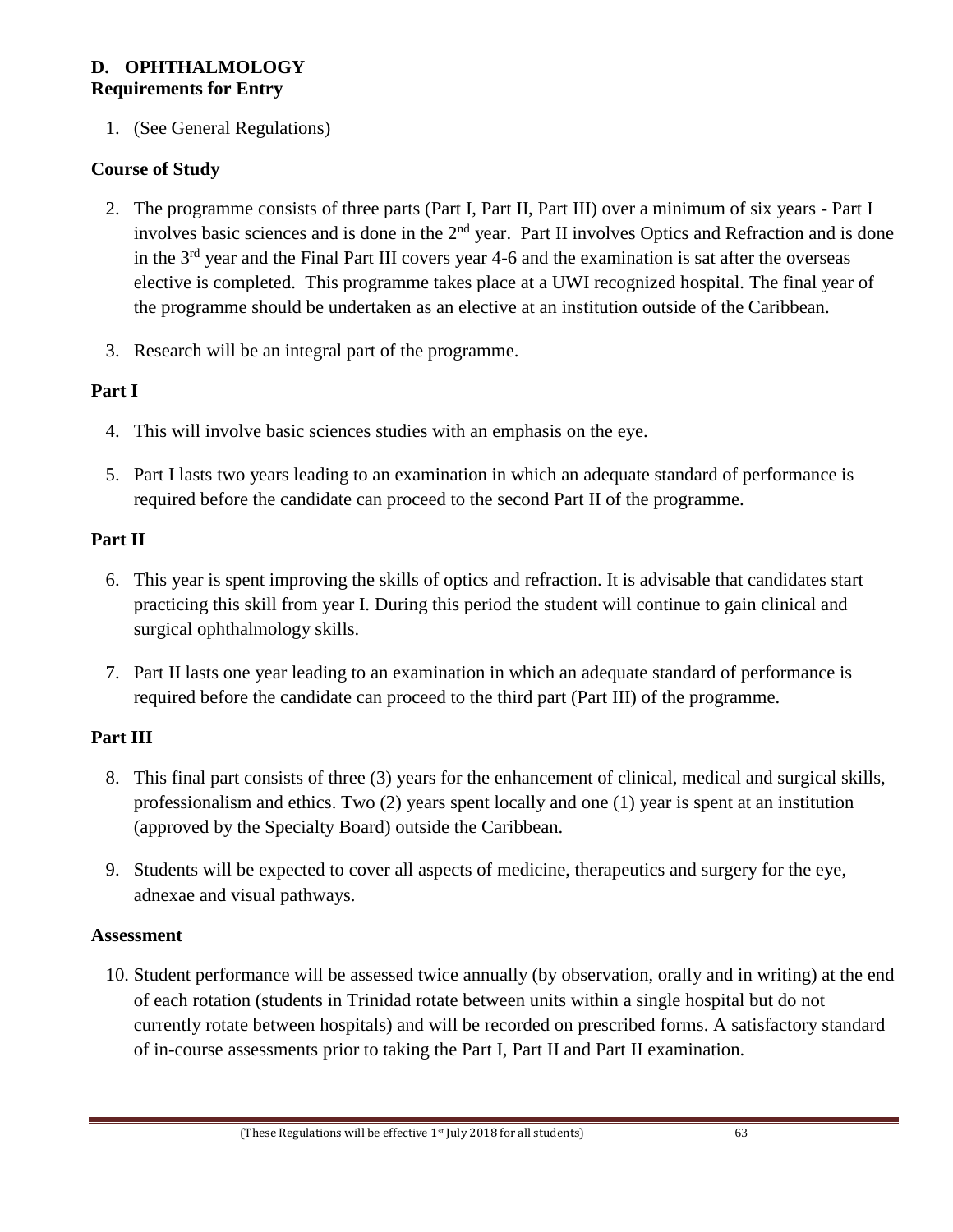11. Entry to Part II is dependent on successful completion of the Part I. Entry to Part III is dependent on successful completion of Part I and Part II.

# **Log Book**

12. All candidates must maintain a surgical logbook, which will be assessed quarterly.

**C**asebook/ Clinical Research Project

- 13. The requirements for a candidate to sit the final Part III exam will include:
	- a) A completed Clinical Research Project (to be started before and no later than Year 2)
	- b) A completed Case book with 10 cases
- 14. These cases must cover the breadth of Ophthalmology including at least one case from each subspecialty area listed below:
	- a) Cataract and Refractive Surgery
	- b) Cornea
	- c) Glaucoma
	- d) Paediatrics
	- e) Uveitis
	- f) Orbit, Oculoplastics, Adnexal and Lacrimal
	- g) Neuro ophthalmology
	- h) Ocular motility/ Strabismus
	- i) Medical Retina
	- j) Surgical Retina
- 15. The format of the casebook/project report should conform to the University regulations dealing with the preparation of projects and dissertations. Therefore a case book of 10 cases should not exceed 20,000 words but must not be less than 15,000 words. Case reports should follow the format of case reports submitted for journal publication, namely: introduction, case history, discussion and conclusion. References should follow the format of the West Indian Medical Journal.

## **Examination Part I**

16. The Part I examination will be undertaken after two years in the programme and consists of:

- i. Section A: Principles of Ophthalmic Surgery
- ii. Section B:
	- a) Anatomy of the head and neck (including embryology and neuro anatomy)
	- b) Ocular pathology including microbiology, biochemistry and General Medicine in association with Ocular Pathology.
	- c) Physiology of eye, adnexae, CNS including related general physiology.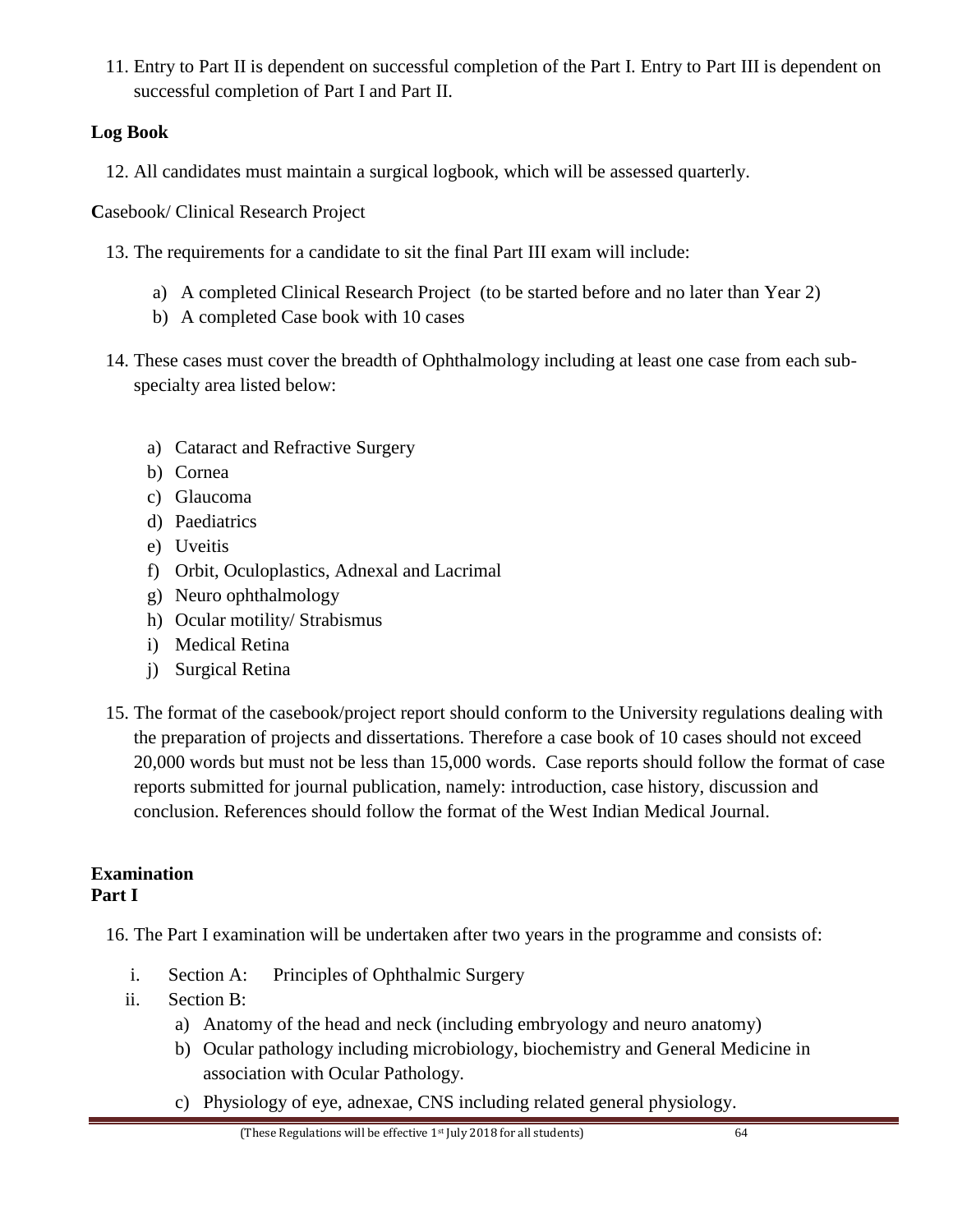- 17. Candidates must pass Section A and pass all parts of Section B to qualify for entry into the second part (Part II) of the programme.
- 18. Candidates who have not completed the Part I examination within two calendar years of the first sitting of the examination will be required to withdraw from the programme

# **Part II Examination**

- 19. This exam will be undertaken at the end of the  $3<sup>rd</sup>$  year in the programme, provided that the candidate has satisfactorily passed their assessments.
	- i. **Section A:** Basic Optics (Principles of Instrumentation) & Theory of Refraction (MCQ's)
	- ii. **Section B**: Practical Refraction exam & OCSE
- 20. The candidate must pass the Practical Refraction and OSCEs in order to pass the Part II examination.

# **Part III Examination**

- 21. The Part III examination will be undertaken at the end of the 6<sup>th</sup> year of training, provided that the candidate has:
	- a) Successfully passed the Part I and II Examinations
	- b) Satisfactorily completed their one year elective period
	- c) Satisfactorily completed their Casebook and Clinical Research. The research project would need to be started no later than the  $2<sup>nd</sup>$  year of the programme.
	- d) Acceptance of the candidate's certified list of required operative procedures
- 22. The Part III Examination will consist of 3 parts:
	- a) Essay Paper
	- b) Oral Examination
	- c) Clinical Examination including OSCEs
- 23. The OSCE stations will include but not be limited to:
	- a) Anterior Segment
	- b) Neuro ophthalmology
	- c) Strabismus
	- d) Posterior Segment
- 24. **Candidates must pass all sections of the OSCE to pass the Part III examination. All 3 sections of the Part III must be passed in order to attain a pass at the Part III level.** If the candidate has to re-sit the examination, he will need to re-sit the whole examination, not only the parts that were failed.
- 25. No candidate will be allowed more than 2 attempts at any one examination. Failure after the second attempt will necessitate withdrawal from the programme. **The student may not reapply to the**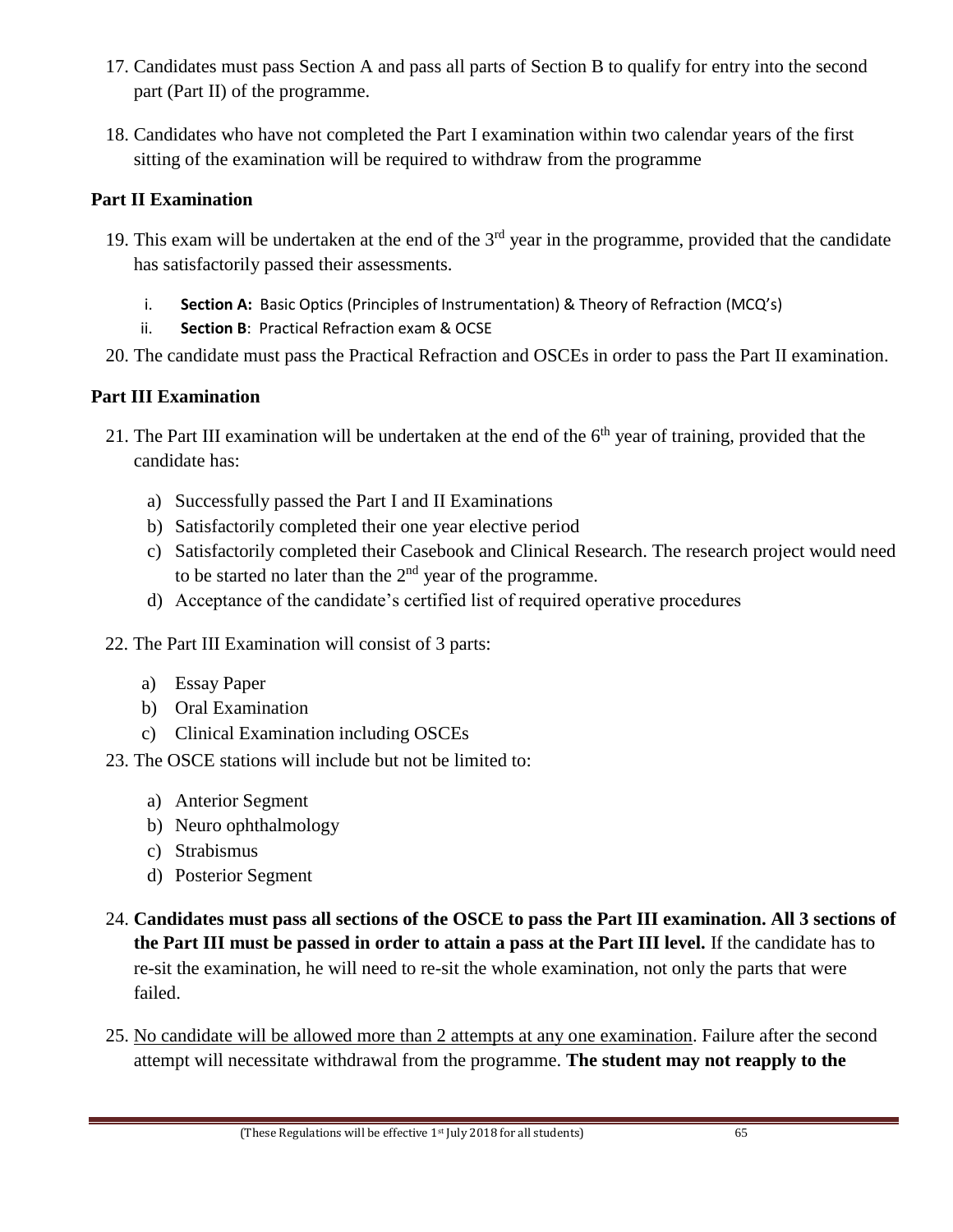**programme after withdrawal.** The final Part III examination must be taken within one year of submission of the completed Case book and clinical research.

# C**HANGES FOR CANDIDATES COMMENCING THE PROGRAMME FROM JULY 2013**

Special Note for **ALL** candidates commencing the programme from **July 2013 onwards:**

- 26. A Clinical Research Project will be MANDATORY for ALL candidates entering the DM Ophthalmology programme from July 2013 onwards. This Clinical Research Project will replace in part the major Case book of 20 cases.
- 27. The requirements for a candidate entering from July 2013 onwards, to sit the final Part III exam will include:
	- a) A completed Clinical Research Project (to be started before and no later than Year 2)
	- b) A completed Case book with 10 cases
- 28. This will replace the Case book of 20 cases and must be submitted no less than 6 months before the planned date of the final examination.

## **E. ORTHOPAEDICS Requirements for entry**

1. The applicant should be a graduate in medicine of a University or Medical School recognised by the University of the West Indies. Fully registered in the territory or territories in which training will take place. Applicants for entry to the DM programme in Orthopaedics must have completed twelve (12) months at House Officer level in an approved post, of which at least six (6) months must have been in Orthopaedics with the remaining period in Accident and Emergency, General Surgery, Neurosurgery or Urology. The applicant should show evidence of having successfully completed an Advanced Trauma Life Support (ATLS) course as well as a Basic Surgical Skills (BSS) course.

# **Course of Study**

2. The applicant must have successfully completed the Part I programme in DM general Surgery which is two years.

# 3. **Part I – Two (2) years**

This is common with the DM in General Surgery: Residents will rotate through any six to eight (6-8) of the following specialties for a period of three (3) months each:

- a) General Surgery
- b) Accident and Emergency
- c) Neurosurgery
- d) Cardiothoracic Surgery
- e) Orthopaedic Surgery
- f) Paediatric Surgery
- g) Plastic Surgery
- h) Urology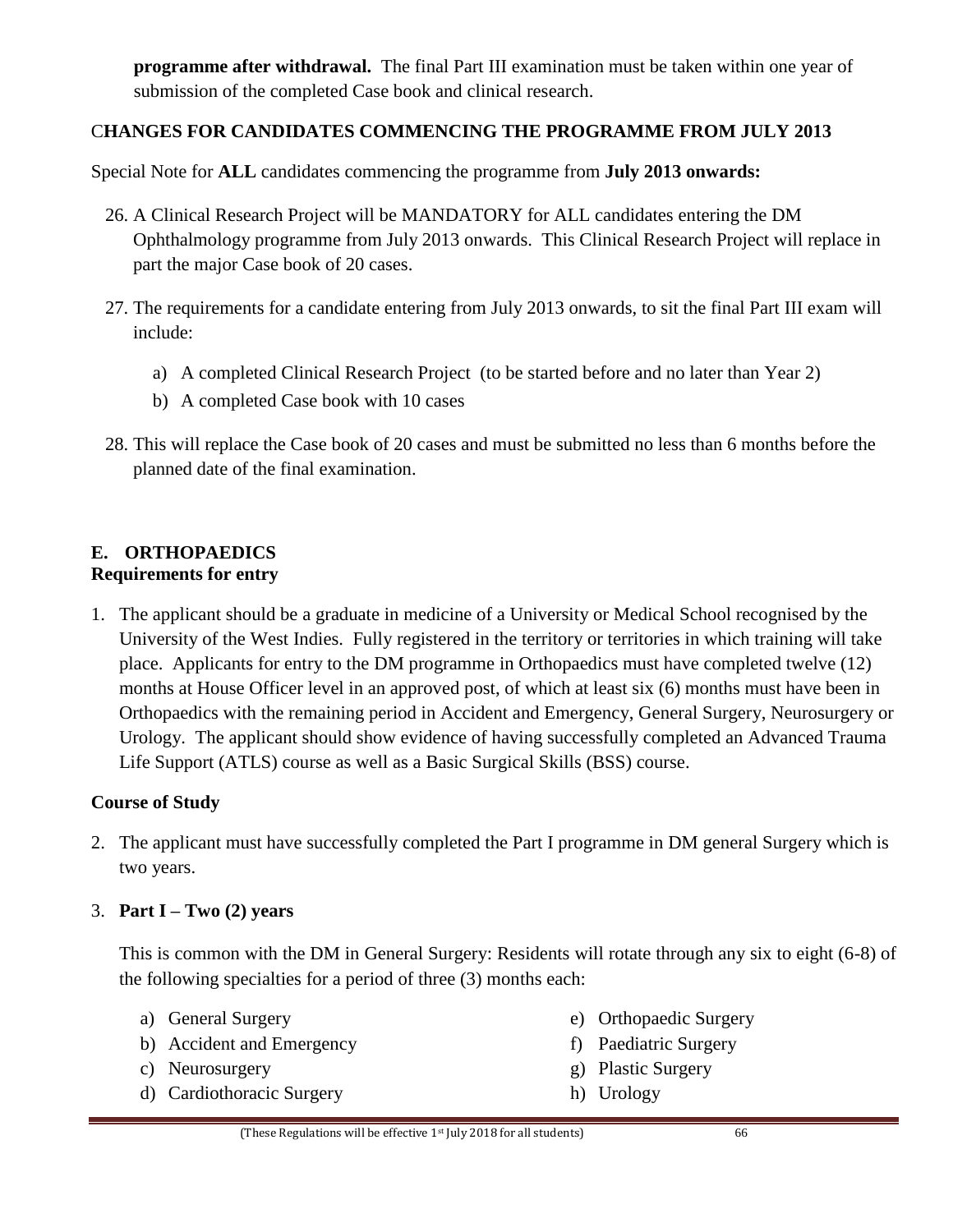i) Otolaryngology j) Anaesthetics/ICU

# 4. **Part II – Four Years**

During the second part of the programme the resident will remain within the speciality of Orthopaedics. They will spend a minimum of six (6) months but not exceeding twelve (12) months on one unit. The resident will rotate amongst the approved teaching institutions spending at least twelve (12) months at any one institution. During this time the resident will have exposure to the following:

- a) Trauma
- b) Joint Reconstruction
- c) Paediatric Orthopaedics
- d) Sports Medicine
- e) Spine
- 5. Up to one year's elective may be spent at institutions in or out of the Caribbean provided prior approval is obtained from the Specialty Board in Surgery. Such approval must be obtained at least six months prior to the commencement of the elective. The elective period is limited to the penultimate year only.
- 6. The final year of the Part II programme must be spent at a UWI recognized Hospital. The resident will be exposed to all aspects of orthopaedics: adult and paediatric trauma, joint arthroplasty, tumours, spine, infection, sports medicine, arthroscopy, limb lengthening and correction of deformities, nontraumatic adult and paediatric conditions and pain management.

# **Research**

7. Each resident must complete a research paper before being recommended for the Part II examination in orthopaedics. The research paper will be presented either at the Department of Surgery's Research Day or the Research Day of the Faculty of Medical Sciences, Mona.

#### **Assessment**

- 8. Residents' performance will be assessed (by observation, orally or in writing) at the end of each rotation (six months) and recorded on prescribed forms. A satisfactory standard of in-course assessment is mandatory prior to taking the Part II examination.
- 9. At the six monthly evaluation residents will be given the opportunity to discuss their assessments.
- 10. Assessment of the programme and consultants by residents

Residents are subject to continuous work place based assessment (WPBA) of performance by their supervisor. The Annual Review of Competence Progression (ARCP) will form the basis of progression within the programme. Residents are expected to have the following documents available for assessment:

a) Current Curriculum Vitae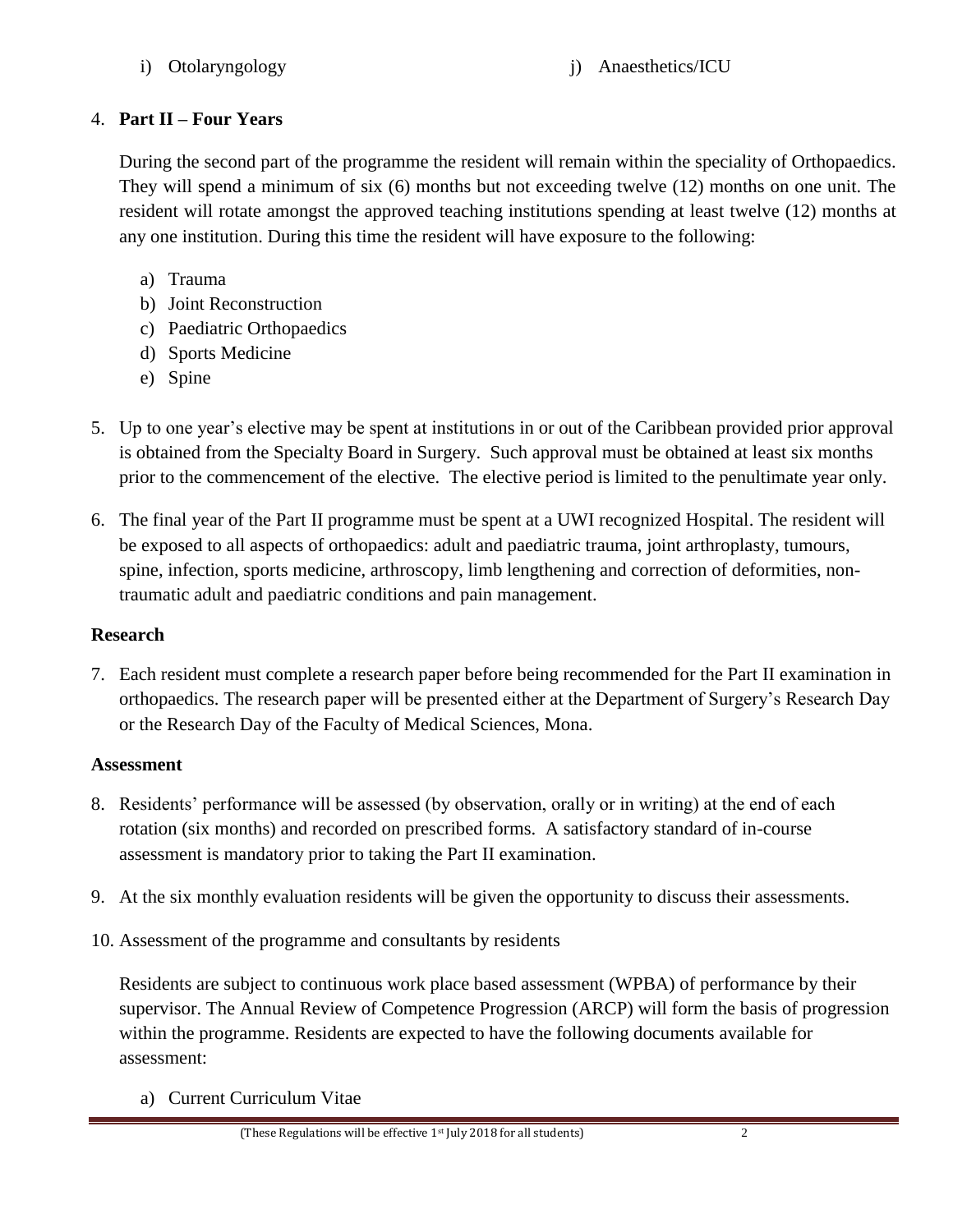- b) Log Book
- c) Completed Assessment Forms
- 11. All DM II residents are expected to sit the American Association of Orthopaedic Surgeons (AAOS) Orthopaedic in Training Examination (OITE) as part of their continuous assessment.
- 12. All residents must take part in the following activities:
	- a) Journal Club Meetings
	- b) Multidisciplinary Team Meetings
	- c) Morbidity and Mortality Meetings
	- d) Teaching of Undergraduates
	- e) Attendance at local, regional and international courses and conferences

## **Part II Examination**

The following requirements must be completed before the resident is eligible to take the Part II Examination:

- a) A Clinical Research Project This must have been presented at a Research Day Conference.
- b) Satisfactory performance of all rotations
- c) Acceptance of their certified list of operative procedures
- d) Acceptance of a case book, research thesis or Clinical Research Project
- 13. The Part II Examination consists of:
	- a) Two written papers
	- b) An oral examination which may include clinical material
	- c) Residents must pass all components of the Part II examination.
	- d) Residents who have not completed the Part I or II examination within one (1) calendar year of their last sitting of the respective examinations will normally be required to withdraw from the programme.
	- e) Residents will not usually be allowed more than two (2) attempts at any one examination. Failure at the second attempt will necessitate withdrawal from
	- f) Residents may not reapply to the programme after withdrawal.
	- g) Failure to complete the programme in the prescribed times will require withdrawal from the programme.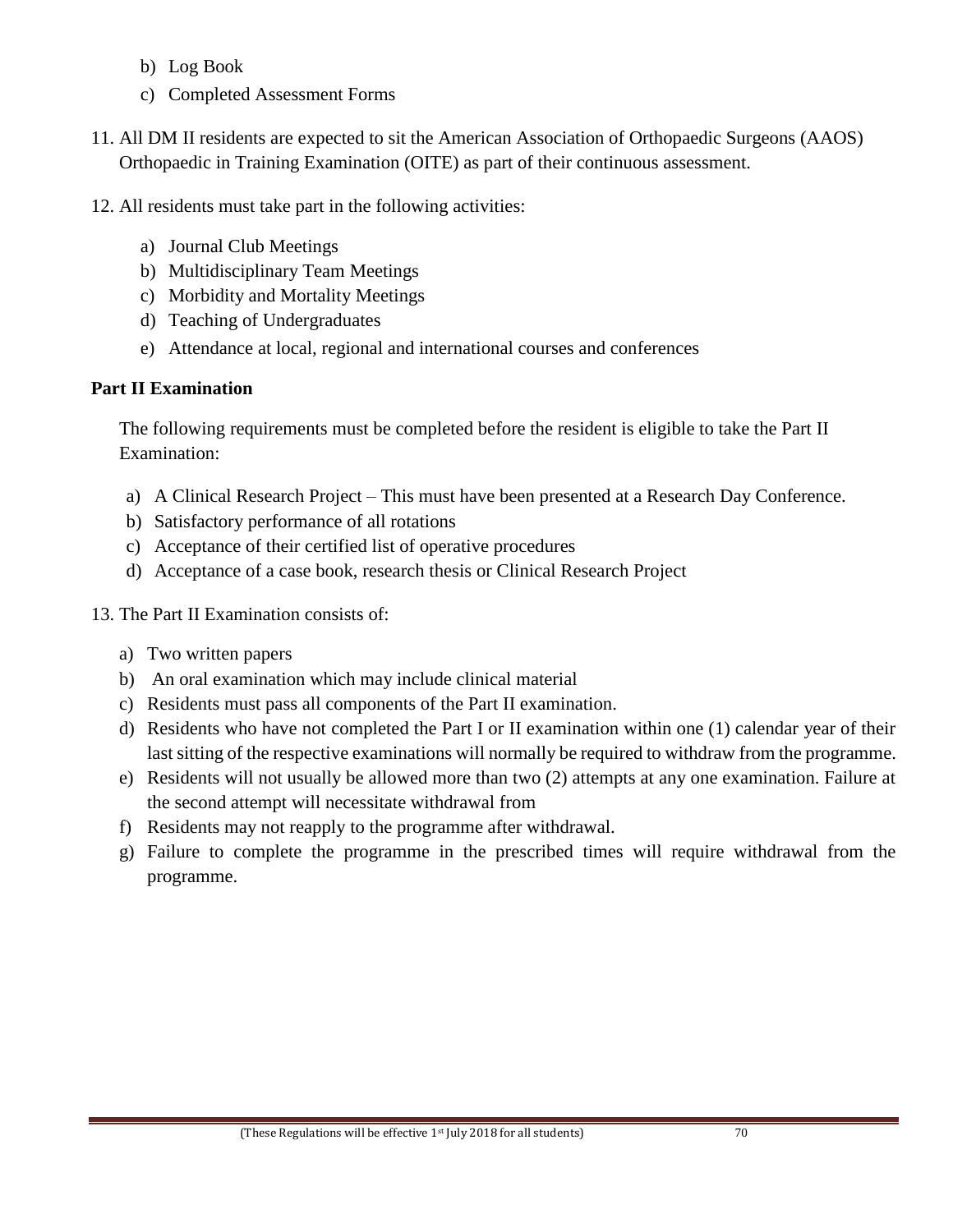# **F. OTOLARYNGOLOGY (ORL) / OTORHINOLARYNGOLOGY (STA)**

Requirements for Entry

1. (See General Regulations)

# **Course of Study**

2. The **programme** consists of two parts and the course of study is a minimum of six years and a maximum of nine (9) years - Part I has a maximum of 3.5 years and Part II a maximum of 5.5 years. The **programme** takes place either at the University Hospital of the West Indies or at institutions in the contributing territories recognized by the University for this purpose.

# **Part I - Two years**

- 3. During the Part I of the Programme, the trainees will do eight three month rotations:
	- i. The trainees will rotate through ORL for a maximum of four rotations and a minimum of two rotations
	- ii. The other rotations may be through any of the following: General Surgery, Cardiothoracic Surgery, Neurosurgery, Plastic Surgery, Critical Care Medicine, Emergency Medicine and Oral-Maxillofacial Surgery or any other rotation approved by the Programme Director. Each trainee will be assessed at the end of each rotation.
- 4. A maximum of six months may be spent in the Basic Medical Sciences Department of the University of the West Indies (Unit of Anatomy, Biochemistry or Physiology), the Department of Pathology in Port of Spain General Hospital, San Fernando or Eric Williams Medical Sciences Complex in an approved research project provided that prior approval for the research project has been obtained from the Speciality Board in Surgery.
- 5. Provided the in-course assessments are satisfactory, the Part I examination is taken at the end of two years.

# **Part II – Four years**

- 6. The Part II of the programme occupies four (4) years. During this period, students are assigned to ORL rotations with increasing levels of responsibility.
- 7. An elective period in ORL in the penultimate year must be spent at a recognised institution in or out of the Caribbean provided prior approval is obtained from the speciality board in surgery. The approval must be obtained at least six months prior to the commencement of the Elective period.
- 8. Institutions may be recognized for part or all of the training programme. The speciality Board of Surgery will keep a list of approved institutions and appointments for the guidance of candidates. This list will be updated from time to time as necessary
- 9. At least nine (9) months before the final Part II examination the trainee must submit: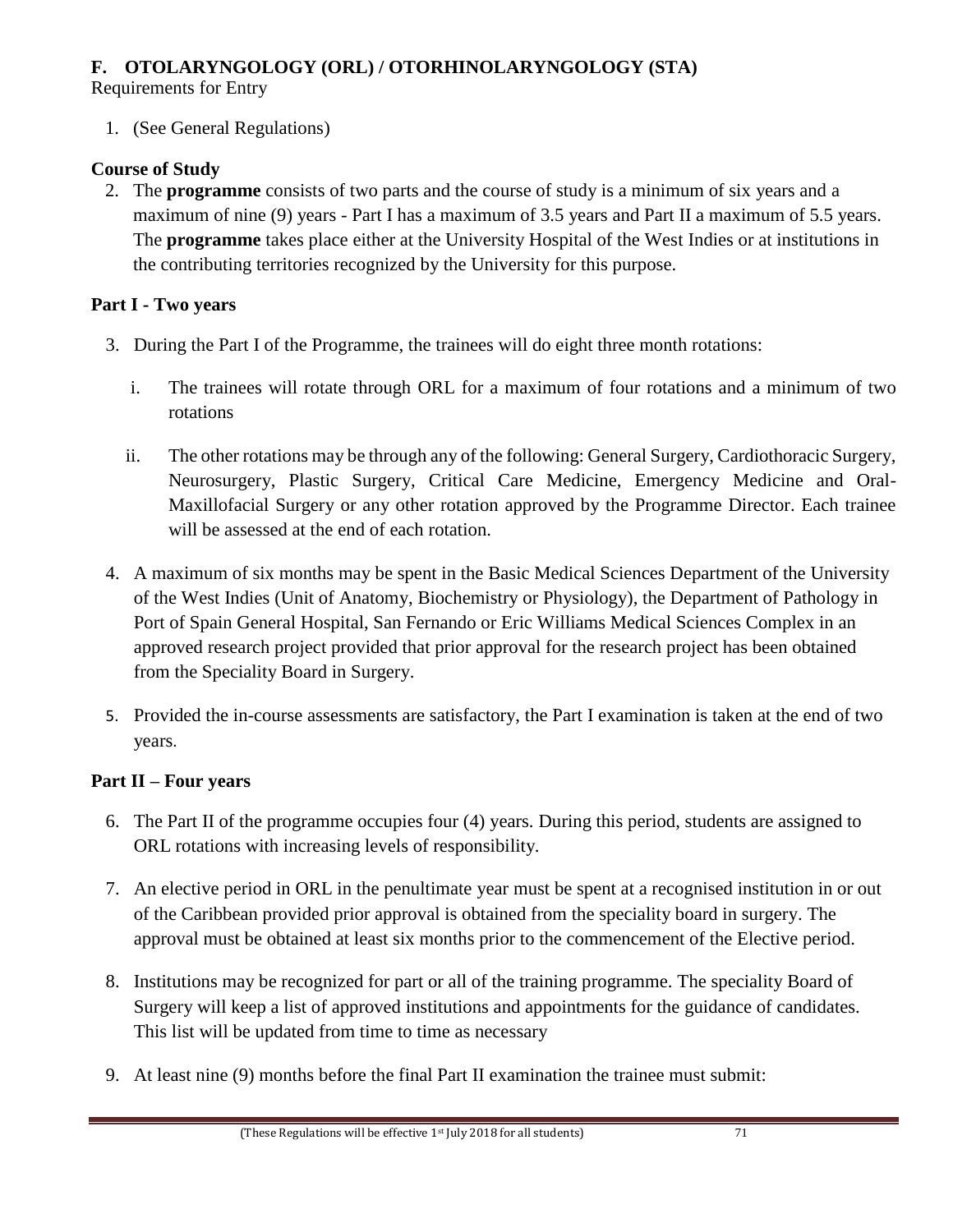- i. A clinical research project
- ii. A casebook of ten (10) cases with commentaries

Both of these must accepted by the Board of Examiners before the trainee is eligible to do the Part II Examination. Trainees must have reached a satisfactory standard during in-course assessments (as determined by the Programme Director) before being allowed to enter for the Part II examination

- 10. Before being admitted to the Part II examination, all trainees must submit a tabulation of all procedures performed by them and certified by the respective supervisor during each rotation
- 11. Each trainee may have a total six (6) weeks leave per annum no more than three (3) weeks every six (6) months

#### **Assessment Part I**

- 12. Each trainee will be assessed by the Programme Director at the end of each rotation and must achieve a satisfactory assessment in each rotation in order to progress. If the trainee does not achieve a satisfactory assessment he/she may be asked to repeat the rotation.
- 13. Once satisfactory assessments are gained in each rotation the trainee will be allowed to sit the Part I examination at the end of two (2) years. If the trainee has not been able to gain satisfactory assessments for all rotations after (3) years, the trainee will be asked to withdraw from the programme
- 14. Any trainee who fails the Part I Examination may repeat the exam in six (6) months
- 15. Any trainee failing the Part I examination on three (3) occasions will be asked to withdraw from the programme

# **Part II**

- 16. The final year of the Part II programme must be spent at a UWI recognized hospital.
- 17. Each trainee will be assessed at the end of each rotation by the Programme director and must achieve a satisfactory assessment in each rotation to progress. If the trainee does not achieve a satisfactory assessment he/she may be asked to repeat the rotation.
- 18. Trainees will be eligible to sit the Part II examination in four (4) years but not greater that five (5) years after successful completion of the Part I examination
- 19. Only two (2) attempts at the Part II examination are allowed
- 20. The Part II examination must be completed within one (1) calendar year of the first attempt.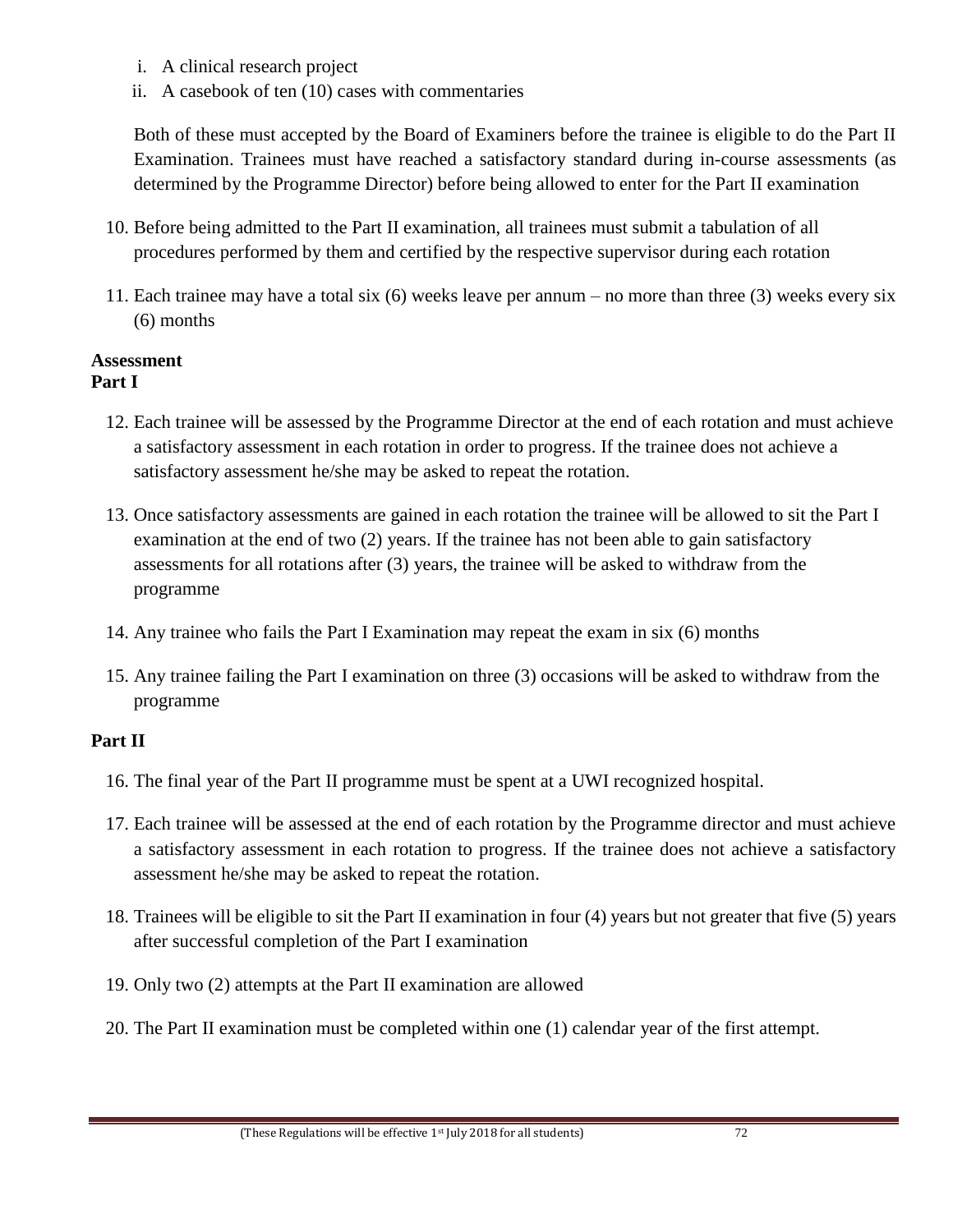## **G. PAEDIATRIC SURGERY Requirements for Entry**

1. (See General Regulations)

# **Course of Study**

- 2. The programme consists of two parts and the course of study is a minimum of five years Part I is two years and Part II is three years. The programme takes place either at the University Hospital of the West Indies or at institutions in the contributing territories recognized by the University for this purpose.
- 3. Teaching and training in teaching methods and research methodology/epidemiology are integral components of the programme.

#### **Part I - Two years**

- 4. During this period, students will be assigned to rotations in General Surgery and the surgical subspecialties. A rotation may also be taken through the Newborn Special Care Nursery.
- 5. A maximum of six months may be spent in the Basic Medical Sciences Department (Sections of Anatomy, Biochemistry or Physiology), the Department of Pathology, or in an approved Clinical Research Project provided that prior approval has been obtained from the Specialty Board in Surgery.
- 6. Provided the in-course assessments are satisfactory, the Part I examination is taken at the end of two years.

# **Part II – Three years**

- 7. An elective period of no longer than one year may be spent at institutions in or out of the Caribbean provided prior approval is obtained from the Specialty Board in Surgery. Such approval must be obtained at least six months prior to the commencement of the elective period. The elective period must be concluded before the final year of the programme.
- 8. During the final year, the student is normally appointed to the post of Chief Resident. At least six months of the final year of the Part II programme must be spent at the University Hospital of the West Indies.

#### **Examination**

9. Candidates will be eligible to sit the Part II examination three years but no greater than four years after successful completion of the Part I examination.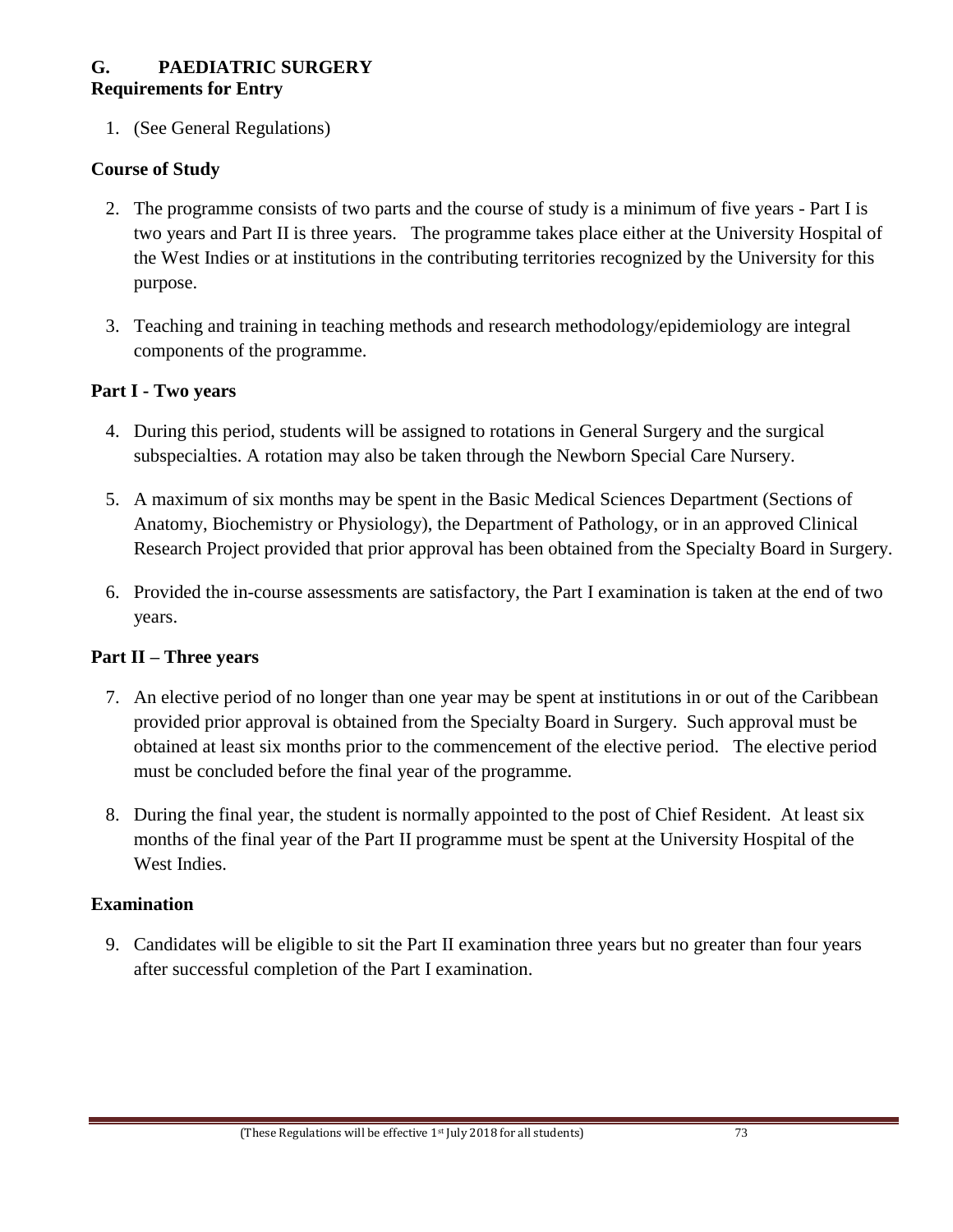# **H. UROLOGY Requirements for Entry**

1.(See General Regulations)

# **Course of Study**

- 2.The period of training for the DM Urology will be a minimum of five years following full registration. A maximum of six months exemption in the first two years of these courses may be obtained following experience in an approved Casualty Department or Hospital Emergency facility upon agreement by the Specialty Board.
- 3.Training will normally take place at a UWI recognized hospital or at institutions in the contributing territories recognized by the University for this purpose: up to two years elective period may be spent at institutions in or out of the Caribbean (approved by the Specialty Board). The elective period is limited to the fourth and fifth year only.
- 4.Details of the programme may be obtained from the Chairman of the Specialty Board.

# **Exemption**

- 5.Candidates who have completed periods of study in recognized hospitals or institutions may apply to the Specialty Board for exemption from the appropriate section of the programme.
- 6.For trainees in the Urology programme, this will be in addition to exemption granted on the basis of their experience in a Casualty Department or a Hospital Emergency facility.
- 7.Alternatively, if the candidate has graduated from the DM (Surgery) Programme, or has an appropriate diploma in General Surgery (eg. Fellowship of one of the Royal Colleges of Surgery) combined with experience in General Surgery and acceptable to the Specialty Board, a further two years of satisfactory training in an approved urological department would qualify the trainee to sit the final examination for DM Urology programme.

# **Assessment**

8.Trainees will be assessed at least annually. Those with unsatisfactory records will be encouraged to improve; but if poor performance persists they will not be allowed to complete the programme.

# **Part I**

- 9.The first part (Part I) of the programme normally lasts two years. Provided there are satisfactory incourse assessments, the Part I examination is taken at the end of this time.
- 10. During the first part of the course a maximum of six months may be spent in the Departments/sections of Anatomy, Physiology and Pathology, provided that prior approval has been obtained from the Specialty Board.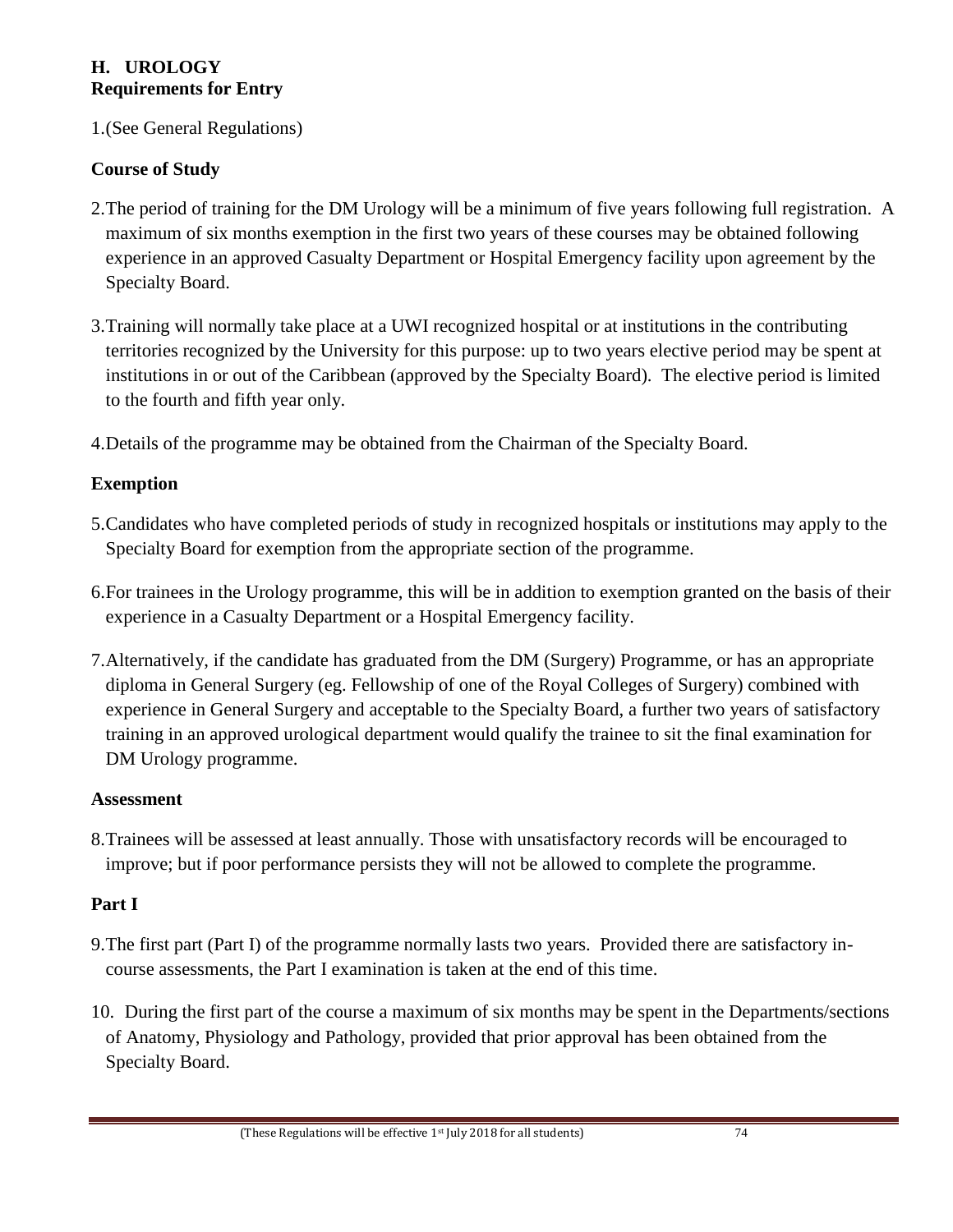# **Part II**

- 11. During the second part (Part II) of the programme the trainees must submit one of the following at least six months before the Final (Part II) Examination, either:
	- a) A Clinical Research Project. The project must have been previously agreed on by the Specialty Board and the work carried out under the guidance of a supervisor appointed by that Board. Following submission of a Clinical Research Project/case book The Examiners may:

or

- b) A case book of twenty cases with commentaries. (See DM General Surgery Regulations re casebook/Clinical Research Project.)
- c) Accept the work, and the candidate proceed to examination

or

- d) Reject the work, with recommendations regarding changes, additions, or revisions necessary for acceptance. The examiners will indicate a deadline for resubmission of the work.
- 12. The candidate must have reached a satisfactory standard of in-course assessments before being allowed to enter for the Part II examination.
- 13. All trainees are also required to submit, before the Part II examination, tabulation of all operations performed by them and certified by their supervisor during the course.

# **Examination**

- 14. Before admission to an examination, trainees must be certified by their supervisors having completed the relevant part of the training programme. The examination consists of two parts: Part I and Part II.
- 15. No trainee will be allowed more than two attempts at any one examination.

# **Part I**

- 16. The Part I Examination consists of two sections:
	- a) Section A: Principles of Surgery
	- b) Section B: Basic Pathology, Anatomy and Physiology (including Biochemistry)
- 17. There will be a written paper, which may include multiple choice questions. There will be an oral examination in each subject.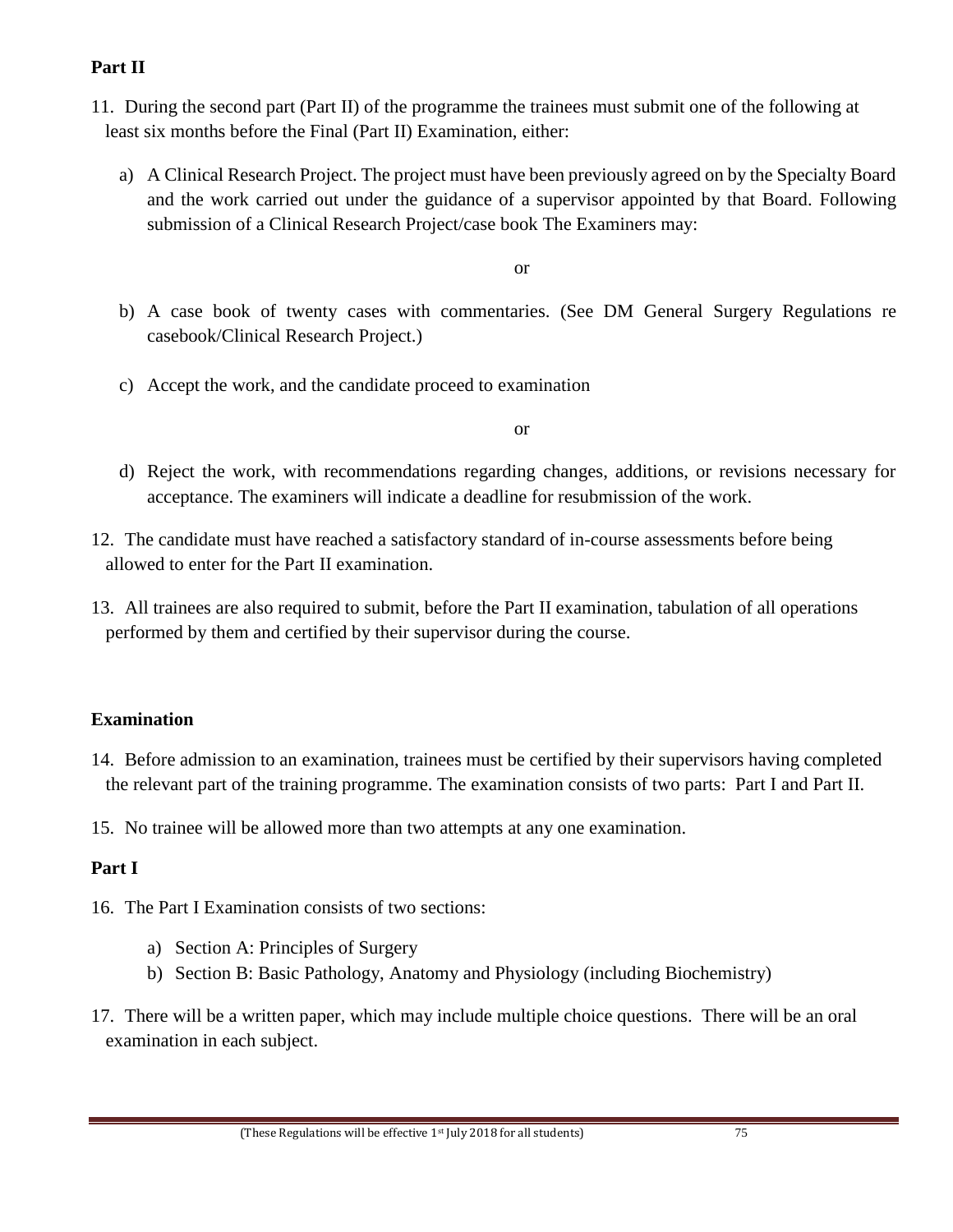- 18. The trainee must pass Section A and at least two parts of Section B to qualify for entry to the second part of the programme.
- 19. The Part I examination must be completed within one calendar year of the first attempt.

# **Part II**

- 20. The Part II examination consists of:
	- a) Written papers which may include multiple choice questions;
	- b) An oral examination which may include clinical material.
- 21. This examination must be taken within the calendar year of the acceptance of the Clinical Research Project or case book.
- 22. The Part II examination must be completed within 12 months of the first attempt.

# **I. EMERGENCY MEDICINE**

# **DM Emergency Medicine and Diploma in Emergency Medicine**

1. The Emergency Medicine Unit in the Department of Clinical Surgical Sciences offers two (2) programmes: The DM Emergency Medicine, a four (4) year full time programme of residency training in Emergency Medicine; and the Diploma in Emergency Medicine, an eighteen (18) month programme that focuses on medical practitioners in clinical settings.

# **Introduction**

2. The need for trained emergency medicine physicians has been recognised for some time. The University of the West Indies (UWI) has run the D.M. Emergency Medicine programme since 1990. The programme began in Barbados initially in 1990. In 1997, due primarily to the efforts of Professor Archibald McDonald, the programme became available at the Mona campus. Trinidad began offering the programme for the first time starting in January 2005.

# **Requirements for Entry**

- 3. The requirements for entry are:
	- a) MBBS from accredited medical school
	- b) Full medical board registration
	- c) At least one (1) year experience in an Emergency Department
	- d) Must be presently working in an Emergency Department in one of the main hospitals;
	- e) Previous resuscitation courses are recommended (ACLS, APLS, ATLS)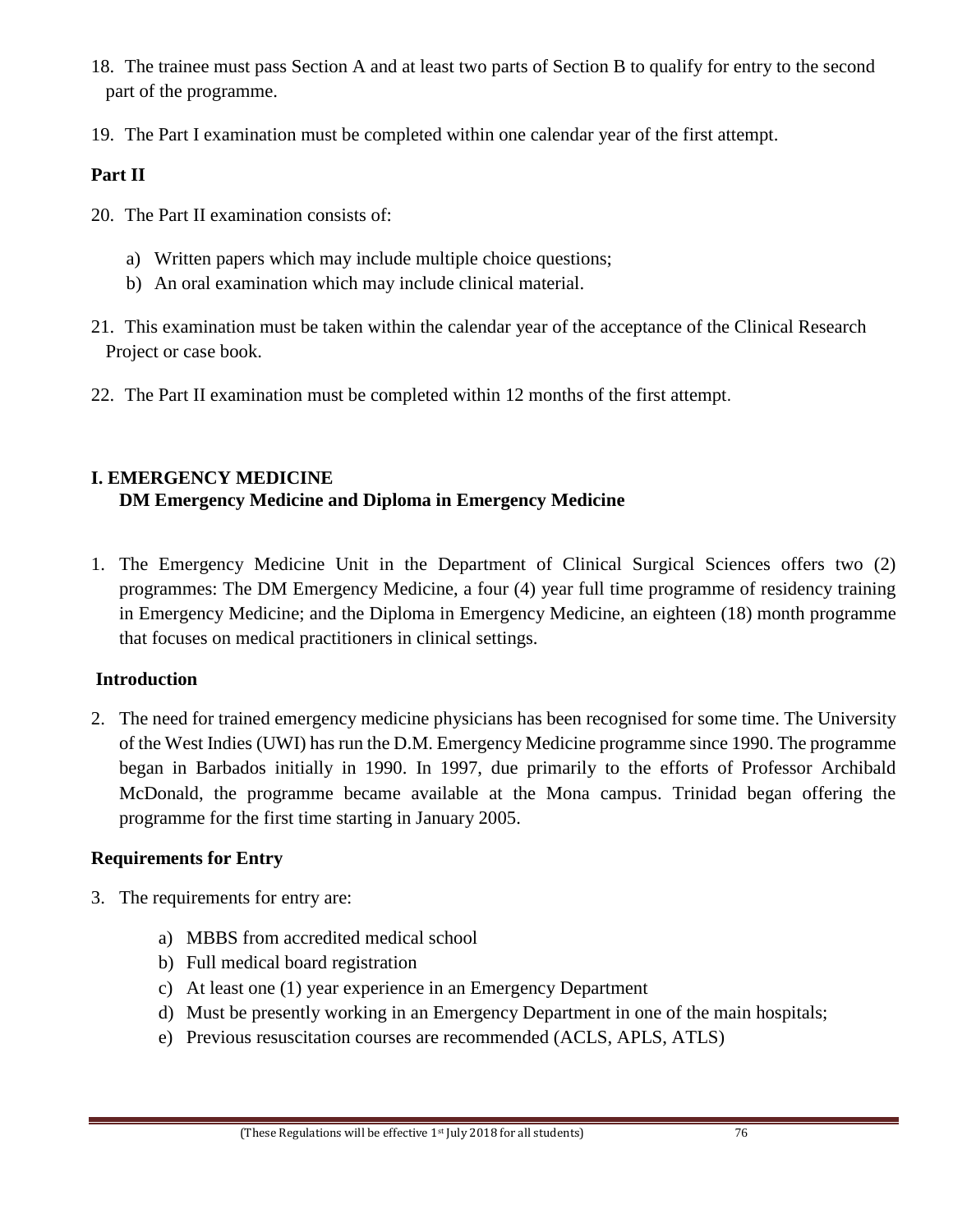#### **Aims and Objectives of the Programme**

- 4. The overall aim of the DM in Emergency Medicine is to train doctors in the specialty of Emergency Medicine to a level that allows them to provide clinical support and administrative leadership to their Emergency Departments. Successful DM candidates will practice at the level of consultants in Emergency Medicine.
	- a) Display clinical skills specifically the ability to take a history, examine patients, generate a differential diagnosis and formulate a management plan that is safe.
	- b) Exhibit familiarity with the emergency department in charting, standard referral, consult and pre-hospital ambulance service forms.
	- c) Display an understanding of nursing interactions and procedures.
	- d) Document standards that are a necessity to prevent medico-legal consequences.
	- e) Interact with specialty consultation as well as referrals from primary care setting.
	- f) Display a knowledge of areas of inter-relationships between the emergency department and other hospital departments.
	- g) Utilise the community and government resources to effectively manage the patient.
	- h) Administer an Emergency Department including interviewing skills, planning and evaluating staffing requirements, Audits and Quality Assurance.

# **Programme Structure and Curriculum**

5. Courses and Pre-Requisites

| <b>Course</b><br>Code<br>(MEDC) | <b>Course Title</b>                            | <b>Credits</b> | Year<br><b>Offered</b><br>(Start in Jan<br><b>Semester II)</b> | <b>Semester</b><br><b>Offered</b> | Prerequisite                    |
|---------------------------------|------------------------------------------------|----------------|----------------------------------------------------------------|-----------------------------------|---------------------------------|
| 6657                            | DM Emergency<br>Medicine Part I:<br>Year 1     | N/A            | Year 1                                                         | Semester<br>II & I                |                                 |
| 6658                            | DM Emergency<br>Medicine Part I:<br>Year 2     | N/A            | Year 2                                                         | Semester<br>II & I                |                                 |
| 6637                            | DM Emergency<br>Medicine Part I<br>Examination | N/A            | Year <sub>2</sub>                                              | Semester<br>II & I                | 5 Cases of Final<br>Casebook    |
| 6659                            | DM Emergency<br>Medicine Part II:<br>Year 3    | N/A            | Year 3                                                         | Semester<br>II & I                | MEDC 6637 Part<br>I Examination |
| 6660                            | DM Emergency<br>Medicine Part II:<br>Year 4    | N/A            | Year 4                                                         | Semester<br>II & I                |                                 |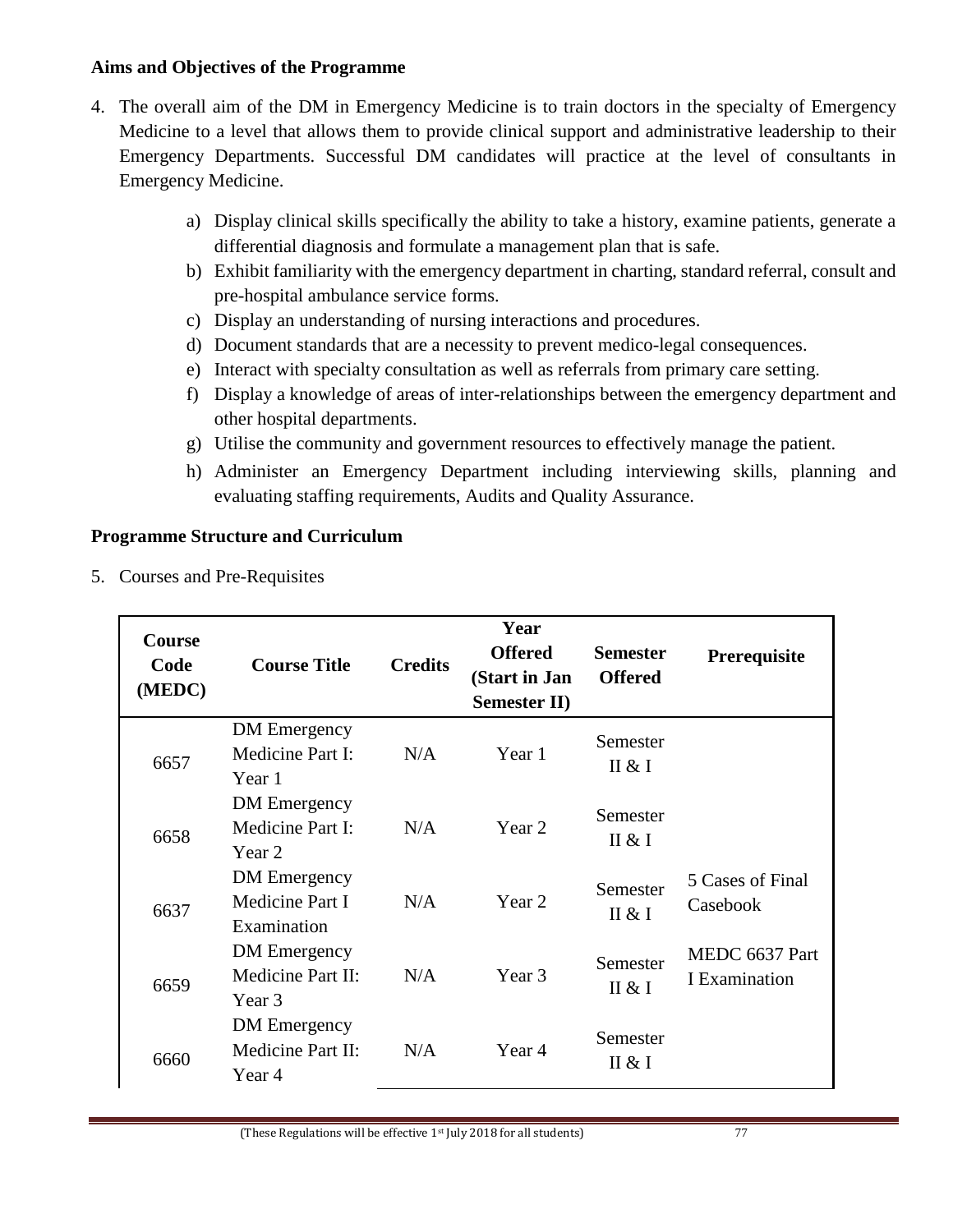|      | DM Emergency       |     |        |          | 10 Cases And         |
|------|--------------------|-----|--------|----------|----------------------|
|      | Medicine Part II   | N/A | Year 4 |          | Semester Research Of |
| 6647 | <b>Examination</b> |     | II & I | Casebook |                      |

#### **Attendance at 75% of these sessions is a requirement of the programme.**

#### **Course Modules**

| Topic                      |                     |
|----------------------------|---------------------|
| Endocrine                  | Cardiovascular      |
| <b>Renal and Metabolic</b> | Endocrine           |
| Respiratory                | Renal and Metabolic |
| <b>CNS</b>                 | Respiratory         |
| Musculoskeletal            | <b>CNS</b>          |
| Gastrointestinal           | Musculoskeletal     |
| Head, Eyes and ENT         | Gastrointestinal    |
| Intro to basic sciences    |                     |

#### **Rotations**

6. Six (6) months each year is spent in emergency room rotations. The other six (6) months are spent rotating through relevant subspecialty areas including: A*naesthetics and ICU, Paediatric Emergency (6 months), Internal Medicine, Surgery, Orthopaedics, Community, Obstetrics and Gynaecology and Psychiatry.* These are outlined in the table below:

| <b>Year 1</b>    | <b>Year 2</b>   | Year 3                | <b>Year 4</b>  |
|------------------|-----------------|-----------------------|----------------|
| Emergency $(6)$  | A&E(6)          | A&E(6)                | Radiology (3)  |
| Anaesthetics (3) | Paediatrics (3) | Surgery/Radiology (3) | Elective $(3)$ |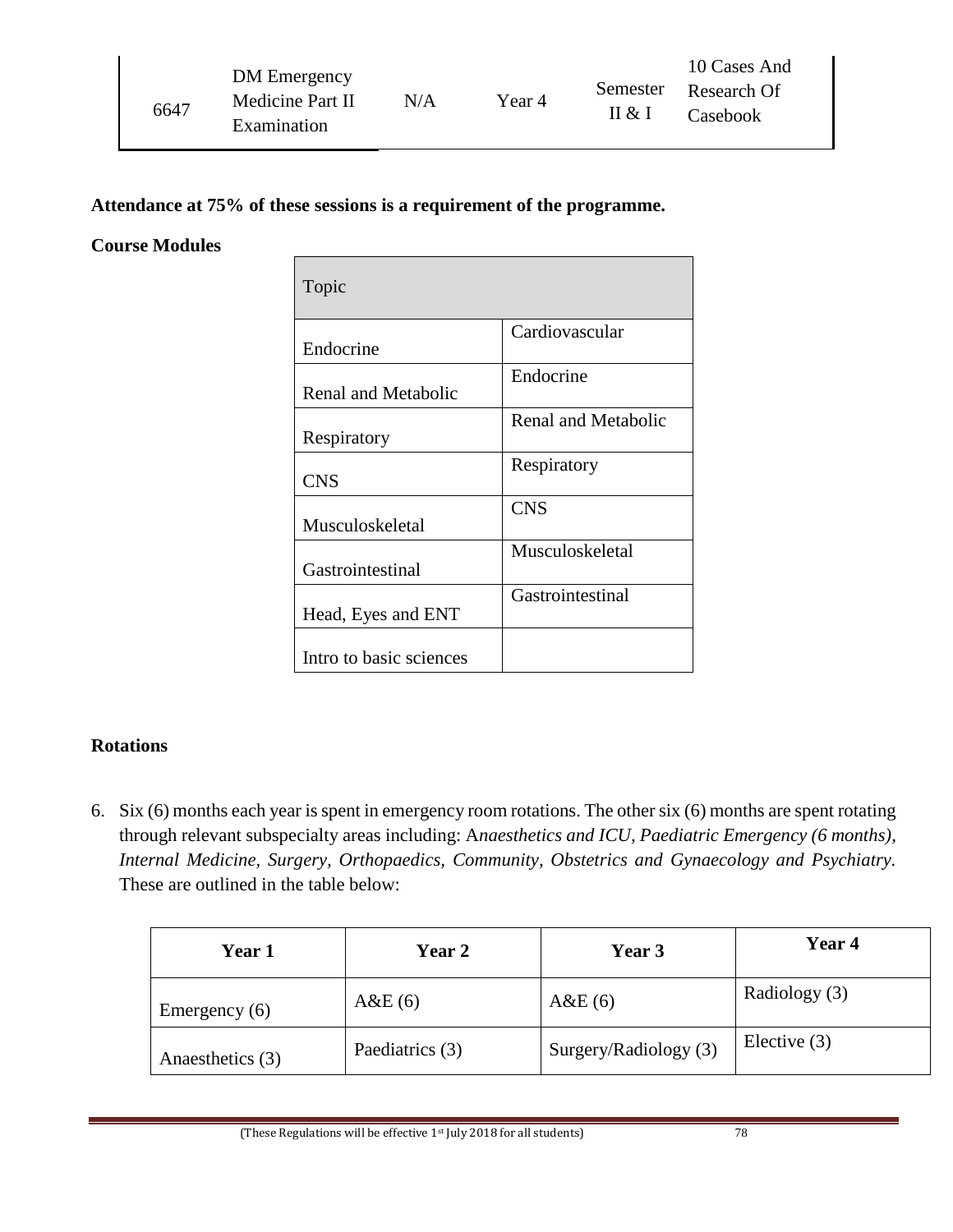| The | Internal Medicine (3) | Orthopaedics (3) | Psychiatry/Obstetrics<br>and Gynaecology (3) | A&E(6) |
|-----|-----------------------|------------------|----------------------------------------------|--------|
|-----|-----------------------|------------------|----------------------------------------------|--------|

numbers indicated in parentheses detail the number of months per rotation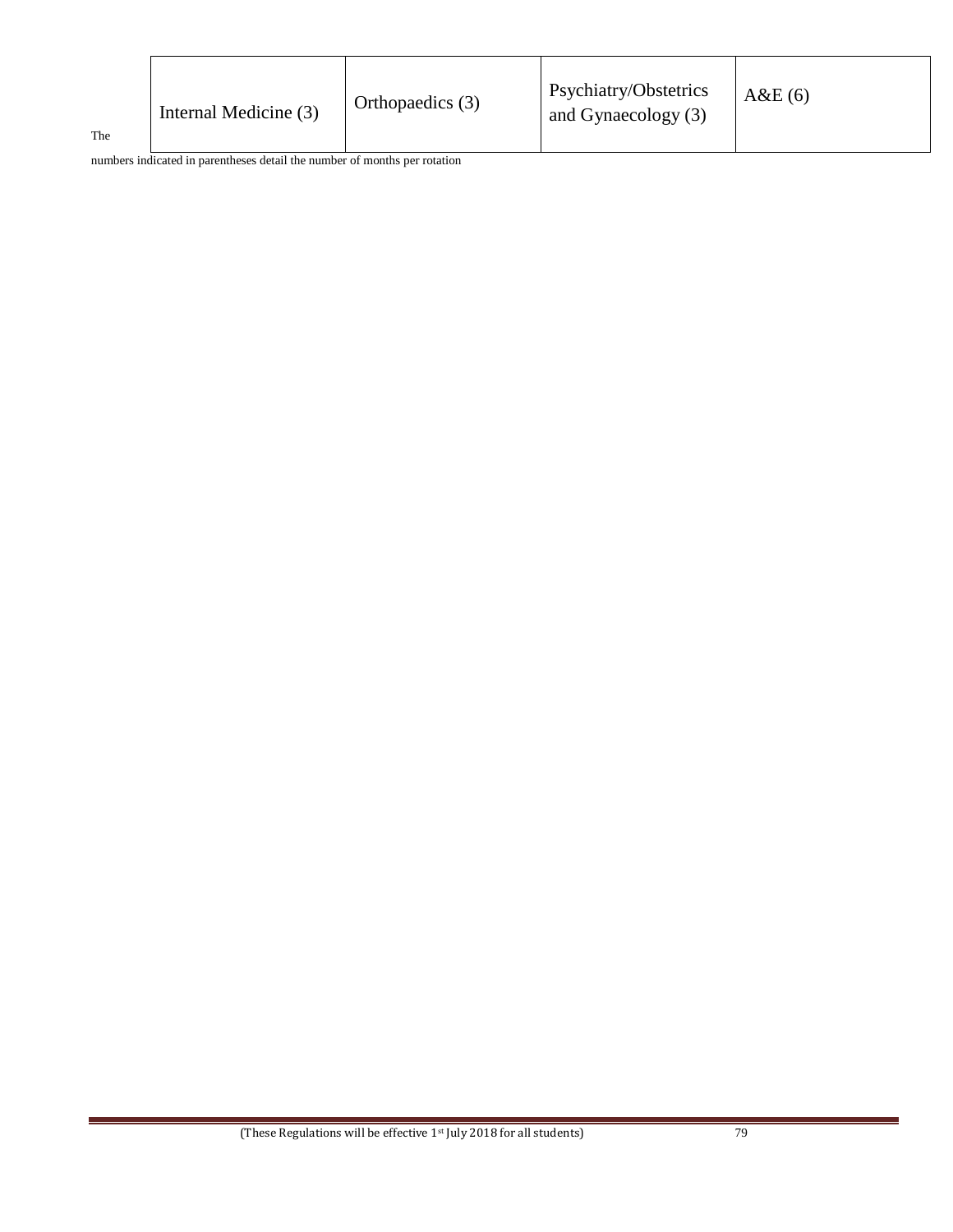# **Exemptions**

7. Candidates who have completed periods of work experience in relevant areas at recognised hospitals or Institutions may apply to the specialty board for exemption. This experience may be in Emergency Medicine, Psychiatry, Internal Medicine, Orthopaedic Surgery, Community EM (Emergency Medicine), Surgery, Paediatrics, Obstetrics and Gynaecology and Anaesthesia. Exemption is not automatic and should not be assumed.

## **Grand Rounds**

8. Residents are also expected to participate in and attend monthly Emergency Medicine Grand Rounds. A chief resident is assigned to organise each grand rounds session. The presentation should be prepared and presented to the consultants two weeks before the actual grand round presentation.

## **Additional Courses**

- 9. 'Life Support' management will be taught via courses already run in Trinidad, but not under the direct supervision of the Faculty of Medical Sciences. These would include:
	- a) The Advanced Paediatric Life Support Course (APLS) offered by the Advanced Life Support Group (ALSG) in the United Kingdom and recognised by the UK Resuscitation Council.
	- b) Advanced Cardiac Life Support (ACLS) offered by the Cardiac Life Support Training Group (CLSTG), a local non-profit organisation involved in resuscitation training. The ACLS course is accredited by the American Heart Association (AHA)
	- c) Advanced Trauma Life Support (ATLS) offered by the Society of Surgeons of Trinidad and Tobago and accredited by the American College of Surgeons Committee on Trauma.
- 10. The above courses may be varied according to the specific needs and prior training and knowledge of candidates entering the programme. In addition, these courses must be completed within the candidates' first two years of the programme.
- 11. Airway and Ultrasound courses (Basic and Advanced) are offered once a year for the candidates. These courses are mandatory and should be completed within the first two years of the programme

# **Teaching Methods**

12. Classroom sessions, bed side teaching, grand rounds, pod casts, short courses for practical skills, journal reviews, scenario practice and mini conferences.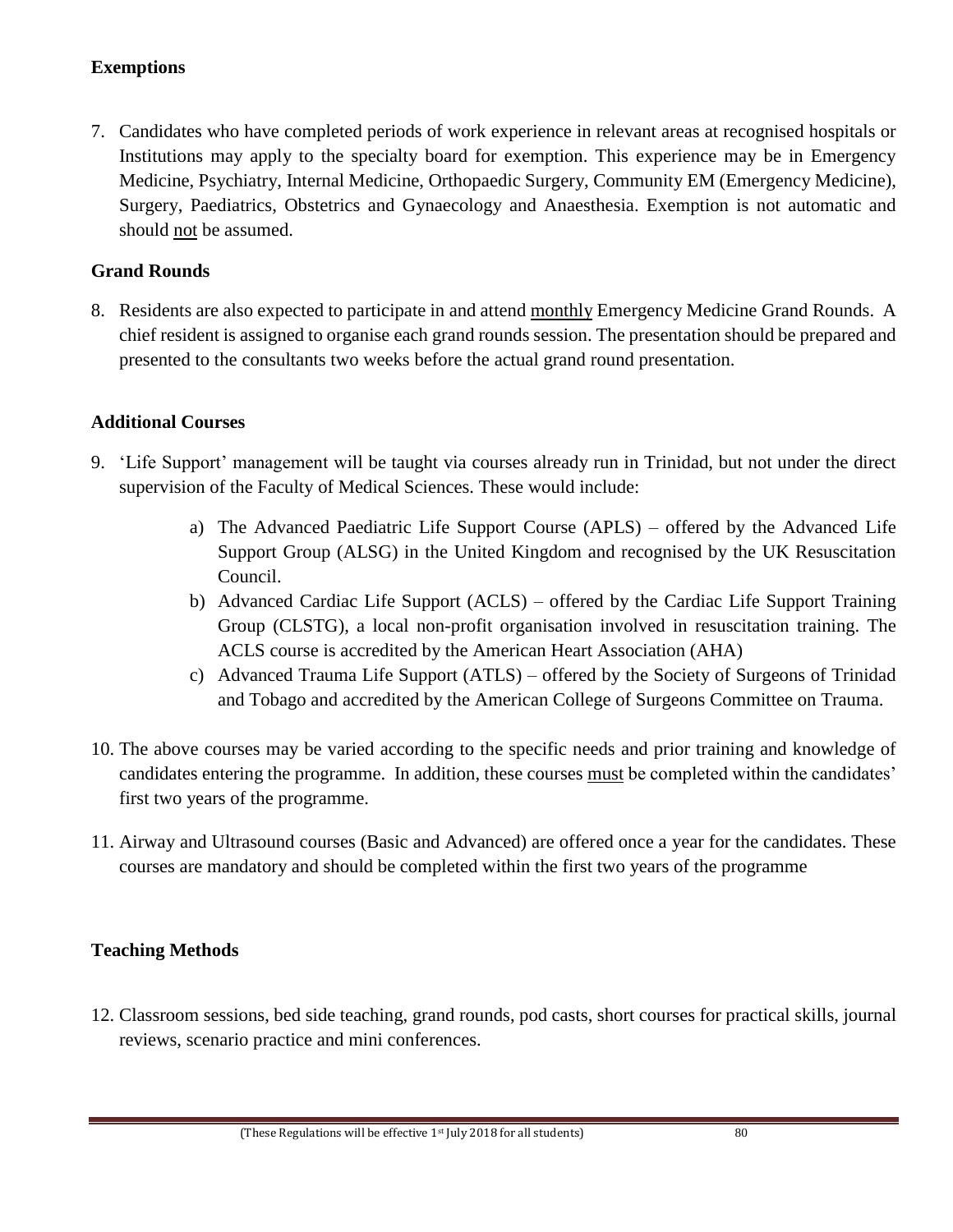#### **Assessment Module Assessments**

- 13. Assessment will be through a combination of module assignments (Module assignments will concentrate on the development of protocols and guidelines relevant to each module, using up to date evidence), tutorials (prepared by the students and presented to the class) clinical logbooks, and examinations.
- 14. Logbooks and portfolios or diaries of care will consist of clinical cases and critical incidents (both clinical and non-clinical) encountered by students during their training, with a reflection on the relevance of the incident, and how it has changed the student's practice of Emergency Medicine.

#### **Continuous Assessment**

- 15. Feedback is given from the supervisors that are assigned to each student and from residents during modules.
- 16. Mock and short examinations
- 17. Appraisals every three (3) to six (6) months (within and out of rotations)

#### **The Case Book**

18. In addition, a book must be prepared over the four-year residency period consisting of ten (10) case discussions and a research project. This casebook must be completed (Five cases before the Part I Examination) and submitted 6 months before final exams. Failure to submit the casebook/research project by the stated deadlines automatically eliminates the candidate for the exam period in question.

#### **Final Examinations The Part I DM**

- 19. Candidates will be eligible to sit the Part I examination upon completion of five (5) cases within two years but not greater than four years after the entry into the programme.
- 20. This examination is designed to test the knowledge, attitudes and skills of residents at the end of their second year of the DM programme. The syllabus is divided onto five sections:
	- I. Anatomy IV. Pharmacology
	- II. Physiology V. Principles of Emergency Care
	- III. Pathology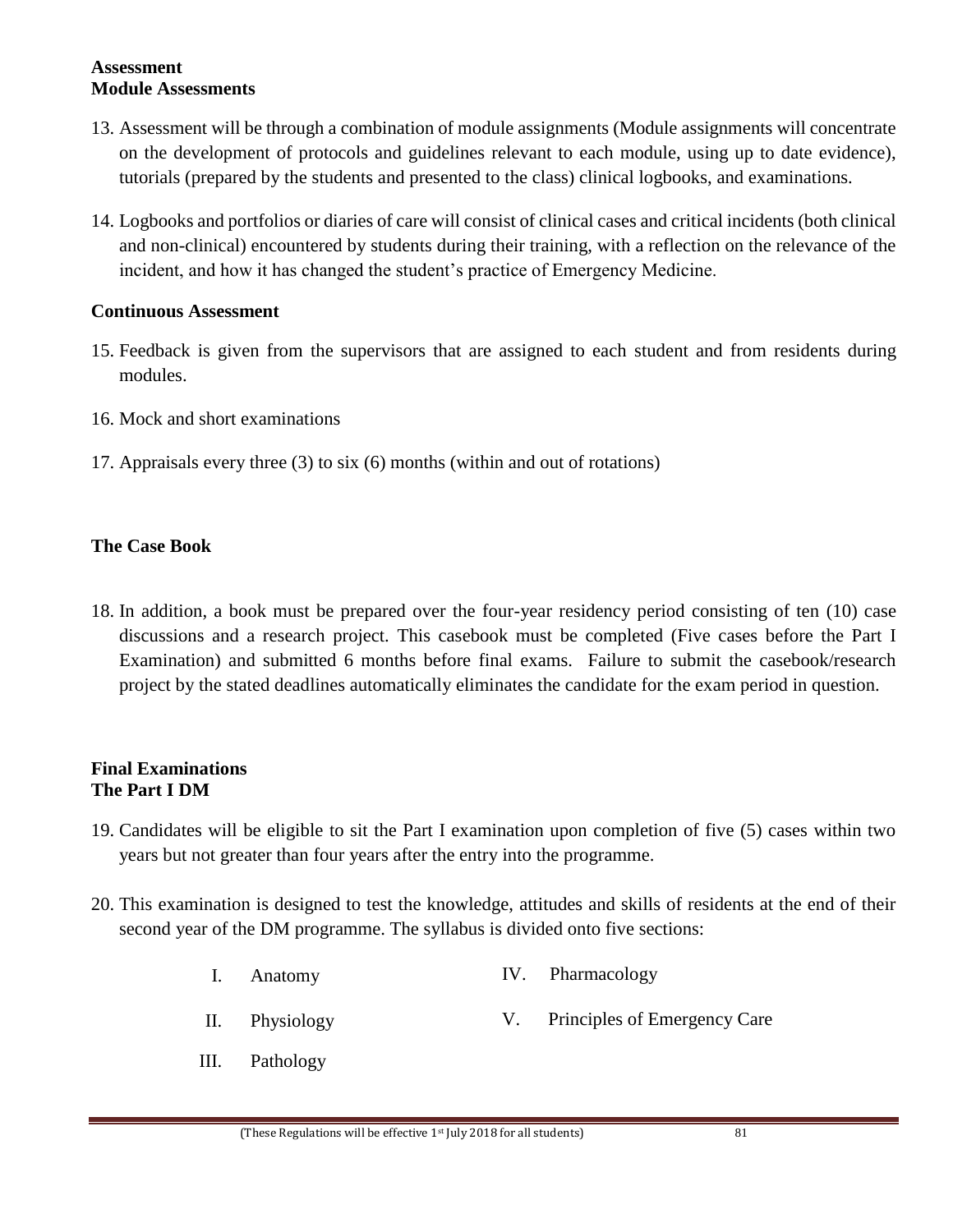- 21. It is expected that candidates will have completed studying all sections of the syllabus by the end of their second year, in preparation for the Part I examination.
- 22. The examination will consist of a written, clinical and oral examination as follows:

## **The Written Examination**

- 23. This will consist of two papers:
	- a) MCQ: consisting of 120 questions and covering all five (5) sections of the syllabus. The paper may include questions in the 'single best answer' format as well as extended matching questions. There will be no negative marking for this paper. (Time allotted: 3 hours)
	- b) Data Interpretation: consisting of 30 questions, each containing a piece of clinical data (including, but not limited to, x-rays, CT and MRI scans, blood results, ECGs and clinical photographs), followed by a series of short questions pertaining to the data presented. Questions may relate to direct clinical interpretation of data, or application of basic sciences principles related to the data (for example, an x-ray of a fractured humeral shaft may be followed by questions on the neurological deficits expected with injury to the radial nerve) (Time allotted: 3 hours)

## **The Clinical Examination**

24. The clinical examination will be in the form of an Objective Structured Clinical Examination (OSCE), consisting of 10 stations. This examination is designed primarily to assess the knowledge of candidates with regard to their clinical knowledge and skills pertinent to their level of training. Specifically, the subject matter will largely reflect the curriculum of the 'Principles of Emergency Medicine' section of the Part I curriculum. (Time allocated: 12 minutes per station)

# **The Oral Examination**

25. The oral examination will cover all sections of the Part I course during which clinical scenarios, radiological investigations, electrocardiograms and equipment may be presented to the candidate as a starting point for discussion Candidates will be examined by a panel of examiners for 10 minutes each. At the end, the examiners will agree an overall mark for the candidate based on the following criteria: factual knowledge; ability to reason and think critically; ability to apply basic science knowledge to clinical scenarios and communication skills. (Time allotted: 60 minutes)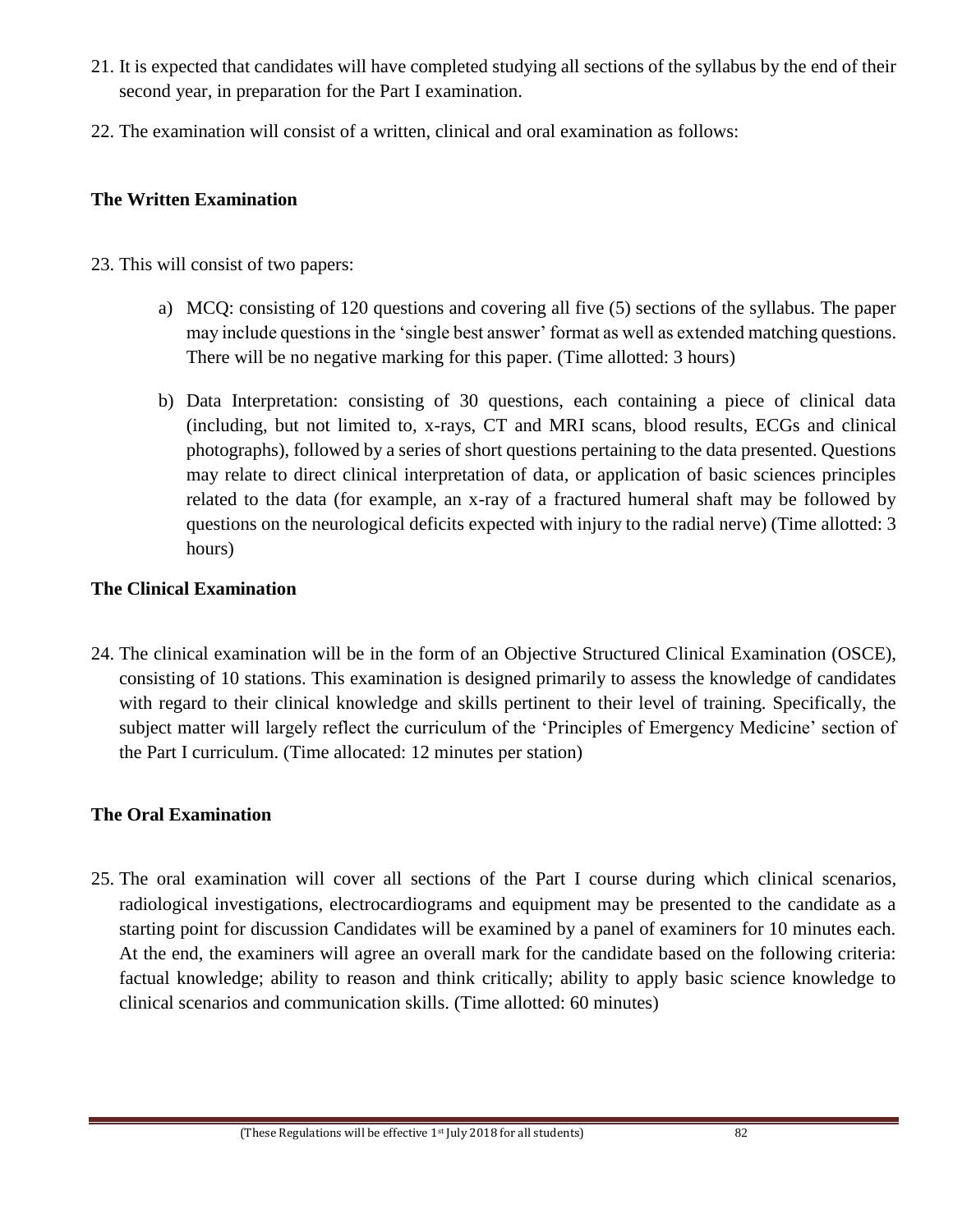# **The Part II DM**

- 26. Candidates will be eligible to sit the part II examination two (2) years, but not greater than four (4) years after successful completion of the Part I examination
- 27. The Part II examination consists of the following components:
	- a) The written paper (Modified essays)
	- b) Clinical Examination (Long cases and Short cases/ OSCE)
	- c) Oral Examination (Clinical and Non-clinical situations)
	- d) Defence of the Case Book/Research Project

#### **Candidates Who Fail All or Part of the Examination**

- 28. Candidates who fail all or part of the examination will be required to re-sit the entire examination either in six (6) months or one (1) year, at the discretion of the examiners.
- 29. There are only **two (2)** attempts at sitting the DM Emergency Medicine examination and failure at both attempts requires the student to withdraw from the programme.
- 30. Two (2) years after withdrawal the student may seek readmission by application to the Dean of the Faculty of Medical Sciences through the specialty board in Surgery.

# **Criteria for award of degree**

31. Candidates **must pass all** parts of the examination to pass the examination overall.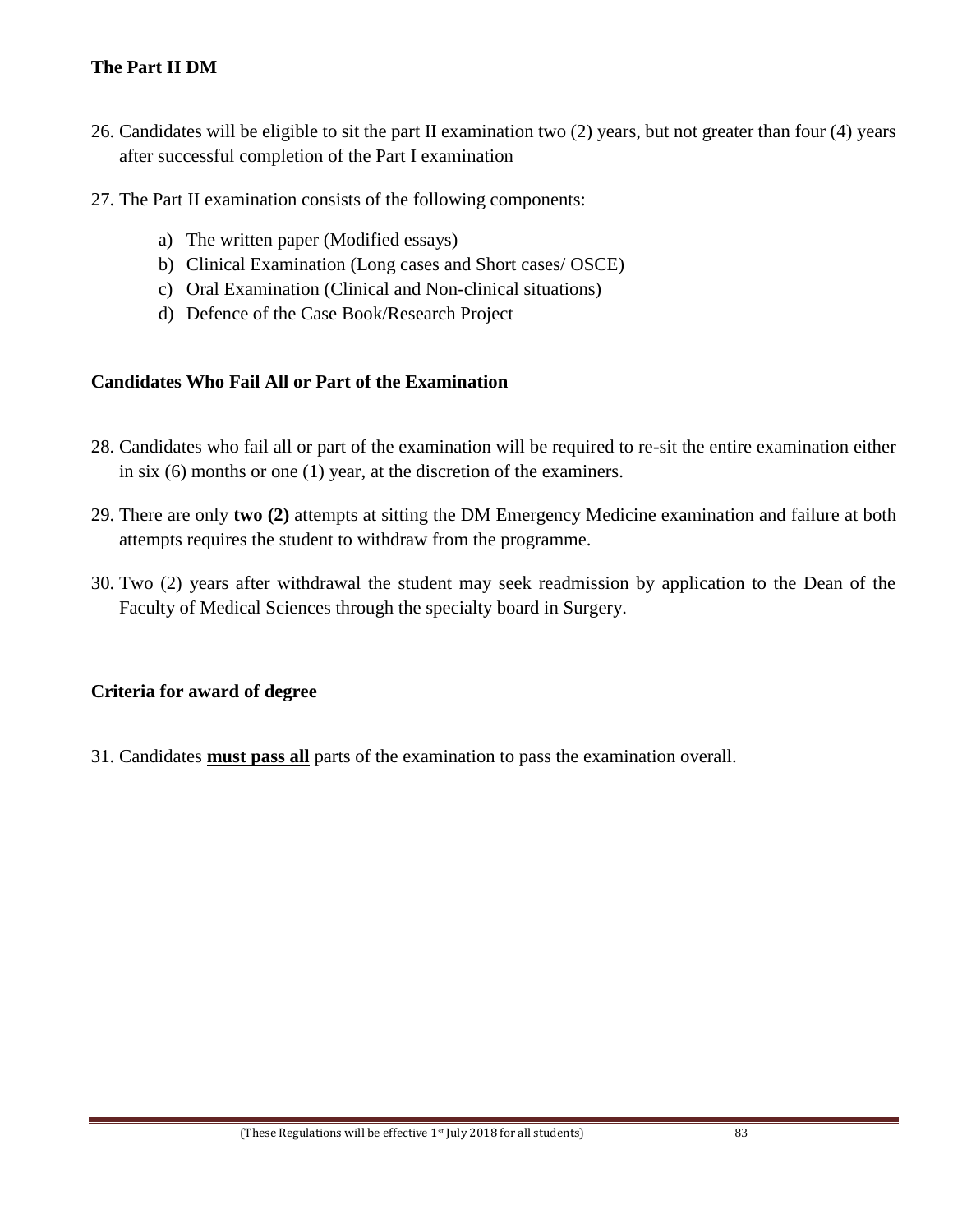## **DIPLOMA IN EMERGENGY MEDICINE**

#### **Introduction**

1. A Diploma training programme in Emergency Medicine, which is modular and developmental, is offered as one component of a wider graduate programme in Emergency Medicine delivered by the Faculty of Medical Sciences, University of the West Indies, St Augustine. The programme is eighteen (18) months and consists of eight (8) modules.

## **Requirements for Entry**

- 2. Candidates will be eligible for entry once they have achieved:
	- a) MBBS from accredited medical school
	- b) Medical board registration,
	- c) At least 6 months experience in an Emergency Department

## **Aims and Objectives of the Programme**

- 3. The aim of the Diploma in Emergency Medicine is to equip medical practitioners working in emergency situations with the core knowledge required to provide safe and effective emergency medical care in a variety of clinical settings.
- 4. To train Emergency Physicians to recognise the signs and symptoms of acute medical and surgical emergencies, and to institute appropriate resuscitation, investigation and treatment, based on these findings.
- 5. To train Emergency Physicians in aspects of non-clinical care essential to the running of an effective Emergency Department.
- 6. To ensure that participants have an appreciation of adult learning techniques, major incident and disaster management and quality assurance (including clinical and non-clinical audit)
- 7. To promote a culture of continuing professional development among Emergency Physicians. This would include the use of Evidence Based Medicine, the production and maintenance of personal portfolios and fostering reflective learning in clinical practice.
- 8. To create a cadre of appropriately trained medical practitioners in emergency medicine in Trinidad and Tobago, thereby facilitating the continued progress of the specialty at all levels. This objective will be achieved together with concurrent training of suitable practitioners at the level of the DM in Emergency Medicine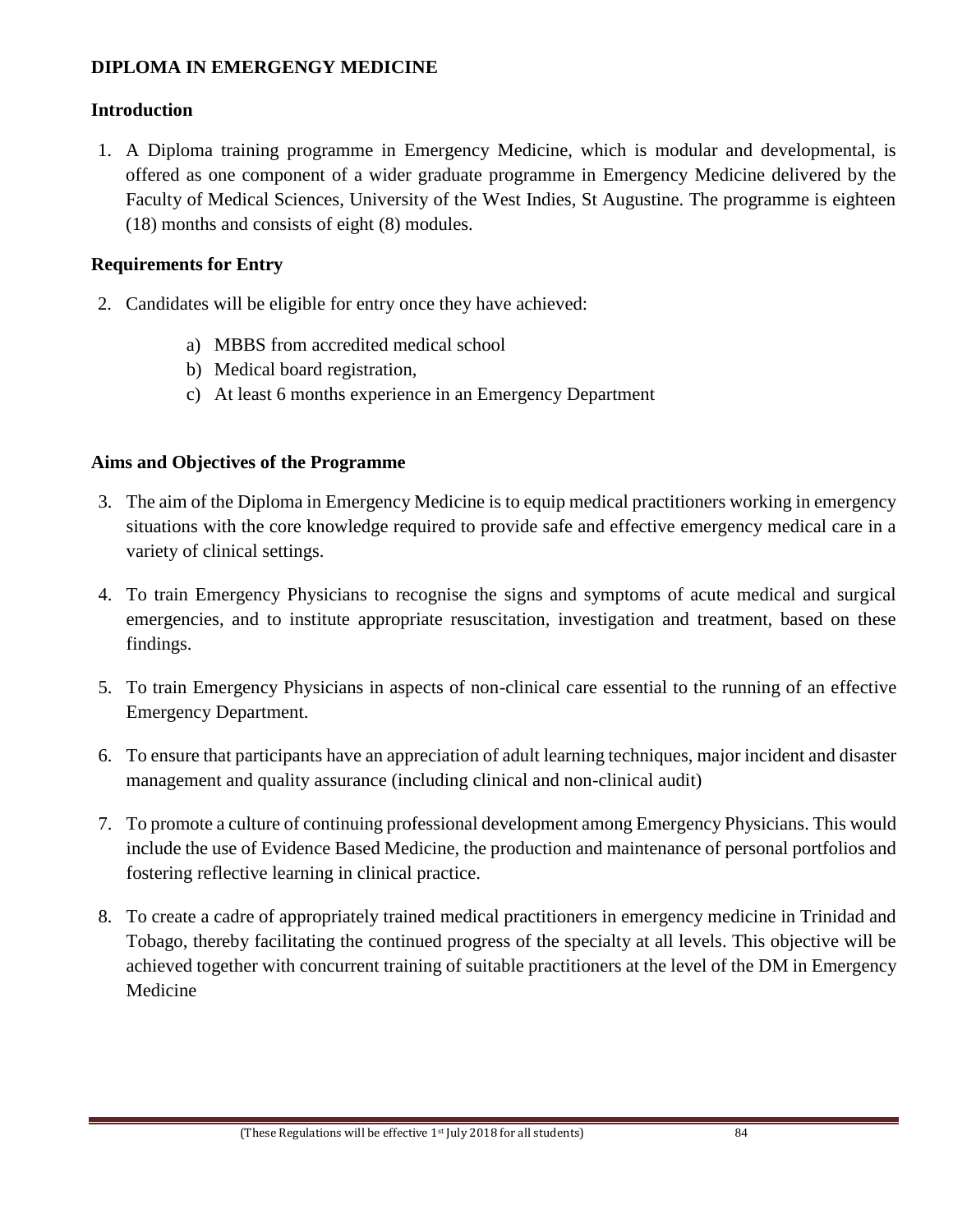## **Programme Structure and Curriculum**

9. Courses and Pre-Requisites (See table Below)

| <b>Course</b><br>Code<br>(MEDC) | <b>Course Title</b>                                   | <b>Credits</b> | <b>Year Offered</b><br>(Start in Jan<br><b>Semester II)</b> | <b>Semester</b><br><b>Offered</b> | Prerequisite                                      |
|---------------------------------|-------------------------------------------------------|----------------|-------------------------------------------------------------|-----------------------------------|---------------------------------------------------|
| 6901                            | <b>Introductory Module</b>                            | $\overline{0}$ | Year 1                                                      | Semester<br>$\mathbf{I}$          |                                                   |
| 6902                            | Principles of Emergency<br>Medicine and Life Support  | 6              | Year 1                                                      | Semester<br>$\mathbf{I}$          |                                                   |
| 6903                            | Toxicological and<br><b>Environmental Emergencies</b> | $\overline{2}$ | Year 1                                                      | Semester<br>I                     |                                                   |
| 6904                            | Paediatric Emergencies                                | $\overline{4}$ | Year 1                                                      | Semester<br>I                     |                                                   |
| 6905                            | <b>Adult Medical Emergencies</b>                      | $\overline{4}$ | Year 1                                                      | Semester<br>$\mathbf{I}$          |                                                   |
| 6906                            | Trauma Management                                     | $\overline{4}$ | Year <sub>2</sub>                                           | Semester<br>$\mathbf{I}$          |                                                   |
| 6908                            | Behavioural and Psychiatric<br>Emergencies            | $\overline{2}$ | Year 1                                                      | Semester<br>I                     |                                                   |
| 6916                            | Management of The Acute<br><b>Surgical Patient</b>    | $\overline{2}$ | Year 2                                                      | Semester<br>$\mathbf{H}$          |                                                   |
| 6802                            | <b>Evidence Based Medicine</b>                        | $\overline{2}$ | Year 1                                                      | Semester<br>I                     |                                                   |
| 6920                            | Diploma in Emergency<br><b>Medicine Examination</b>   | 3              | Year <sub>2</sub>                                           | Semester<br>I & II                | Successful<br>completion of<br><b>ALL</b> modules |

**Attendance at 75% of these sessions is a requirement of the programme.**

# **Exemptions**

10. Candidates who have completed programmes that include modules at a recognised Institutions may apply to the specialty board for exemption. Exemption is **not automatic** and should **not** be assumed.

# **Grand Rounds**

11. Students are also expected to participate in and attend **monthly** Emergency Medicine Grand Rounds. A chief resident is assigned to organise each grand round. The presentation should be prepared and presented to the consultants two weeks before the actual grand round presentation.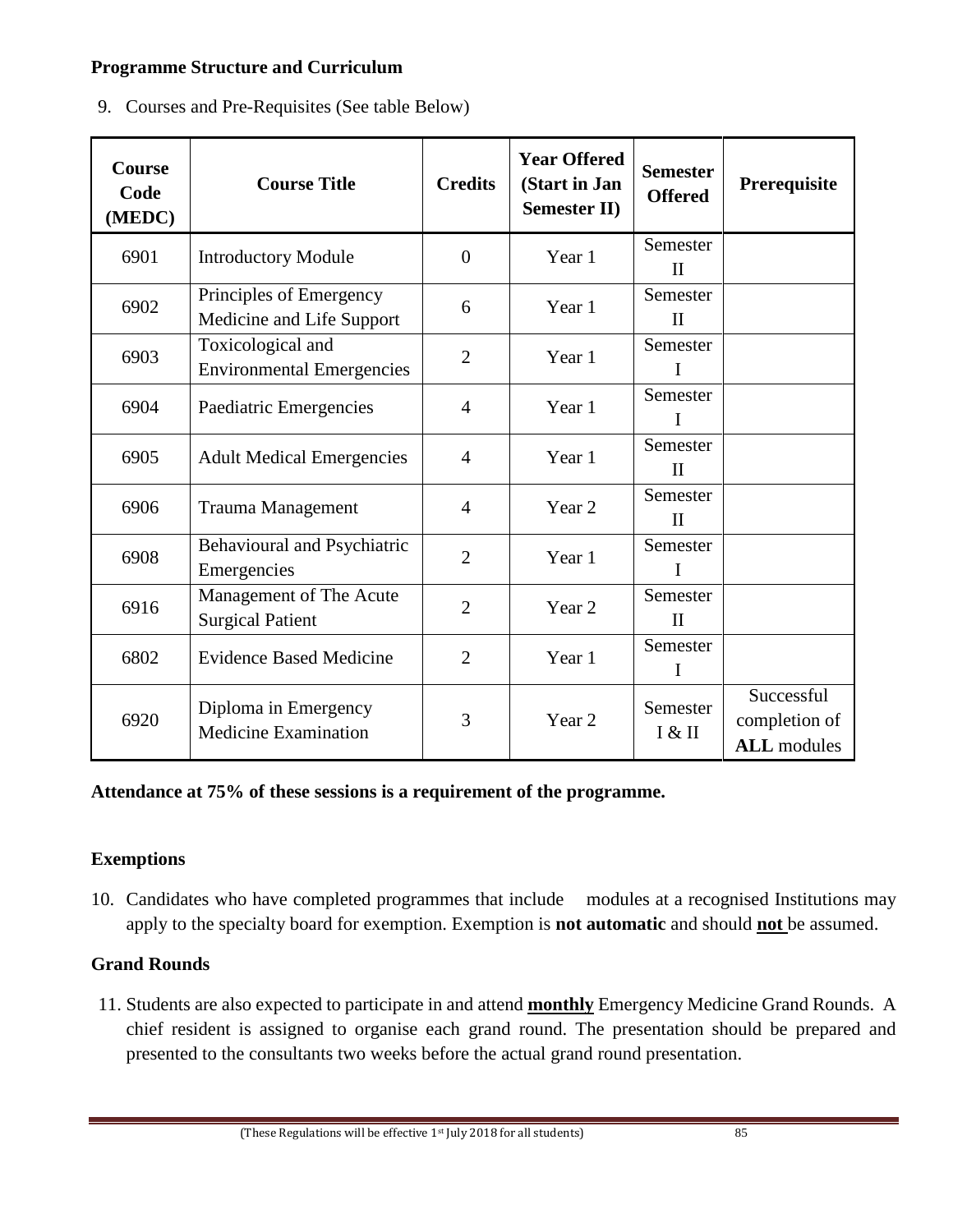### **Additional Courses**

- 12. 'Life Support' management will be taught via courses already run in Trinidad, but not under the direct supervision of the Faculty of Medical Sciences. These would include:
	- a) The Advanced Paediatric Life Support Course (**APLS**) offered by the Advanced Life Support Group (ALSG) in the United Kingdom and recognised by the UK Resuscitation Council.
	- b) Advanced Cardiac Life Support (**ACLS**) offered by the Cardiac Life Support Training Group (CLSTG), a local non-profit organisation involved in resuscitation training. The ACLS course is accredited by the American Heart Association (AHA)
	- c) Advanced Trauma Life Support (**ATLS**) offered by the Society of Surgeons of Trinidad and Tobago and accredited by the American College of Surgeons Committee on Trauma.
- 26. The above courses may be varied according to the specific needs and prior training and knowledge of candidates entering the programme. In addition, these courses must be completed before final examinations.
- 27. Airway and Ultrasound courses (Basic and Advanced) are offered once a year for the candidates. These courses are mandatory and should be completed within the first two years of the programme.

# **Teaching Methods**

- 28. Teaching will be conducted through the following methods:
	- a) Classroom sessions in eight (8) modules
	- b) Bed side teaching
	- c) Grand rounds
	- d) Pod casts
	- e) Short courses for practical skills
	- f) Journal reviews
	- g) Scenario practice and mini conferences
	- h) Clinic sub-specialty sessions
	- i)Course work assignments which include protocols, case reports and presentations

#### **Assessment Module Assessments**

29. Each module is assessed by 100% coursework, which is made up of a combination of case studies, tutorial presentations, assignments and problem based learning. The percentage that each of these contributes to the overall course mark varies, and is given in the detailed descriptions of each module that follows.

#### **Continuous Assessment**

30. Feedback is given from supervisors and residents on modules as well as mentors assigned to each student. Mock examinations, short examinations and regular appraisals are also completed.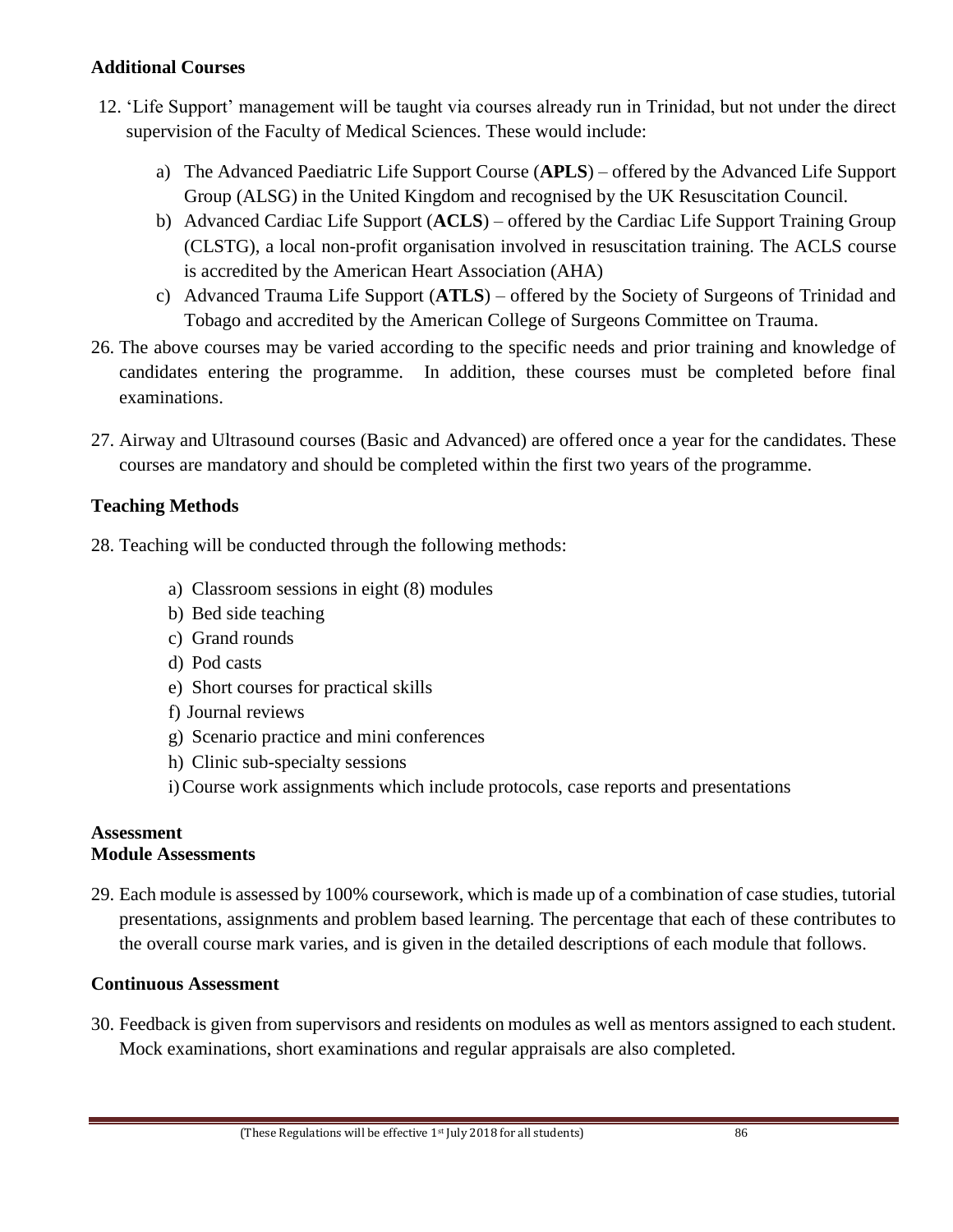#### **Final Examinations**

31. Examinations consist of three parts:

- a) Written (Multiple choice and Data interpretation)
- b) Clinical (OSCE)
- c) Orals

## **Candidates Who Fail All or Part of the Examination**

- 32. Candidates who fail all or part of the examination will be required to re-sit the entire examination either in six (6) months or one (1) year, at the discretion of the examiners.
- 33. There are only **two (2)** attempts at sitting the Diploma in Emergency Medicine examination and failure at both attempts requires the student to withdraw from the programme. Two (2) years after withdrawal the student may seek readmission.

## **Criteria for award of degree**

34. Candidates **must pass all** modules and **all** parts of the examination to qualify for award of degree.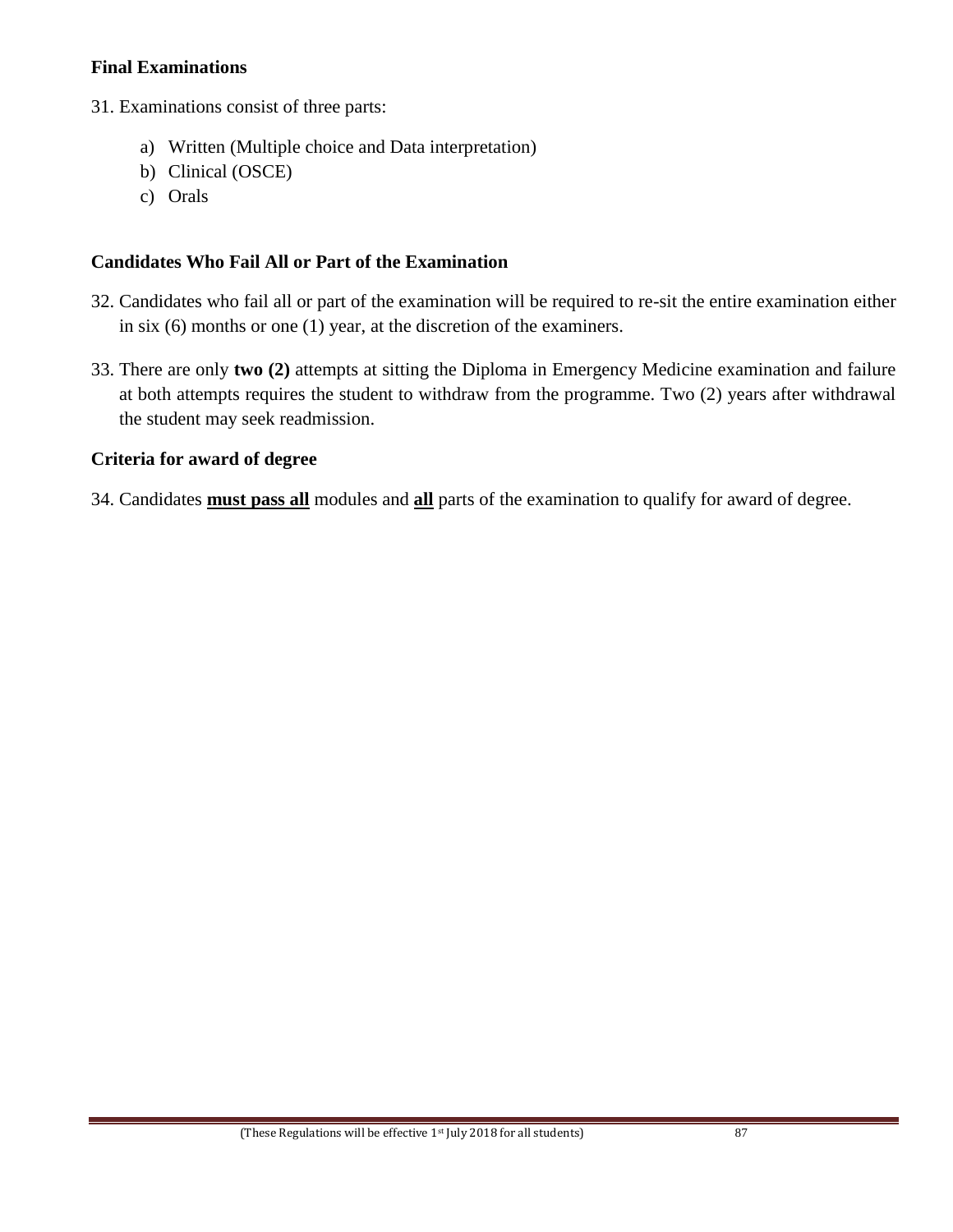# **SECTION III**

# **REGULATIONS FOR THE DEGREE OF DOCTOR OF MEDICINE (MD)**

The following Regulations shall apply to the degree of Doctor of Medicine (MD). These regulations are to be read in conjunction with the General Regulations of the Faculty and UWI's Regulation for Graduate Diplomas and Degrees. The MD degree is offered in all Departments which offer the DM. It is a research based degree (MD by thesis).

# **Requirements for Entry**

- 1. The following candidates are eligible to apply for registration for the MD degree.
- 2. Graduates in Medicine of this University or of a University or Medical School approved by the University of the West Indies of at least two (2) years standing, and who are fully registered as medical practitioners in the territory or territories in which the Clinical Research Project will be carried out.
- 3. A candidate who is not a graduate of the University of the West Indies must hold or have held an academic post in the Faculty of Medical Sciences of the University of the West Indies, or must have engaged in:
	- a) scientific work directly relevant to his profession or
	- b) in the practice of Medicine and Surgery in Institutions or Teaching Hospitals approved by the University of the West Indies

# **Course of Study**

- 4. The MD degree shall be awarded on the basis of examination by thesis.
- 5. The candidate will be required to discuss the scope of the Clinical Research Project with the senior member of the Faculty appointed as the supervisor. It is expected that this should occur at an early stage and preferably before embarking on the project.
- 6. The thesis must embody a critical account of the results of personal observation or original research in any branch of knowledge related to the curriculum for the degrees of Bachelor of Medicine and Bachelor of Surgery. It should normally be submitted within five (5) years but not less than three (3) years following approval of the research proposal.
- 7. The thesis may include work previously published by the candidate but such work must be clearly identified in the thesis in accordance with the Regulations of the University of the West Indies.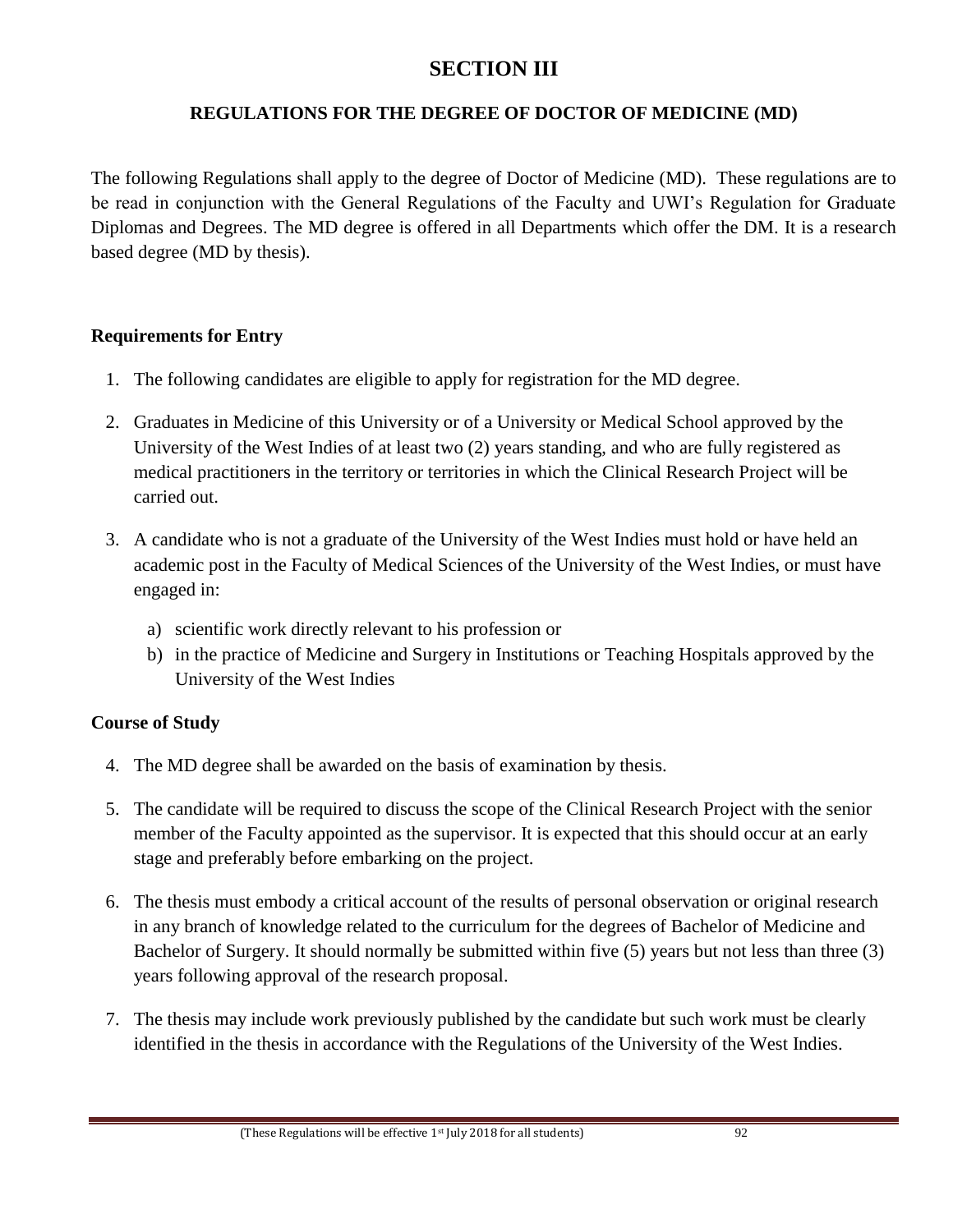8. Submission of the thesis to the University must be as prescribed by the Regulations of the University of the West Indies for Doctoral Theses and must be accompanied by a declaration that the work has been carried out solely, or in the cases where the candidate has been a member of a research group, predominately by the candidate. In the latter instance, work which has not been carried out by the candidate must be identified in the thesis.

## **Examination**

- 9. The examinations by thesis shall be as prescribed by the appropriate Regulations of the University of the West Indies for Doctoral Theses.
- 10. The thesis will be examined by at least three examiners, at least one of whom is an External Examiner appointed for this purpose, by the Board for Graduate Studies and Research acting on behalf of Senate.
- 11. The candidate will be required to present himself/herself for an oral examination on the subject matter of the thesis at such place as the University may direct, upon such day or days as shall be notified to him by the Registrar in writing.
- 12. The candidate may also be required to present himself/ herself for Clinical examination.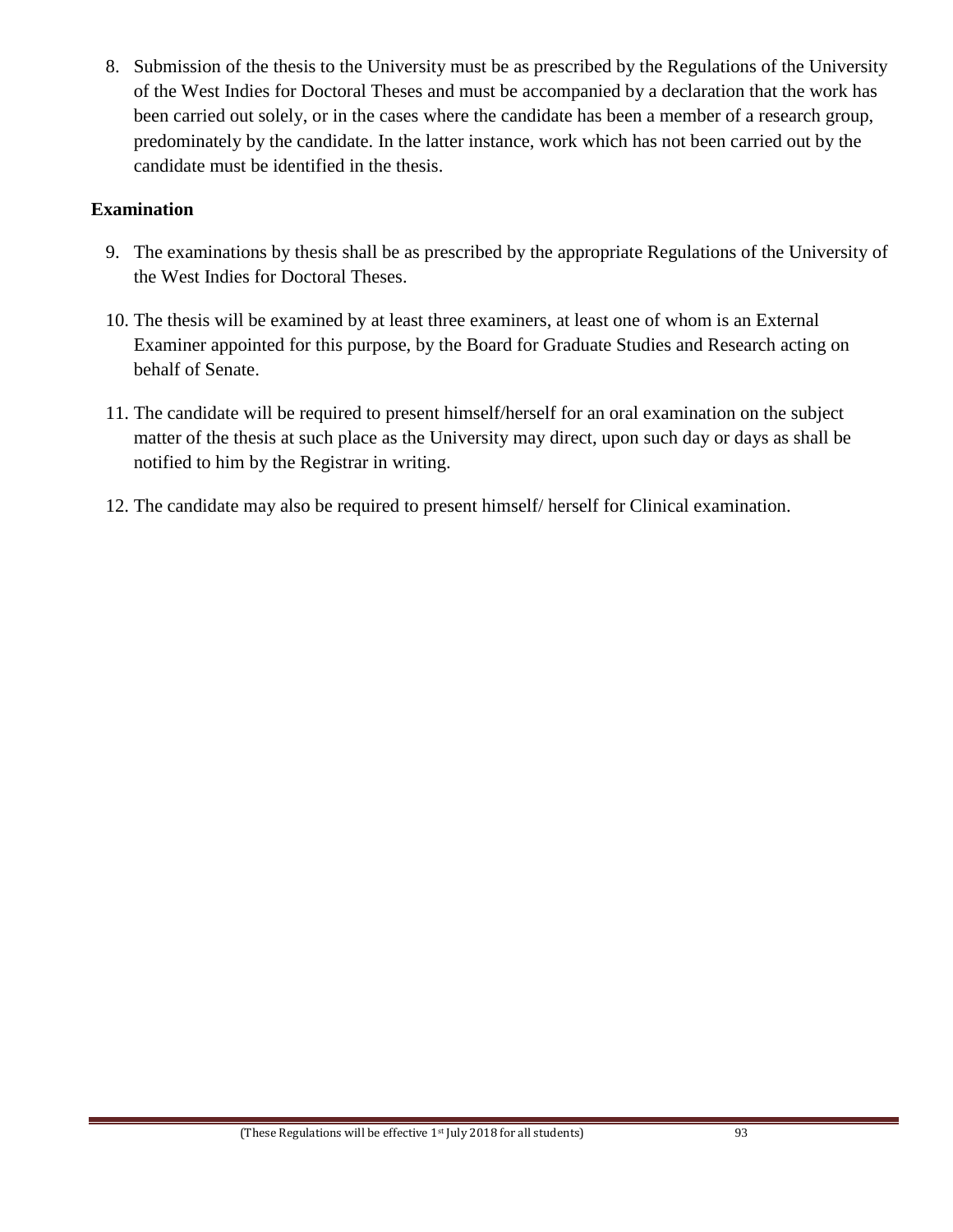# **SECTION IV**

# **REGULATIONS FOR CLINICAL FELLOWSHIPS**

(This section should be read in conjunction with the sections on Clinical Fellowships *and* the General Regulations for Clinical Programmes)

# **A. CARDIOLOGY**

# **Requirements for Entry**

1. Applicants for specialist training in cardiovascular medicine should have acquired the DM in Internal Medicine or an equivalent certified training approved by the Specialty Board of the Department of Medicine at the University of the West Indies. A period of experience in cardiology at core training level is considered desirable, although not essential.

# **Training in Cardiovascular Medicine**

2. The duration of training will be a minimum of two (2) years. The exact training structure may vary but typically will consist of 3-monthly clinical placements in different areas of Cardiovascular Medicine including management of patients following interventional cardiology, out-patient clinical cardiology and exposure to radiology, pathology, cardiothoracic surgery and paediatric cardiology. It would be desirable for the trainee to spend 3-6 months in an overseas centre approved by the Specialty Board, gaining experience in the areas which may not be available locally or regionally.

# **Course Supervision**

3. The course will be under the general supervision of a consultant in cardiology. Each student will be assigned to an academic advisor, who is a member of the academic department. The advisor will provide academic guidance as to the choice or assignment of rotations, the elective period and direction in the conduct of research and all other relevant matters.

# **The Content of Learning**

4. During the training, the trainee will learn the specific knowledge, skills and attitudes to be obtained in Cardiovascular Medicine.

# **Assessment**

5. The domains of Good Medical Practice will be assessed using an integrated package of workplacebased assessments and examination of knowledge and clinical skills, which will sample across the domains of the curriculum (e.g. knowledge, skills and attitudes). The assessments will be supported by structured feedback for trainees within the training programme of Cardiovascular Medicine. Assessment tools will be both formative and summative and will be selected on the basis of their fitness for purpose.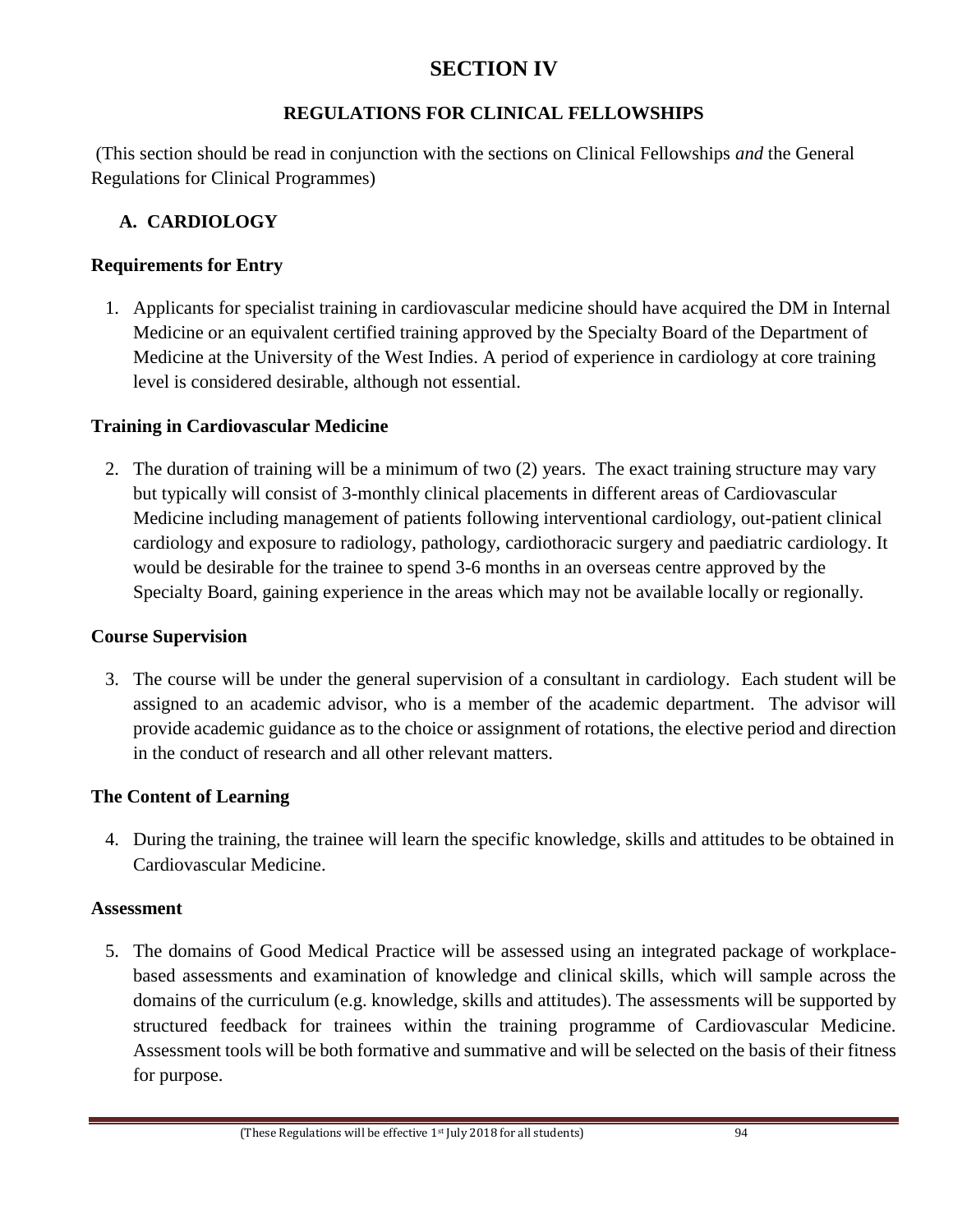6. The integrated assessment system includes a range of workplace-based assessment methods that assesses across the domains of the curriculum. The workplace-based assessment tools will include mini-Clinical Examination Exercise (mini-CEX), Direct Observation of Procedural Skills (DOPS) and multi-source feedback (MSF). The number and range of these will ensure a reliable assessment of the training relevant to their state of training and achieve coverage of the curriculum.

## **Award of Certificate**

- 7. The certificate of competency will be awarded after successful completion of:
	- a) Two (2) years post registration as a specialist in Internal Medicine. The exact training structure may vary but typically consists of 3-monthly clinical placement in different areas of cardiovascular medicine including management of patients in the immediate interventional, outpatient clinical cardiology and exposure to radiology, pathology, and paediatric cardiology.
	- b) A research project in cardiology which must be completed and approved at least three (3) months prior to the end of the programme.

Overall, the students must demonstrate that they have achieved the required competencies.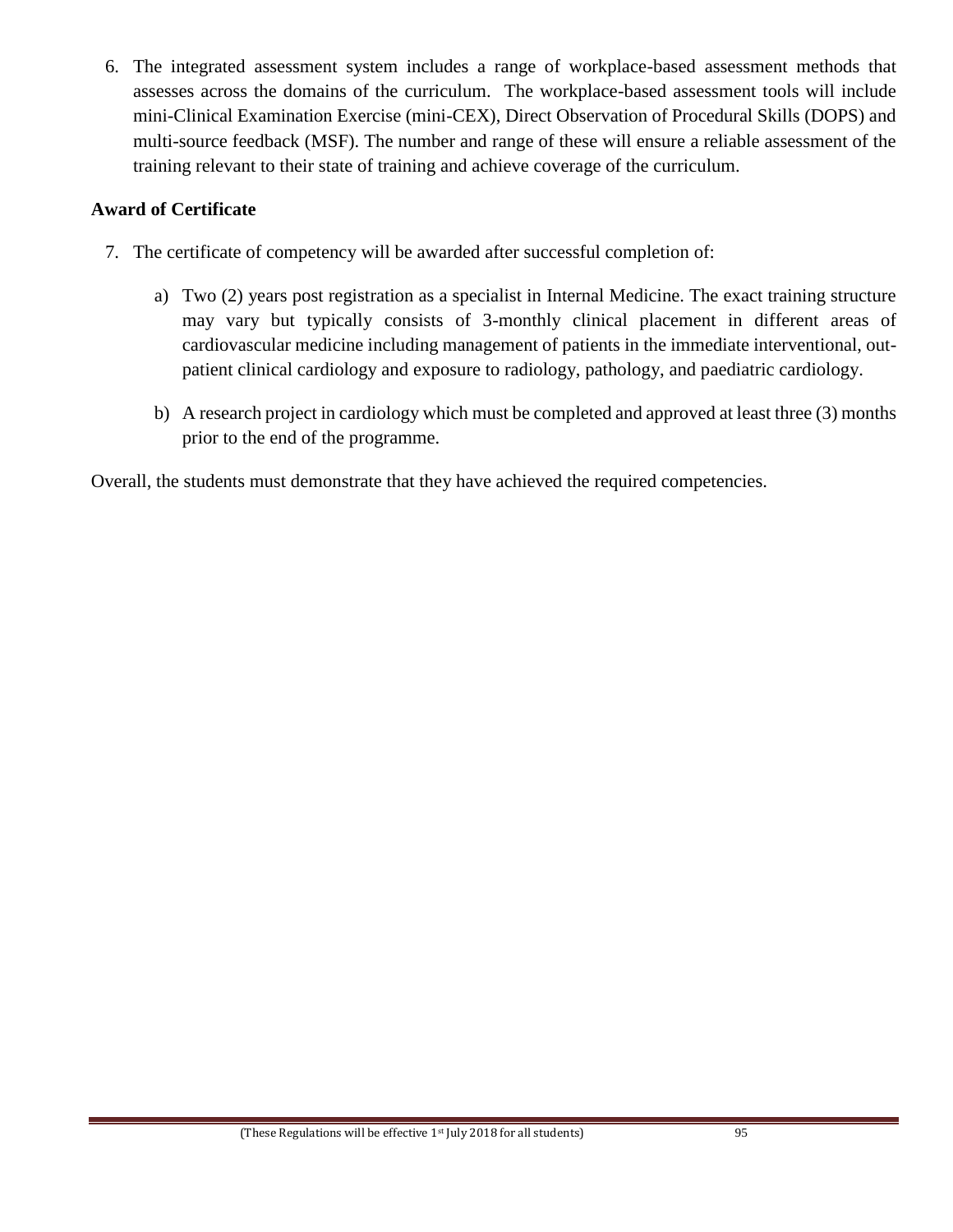# **B. CARDIOVASCULAR MEDICINE (STA)**

# **Requirements for Entry**

- 1. The candidate must fulfil all of criteria below. Because there is a perceived urgent national need for cardiologists, for a limited time only, criterion 2 will be allowed where criterion 3 is not fulfilled. The admission criteria are:
	- a) Graduation from an accredited medical school by this is meant a medical school accredited by the Caribbean Accreditation Council for Medicine (CAAM) AND be fully registered with the Medical Board of Trinidad and Tobago
	- b) Initially, the Membership of the Royal College of Physicians of the UK or Ireland (MRCP) will be allowed as a criterion for admission – *provided that*
		- i. The candidate can show that he or she has had adequate proactive supervision in General Internal Medicine (GIM) during the two years prior to obtaining the MRCP
		- ii. Admission of candidates with MRCP to the Fellowship in Cardiovascular Medicine programme will be decided on a case by case basis and is NOT automatic.
		- iii. The MRCP as the sole postgraduate qualification will not be considered as a criterion for admission after 2016.
	- c) Postgraduate training in GIM through a formal training programme as evidenced by:
		- i. DM Internal Medicine of the University of the West Indies
		- ii. American Board of Internal Medicine
		- iii. Royal College of Physicians of Canada with certification in GIM from Canada
		- iv. European certification in internal medicine provided that the candidate is considered to be proficient in English e.g. certification by the General Medical Council of the UK as an internist.
	- **d)** Demonstrated excellence in clinical knowledge and skills assessed from letters of recommendation and interview.
	- e) Demonstrated clinical research desire/skills and/or participation in general internal medicine or cardiology service.
	- f) Approved by a Training Selection Subcommittee for the Fellowship in Cardiovascular Medicine programme. The Training Selection Subcommittee will be appointed by the Sub-specialty Board for Cardiovascular Medicine (SSBC), see section C ('access and support').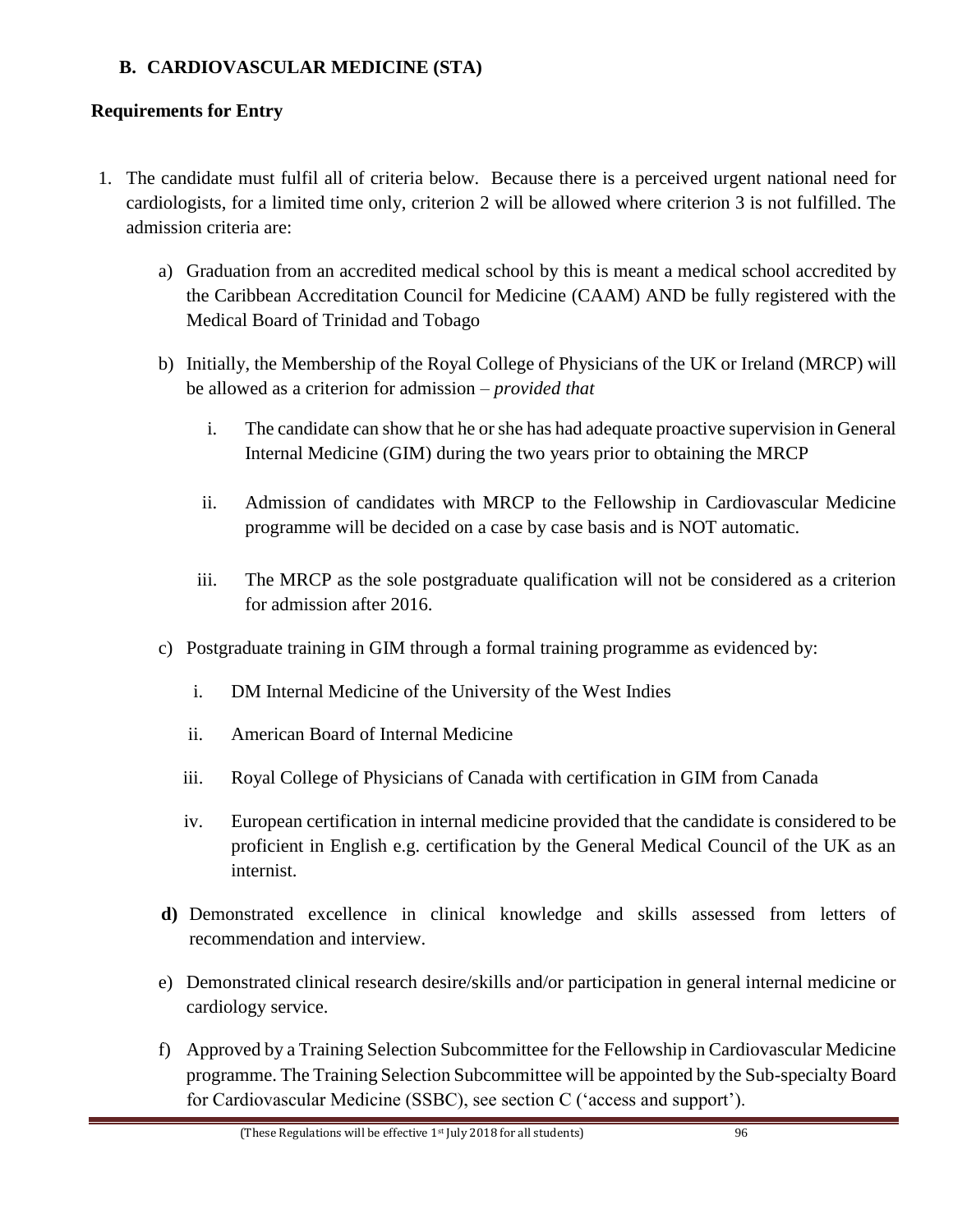g) Because this is a postgraduate and subspecialty programme, candidates within the programme will be called Fellows.

# **Objectives**

**2.** The goal of this programme, which is entirely new, is to provide high quality, comprehensive training in Cardiovascular Medicine for qualified physicians in the Caribbean with the purpose of expanding capacity and access for cardiac care, initially in Trinidad and Tobago but eventually throughout the Caribbean islands

# **Course of Study**

- 3. Monthly training rotations and didactic lectures.
- 4. Proposed programme component arrangements:
	- i. Non-Invasive Cardiology testing laboratory
	- ii. Cardiac Catheterization laboratory
	- iii. Nuclear Medicine and Cardiac CT laboratories
	- iv. Inpatient care services
- 5. Course load/semester; part-time/full time Three-Year Programme:
	- i. Year 1: Clinical Cardiovascular Medicine courses
	- ii. Year 2: Dissertation + Clinical Cardiovascular Medicine courses
	- iii. Year 3: Clinical Cardiovascular Medicine courses
- 6. There will be two semester examinations per year in years 1 and 3 but none in Year 2:
	- i. Semester I (Clinical Exam)
	- ii. Semester II (Oral Exams)

# **Number of failures per semester**

- 7. Criteria to move from year to year within the programme are stated below.
- 8. Students who fail to meet these requirements: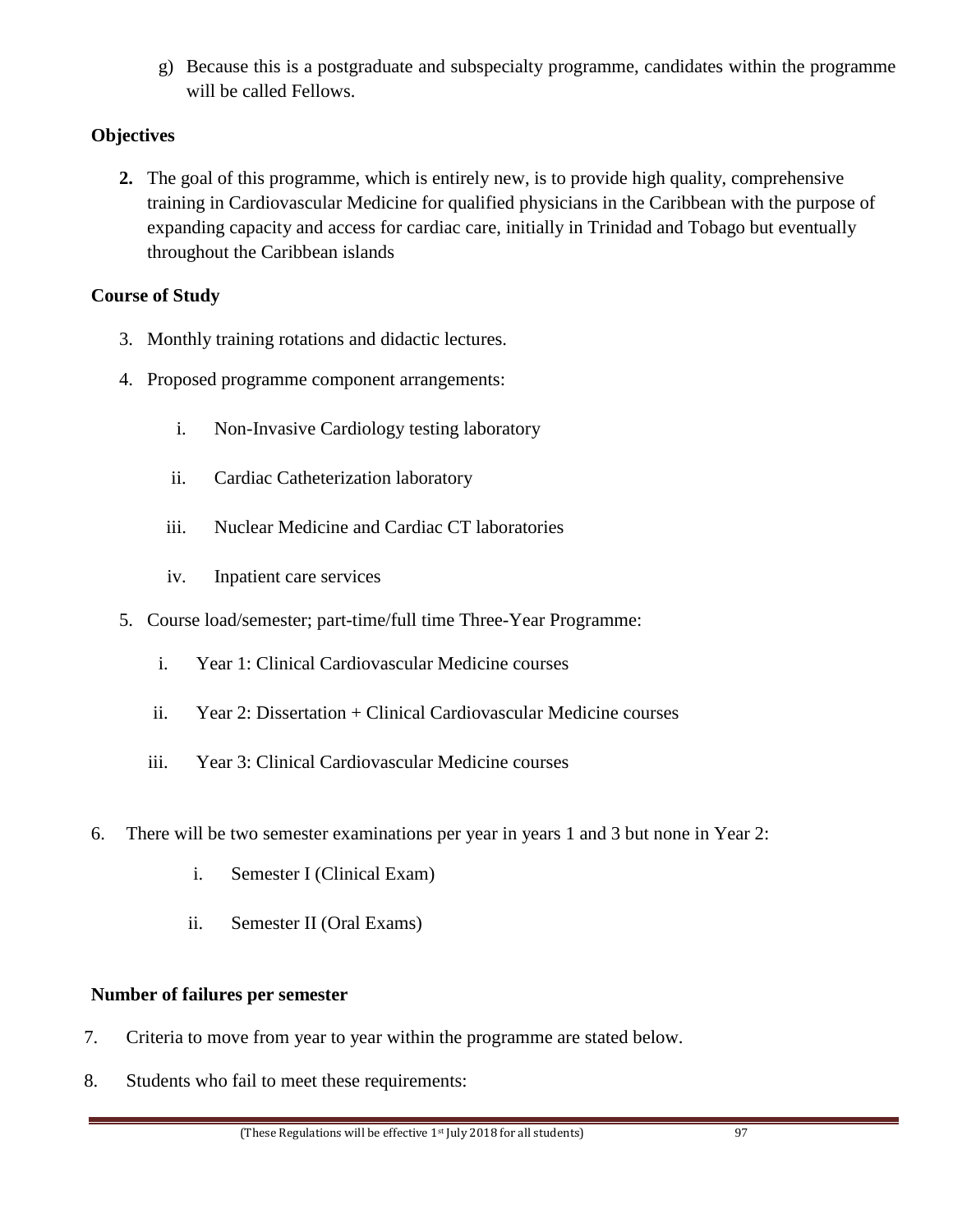- i. In year 1: the student will not be allowed to progress to year 2
- ii. In Year 2: No semester exam will be required in year 2 but in order to go to year 3 the Programme Coordinator must be satisfied that the student has completed the research project and so recommend to the SSBC.
- iii. Failure to progress to the next consecutive year of the programme will require repeat of the entire year provided this does not infringe paragraph 7d below.

## **Re-sit examinations**

9. There will be **ONE RESIT** for the final examination for any course.

# **Assessment procedures for courses, coursework, fieldwork, internships, or other**

- 10. There will be:
	- i. In-house formative continuous assessment
	- ii. Semester examinations

## **Admission into any semester exam**

- 11. Both of the following criteria will have to be met. The student must have:
	- i. successfully completed the previous year of the programme
	- ii. passed the coursework for all courses offered

# **Assessment procedures for research in this programme**

12. This will consist of a dissertation that in the opinion of the Programme Director and Programme Coordinator is at postgraduate standard and should lead to publication in a peer-reviewed journal. The paper will be scored in accordance with the requirements for MSc Theses and a final mark will be awarded for this paper.

# **Time limits for completion of the (Fellowship in Cardiovascular Medicine) programme**

**13.** Semester examinations will be held six-monthly and the final examination at the end of three years from admission to the programme. A candidate would normally be expected to sit the final examination between a minimum of 3 years and a maximum of 5 years after enrolment into the programme.

# **Continuous assessment (formative assessment) and promotion from Year to Year**

14. The purpose of continuous assessment is to establish competence on each individual rotation. The assessment criteria and methods vary slightly and are described with each clinical rotation in the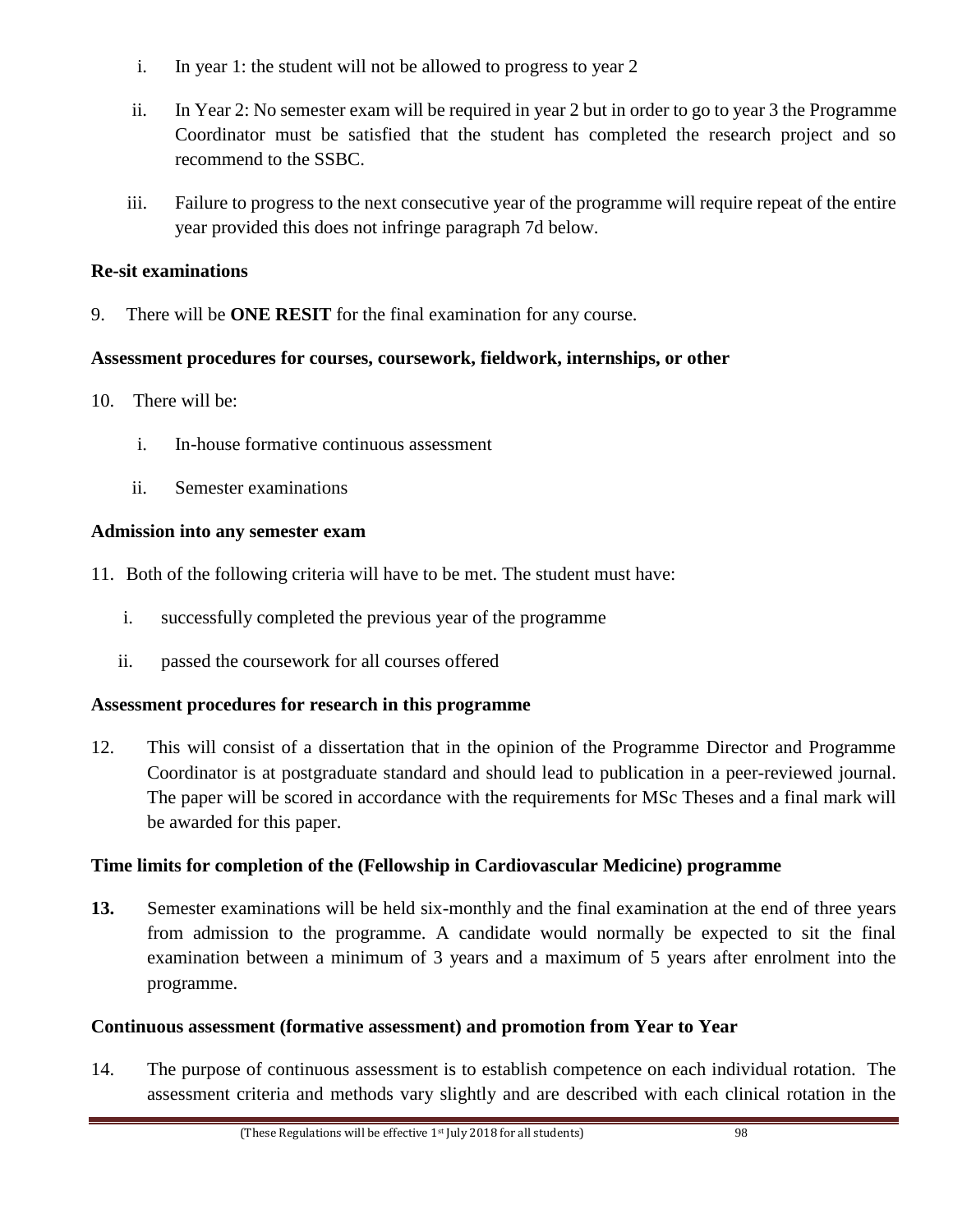appendices. It is expected that the trainees gain competence in every rotation as a criterion for certification.

#### **Promotion from one year to the next**

- 15. Students must pass each course exam
- 16. Students would also be expected to have a satisfactory progress report for each clinical rotation during each year
- 17. The final decision on progress from year to year will rest with the Specialty Board for Internal Medicine on recommendation from the Subspecialty Board for Cardiology.
- 18. Students who fail to meet these requirements:
	- i. In Year 1: the student will not be allowed to progress to Year 2
	- ii. In Year 2: No semester exam will be required in Year 2 but in order to go to Year 3, the Programme Coordinator must be satisfied that the student has completed the research project and so recommend to the SSBC.
- 19. Failure in a semester 1 exam will not prevent the student from enrolling in semester 2 of that year provided that:
	- i. the assessments during the clinical rotations in that semester is satisfactory.
	- ii. the Subspecialty Board for Cardiology recommends that the student be allowed to register for semester 2 in that year.

# **Criteria for Award of Degree**

# **Distinctions**

20. These will be awarded using accepted UWI standard according to the Regulations for Graduate Diplomas and Degrees.

# **C. CHILD AND YOUTH PSYCHIATRY**

# **Requirements for Entry**

1. Persons who are holders of the Doctor of Medicine (DM) degree in Psychiatry or Paediatrics from the University of the West Indies or equivalent training from other recognised universities are eligible for entry. Persons must also be registered with and be in good standing with the Medical Council of Jamaica.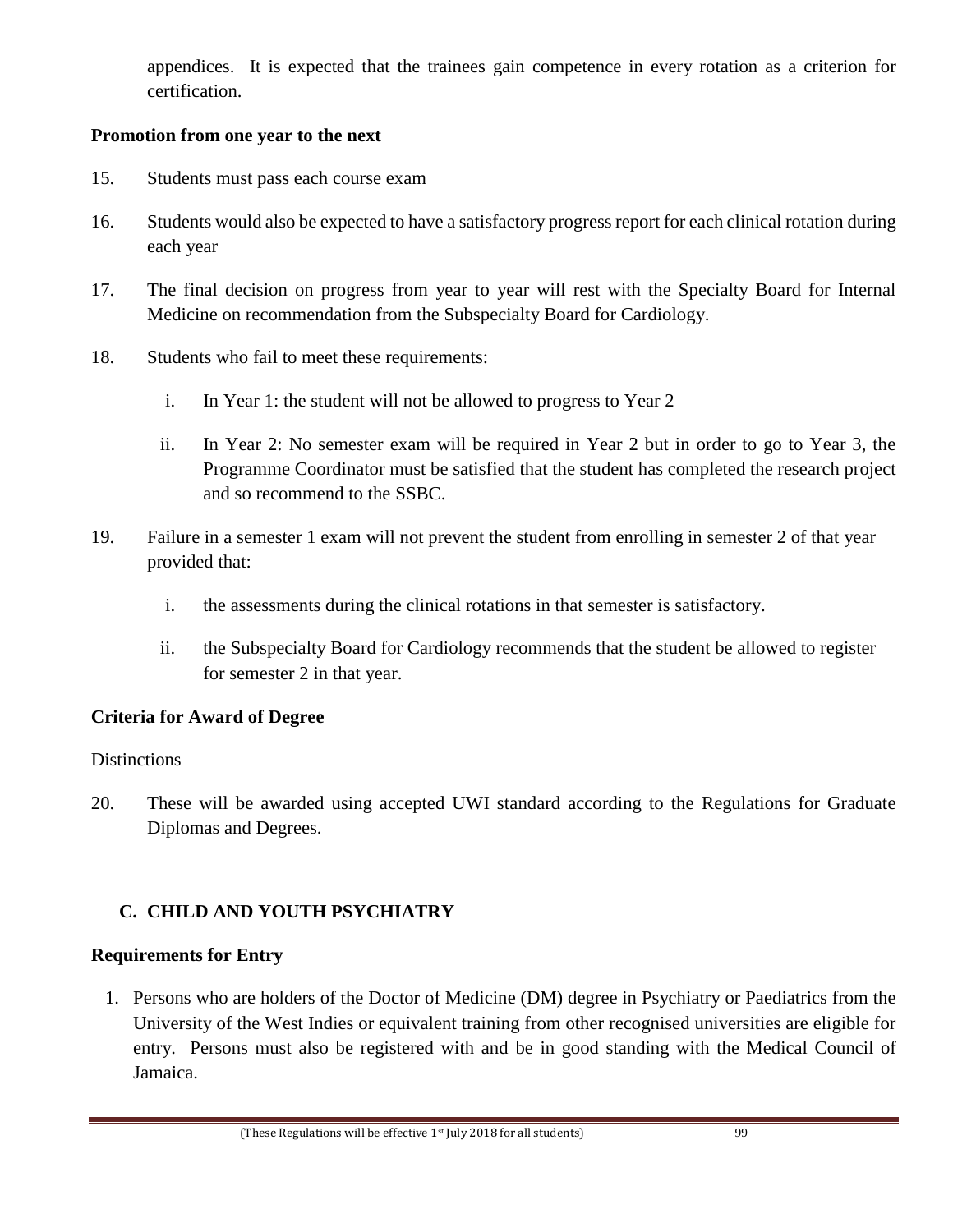# **Course of Study**

- 2. The Clinical Fellowship in Child and Youth Psychiatry is a two-year interdisciplinary programme that will provide students with the theoretical and practical bases for an effective career in Mental Health.
- 3. The course will be delivered through face-to-face didactic lectures with ongoing clinical supervision regarding the management of patients, workshops, and organised electives. Students are required to obtain a minimum of 40 credits to complete the programme, in addition to producing an acceptable and publishable research paper on relevant topics as well as satisfactorily completing clinical rotations.
- 4. The course will provide clinicians with enhanced skills in the assessment, management and research of children, youth and their families who have mental and behavioural disorders.

#### **Assessment**

5. Students will be evaluated by direct observation and continuous evaluations of competencies, in-training evaluation reports and written reports every six months.

The integrated assessment system includes a range of workplace-based assessment methods that assesses across the domains of the curriculum. The workplace-based assessment tools will include:

- i. Mini-Clinical Examination Exercise (mini-CEX),
- ii. Direct Observation of Procedural Skills (DOPS)
- iii. Multi-source feedback (MSF).

The number and range of these will ensure a reliable assessment of the training relevant to their state of training and achieve coverage of the curriculum.

#### **Completion of Programme**

- 6. Students will be considered as having successfully completed the programme and recommended for an award of the Certificate of Competency when the following requirements have been met:
	- a) Satisfactory performance in all assessments
	- b) An acceptable Clinical Research Project
	- c) Obtain a minimum of 40 credits throughout the programme.
- 7. A detailed curriculum is available from the Department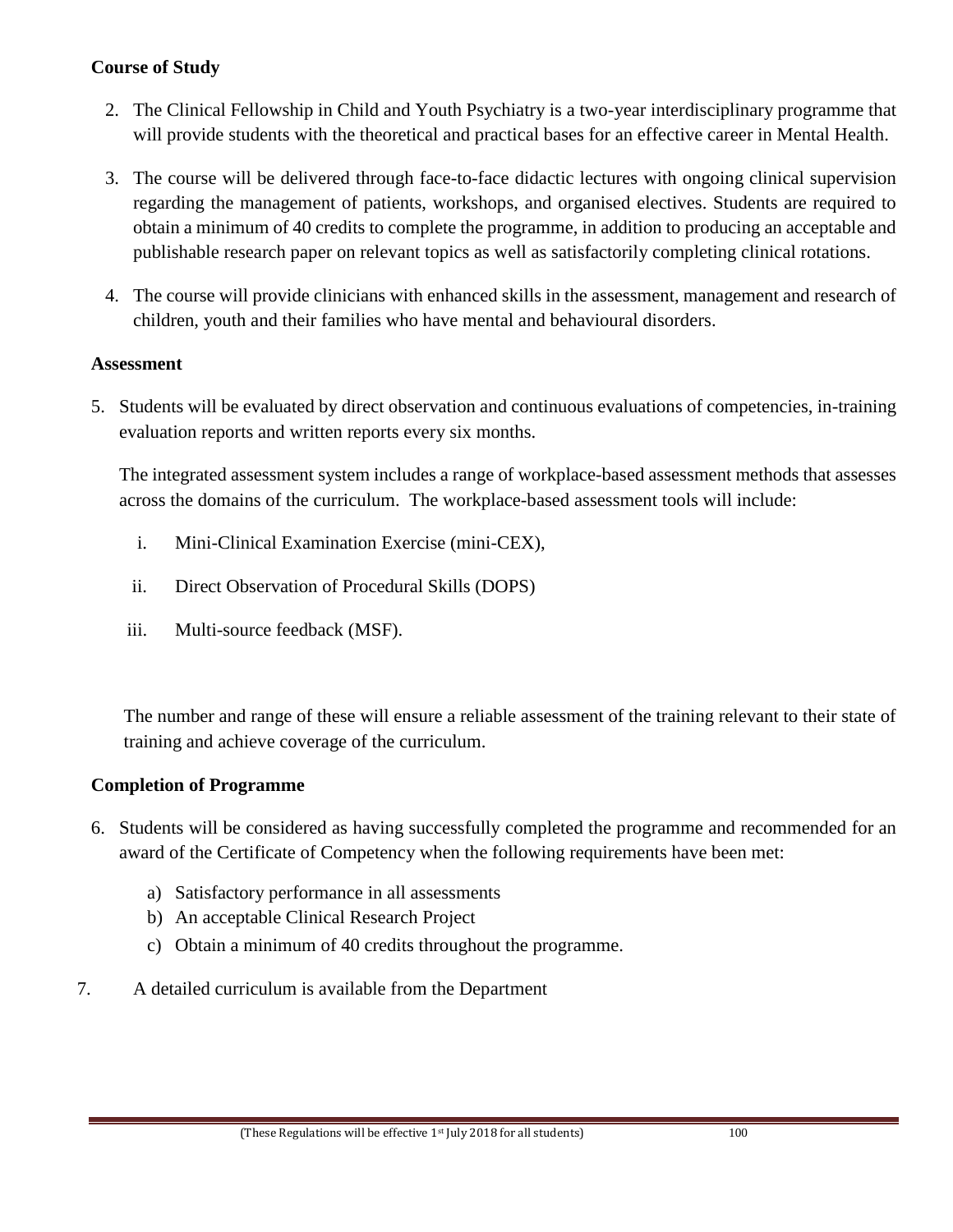# **D. GASTROENTEROLOGY**

# **Requirements for Entry**

- 1. Applicants for specialist training in gastroenterology should have acquired the DM in Internal Medicine or an equivalent certified training approved by the Specialty Board of the Department of Medicine at the University of the West Indies. A period of experience in Gastroenterology at core training level is considered desirable, although not essential.
- 2. Membership of a professional college does not necessarily qualify for admission into the fellowship program.

# **Date of Entry**

3. The date of entry will normally be January or July, depending on when the candidate begins to work in a recognised post in an accredited hospital. Application to enter the programme may be made before securing such a post.

# **Course of Study**

**4.** The duration of training is a minimum of 2 years. A minimum of 6 months must be spent in an international training centre approved by the specialty board. Most formal training will be "inservice" and thus trainees must have experience in both teaching hospitals (and units with major academic activities) and non-teaching rural clinics. Other supervising consultants of the University of the West Indies will also aid in the assessment.

#### **Course Supervision**

5. The course will be under the general supervision of a consultant in gastroenterology. Each student will be assigned to an academic advisor, who is a member of the academic department. The advisor will provide academic guidance as to the choice or assignment of rotations, the elective period and direction in the conduct of research and all other relevant matters.

Overall, the Specialty Board in Medicine is in charge of the fellowship programme.

# **Content of Learning**

6. The curriculum is designed to train a specialist in general gastroenterology. It is the intention to develop over time sub-specialization in advanced endoscopy to include such techniques as ERCP and endoscopic ultrasound.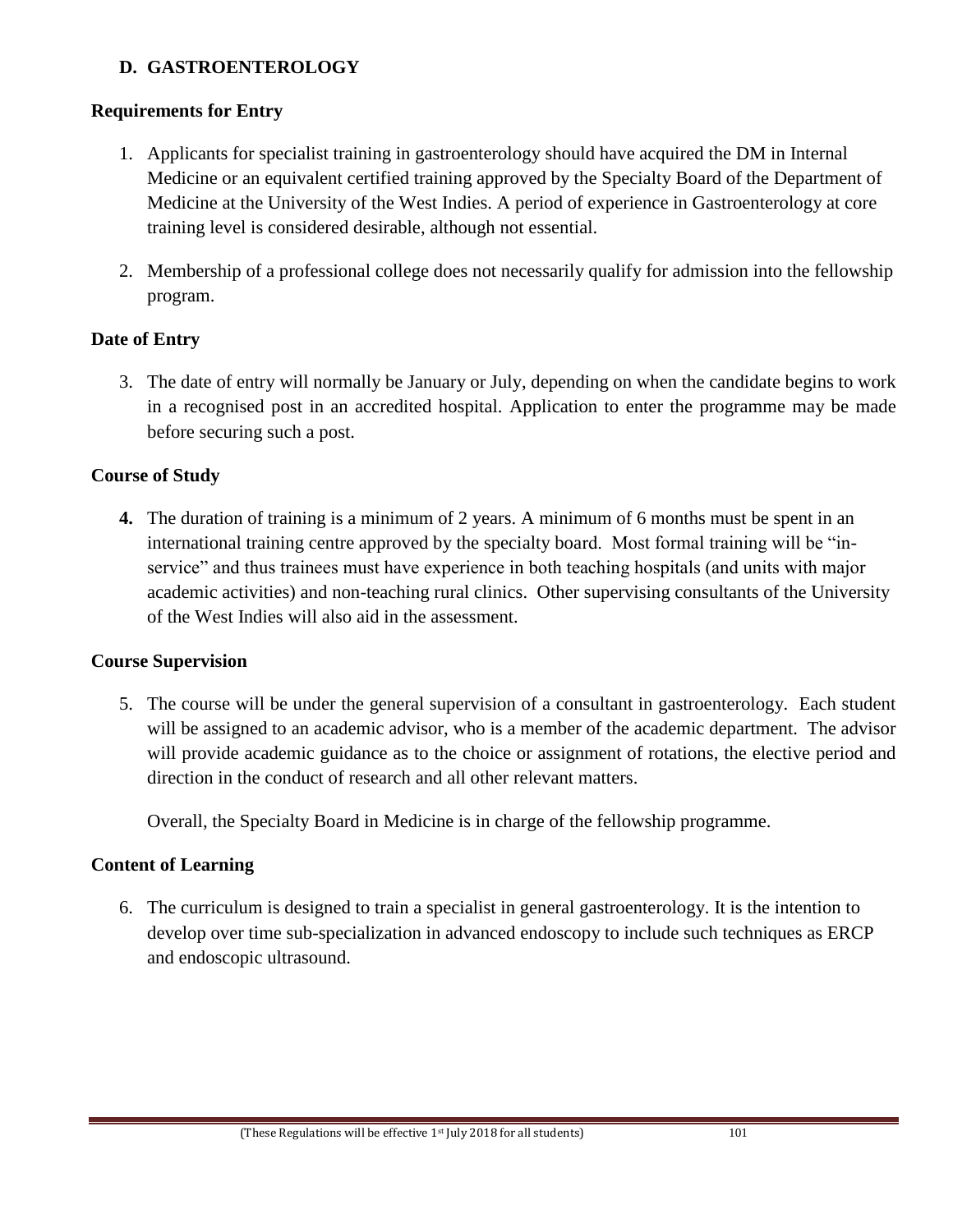#### **Course Content and Objectives**

- 7. The training programme in Gastroenterology aims to produce practitioners who:
	- a) Show appropriate attitudes and communication skills to allow working with teams, patients and relatives.
	- b) Apply knowledge and skill in diagnosis and management to ensure safe, independent practice.
	- c) Establish a differential diagnosis by appropriate use of clinical consultations, physical examination and investigation.
	- d) Are competent in performing the core investigations required in Gastroenterology.
	- e) Are able to apply knowledge of biological and behavioural sciences to their practice.
	- f) Can develop management plans for the "whole patient" and have a sound knowledge of the appropriate treatments including health promotion, disease prevention, screening and longterm care.
	- g) Use life-long learning skills to keep their expertise up-to-date.
	- h) Have the qualities of a teacher, team-worker and leader.
	- i) Manage time and resources efficiently to the benefit of patients and the clinical team.

#### **Assessment**

- 8. The domains of Good Medical Practice will be assessed using an integrated package of workplacebased assessments and examination of knowledge and clinical skills, which will sample across the domains of the curriculum (e.g. knowledge, skills and attitudes). The assessments will be supported by structured feedback for trainees within the training programme of Gastroenterology. Assessment tools will be both formative and summative and will be selected on the basis of their fitness for purpose.
- 9. The integrated assessment system includes a range of workplace-based assessment methods that assesses across the domains of the curriculum. The workplace-based assessment tools will include:
	- i. Mini-Clinical Examination Exercise (mini-CEX),
	- ii. Direct Observation of Procedural Skills (DOPS)
	- iii. Multi-source feedback (MSF).

The number and range of these will ensure a reliable assessment of the training relevant to their state of training and achieve coverage of the curriculum.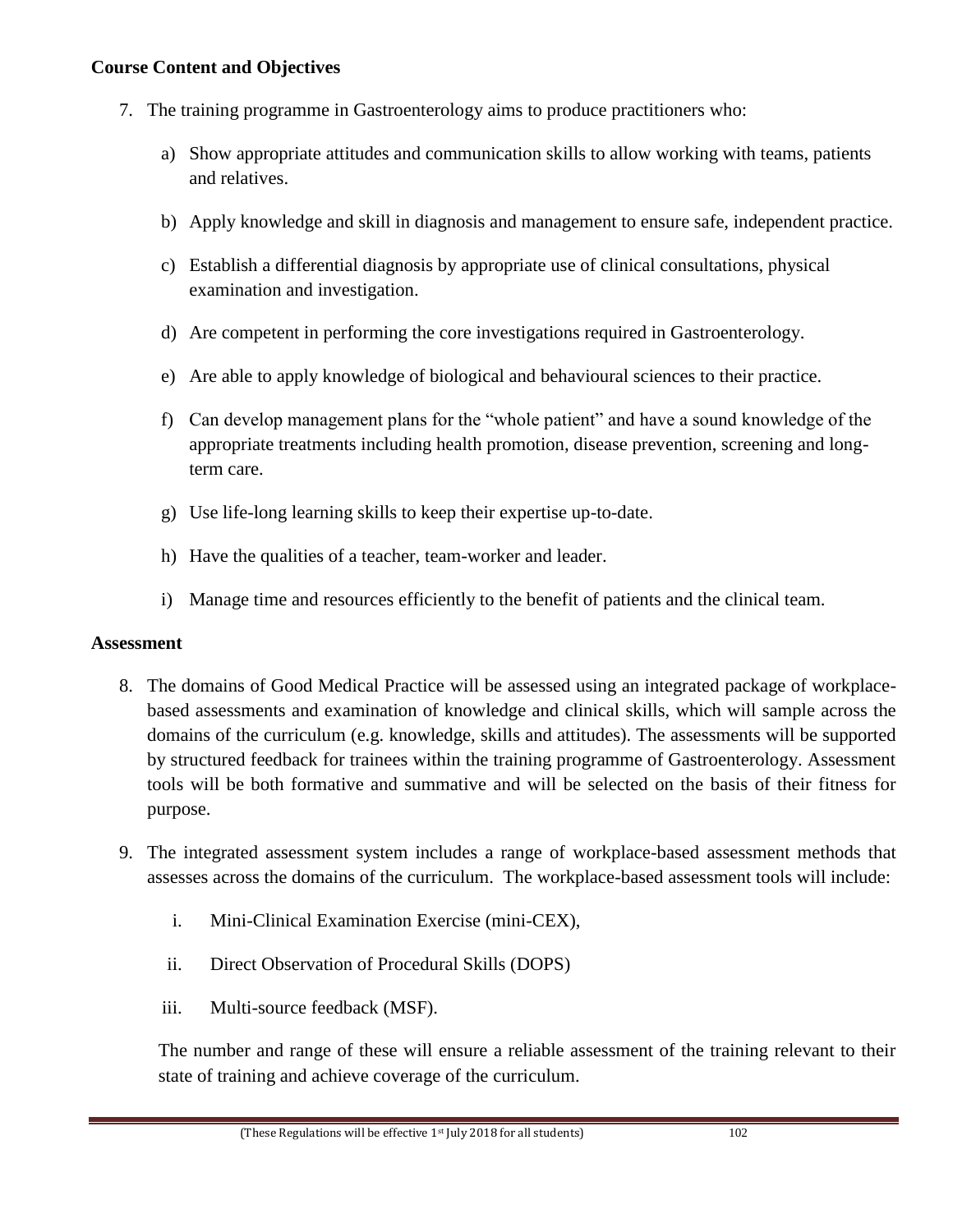#### **Clinical research project**

10. A Clinical Research Project is mandatory in gastroenterology and must be completed and approved at least three (3) months prior to the end of the programme.

## **Supervision and feedback**

11. The academic supervisor will be one of the consultant gastroenterology staff on the firm or in the Department of Medicine to which the trainee is attached, who will usually have day to day contact with the trainee. The educational supervisor will plan a weekly programme, agreed with the Programme Director and the trainee, which will provide an appropriate balance between training and service commitments. Training commitments will include academic time for meetings, audit, self-directed learning, research, study leave and supervised service. The educational supervisor will also arrange for regular appraisal of the trainee initially and every three months when the educational objectives are discussed and recorded. At the end of the training period a structured report will be written.

## **Completion of Programme**

12. The certificate of competency will be awarded after successful completion of:

- i. Two (2) years post-registration as a specialist in internal medicine. The exact training structure may vary but typically consist of 3-monthly clinical placement in different areas of gastroenterology.
- ii. A Clinical Research Project in gastroenterology which must be completed and approved at least three (3) months prior to the end of the programme.

Overall, the students must demonstrate that they have achieved the required competencies.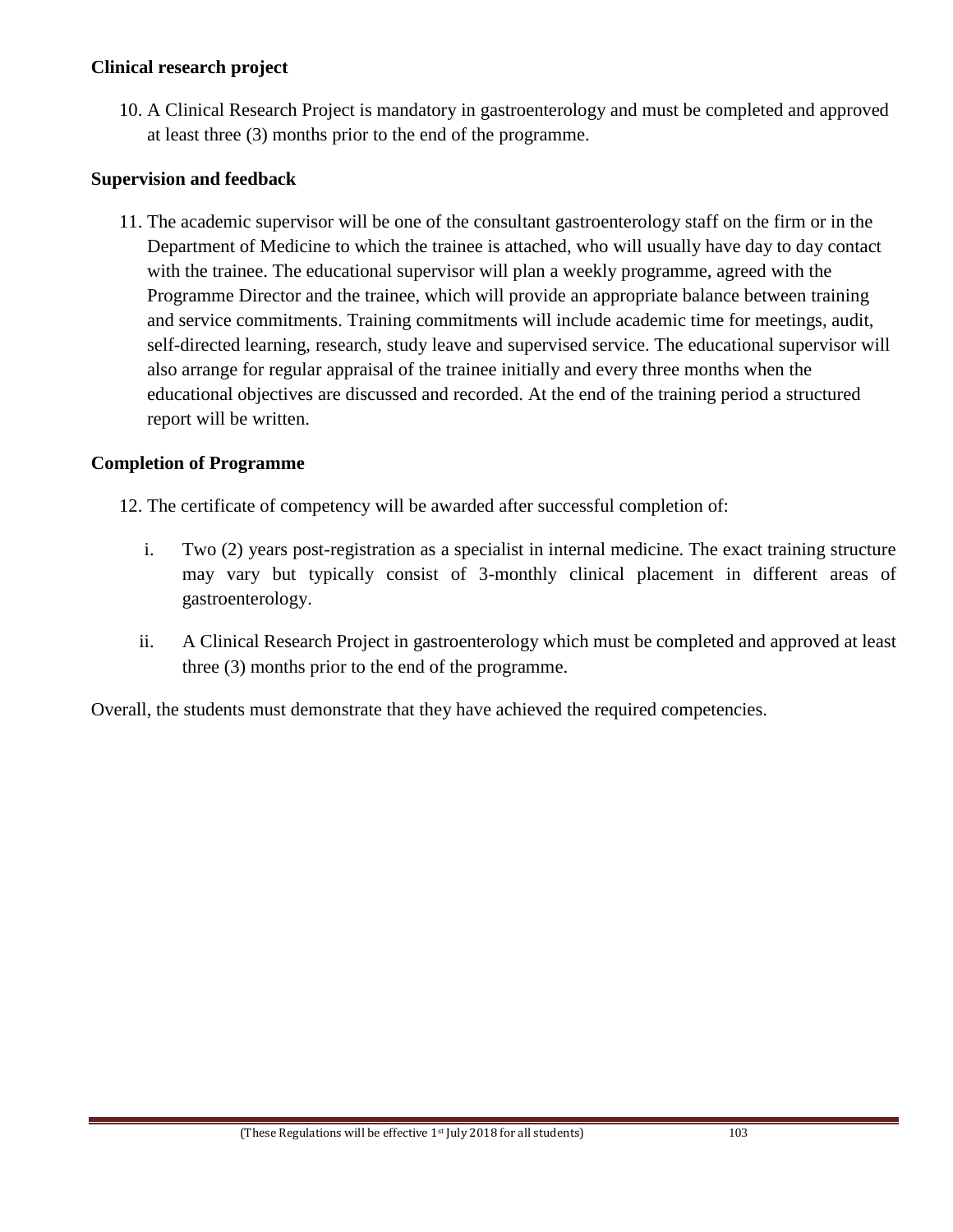### **E. INFECTIOUS DISEASES**

## **Entry Requirements**

- 1. Applicants for specialist training in Infectious Disease should have acquired the DM in Internal Medicine or equivalent certified training approved by the Specialty Board of the Department of Medicine at the University of the West Indies. A period of experience in Infectious Disease at core training level is considered desirable, although not essential.
- 2. Applicants for training must be approved by the Selection Committee of the Specialty Board with responsibilities for Fellowships in the subspecialties of Internal Medicine and/or Child & Adolescent Health.

## **Date of Entry**

3. The date of entry will normally be January or July, depending on when the candidate begins to work in a recognized post in an accredited hospital.

## **Content of Learning**

4. The curriculum is designed to advance the higher-level training of a specialist in general Infectious Disease.

### **Supervision and Feedback**

5. The academic supervisor will be one of the consultant staff specialized in Infectious Disease in the Department of Medicine, who will have day-to-day contact with the trainee. A weekly programme will be planned, which will provide an appropriate balance between training and service commitments. Training commitments will include academic time for meetings, audit, self-directed learning, research, study leave and supervised service. The educational supervisor will also arrange for regular appraisal of the trainee initially and every three months when the educational objectives are discussed and recorded. At the end of the training period a structured report will be written. The Academic advisor will be a consultant staff in the Department of Medicine who will monitor the progress of the candidate and will be available for any advice for the candidate.

### **Assessment**

6. The domains of Good Medical Practice will be assessed using an integrated package of workplacebased assessments and examination of knowledge and clinical skills, which will sample across the domains of the curriculum (e.g. knowledge, skills and attitudes). The assessments will be supported by structured feedback for trainees within the training program of Infectious Disease. Assessment tools will be both formative and summative and will be selected on the basis of their fitness for purpose.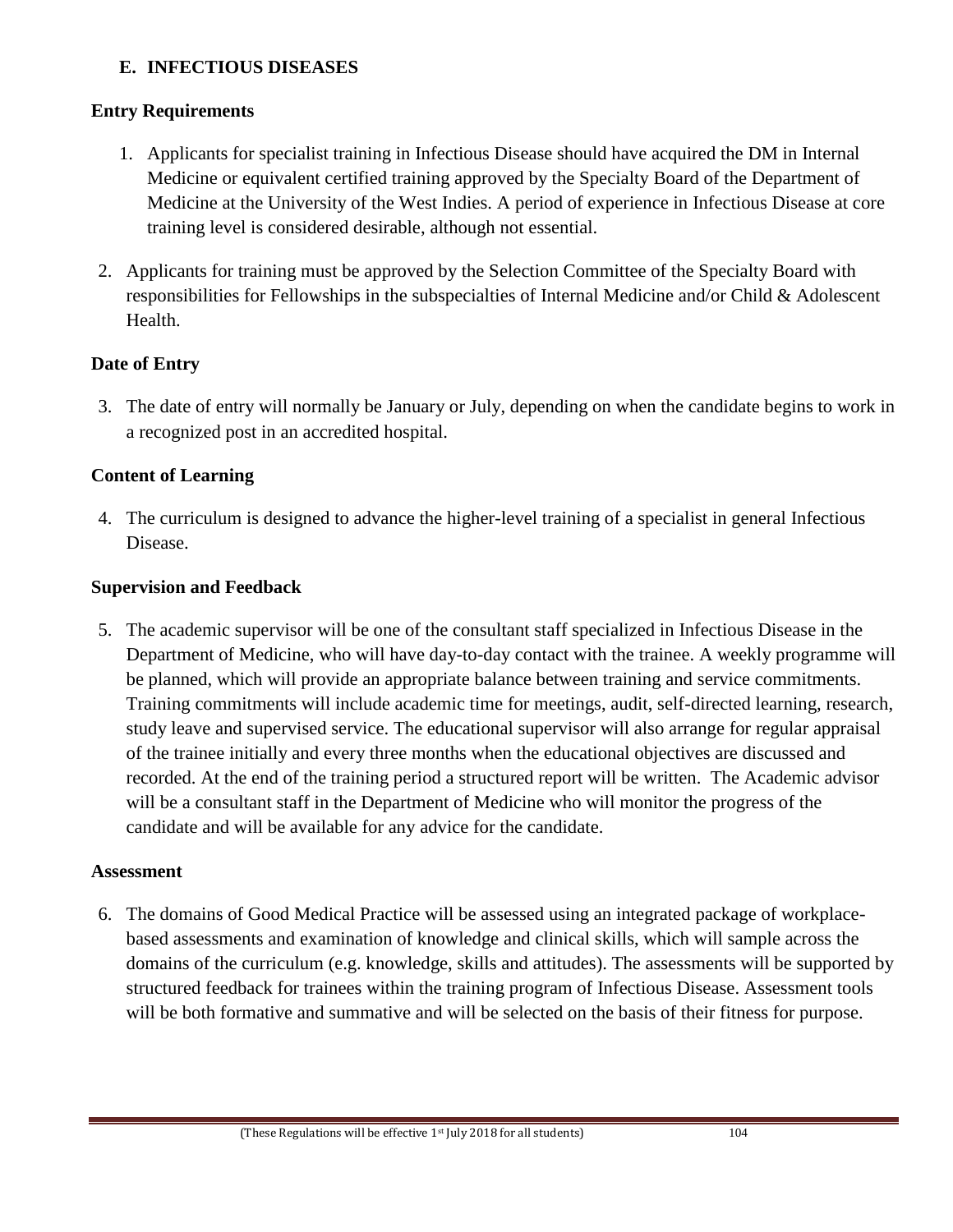The integrated assessment system includes a range of workplace-based assessment methods that assesses across the domains of the curriculum. The workplace-based assessment tools will include mini-Clinical Examination Exercise (mini-CEX), Direct Observation of Procedural Skills (DOPS) and multi-source feedback (MSF). The number and range of these will ensure a reliable assessment of the training relevant to their state of training and achieve coverage of the curriculum.

### **Award of Certificate**

- 7. The certificate of competency will be awarded after successful completion of:
	- Two (2) years of satisfactory training in Infectious Disease and passing the final examination and completion of the research project.

Overall, the students must demonstrate that they have achieved the required competencies.

## **F. NEONATOLOGY**

### **Requirements for Entry**

- 1. Persons who are holders of the Doctor of Medicine (DM) degree in Paediatrics from the University of the West Indies and other recognised universities are eligible for entry.
- 2. Each student must be registered with the Medical Council of Jamaica, and have a post in an accredited institution.

### **Course of Study**

3. The Curriculum is competency based. Trainees will achieve the competencies described in the curriculum through a variety of learning methods and by doing rotations through the NICU/SCN, the preterm outpatient clinic and a 3-6 months period in an overseas Faculties of Neonatology. There will be a balance of different modes of learning from formal teaching programmes to experimental learning 'on the job'. The proportion of time allocated to different learning methods may vary depending on the nature of the placement within a rotation.

### **Course Supervision**

- 4. All training in neonatology will be conducted in institutions with appropriate standards of clinical governance and that meet the relevant health and safety standards.
- 5. Students must work with a level of clinical supervision commensurate with their clinical experience and level of competence. This is the responsibility of the relevant clinical supervisor after discussion with the trainee's Academic Supervisor and the designated programme coordinator.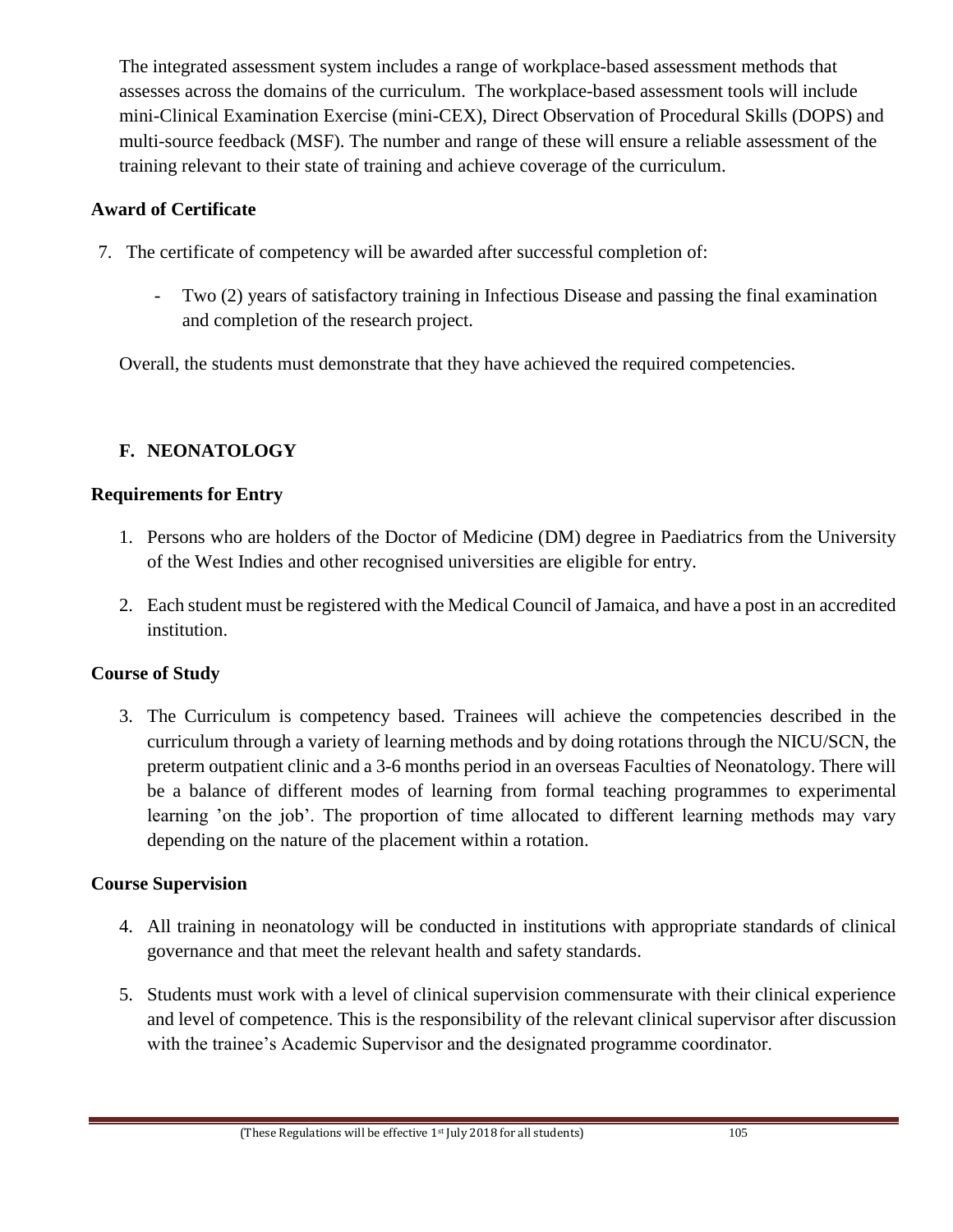- 6. The Academic Supervisor must be part of the clinical specialty team, and report to the Clinical Director on matters of concern relating to the trainee's performance and doctor or patient safety.
- 7. The Academic Supervisor is integral to the appraisal process. This will include feedback on performance, review of outcomes of assessments, induction to posts and career advice.

#### **Assessment**

- 8. An integrated package of workplace-based assessment and examination of knowledge and clinical skills will be used. It will encompass all areas of the programme and will be supported by structured feedback for students, with a formative and summative approach.
- 9. The workplace-based assessment tools will include mini-CEX (mini-Clinical Examination Exercise), DOPS (Direct Observation of Procedural Skills) and MSF (multi-source feedback). These methods have been used by the examining bodies and their validity and reliability established. There will be a specialty-specific knowledge examination in Neonatology.

### **Completion of Programme**

- 10. Students will be considered as having successfully completed the programme and recommended for an award of the Certificate of Competency when the following requirements have been met:
	- a) Satisfactory performance in all assessments
	- b) An acceptable Clinical Research Project
	- c) Satisfactory performance in the workplace-based assessments.
- 11. A detailed curriculum is available from the Department.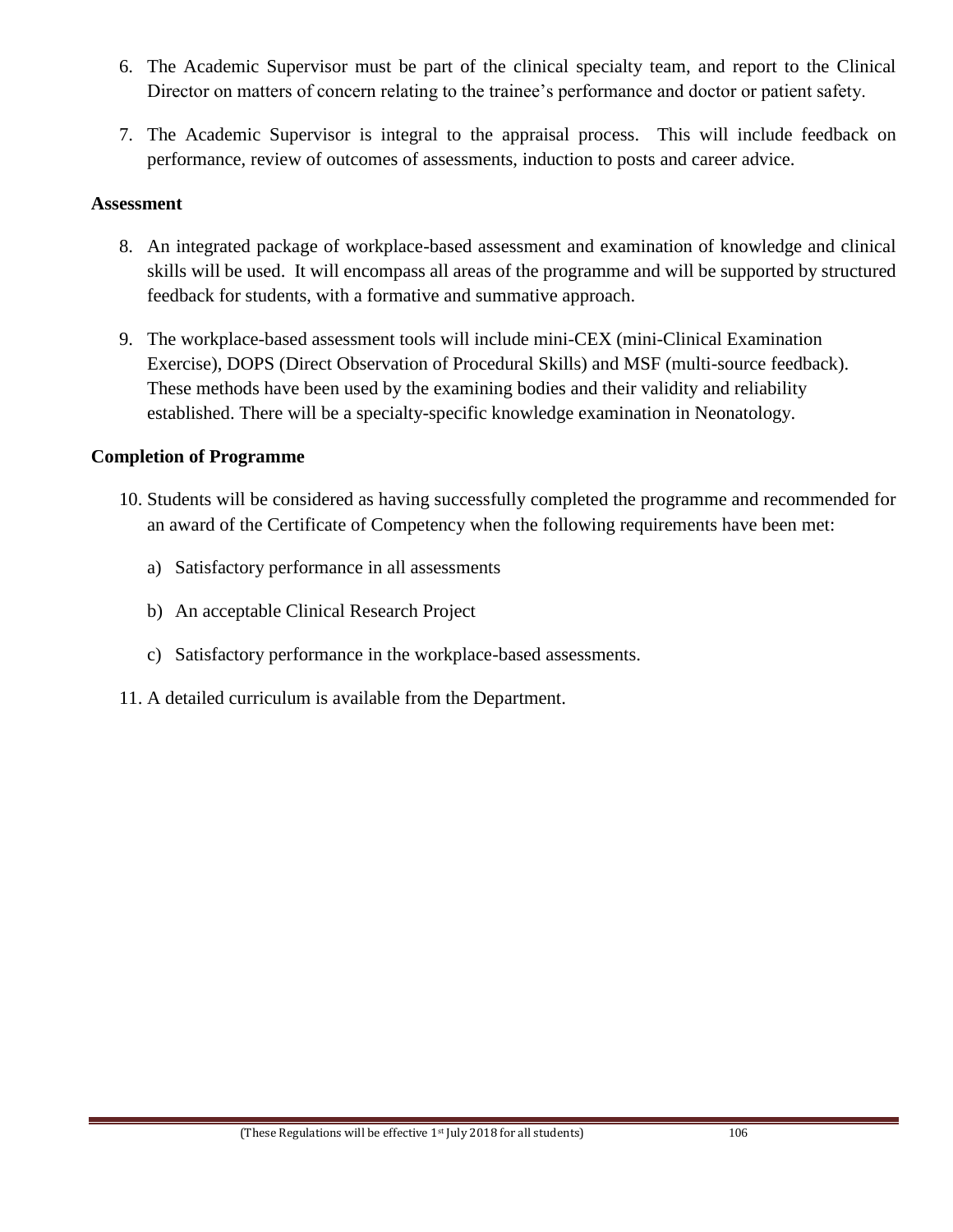## **G. NEPHROLOGY**

### **Requirements for Entry**

- 1. Persons who are holders of the Doctor of Medicine (DM) degree in Internal Medicine from the University of the West Indies and other recognised universities are eligible for entry.
- 2. Each student must be registered with the Medical Council of Jamaica, and have a post in an accredited institution.

### **Course of Study**

- 3. This is a two-year programme which consists of clinical rotations in different areas of renal medicine including the management of patients in the immediate post-transplant period, interventional nephrology, out-patient clinical nephrology and exposure to radiology, pathology, urology and paediatric nephrology. A 3-6 month rotation in an overseas institution would be desirable.
- 4. A Clinical Research Project is mandatory and must be completed and approved at least three months prior to the end of the programme. The research should be of publishable quality.

### **Course Supervision**

- 5. All training in nephrology will be conducted in institutions with appropriate standards of clinical governance and that meet the relevant health and safety standards.
- 6. Students must work with a level of clinical supervision commensurate with their clinical experience and level of competence. This is the responsibility of the relevant clinical supervisor after discussion with the trainee's Academic Supervisor and the designated programme coordinator.
- 7. The Academic Supervisor must be part of the clinical specialty team, and report to the Clinical Director on matters of concern relating to the trainee's performance and doctor or patient safety.
- 8. The Academic Supervisor is integral to the appraisal process. This will include feedback on performance, review of outcomes of assessments, induction to posts and career advice.

### **Assessment**

9. An integrated package of workplace-based assessment and examination of knowledge and clinical skills will be used. It will encompass all areas of the programme and will be supported by structured feedback for students, with a formative and summative approach.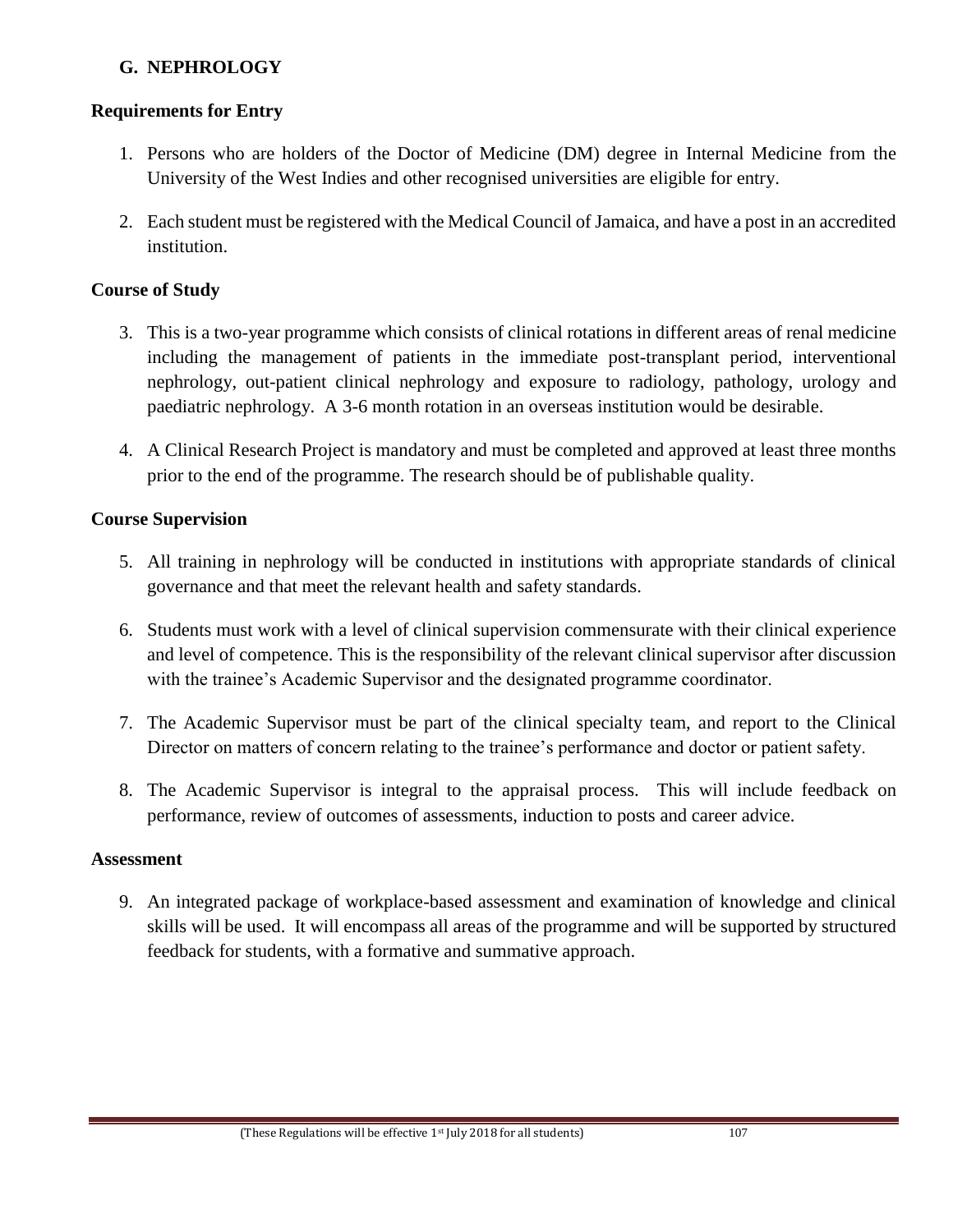- 10. The integrated assessment system includes a range of workplace-based assessment methods that assesses across the domains of the curriculum. The workplace-based assessment tools will include:
	- a) Mini-Clinical Examination Exercise (mini-CEX),
	- b) Direct Observation of Procedural Skills (DOPS)
	- c) Multi-source feedback (MSF).

The number and range of these will ensure a reliable assessment of the training relevant to their state of training and achieve coverage of the curriculum.

11. There will be final Specific knowledge Examination in medicine.

### **Completion of Programme**

- 12. Students will be considered as having successfully completed the programme and recommended for an award of the Certificate of Competency when the following requirements have been met:
	- a) Satisfactory performance in all assessments
	- b) An acceptable Clinical Research Project
- 13. A detailed curriculum is available from the Department.